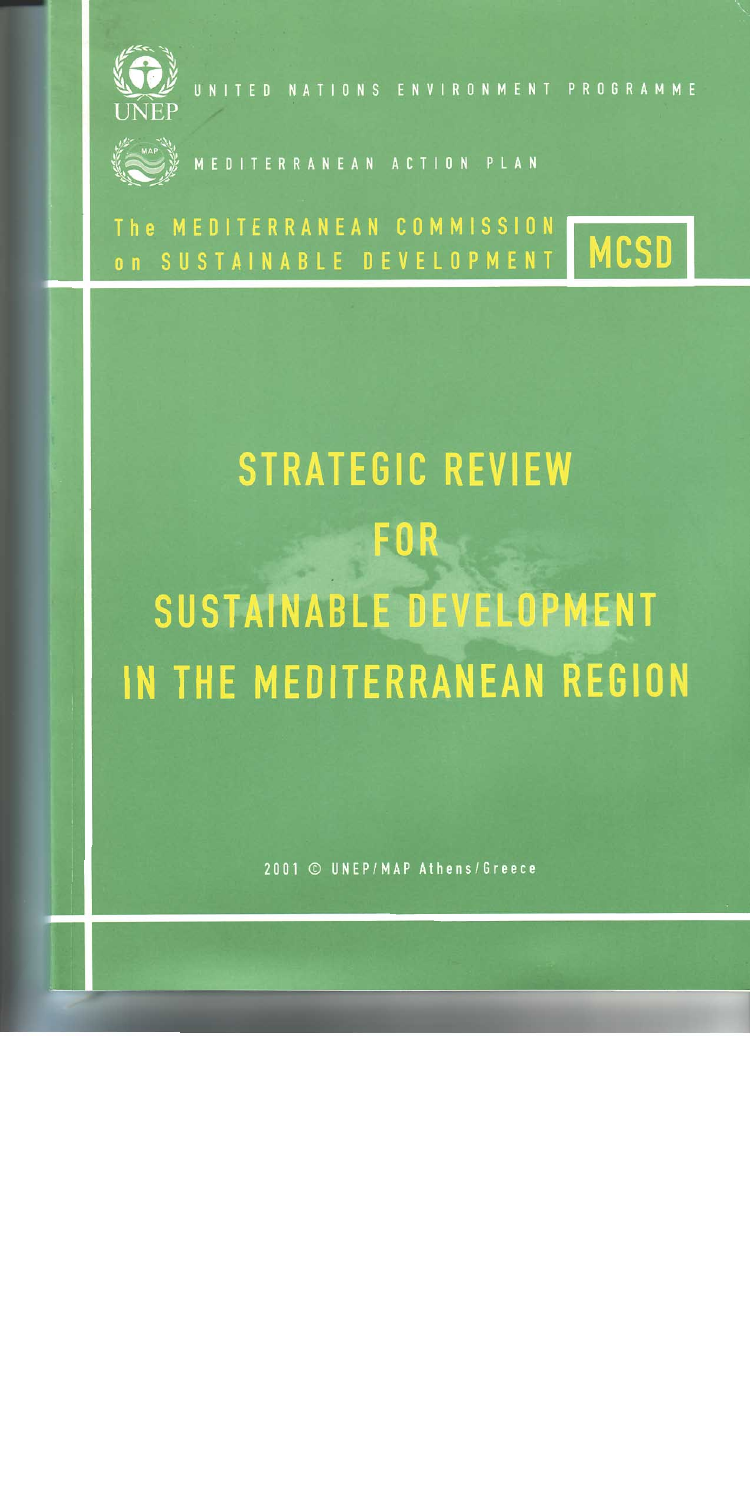

**United Nations Environment Programme Mediterranean Action Plan** 



UNEP(DEC)MED WG. 170/3 REV.1 February 2001

> ENGLISH Original: FRENCH

Sixth meeting of the Mediterranean Commission

on Sustainable Development (MCSD)

**Tunis, 14-17 November 2000** 

 *STRATEGIC REVIEW FOR THE YEAR 2000* 

UNEP Athens, 2001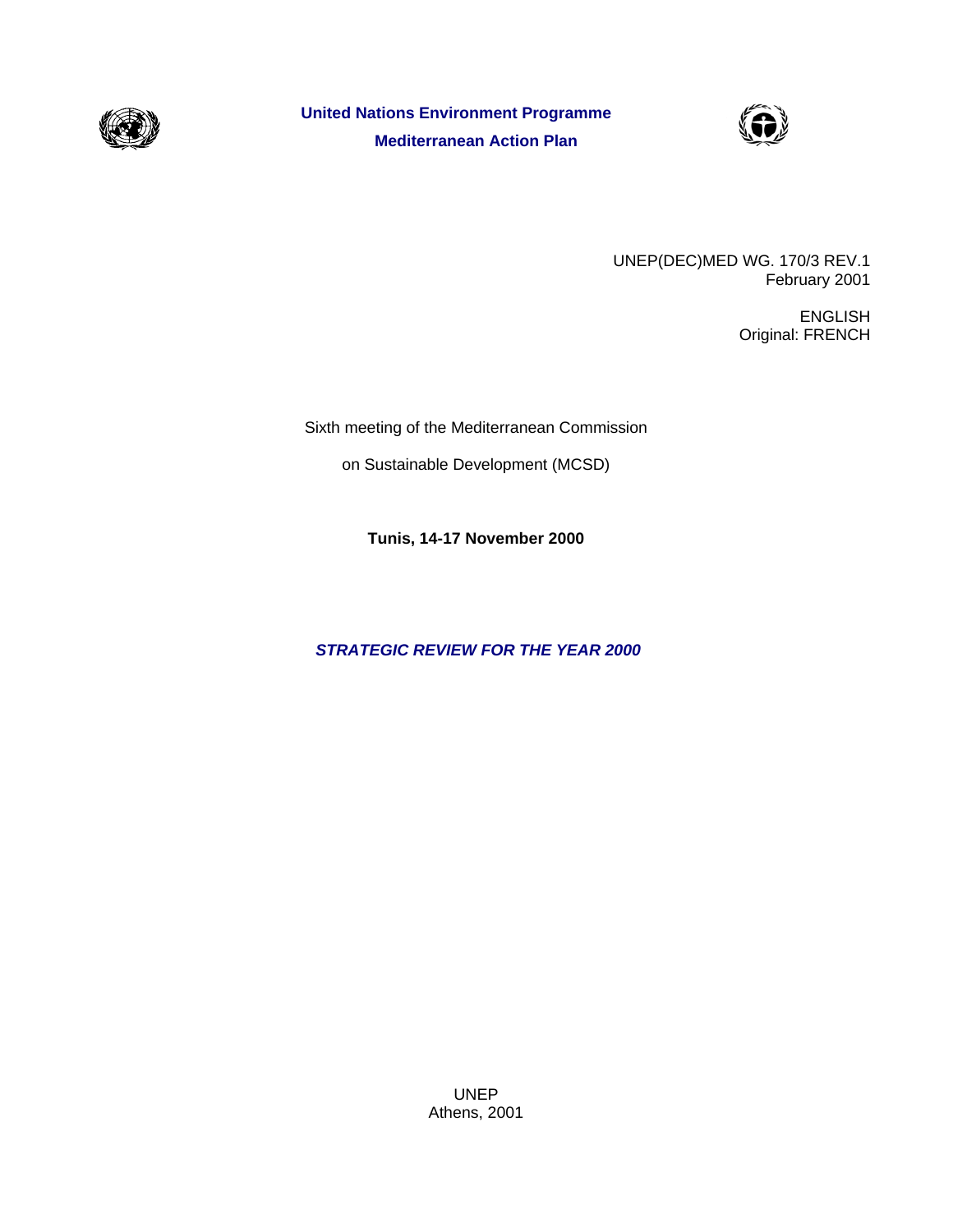## **FOREWORD**

The Mediterranean, cradle of so many civilisations, was one of the very first eco-systems, and undoubtedly continues to be the only one to have given shape at its own level to the Principles of the Agenda 21, adopted in Rio in 1992.

Indeed, as early as 1994 an Agenda MED 21 was approved, followed one year later by the setting up of the Mediterranean Commission on Sustainable Development, one of a kind in that it brings representatives of the States together within one single forum of reflexion and proposal-making with representatives of local communities, economic actors and NGOs.

The Mediterranean region is an arena for contact between developed countries on the Northern rim, and developing countries, or those whose economies are undergoing transition, on the other banks.

Exchange within the MCSD forum can prove highly productive for all concerned, facilitating the shaping and implementation of a regional strategy, and the way it is reflected in national strategies.

Work already undertaken, particularly in the fields of water demand management, tourism, indicators of sustainable development, information and awareness-raising and, more recently, the Strategic Review, bears witness to the relevance of this Commission.

The preparation of the Strategic Review was part and parcel of the terms of reference which the Mediterranean countries within the Barcelona Convention issued to the MCSD when it was set up. Its preparation involved intensive work on the part of the Commission and the experts it appointed.

As with all work of this nature, it highlights the success achieved in terms of the clear progress which has been made in our region over the past ten years or so; yet at the same time it also points to some areas of concern, even failure, whether this be in terms of the ever-increasing pressure on nature due in particular to clashes over land use, or to the widening economic and social disparity between the two shores.

Taking the Review as a basis, it is now up to the political decision-makers to trigger the processes which will allow suitable responses to be found for the problems raised; first and foremost these responses need to be found within the national context, although it is obvious that nowadays cooperation between States, whether this be at bilateral level, or through multilateral bodies, is an essential key to any progress towards sustainable development. In this respect, it can only be hoped that, taking the Review as their baseline, the riparian states will rapidly and effectively agree to shape and adapt a genuine Mediterranean strategy for sustainable development in the near future.

In our region the structures of the Mediterranean Action Plan have long been proving themselves; they now enjoy the backing of the financial mechanisms of the Global Environment Fund; furthermore, the Euro-Mediterranean partnership initiated by the European Union has given rise to great hopes, which should on no account be dashed.

> B. Fautrier 2001 President of the MCSD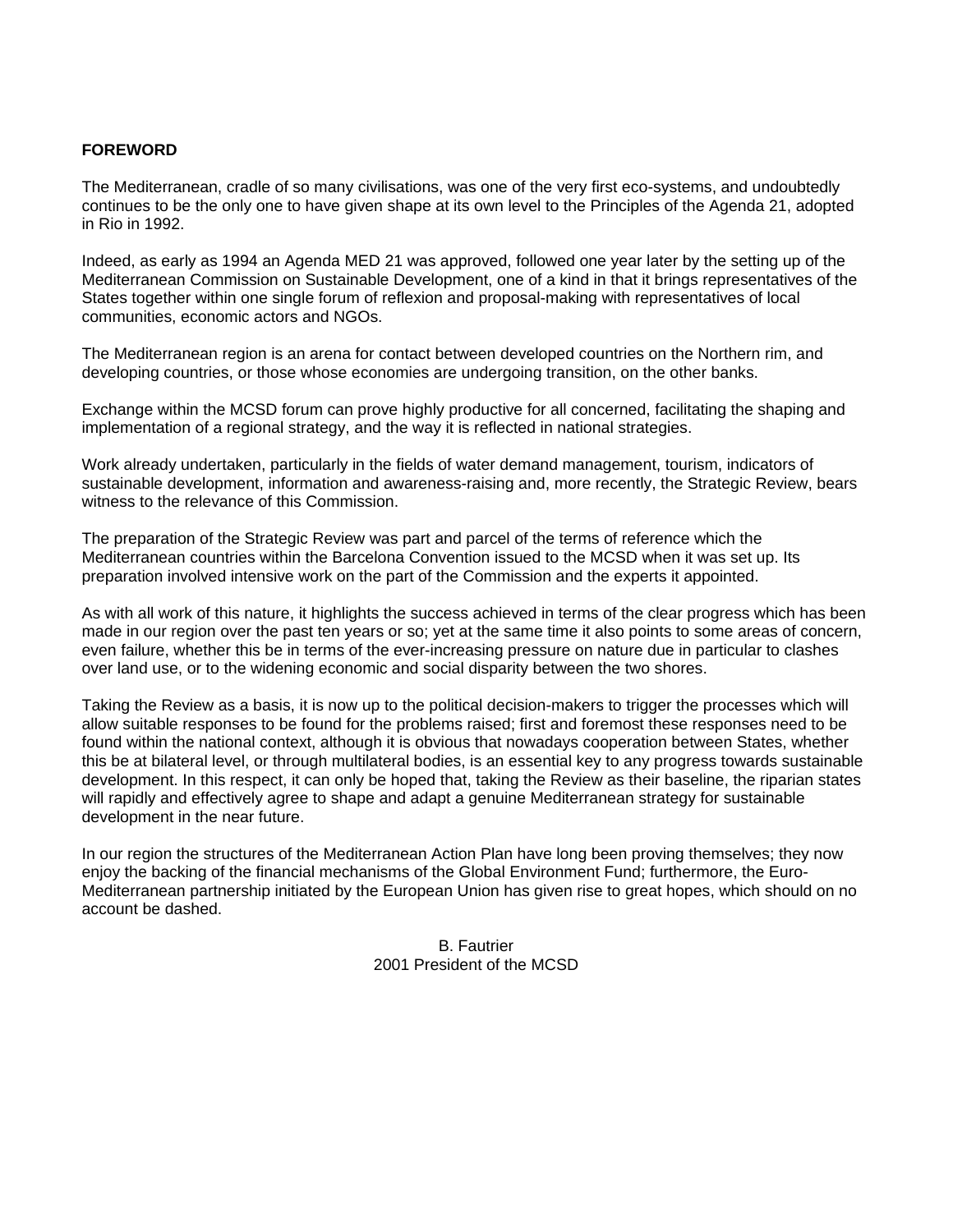#### **INTRODUCTION**

This report, the preparation of which began in March 2000, was prepared by the MAP/MCSD Secretariat under the supervision of the "Comité de Pilotage" and the Steering Committee, assisted by the Mediterranean experts Mr. Mohammed Ennabli and Mr. Harry Coccossis; apart from the specific contributions made by the members of this team, the report has largely drawn on the information contained in:

- $\triangleright$  The questionnaires completed by all 21 Contracting Parties; 7 of the remaining members of the MCSD also filled in the questionnaire (which mainly addressed a national context), i.e.: AIFM, Calvià Municipality, the City of Rome, IME, MEDWET, MEDCITIES and MIO-ECSDE; in addition to the questionnaire, 11 countries and the EC also submitted national reports; all of these documents were received by the Secretariat between May and August 2000.
- $\triangleright$  Regional studies prepared by consultants:
	- $\triangleright$  Report on the main groups in Society (Mr. Aldo Manos)
	- $\triangleright$  Regional cooperation, MAP and sustainable development in the Mediterranean (Mr. Magdi Ibrahim, Mr. Paolo Bifani)
	- ¾ The Barcelona System/MAP (Mr. Arsen Pavasovic)

The Secretariat has endeavoured to summarise these elements, whilst retaining the points of view of the authors. Given the short lapse of time between the arrival of the last national reports and the preparation of the draft document, it was not possible to make full use of the wealth of information contained in the national reports.

Following the  $6<sup>th</sup>$  meeting of the MCSD (14-17 November 2000, Tunis), which took note with satisfaction of this report as a whole, and reviewed its recommendations and proposals for action in detail, a summary based largely on the major stakes, performance and weak points, as well as the recommendations and proposals for action has been drawn up, mainly with an eye to the preparation of the third UNEP report on the Future of the Global Environment (GEO 3) and the second Earth Summit in 2002, as well as for broader distribution in the countries concerned and to partners.

It should also- indeed mainly- provide the basis for preparing a Mediterranean Strategy for Sustainable Development, the final report of which is foreseen for 2004.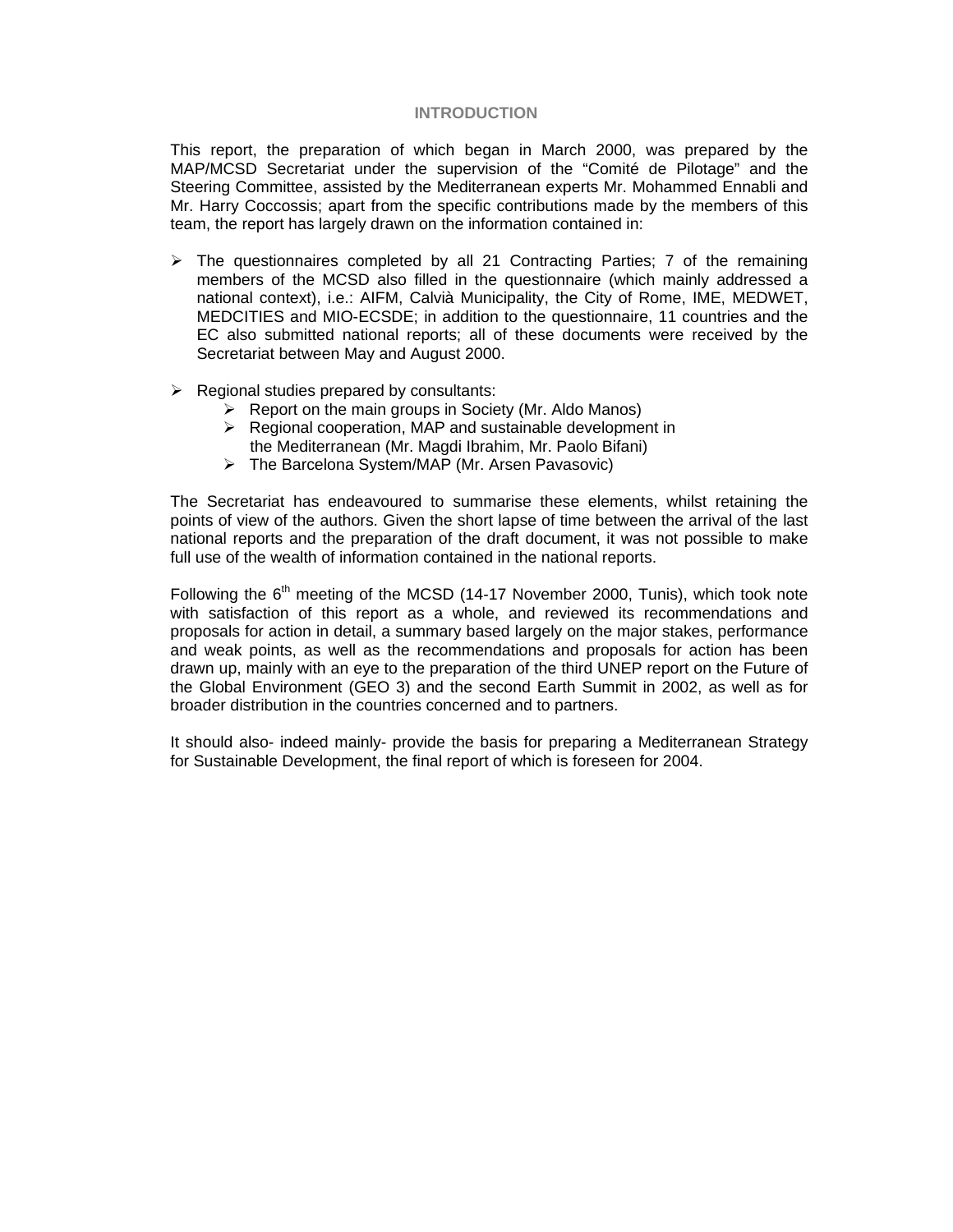## **TABLE OF CONTENTS**

## **I. THE OBJECTIVES OF THE STRATEGIC REVIEW**

## **II. DEVELOPMENT STAKES IN THE MEDITERRANEAN**

- 1. THE MEDITERRANEAN CONTEXT
- 2. THE VITAL ISSUES IN THE REGION
	- 2.1 Macro-economic context
	- 2.2 Socio-economic aspects<br>2.3 Environmental Aspects
	- 2.3 Environmental Aspects<br>2.4 Some relevant indicator
	- Some relevant indicators

## **III. INSTRUMENTS AND REGIONAL ACTORS TOWARDS SUSTAINABLE DEVELOPMENT IN THE MEDITERRANEAN**

 1. A NEGOTIATED LEGAL FRAMEWORK BASED ON A CONVENTION: THE BARCELONA CONVENTION

- 2. A STRUCTURED MEDITERRANEAN ACTION PLAN
- 3. THE EUROPEAN UNION, THE MEDITERRANEAN AND SUSTAINABLE DEVELOPMENT
- 4. METAP
	- 4.1 Activities implemented
	- 4.2 METAP's ability to mobilise
	- 4.3 Cooperation with MAP

## 5. OTHER MULTILATERAL ACTORS

- 5.1 CEDARE
- 5.2 The League of Arab States<br>5.3 The Islamic Development B
- The Islamic Development Bank
- 5.4 The bodies within the United Nations system
- 6. THE MAIN GROUPS FROM WITHIN SOCIETY
	- 6.1 The three main groups in Society which are MCSD partners
		- 6.2 Other components from Society

## **IV. THE MCSD: SYSTEM AND ACTIVITIES**

- 1. GENERAL CONTEXT, TRENDS AND UNCERTAINTIES
- 2. THE MCSD: CONTEXT AND STRUCTURE
- 3. THE MAIN PROBLEMS IDENTIFIED
	- 3.1 Policy problems
	- 3.2 Problems related to the way in which the system operates
	- 3.3 Problems relating to the MCSD

## **V. THE ACTIVITIES OF THE CONTRACTING PARTIES**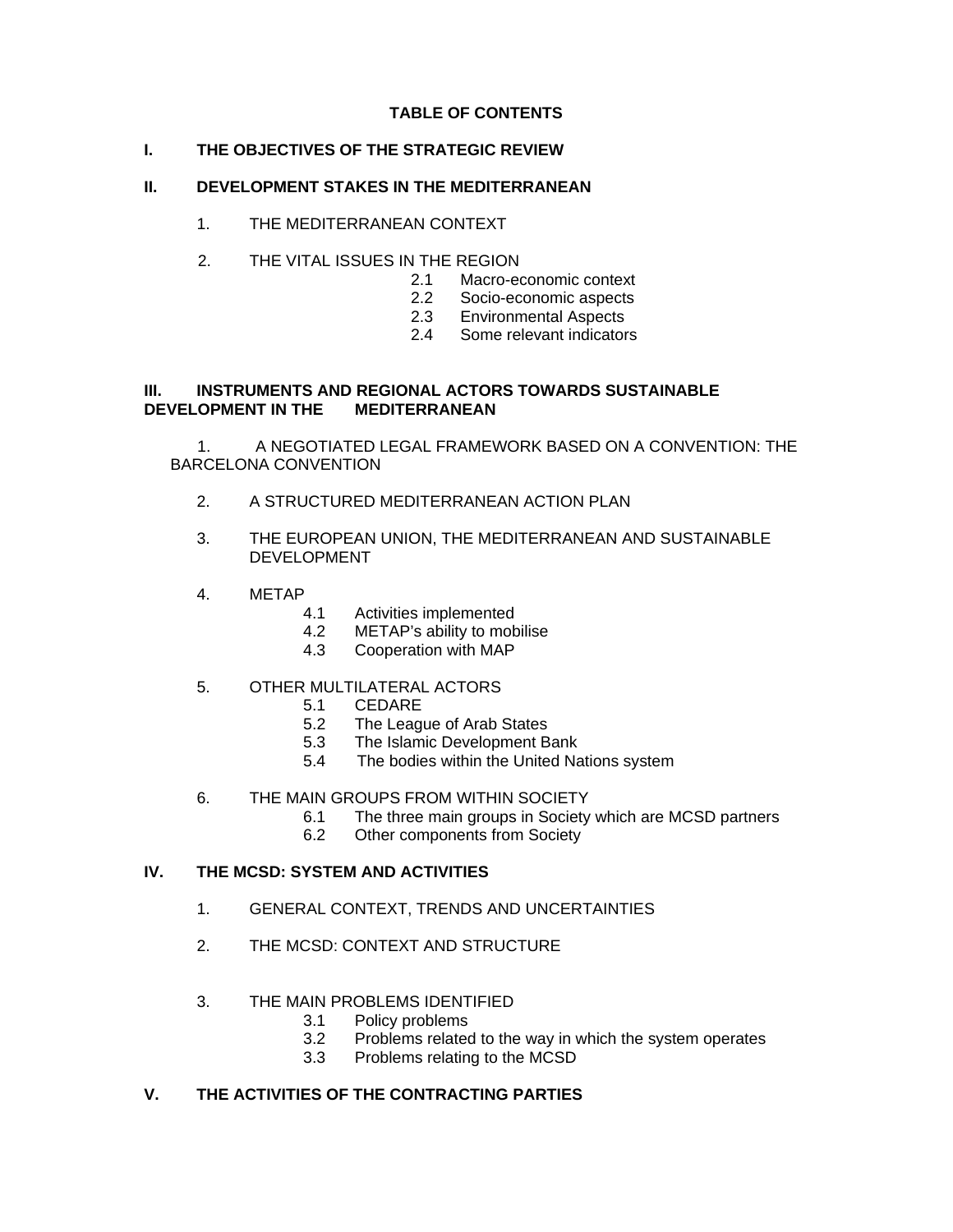- 1. CONTROLLING PRESSURES ON THE ENVIRONMENT AND RESOURCES
	- 1.1 Pollution of the marine environment
	- 1.2 The pollution of coastal waters
	- 1.3 Monitoring the quality of the marine environment
	- 1.4 Regulating maritime activities
	- 1.5 Air Pollution
	- 1.6 Mainland waters
	- 1.7 Soil management and conservation
	- 1.8 Solid waste management
	- 1.9 Forests
	- 1.10 Biotopes
	- 1.11 Controlling town planning

## 2. INTEGRATING THE ENVIRONMENT INTO DEVELOPMENT

- 2.1 At institutional and legislative level
- 2.2 In terms of governmental planning
- 2.3 Implementation
- 3. IMPLEMENTATION OF MULTI-LATERAL AGREEMENTS AND REGIONAL INITIATIVES
	- 3.1 At Mediterranean level
	- 3.2 At Euro-Mediterranean and regional level
	- 3.3 At global level

## **VI. THE PERFORMANCE, FLAWS AND WEAKNESSES OF POLICIES IMPLEMENTED**

- 1. PERFORMANCE AND DEVELOPMENT CONDITIONS
- 2. PERFORMANCE AND INSTITUTIONAL STRUCTURES
- 3. REGIONAL INSTITUTIONS AND SUSTAINABLE DEVELOPMENT
- 4. SUSTAINABLE DEVELOPMENT AND NATIONAL POLICIES
- 5. FACING THE CHALLENGES
- 6. WEAKNESSES TO BE OVERCOME
- 7. EXPECTATIONS

 8. PROPOSALS FOR INCREASED INVOLVEMENT BY ACTORS FROM **SOCIETY** 

- 8.1 Providing quantitative information
- 8.2 Highlighting good examples
- 8.3 Creating a hierarchy of categories in Society
- 8.4 Taking a few steps in the right direction

## **VII. RECOMMENDATIONS AND PROPOSALS FOR ACTION**

## **ANNEXES**

- Annex I SOME RELEVANT INDICATORS
- Annex II BODIES OF THE UNITED NATIONS SYSTEM, SUSTAINABLE DEVELOPMENT AND THE MEDITERRANEAN: a brief run-down
- Annex III AN OVERVIEW OF SOME INITIATIVES TOWARDS SUSTAINABLE DEVELOPMENT
- Annex IV LEGAL FRAMEWORK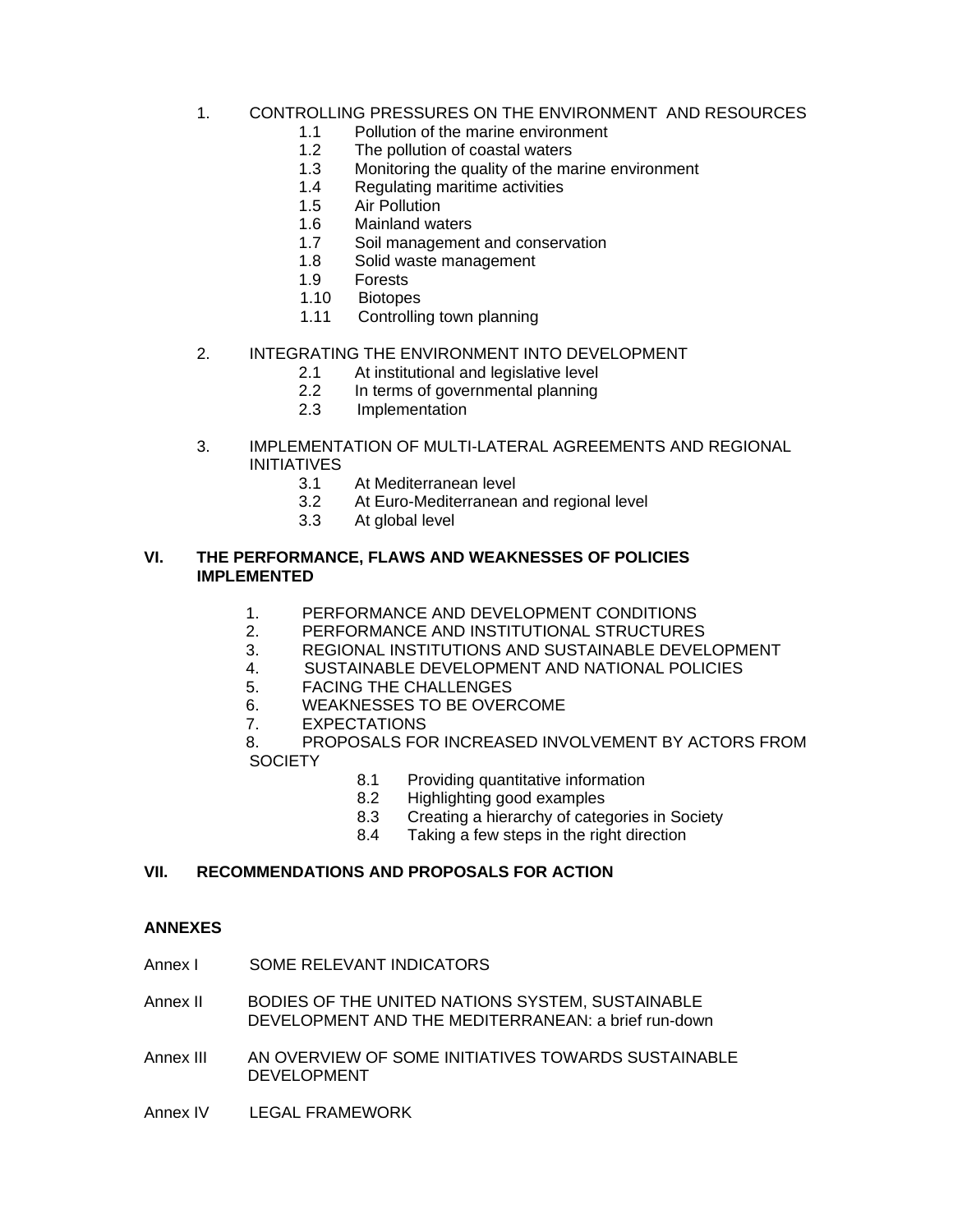## INSTITUTIONS PROGRAMME IMPLEMENTATION

**List of Abbreviations**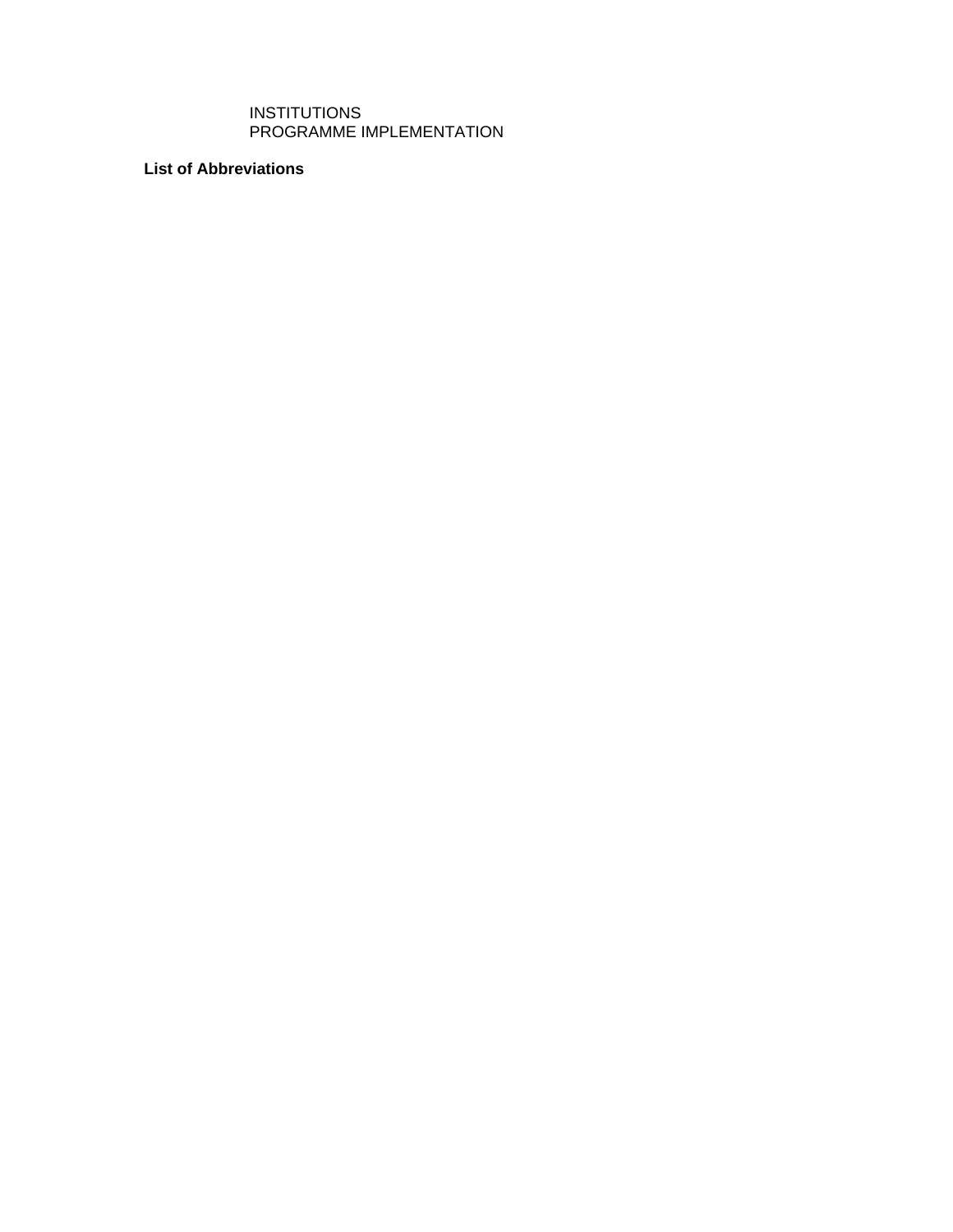# **1. THE OBJECTIVES OF THE STRATEGIC REVIEW I THE OBJECTIVES OF THE STRATEGIC REVIEW**

#### *MAP and Sustainable Development*

Of the " Rio plus 5" meeting held in New York in June 1997, its President was to state: "For five years we have simply been lamenting our incompetence and our inability to get down to business".

A tough judgement no doubt, but one which was intended to put across in no uncertain terms the mismatch which exists between the scale of damage revealed by UNCED at world level, and the notoriously inadequate mobilisation of political and socio-economic actors towards the environment and sustainable development.

The obstacles are well-known:

- $\geq$  Difficulties in correctly grasping the concept of sustainable development
- $\geq$  Difficulties in overcoming short- term interests and acquired rights.
- $\triangleright$  Non-sustainable consumption and production patterns.
- $\geq$  Excessive use of natural resources
- $\geq$  The debt burden
- ¾ Difficulties in solving questions of financing and the transfer of environmentally rational technologies.

What, then, is the state of play in the Mediterranean region in the year 2000, five years after Agenda Med 21 and MAP II?

Mobilisation may at first sight appear to be proving more effective, with governments in the region as far back as 1975 having taken the initiative to set up the Mediterranean Action Plan, which commits the European Union as well as the Mediterranean countries. Under the aegis of UNEP within the legal framework of the Barcelona Convention, this collective joint North-South as well as South-South exercise which is one of a kind, quickly came to the conclusion that the threats to the Mediterranean Sea are related to the intensive shipping within it, and to activities conducted in the countries which surround it, whose economic and social activities produce waste or exert pressure on resources, and lead to the degradation of vulnerable and threatened landscapes.

In the wake of Agenda 21 which the UNCED adopted in Rio, and which calls for the strengthening of UNEP's regional seas programme and for cooperation and exchange of information on issues related to the sea and coasts, in 1994 the Mediterranean adopted its own Agenda Med 21 adapted to the regional context.

Buoyed up by shared experience spanning a quarter of a century, to their credit the Contracting Parties also amended the Convention, breathed new life into MAP through MAP II which was adopted in 1995, and provided it with a Mediterranean Commission on Sustainable Development (MCSD), thus broadening its scope.

The legitimate development aspirations of large sections of the population on the Southern and Eastern rims in particular, but also in many of the Mediterranean regions of Europe, are deeply felt. But the resources needed to ensure this development are traditionally scarce, and some of them have already been exploited for thousands of years.

 $\triangleright$  Soil and water, possibly the most precious resources, have been impoverished and degraded.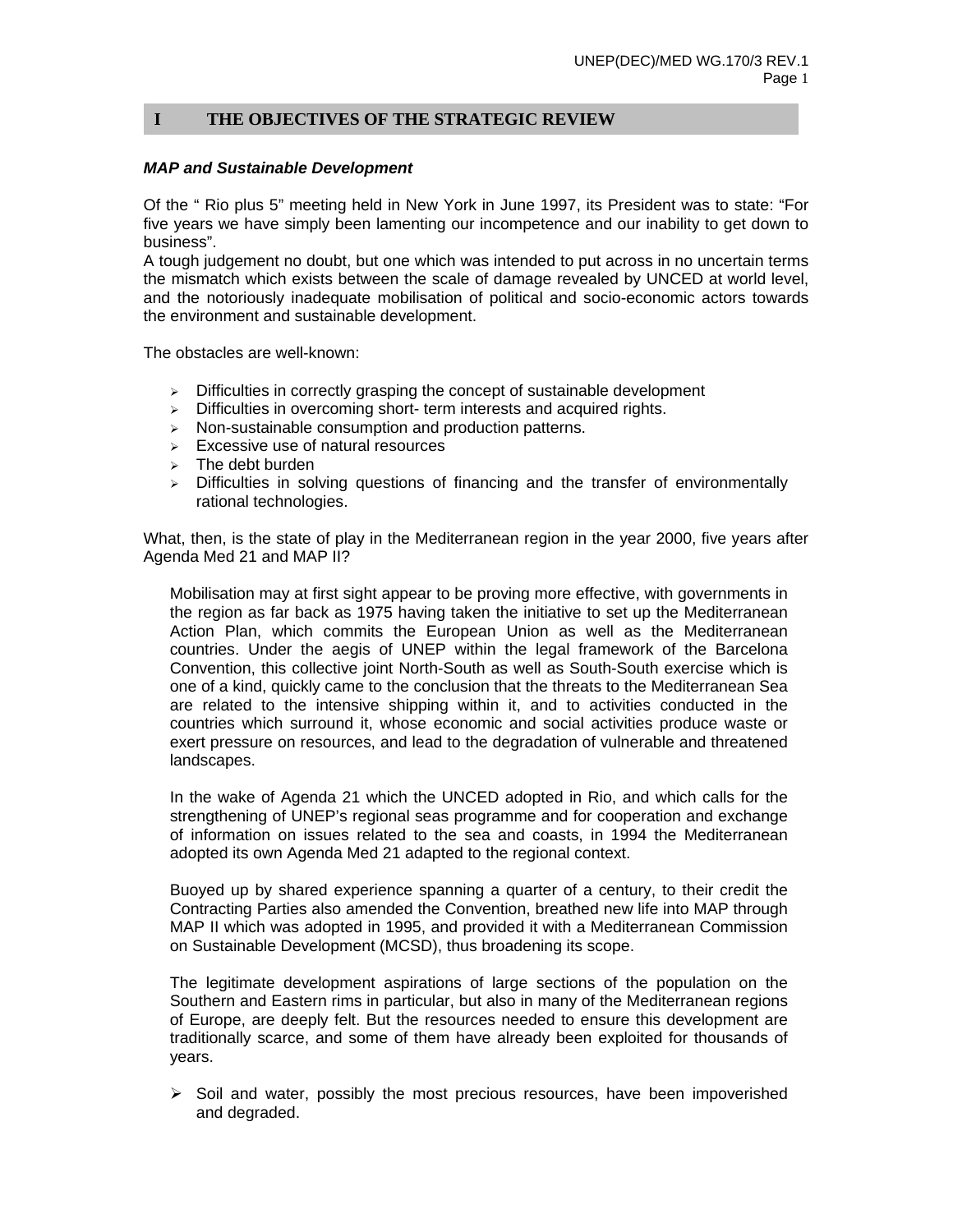- $\triangleright$  The food needs of a population still forecast to grow for some decades to come on the Southern rim are becoming pressing.
- $\triangleright$  The coast is coveted and threatened particularly by tourist pressure.
- $\triangleright$  The fragile Mediterranean ecosystem is being chronically degraded.
- $\triangleright$  Traditional cultures are facing a clash with new technologies.
- $\triangleright$  Finally, there is a context of conflict and tension, which is hardly conducive to development.

These are some of the challenges which Mediterranean countries must face.

Sustainable development is a key concept. It puts the environment across in an advantageous light, opening it up to society and human activities, and freeing it from radical temptations. This needs to be explained, the efforts which it entails need to be translated into political language, and the proposals which it expresses into concrete steps.

As an advisory body representing the States, yet at the same time broadly open to the main groups within society, the MCSD has been able to provide effective assistance to the Contracting Parties through making proposals aimed at implementing a regional sustainable development strategy in the Mediterranean.

## *Why this review?*

What can be said at this stage about the performance and results achieved since 1992, and more particularly since 1995, by the partners necessarily involved in sustainable development in this eco-region and at the various levels of decision taking? Has the concept of sustainable development succeeded in mobilising all potential takers within civil society?

To what extent have States applied themselves to implementing the decisions which have been taken?

The Strategic Review, which is part of the MCSD's terms of reference, and was agreed upon at the 11th meeting of the Contracting Parties in Malta in October 1999, in order to inject the political impetus needed by MAP and the MCSD in their work, should make it possible to assess how the measures agreed upon by the Mediterranean community and its partners towards sustainable development have effectively been implemented.

It also provides an opportunity to try out the effectiveness of the revised Mediterranean structures, and test the degree of motivation within the States and the main groups within society. Furthermore, the Strategic Review should enable the MCSD to participate in the preparation and implementation of a regional sustainable development strategy in the Mediterranean.

Is it possible to envisage any other type of less production-related growth and development which would be more respectful of the Mediterranean eco-system and its natural resources, which are seriously compromised for the non-too-distant future in the current context of relations between Europe and the developing countries in the region?

Is any other reference model possible, which would ensure a smooth transition towards sustainable development?

The differences in demographic, economic, technological and socio-cultural terms which exist between the two banks of the Mediterranean would not a priori favour such a line: the combination of demographic and economic growth is resulting in an ever-widening gap between North and South, since the societies on the two banks do not have the same capacity to assimilate present-day constraints.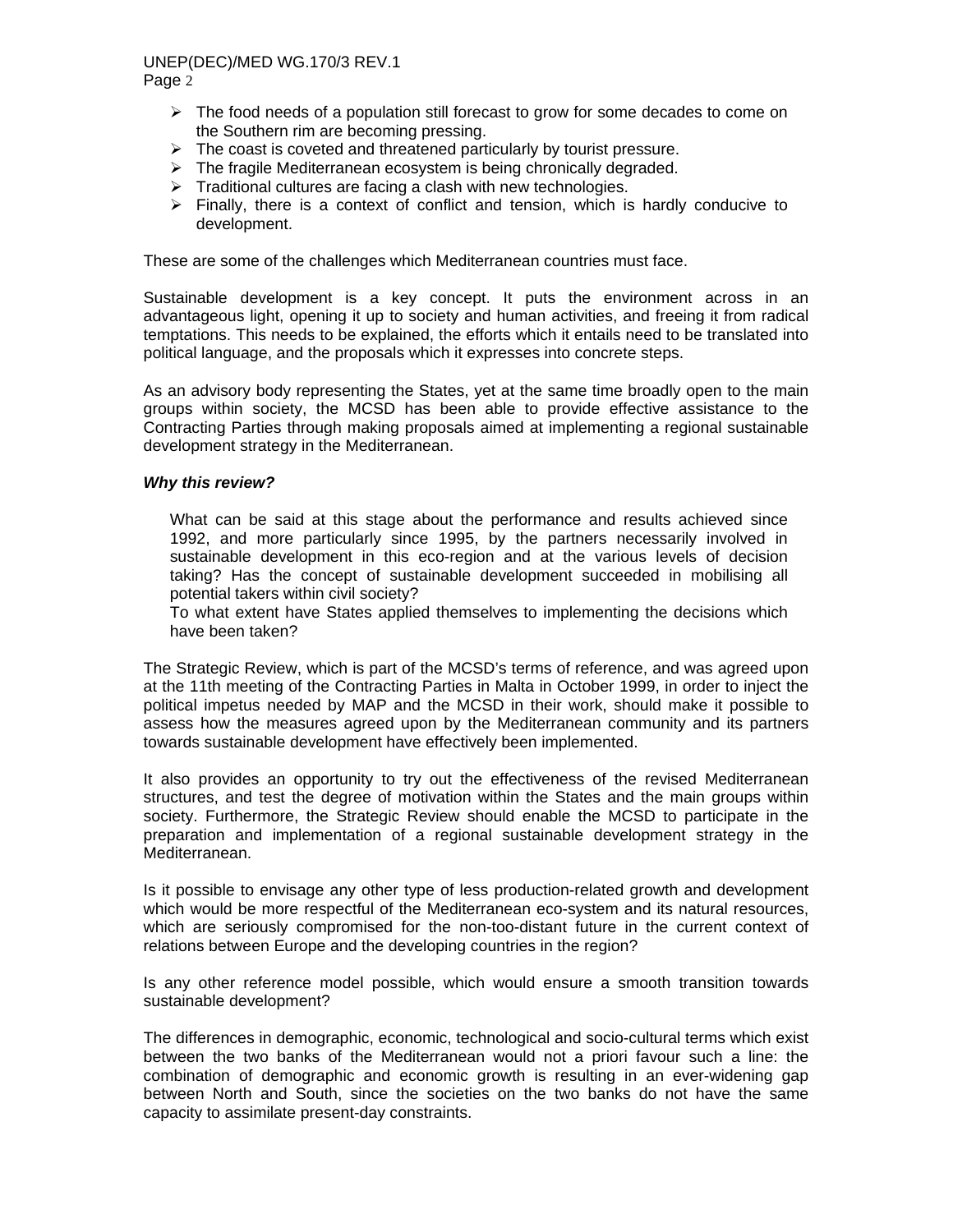## *Relative growth of awareness*

Population growth, urbanisation, littoralisation, and tourist development are playing a major role nowadays in the rapid "artificialisation" of the Mediterranean landscape and its degradation process, despite a clear growth of awareness of relatively long date, which has been marked by numerous initiatives committing States as well as the international community.

The creation of MAP in 1975 under the aegis of UNEP, and the Barcelona Convention in 1976 at the initiative of governments in the region and the European Union, represented important steps in this growing political awareness of the need to protect the environment.

The revision of the Convention and its Protocols in 1995 in order to extend its scope of action to the coastal zones, and to introduce the concept of sustainability, was a further stage in this dialogue and more in-depth thinking, which was reflected in the redefinition of MAP's priorities and was crowned in 1996 by the setting up of the MCSD.

Called upon to identify the region's socio-economic and environmental problems, to track the implementation of proposals, and to encourage cooperation and the exchange of information on sustainable development, by its very composition the MCSD has helped to polish the Mediterranean's image as an eco-region anxious to harness all potential forces within civil society in the interests of sustainable development. It acts as the interface for the work of the United Nations' CSD at Mediterranean level.

Agenda Med 21 has provided a framework for reflection to identify the objectives to be achieved in relation to:

- ¾ Social and economic stakes
- $\geq$  Conservation and management of resources
- $\triangleright$  Strengthening the role of the main groups in society
- $\geq$  Strengthening the means for implementation.

It has also taken account of the specific context of the region, particularly concerning tourism, shipping, cultural heritage, water, energy, fisheries and aquaculture.

In this respect, it has provided the sustainable development issue with its Mediterranean dimension and sensitivity, making what is expected of the community of mankind more legible and more explicit: "to meet the needs of the present without compromising the ability to satisfy those of future generations".

## *A general objective*

What share of success have the countries and their partners, and MAP and its structures had in this undertaking? It is the general objective of the Strategic Review to answer that point.

If a realistic picture were available at various different levels this would facilitate reflection and assist decision taking. It would doubtless also allow the necessary political impetus to be provided for the structures to be re-launched. However, merely tackling ecological concerns related to environmental pollution, waste management, safety in the use of hazardous substances, and assessing their environmental impact does not actually question the bases of our present-day economic and social system; it merely serves to postpone the moment when society and its living environment reach breaking point. Only once all human activities are marked by the environmental approach in particular will the dawn of sustainable development really be upon us.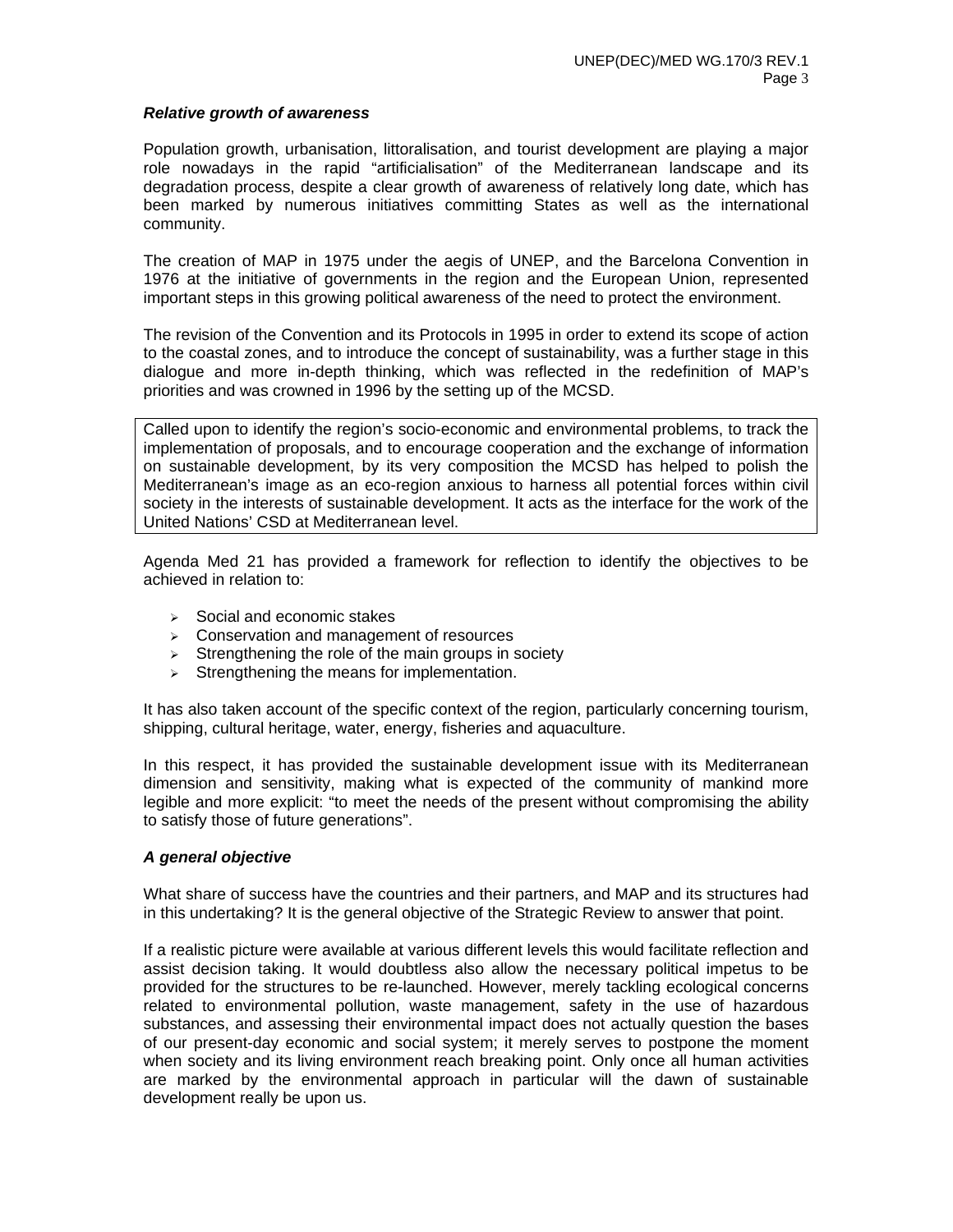Pressured by technology and the strength of the productive system, have societies fully awoken to the limited nature of resources, and the need to rethink our relationship with nature and to manage it in such a way as to make it possible to strike a lasting dynamic balance, which will be of benefit not only to present generations, but also to those to come? This is no foregone conclusion; indeed, it is highly unlikely.

## *Specific Objectives*

The specific objectives of the Strategic Review will involve:

- $\triangleright$  Highlighting MAP's efforts towards impetus and coordination at regional level in the form of an exhaustive and retrospective critical assessment of steps taken since 1995, but also highlighting the weaknesses and constraints which affect it, thus creating shortcomings and loopholes which undermine its efficiency.
- $\triangleright$  Evidencing the headway made by countries at different levels towards sustainability in terms of effective reforms, genuine integration of environmental concerns in development programmes, and capacity building.
- ¾ Assessing the role played by MAP's regional partners and the States.
- $\triangleright$  Putting forward relevant proposals for action likely to improve MAP's efficiency, involving the partners concerned to a greater extent, and building the capacity of the Contracting Parties to implement the policies and strategies of sustainable development.

The approach taken in preparing the Review was based on a share-out of tasks between various experts aware of the situation prevailing in the Mediterranean and within the countries, and drawing on governmental institutions able to validate any useful and relevant national information. A "comité de pilotage" composed of the MAP Secretariat and the representatives of Greece, Monaco, Tunisia, the City of Rome, the EOAEN and MIO-ECSDE was responsible for monitoring this work, alongside the MCSD Steering Committee (Tunisia, Malta, Turkey, Monaco, EOAEN, WWF and the City of Rome).

## *A Strategic Approach*

Since the clear aim of the Review is to improve the effective implementing conditions for measures adopted by the Mediterranean community and the partners involved, considering the recommendations and decisions adopted by the Contracting Parties and in accordance with the MCSD's terms of reference, the chosen approach was of a strategic nature.

The Mediterranean as an area for North-South partnership between Europe and other Mediterranean countries should provide the arena in which to try out and apply the sustainable development concept.

It brings together many of the conditions for this purpose:

- $\triangleright$  fragile eco-systems and landscapes and the presence of shared resources such as the sea and coastal zones require the joint management of environmental issues,
- $\triangleright$  in contrast, the unequal development of economies and riparian countries, the presence of pockets of poverty, and the existence of conflict and tension represent major handicaps to this joint approach.

The Mediterranean will certainly never reproduce export-driven development models. A development perspective which takes account of its own specific nature needs to be worked out. In this respect, the sustainable development concept with its dominant environmental facet, the search for equity and relevant growth, holds great potential.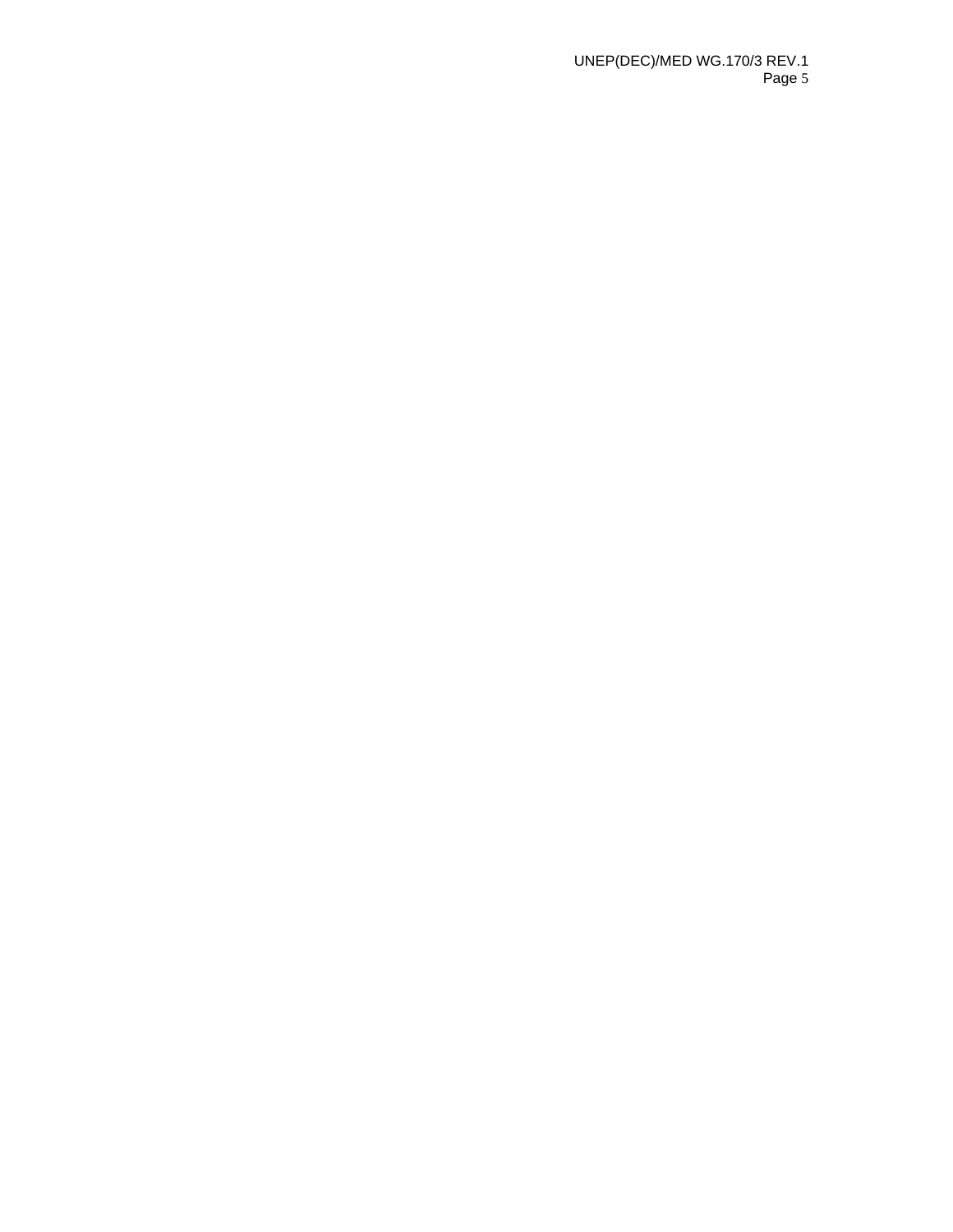Implementation by the countries of measures towards sustainable development requires:

- $\triangleright$  Greater practical understanding of what sustainable development requires
- $\triangleright$  Consistency between the mechanisms to be established and the aims set
- $\triangleright$  A level of authority to influence the behaviour and encourage the support of all citizens, as well as their actual involvement.
- $\triangleright$  Cohesion and conviction on the part of those responsible for decision taking and implementation.

The measures to be implemented need to be clearly formulated within the framework of a strategy, the main elements of which will have been supported by a broad consensus at all levels.

At regional level, the efficiency of the Mediterranean structures requires an optimum level of organisation, which it is difficult to attain in the absence of a clear and determined political will to cooperate towards specific ends, agreed upon by all States. A Mediterranean strategy for sustainable development will have to take account of:

- $\geq$  On the one hand, the context outside the region in terms of opportunities to be grasped, or threats to be avoided;
- $\geq$  On the other, the context within the region in its full complexity, in terms of the strengths to be exploited and the weaknesses to be reduced.

It will also have to take account of:

- $\geq$  On the one hand, the diversity of leading political structures;
- $\geq$  On the other hand, the multiple values within Mediterranean societies.

In the interests of greater efficiency, the basic elements which could avoid the failure of any sustainable development strategy in the Mediterranean could come in the following guise:

- $\triangleright$  Allowing States to play their full role, which is important to them, and encouraging the emerging role of local authorities
- $\triangleright$  Drawing on all elements of Society;
- $\triangleright$  Working towards economic and social justice and taking the ancestral values of communities into account;
- ¾ Promoting scientific activity and technological achievement;
- $\triangleright$  Strengthening human resources.

There is no doubt that only reforms which constitute various packages of statutory, fiscal, financial, commercial or economic measures will allow the rules to be changed and the outcome to be coaxed through the channels intended. The reforms to be considered would be rendered still more beneficial and desirable by the fact that their impact would encourage growth, alleviate poverty and reduce income inequality.

Thus the aims of the reforms and decisions to be taken would more often than not boil down to:

- $\triangleright$  Striving for efficiency in terms of rationalising economic activity;
- $\triangleright$  Creating equity in terms of social justice and shared well-being;
- $\triangleright$  Preserving the natural resource base in terms of recovering the real cost of their use.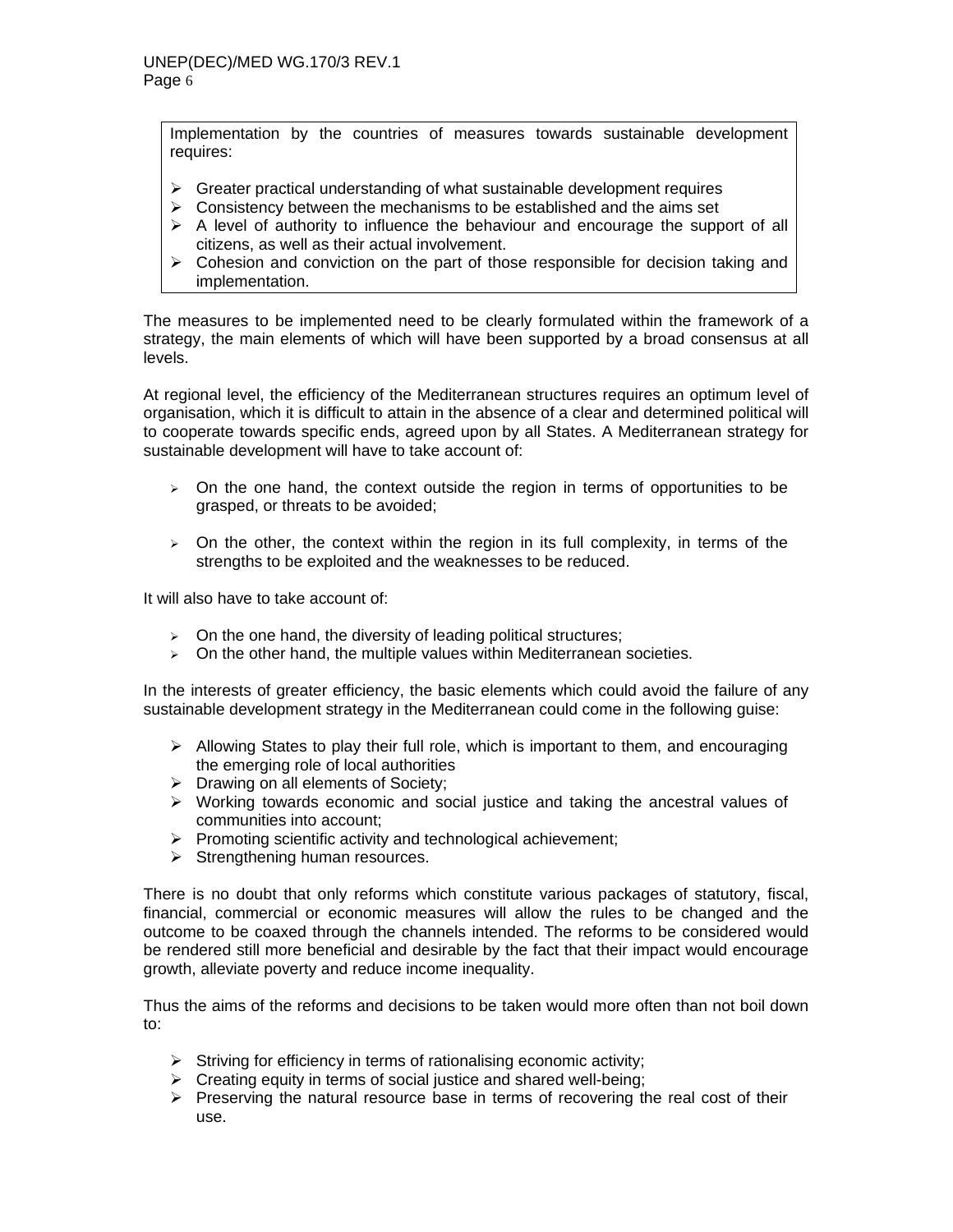The mechanisms to be triggered to achieve these objectives are manifold and various. Some of the most obvious are:

- $\triangleright$  Price policy within the framework of the market economy;
- $\triangleright$  Allotting natural resources to such activities as would ensure the highest added value, in order to better preserve them,
- $\triangleright$  Matching resources to their use.

Planning reforms related to sustainable development is no easy matter, since it lies at the heart of the countries' institutional and economic policy, raises sensitive issues such as the redistribution of profit, participation in decision-taking, and compensation, and can give rise to biased coalitions, the setting up of alliance groupings, and crises.

At Mediterranean level, some useful rules should, however, help to provide the right direction.

- $\triangleright$  Perfect the organisation of Mediterranean structures and concentrate their resources in the areas where they have a comparative advantage;
- $\triangleright$  Choose the most appropriate range of activities given the resources available and the demands of the moment;
- $\triangleright$  Retain the initiative and leadership in activities by mobilising the region's own capacity as a priority;
- ¾ Support the unique nature of the Mediterranean eco-region and strengthen the exemplary nature of its mobilisation within the framework of UNEP and the UN-CSD;
- $\triangleright$  Mobilise national cultures and values.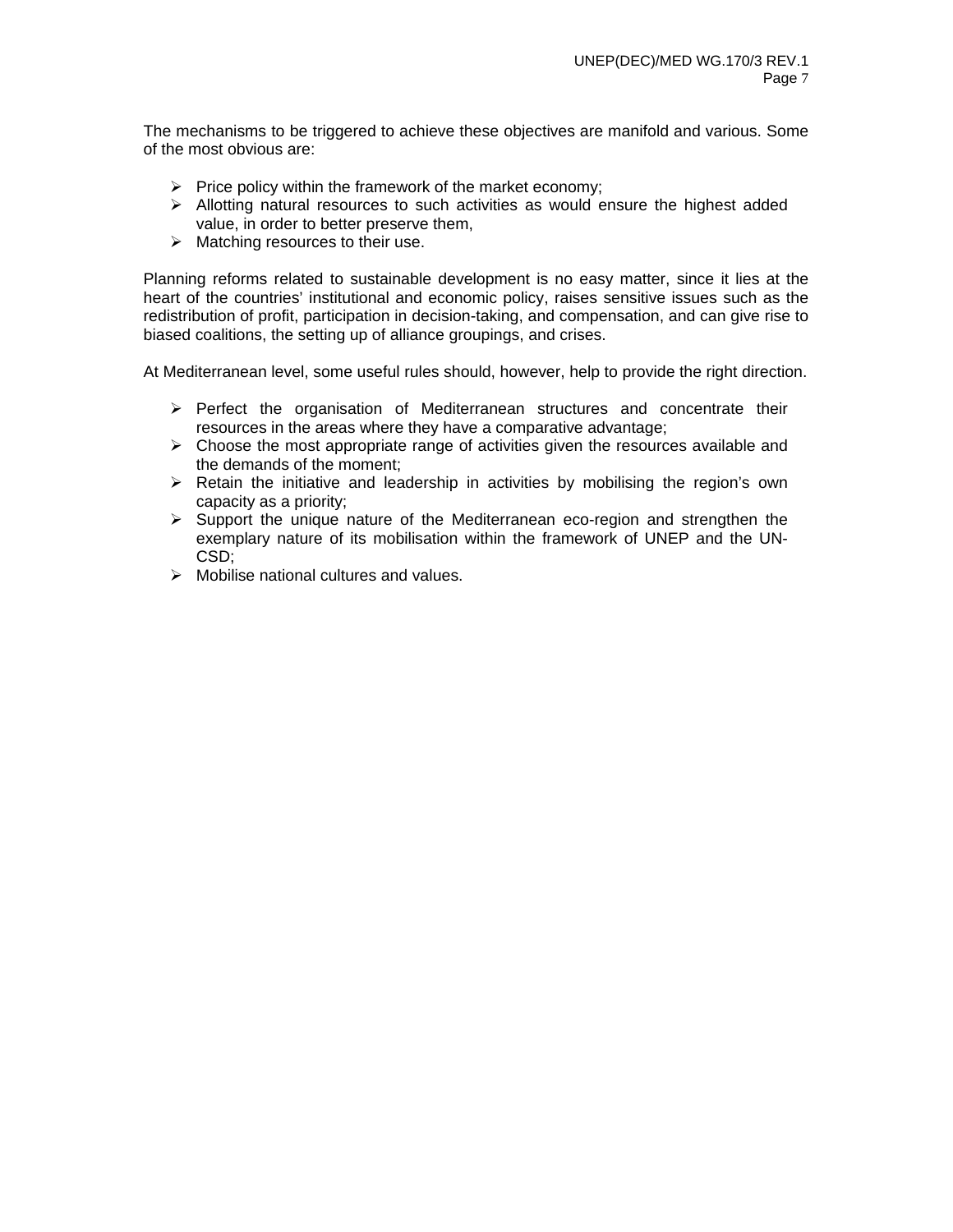## **II DEVELOPMENT STAKES IN THE MEDITERRANEAN II DEVELOPMENT STAKES IN THE MEDITERRANEAN**

## **1. THE MEDITERRANEAN CONTEXT**

#### *An eco-region: Does the Mediterranean really exist?*

Some would claim that it was once the centre of the world.

It needs to be invented, others would say, since apart from its actual geographical limits the Mediterranean has no political existence of its own and does not represent any geo-political reference today.

Possibly as an eco-region: the sea, the coast and the land stand as a shrine of nostalgia, simultaneously singular, unique and multiple, highly present in the spirit and the life experience of Mediterraneans.

At the crossroads of three continents, the 2.5 million km2 of sea only make up 0.8% of total ocean area. Compared with overall dry land, the Mediterranean area only represents 6.42%, and the Mediterranean regions barely 0.65%.

*Specific geographical characteristics* 

- $\triangleright$  Mountain ranges rejuvenated by a late tectonic period, narrow coastal plains and rare deltas characterise its relief, creating a varied, complex and changing landscape.
- $\triangleright$  Fertile soil which has been cultivated or grazed since time immemorial, which is however vulnerable and easily degraded. More than half the cultivated areas face problems of engorgement, salination, erosion, destructuring or settling.
- $\geq 46,000$  km of coastline, 54% of which is rocky.
- $\triangleright$  A narrow continental shelf as a result, apart from in the gulfs and major deltas.
- $\triangleright$  A tide-less sea, which is saltier towards the East, with an average depth of 1,500m but which is broken up into separate basins, annual evaporation of around 2,900 km3 of water, renewing its stock every 90 years.
- $\triangleright$  An original climate, determined by the interaction between the desert to the South and the Atlantic ocean to the West, tempered by the sea which reduces the temperature range and regulates rainfall and winds: mild, wet winters, early springs, hot dry summers and rainy autumns. A Mediterranean climate, which is humid to the North and arid to the South, with more than 2,300 hours of sunshine per year.

#### *The vulnerability of natural resources*

A wealth of flora with around 25,000 species, a good half of which are endemic to the region.

A land of olive trees and vines par excellence, the Mediterranean is the cradle of numerous crop varieties which are an essential part of the human diet.

A considerable wealth of fauna which has, however, been widely affected by human pressure and is under threat: constant decrease in large land and marine mammal populations and other endemic species.

Forests made up of 32 million hectares of oak and pine, "anthropised" and widely degraded to scrub and maquis, which now only represent 5% of their original size and are threatened with further shrinkage in spite of the essential role they play in the fight against soil erosion, regulating the water system, and maintaining biodiversity and landscapes.

Vulnerable, scarce and poorly distributed water resources, the Northern countries enjoying 86% of the basin's resources, whilst 2/3 of the South's resources are sourced elsewhere. Population density compared with natural renewable water resources varies between less than 100 inhabitants per Mm3/yr in the North to more than 1,000 inhabitants per Mm3/yr in the South.

 Major natural risks in terms of soil erosion caused by water and wind, raising the threat of desertification: losses of 15t/ha/yr affecting one third of land in the basin, amounting to 330 million tonnes of suspended matter being washed into the sea every year.

 Oil and gas reserves, each representing 4% of world resources, are concentrated in the South, but there is constantly increasing energy consumption in all regions with a South North spread of 1 to 10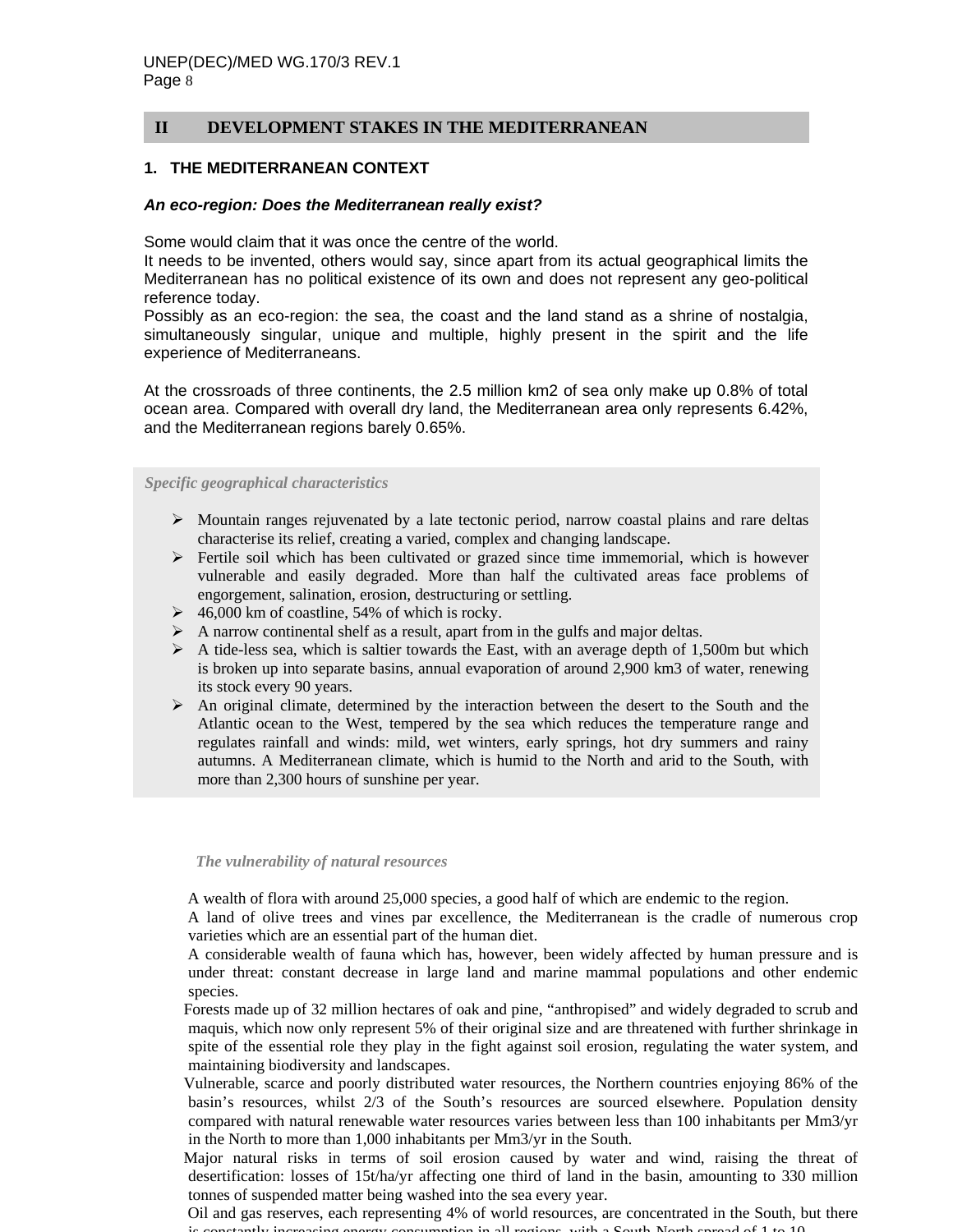*Uncertain development potential* 

- Agriculture which is conditioned by limited natural resources and is highly dependent on irrigation, swallowing up 75% of water drawn in the region, and which is having to cope with encroaching soil salination in the South, because of poor drainage and high levels of evaporation.
- Rapid industrialisation**,** now making itself felt on the Southern rim (less than 10% of Mediterranean production), but which is still largely located in the North, competing with urbanisation for the coastline.
- Flourishing tourism, growing by more than 5% each year, making the region the world's leading destination with over 150 million international and domestic visitors and still with the potential of virgin sites in the hinterland, or in certain coastal areas to the South.
- Active shipping of over 220,000 vessels per annum, representing 1/3 of world traffic, which presents major risks but which is gradually losing ground to land transport as the motorway network is built, and in the face of the recent increase in the car pool, as well as passenger air transport.
- An attractive coastline, but one which is limited and much sought after, built up to the extreme, with twenty or so metropolises, accounting for more than 35% of total inhabitants in the riparian countries.

## *Island eco-systems*

The Mediterranean islands are vulnerable eco-systems having an unstable and shaky balance between the environment, economy and society. Varying widely in terms of size, ease of access, population density and political status, the Mediterranean islands also have much in common- a strong local identity, a rich cultural heritage and an outstanding environment, be it natural or shaped by man, but at the same time they are also lagging behind in their development, their local natural resources are scarce, and they face fluctuations in their island economies and populations and, more recently, intense pressure from tourism. The latter has become a major source of income for many islands. At the same time, however, it is a threat to the environment.

Because of their peripheral position, many islands are the least favoured areas of the countries to which they belong, facing problems of isolation: limited markets, more expensive access to information, excessive transport costs, a lack of economies of scale, less efficient administration, inadequate infrastructures, social services which leave much to be desired, and under-development. Often these problems incite island populations to abandon them and move to the towns on the mainland; as a result rural activities and management practices are abandoned, thus threatening environmental resources and undermining local societies. The future of the islands depends on their geographical location ccompared with the major economic decision-taking centres, their local resources (particularly from a tourist point of view), the ability of their societies to mobilise these resources, and the quality of the environment and of services.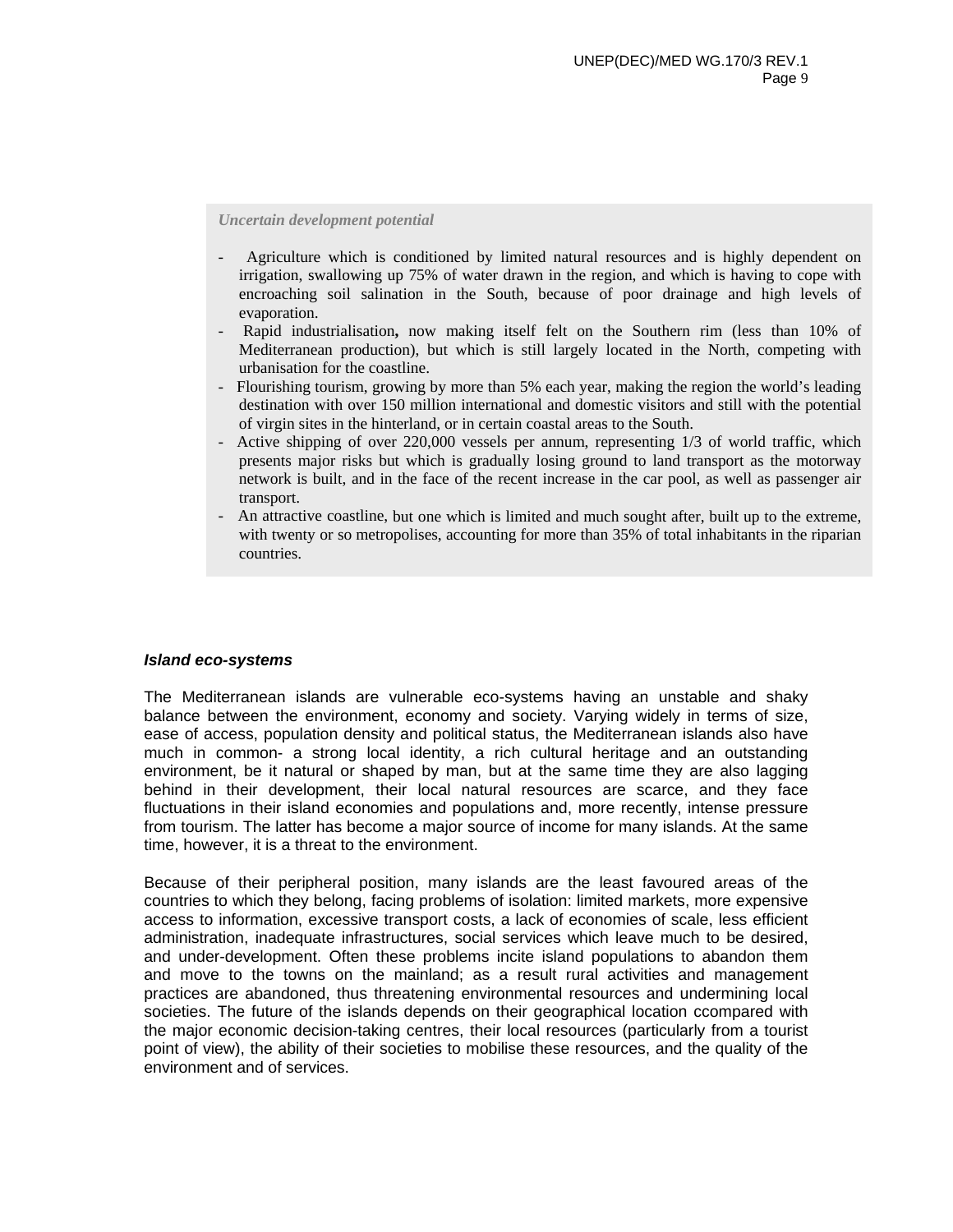The small island states are a case apart, since they are forced to depend on their own financial resources and administrative capacity. Their unique character, their natural, socioeconomic, cultural and environmental peculiarities and their development and progressrelated needs were recognised by the United Nations Conference in Barbados in 1994.

Consequently, sustainable development will need a strategy adapted to the peculiarities of the islands, where the socio-economic development and well-being of the community, its socio-cultural progress, and environmental protection need to be tackled simultaneously.

## *An area of contrast*

Two major contradictions, one of a socio-economic and the other of an ecological type, both of which are linked to demographic pressure, lie behind current developments, explaining the variety of possible situations and showing the scale of risk throughout the region. Within the space of half a century the population of the Mediterranean countries has more than doubled, rising from 210 to 430 million inhabitants. Even though the population structure has changed, with fewer children and increased life expectancy, this half- century will have witnessed a major structural upheaval:

Demographic growth is unevenly distributed between the two banks of the Mediterranean, the relative strength of the North decreasing to the benefit of the South.

This population growth is going hand in hand with pronounced urbanisation, which is in particular increasing the clout of capitals in the Southern countries and considerably increasing littoralisation, which is also adding to the problems of water supply, waste treatment, air pollution and urban planning. This in turn is also increasing competition between users for scarce space.

Although generally speaking economic growth tends to be faster in the Southern countries than it is to the North, the difference in relative strength of the economies in the South and in the North on the one hand is quite considerable; and on the other hand, population growth in the South is such that any benefit to be gained therefrom is largely balanced out in terms of per capita GDP.

The organisational logistics and economic rationality which have proved themselves in certain emerging countries outside the area, albeit with highly negative environmental spinoffs, have still not permeated through to a sufficient degree to the Southern Mediterranean countries. Compared with the countries on the Northern rim, those to the South have, moreover, also seen a non-negligible section of their population excluded from the benefits of economic growth because of the major difference in average standards of living.

Thus, the economic and population flows are leading to a growing gap between the countries to the North of the Mediterranean and those to the South**,** basically because the societies on the two banks do not have the same ability to assimilate present-day opportunities and constraints.

Population dynamics are expressing themselves in an excess of socio-economic activity, exerting ever more drastic pressure on scarce resources and on ever-less productive ecosystems. The resulting decline in the countryside and the break-down of traditional social systems within towns, of which there are not actually many in the South, are focusing migration flows and causing hordes to concentrate in the outskirts of the major urban centres. Under this burden these centres are in turn losing the ability to play their essential role of integrating and helping in the socialisation of new arrivals.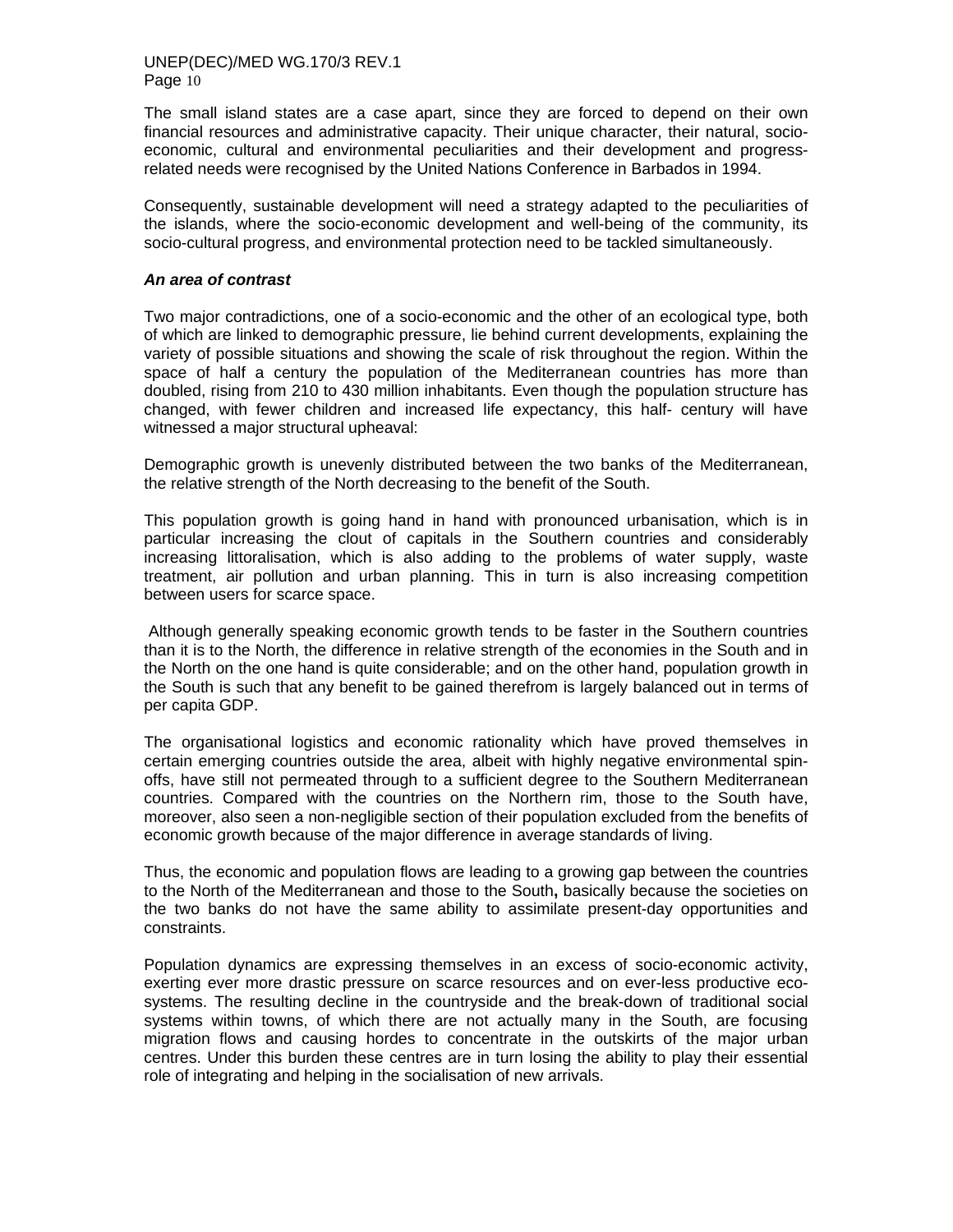## **2. THE VITAL ISSUES IN THE REGION**

The major development stakes in the Mediterranean are of a socio-economic nature, affecting all the sectoral activities likely to raise the population's standard of living, and territorial, posing risks to the environment and to the natural areas.

## **2.1 Macro-economic context**

The preparation of sustainable development policies must of necessity take place within the international, regional and national macro-economic and financial context.

Weak growth, imbalanced public finances, and increased indebtedness do not tip the balance in favour of quality concerns. Conversely, overly rapid growth along the lines of what has happened in South-East Asia, along with clumsily handled structural adjustment could impact on the environment and society in such a way as to compromise the shaping of sustainable development.

Globally speaking, the average rate of growth of Mediterranean economies fell from a 3% average in 1980-1990 to 2.5% from 1990-1998, with the rate being lower for the European countries, but higher for the majority of other countries. These rates are in line with world averages. Generally speaking, national economic development in terms of growth rates, international openness, indebtedness and public finance remains country-specific and varied.

Within the European Union (EU), economic and monetary integration has continued, with the latest Mediterranean countries to accede (Spain and Greece) – despite having low rates of growthenjoying a vast market as well as generous regional development and cohesion aid, two factors which have allowed their national income and infrastructure, including of an environmental nature, to develop in spectacular fashion; having taken on board the single currency, and enjoying major tourist development at the same time, these countries are facing the start of the new decade under favourable economic circumstances- this should enable them to implement more ambitious environmental protection policies.

Conversely, post 1990 the economies of the Central and Eastern European countries experienced a series of major shocks, aggravated in some cases by armed conflict; these economies moved into a period of transition and restructuring, which is still on-going. Fluctuations in the price of oil have on occasion affected the resources of producer countries. Some countries have introduced financial recovery and structural reform policies, which have left them in a better position.

Over the last decade, within a context of trade liberalisation linked both to GATT/WTO agreements and to trade agreements with the EU, trade balances deteriorated in most countries; the trade deficit is particularly important for the countries most recently admitted to the EU (Greece, Spain), with a deficit of 53 billion US dollars in 1999, as well as for those countries having trade agreements with it (Turkey, Israel and Tunisia).

The European Community has recorded an increasing surplus vis a vis these Mediterranean Partner Countries (M.P.Cs) which stood at 2 billion US dollars in 1972, increasing to 10 billion US dollars in 1990, and 25 billion US dollars in 1998. The foreign trade deficit of the Mediterranean partner countries is worsening year on year (according to a recent FEMISE study, the MPCs' trade deficit with the EU grew by 50% between 1995 and 1998), creating a delicate context in terms of the creation of the Euro-Mediterranean free trade area.

Despite the growing success of tourism and the export of trade services, some countries still have relatively large balance of current payment deficits, amounting to up to 5% of GDP. This situation raises even more questions given that inflation is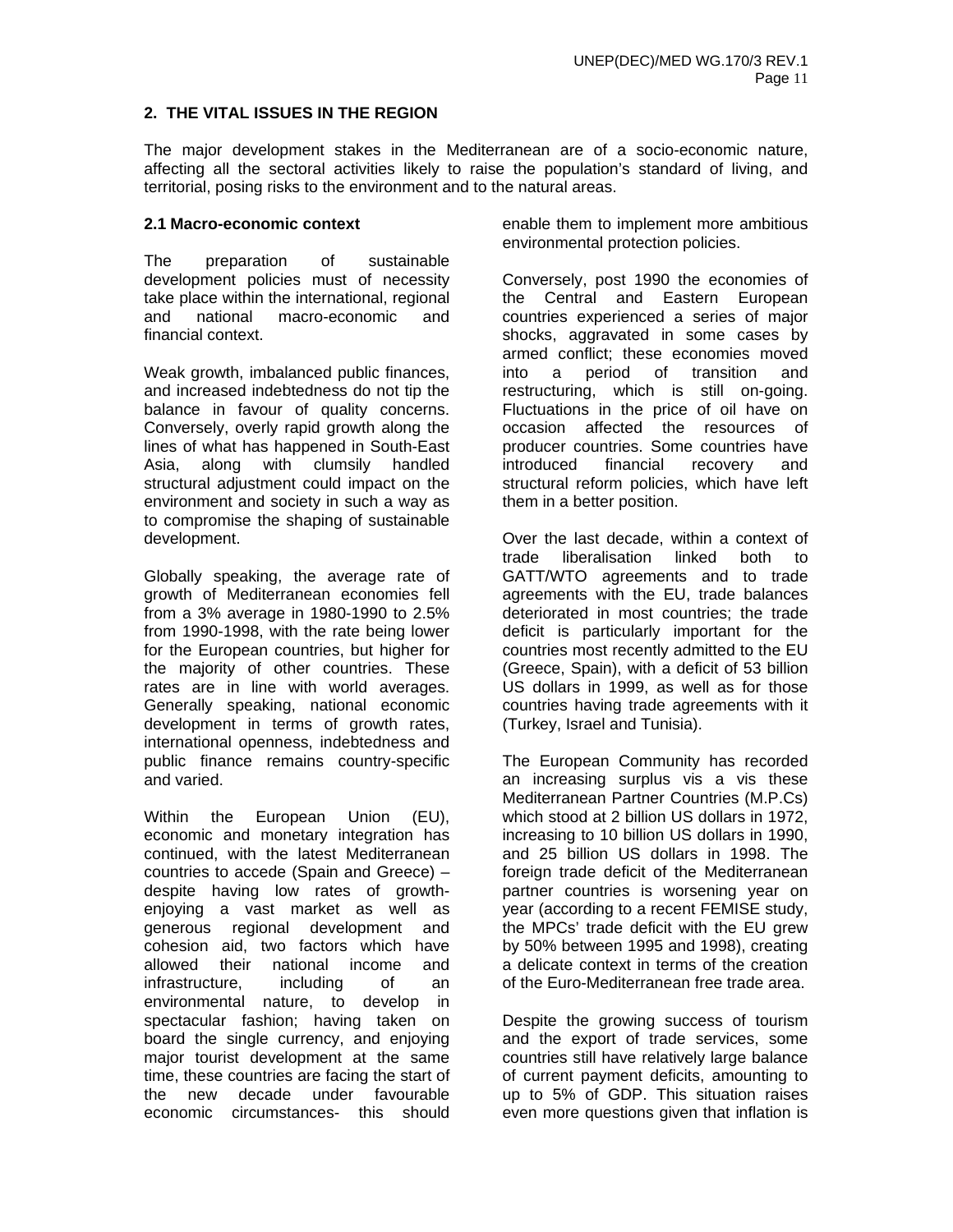generally under control, and public finances are being better managed. Questions therefore need to be asked about the general level of economic competitivity of part of the regional economy. If the price of oil continues to rise, this should somewhat alter the picture, improving the balance of payments for the producer countries, but possibly causing the deficit amongst importing countries to worsen.

Whatever the case, the deterioration in foreign trade may well explain the ongoing efforts to promote tourism which, given the environmental impact of this activity, should be very carefully monitored. It would be rather worrying if the desire to balance their payments led some countries to exceed the tourist carrying capacity of the natural environment, and to sacrifice natural areas and landscapes.

As regards movement of capital, direct foreign investment in Mediterranean third countries (except Israel) has remained at very low levels (3.6 billion US dollars in 1997) despite the progress made in some countries. Compared with global levels, over the 80s this flow represented around 3% of direct investment in countries with medium levels of income, and less than 1% of total direct foreign investment flows.

Public development aid (PDA) expressed in terms of GNP shrank considerably from 1990 to 1997, particularly in Egypt, Lebanon, Morocco, Tunisia and Syria, thus following a global trend; overall, net PDA amounted to 4.4 billion US dollars in 1998, compared with 7.9 billion in 1992, usually falling below 1% of the beneficiary country's GDP.

In many countries, despite structural adjustment and means for renegotiating debt and writing off amounts due, foreign debt levels are still high, amounting to between 30 and 110% of GDP. Debt servicing thus swallows up a substantial amount of income; added to that is the fact that throughout the region the average level of military spending continues to exceed the world average (4.2% of GDP

as opposed to 2.8%), which could be explained by on-going sub-regional tension; consequently, the budgetary means needed to support sustainable development policies particularly in the areas of education, health, urban and rural planning, public transport and the environment are of necessity limited.

Thus within a liberalisation scenario which would tend to see foreign trade and investment as having to take over from public development aid and protectionist trade policies (implicit application of the "trade not aid" principle), the Mediterranean region still has a difficult path to follow. There is no saying whether the bases for this development have been laid, even within the context of the Euro-Mediterranean partnership; neither is it sure whether this approach is realistic in terms of sustainable development.

By way of reference, the positive economic development on the part of European Mediterranean countries as well as an improvement in their quality of living indicators are not only linked to their being integrated within the large European market, but also to the generous European aid coming from the structural and cohesion funds; thus the amount of aid to eligible countries in the Mediterranean basin from the cohesion fund alone is forecast to reach 14 billion euros for 2000- 2006, representing up to 4% of the GDP of the beneficiary countries, with a participation rate in selected projects of 80- 85%. Over the same period, the regions of European Mediterranean countries eligible under the European Regional Development Fund are set to receive 106 billion euros for their development.

Within the European Union, it is therefore a "trade and aid" principle which is being applied, with undeniable results from an economic point of view at least for the Mediterranean countries concerned.

All of the indicators of human development, health, level of education, provision of means of communication, and per capita income have tended to follow a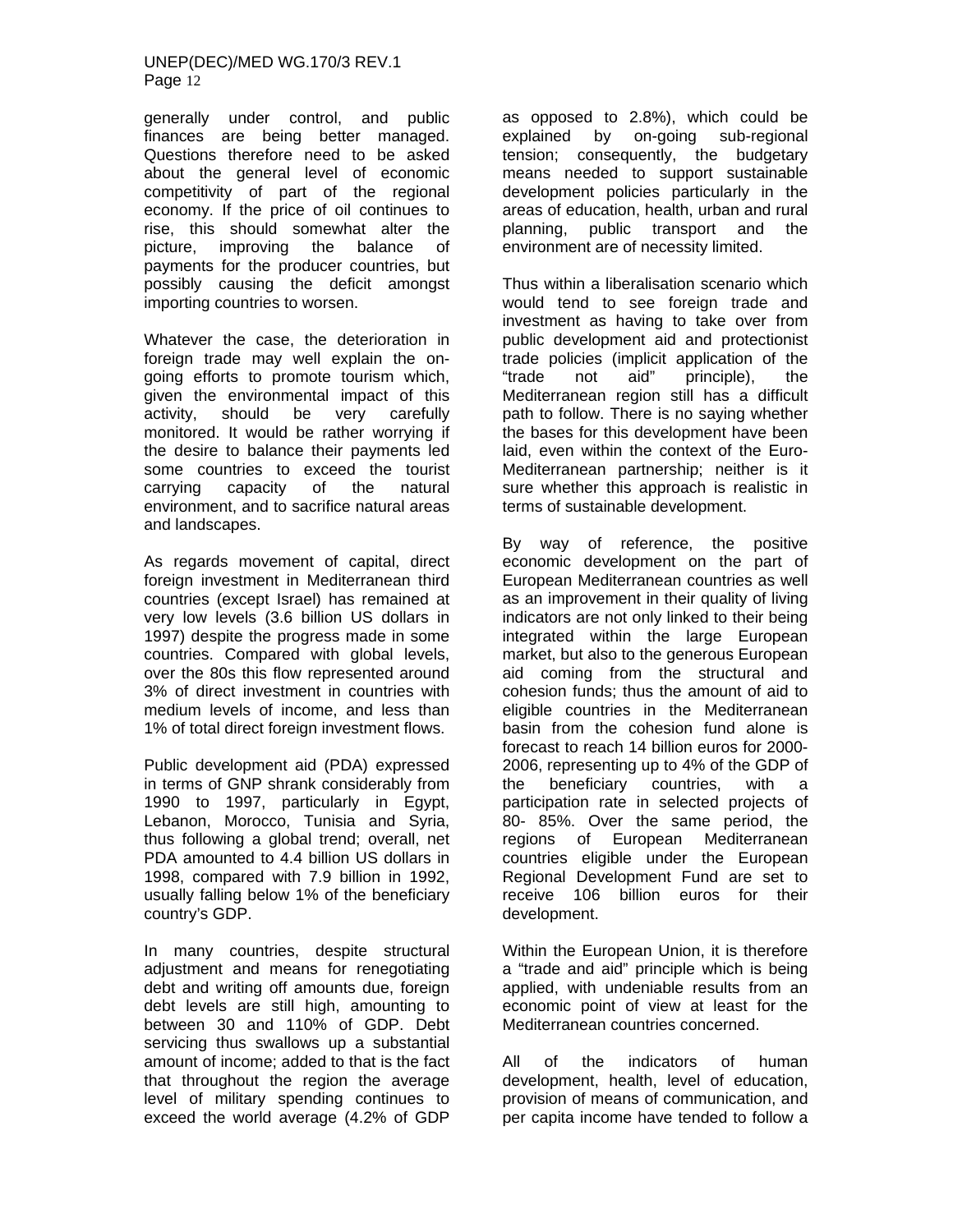positive trend throughout the region; more specifically, the region has a lower share of absolute poverty than other regions in the world.

Finally, far from shrinking as might be suggested by the concept of an "area of shared prosperity", economic disparity has grown considerably considering, for example, that in 1997 the four Mediterranean members of the European Union and Israel received 35 billion dollars

#### . **2.2 Socio-economic aspects**

## *Demographic pressure*

The population of the Mediterranean countries is forecast to be in the order of 550 million inhabitants by 2025. The Northern countries, which accounted for 2/3 of the total population in 1950, will only account for 1/3 in 2025. At the same time, the population of the Southern countries will have increased five-fold.

This swing will go hand in hand with ageing in the North and rejuvenation in the South, reflected in an increase in jobseekers in the coastal towns due to more rapid littoralisation and urbanization, which will affect more than 75% of the population in 2025. This scale of development will mean considerably greater demand on the countries on the Southern rim (factor 3 or 4) for foodstuffs, industrial goods, energy, housing, water, etc., which it will be more difficult, costly and environmentally harmful to produce.

#### *Major differences in agriculture between North and South*

Agriculture in the Mediterranean countries of Europe has been modernised through the structural policies, and by making massive use of the results of agronomic research, chemical inputs, and structural policies. This is giving rise to a dual trend, with intensive agriculture which, however, causes pollution on the one hand, and a tendency for vast areas to be abandoned on the other, with the consequent risk of fires and erosion. Since the Common Agricultural Policy was reformed in 1992, in direct foreign investment, as compared with 3.6 billion for all the other countries put together. In absolute terms, the difference in overall or per capita wealth levels between the European Union countries and developing countries of the region continues to grow; bearing in mind the public and private finances likely to be earmarked for development throughout the whole of the Mediterranean basin, nothing would seem to indicate any reversal of this trend in the medium term- on the contrary

Europe has been striving, not without difficulty, to strike a better balance.

Conversely, in the Southern countries facing population pressure, the intensification of irrigated agriculture in an arid context which is much less favourable than in the North, will lead to an increase in the area of cultivated land to the detriment of wooded areas and pasture land, as well as ever greater use of water resources, mechanisation and inputs, which in the long term will lead to the overexploitation of natural resources, and thereby to their being degraded. The exorbitant cost of investments needed to obtain projected yields would not guarantee any sort of comparative advantage for these countries within the context of trade globalisation.

Some natural constraints such as tapping non- renewable fossil aquifers, or geopolitical ones such as the development and exploitation of international resources (Nile, Tigris, Euphrates) raise vital political problems.

Fish production, which is notoriously inadequate in terms of the needs of Mediterranean countries, is forcing the issue of rationalising fisheries to the fore, as well as the need to develop aquaculture.

## *Energy-consuming Industrialisation*

A reversal of trends resulting in the North in the relative decline of heavy industry to the benefit of the Southern countries will be the expression of the de-localisation phenomenon brought about by the new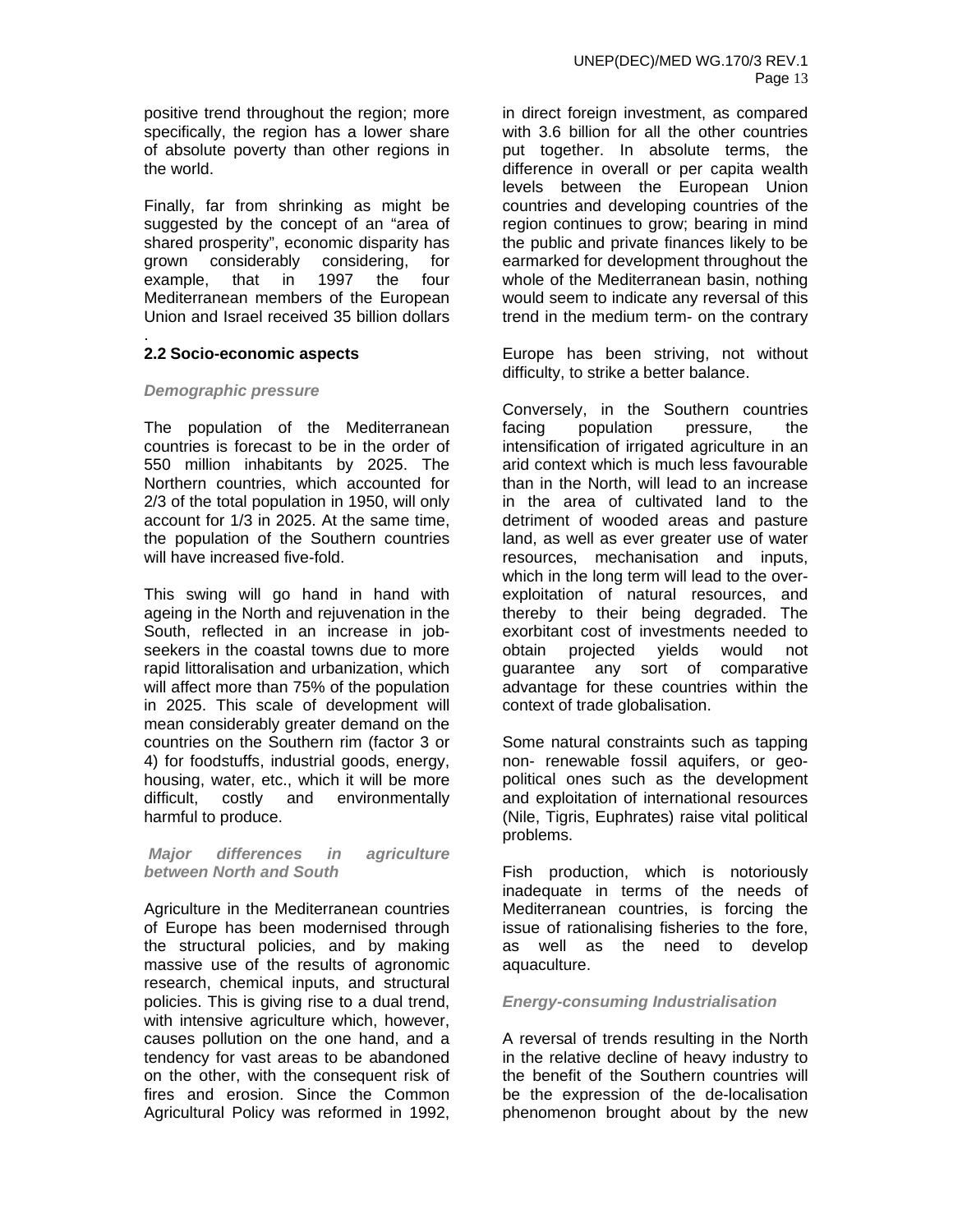distribution of labour, with the Northern countries for the time being coming forward with more arguments for developing new generation industries such as bio-technology, electronics or new materials. It is thus forecast that steel production in the Southern countries will be one and a half times greater than that in the North in 2025, although it only represented a quarter of it during the 90s.

Such a development would affect energy consumption expressed in tonnes of oil equivalent. The relative share of the North and South in this consumption would change from a factor of around 3.5 in favour of the North at present to a factor of only about 1.5 in 2025. The oil which is currently available in several Southern Mediterranean countries would have to be imported in 2025, considerably affecting their balance of payments. Natural gas, in relatively abundant supply, would take over on the energy market along with renewables, particularly solar energy, albeit to a lesser extent.

 Because of urbanisation and industrialisation, efforts to provide electricity supply will be two and a half times greater in the South than in the North, with electricity consumption set to practically double by 2025 in the Northern countries and to increase four-fold to the South. As an indication, average per capita electricity consumption was 4,800 kw/hr in the North, and 850 kw/hr in the South in the nineties.

*Rapid development of tourism and outdoor leisure activities* 

Of the 450 million visitors to the region, which currently represent one third of world tourists, 100 million stay on the Mediterranean coast of their host country, considerably increasing human concentration. This figure is likely to double if not triple by 2025, entailing the risk of over-load based depreciation of the tourist capital represented by this activity, which is seen as vital to most countries in the region as a source of hard currency and an essential development factor for the Southern countries.

Although 4/5 of international tourism today is monopolised by the traditional tourist countries in the North, a certain degree of disenchantment with over-urbanised coasts is likely to benefit the wilder hinterland and the as yet virgin coasts of the Southern countries. There is no doubt that this would act as a potential essential rebalancing factor between the two banks of the Mediterranean.

Cultural and ecological tourism would also rationalise the development of the leisure industry by better sharing out the load which it entails for all areas, as well as the income and spin-offs it generates for broader sections of the population.

## *Speedier urbanisation on the Southern rim*

The urban population of the Mediterranean countries as a whole is forecast to stand at around 430 million people in 2025, representing an urbanisation rate of around 77%. Whilst the urban population has risen greatly over recent years in the Northern countries, to stabilise probably at about 90%, the South is rapidly catching up. In the major metropolises the trend is more clearly marked still, which is further increasing their relative weight. Whilst the total population for all Southern countries rose over four decades (1950-1990) by 175%, the urban population rose by 500%. Thus, Cairo is growing on average by 1000 inhabitants each day. Density in the heart of Algiers has reached 200,000 inhabitants per km2.

 It has not always been possible to meet the basic infrastructure requirements, and provide the urban and public installations which these developments entail. The pressure of social demand in terms of unavailable housing, insufficient jobs, and the lack of provision of urban services, particularly public transport and hygiene, is creating a mismatch between what exists and what is aspired to. This is creating the conditions for the emergence of acute conflict situations, which places major political question marks over the near future.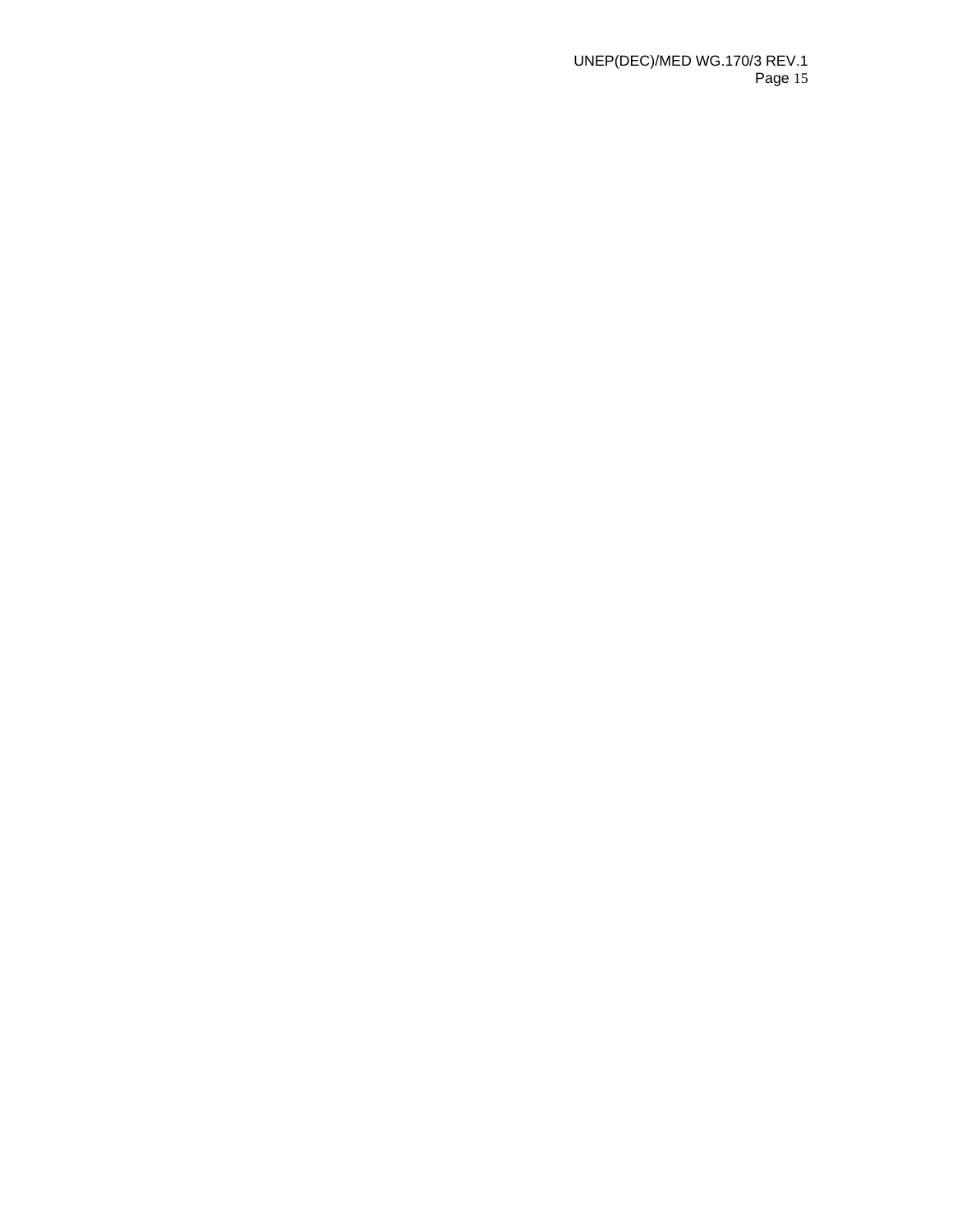*Transport struggling in its development, serving trade and people* 

The unmanageable spread of private car transport poses the crucial problem of how to effectively organise urban public transport. The organisation and regulation of modern, non- polluting, safe and cheap public transport throughout all the countries in the Mediterranean region still depends heavily, however, on the choice of socio-economic development imposed by the North. The 60-odd million strong Mediterranean car pool, which is largely concentrated in the Northern countries, is likely to have reached 175 million by 2025, with a ten-fold increase in the South which is far from having reached saturation point. Intercity car transport will require road infrastructure, which will swallow up some 20,000 km2 of land.

Railways in the South have not developed as they have in some countries to the North.

Because of its vital importance to the development of the secondary sector and in opening up the hinterland, rail transport will require some major investment if it is to avoid losing the competition battle with maritime transport for heavy loads, and with air transport for passengers.

#### *Environmental Education needs to be generalised*

Environmental education and training are part and parcel of the essential adaptation of schools to current social changes, which are transforming the basic links between man and his environment. The issue of man's relationship with his environment has become a major concern. Within this context, environmental education becomes an ethical approach. The Mediterranean eco-system includes Mediterraneans themselves, and its clearly dynamic balance is not something which has been given for all time. But neither is it compromised once and for all either. There is always room for individual or group responsibility and commitment.

Since the environment is first and foremost a global reality, and since the Mediterranean is striving to more positively enjoy its place within this eco-region, any educational or training approach related to the environment must of necessity be holistic. School does not have a monopoly on environmental education. However, it is up to the States in the region to first and foremost provide schools, colleges and universities with a minimum of ecological awareness. At the right level this responsibility must then be shared by the social partners so that these centres can learn from them and open up to their surroundings.

Environmental education involves numerous different aspects: scientific, civic, political, economic, aesthetic, social, moral and personal. It is a type of learning towards the individual's integral development, which is needed for any activity to be fully taken on board. Awareness of the need for schools nowadays to train citizens who tomorrow will be able to responsibly shoulder their activities is of vital importance to the region**.** This education should prepare the way for the emergence of the responsible citizen, more open to the practice of good governance and decentralised participation.

## **2.3 Environmental Aspects**

## *Shrinking forest cover*

Despite their important ecological and social role, the forests and woodlands continue to deteriorate in general terms, as a result of dry climate and the economic interest they represent as a raw material, source of energy and pasture.

Whilst woodland cover in the Mediterranean countries as a whole barely amounts to 10%, cover in the direct Mediterranean area itself is 15%, so that this area alone represents 38% of the woodland in Mediterranean countries. The pressure being exerted upon the woodlands in the Southern countries is slowly easing, but the situation is not really likely to improve before 2025, using sound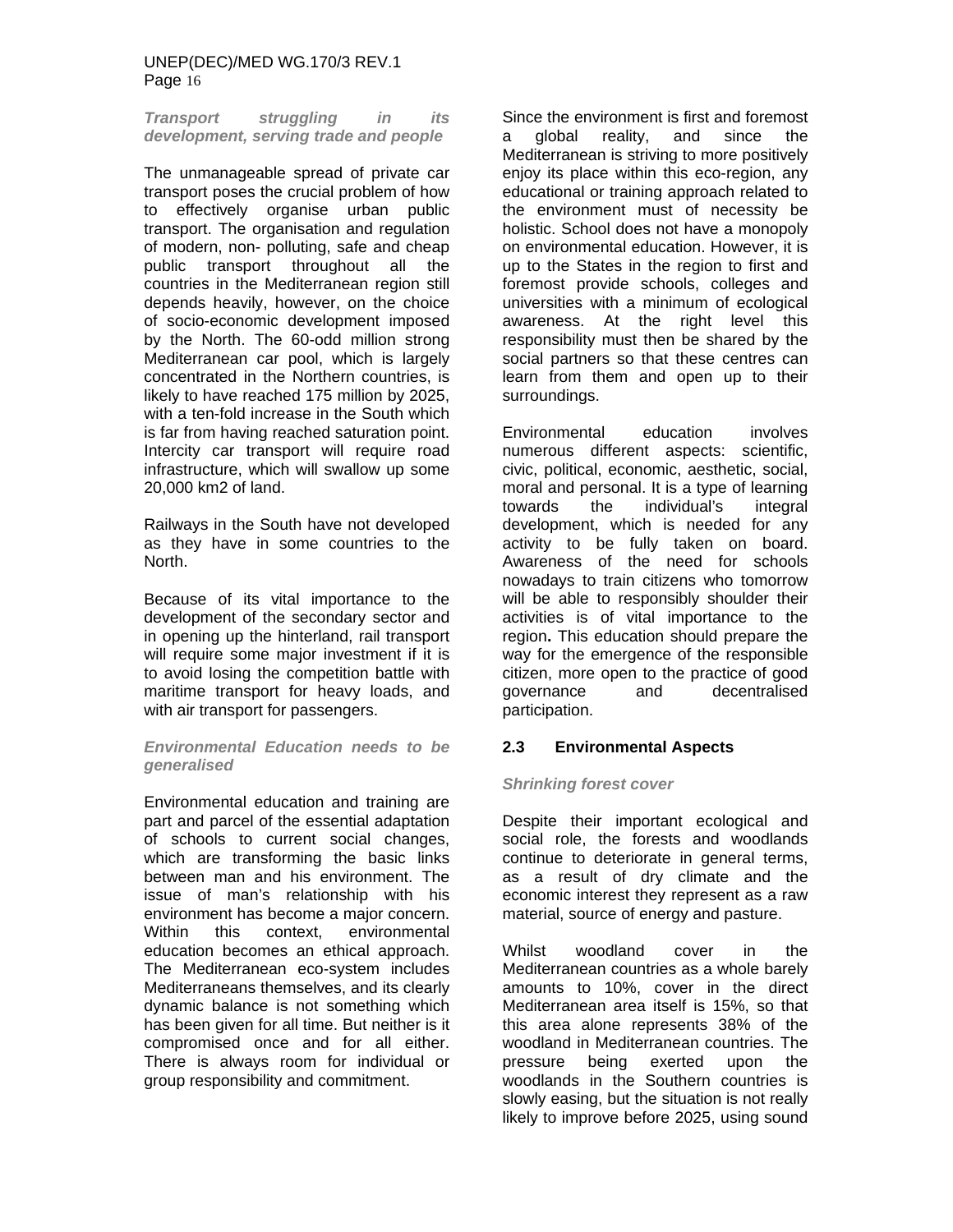accompanying measures. In the North, the rehabilitation policy for land which has been abandoned by agriculture is already making it possible to win back lost ground.

 Over-grazing, fires, excessive tourism, widespread urbanisation, growth of the rural population, and acid rain are to varying degrees having a negative effect on efforts towards reafforestation. Inadequate protection of the forest cover would lead to an increase in the cost of wood and the number of fires, and the need to buy fodder, and would also undermine leisure activities.

## *Soil degradation*

The inability to check Mediterranean soil erosion in regions where torrential rain and steep slopes also play their part represents a real threat and a spectacular attack on the environment in the Southern countries, where per hectare losses vary between 5 to 50 t/yr.

 As a support for biomass production but also as an important biological reserve in terms of both quantity and diversity, and part of our cultural heritage embedded in the landscapes shaped by human society, the soil is a complex milieu which needs to be protected. It demands protection since its natural regeneration, calculated in centuries and millennia, cannot keep pace with the rapid rate of its degradation by mankind, which is assessed in terms of a few decades.

 As the most important basis for mankind's food supply, sustainable soil use would benefit from being guaranteed by binding rules in order to create greater awareness of the problem in all its facets. Otherwise the abandonment of degraded land, food contamination, a drop in fertility and yields, restoration costs and a shorter working life for dams will be the price that society has to pay.

## *Encroaching salinity*

Salinization, the process which leads to a concentration of mineral salts, becomes a problem when rainfall levels do not exceed 600 mm per year, hampering annual leaching. Wherever the soil and rainwater availability or irrigation have allowed it, agricultural over-production has been achieved. The agricultural surpluses then became trading goods obeying the laws of the market.

Increased demand for food has encouraged the transition to industrial agriculture which is becoming ever more technical and artificial, with negative consequences in terms of both water and soil salinization.

Poor management of irrigation, the lack of drainage and channel maintenance have led to the appearance and spread of soil salinity. The non irrigated land which has been made saline by the evaporation of water lost from the channels because they were not water tight or adequately maintained should also be added to the salty surface soil. Moreover, the overexploitation of ground water, and evaporation from areas of surface water always go hand in hand with a concentration of salt in the water resources.

The particularly threatening phenomenon of water and soil salinization in the countries on the Southern rim demands the implementation of quality management which will allow the negative effects of users on resources to be averted, and the principles of sustainable development to be respected. Good water and soil management respecting certain straightforward principles of caution, moderation and preservation would mean that the different functions of water and soil could be used on a sustainable basis, and could be maintained in order to avoid unacceptable and irreversible developments.

## *Pressure on water resources*

Water demand varies although across the board it is high and on an upward trend. Demand has doubled in the space of a century. It is unequally distributed: from over 1,000 m3/inhab/yr in the Northern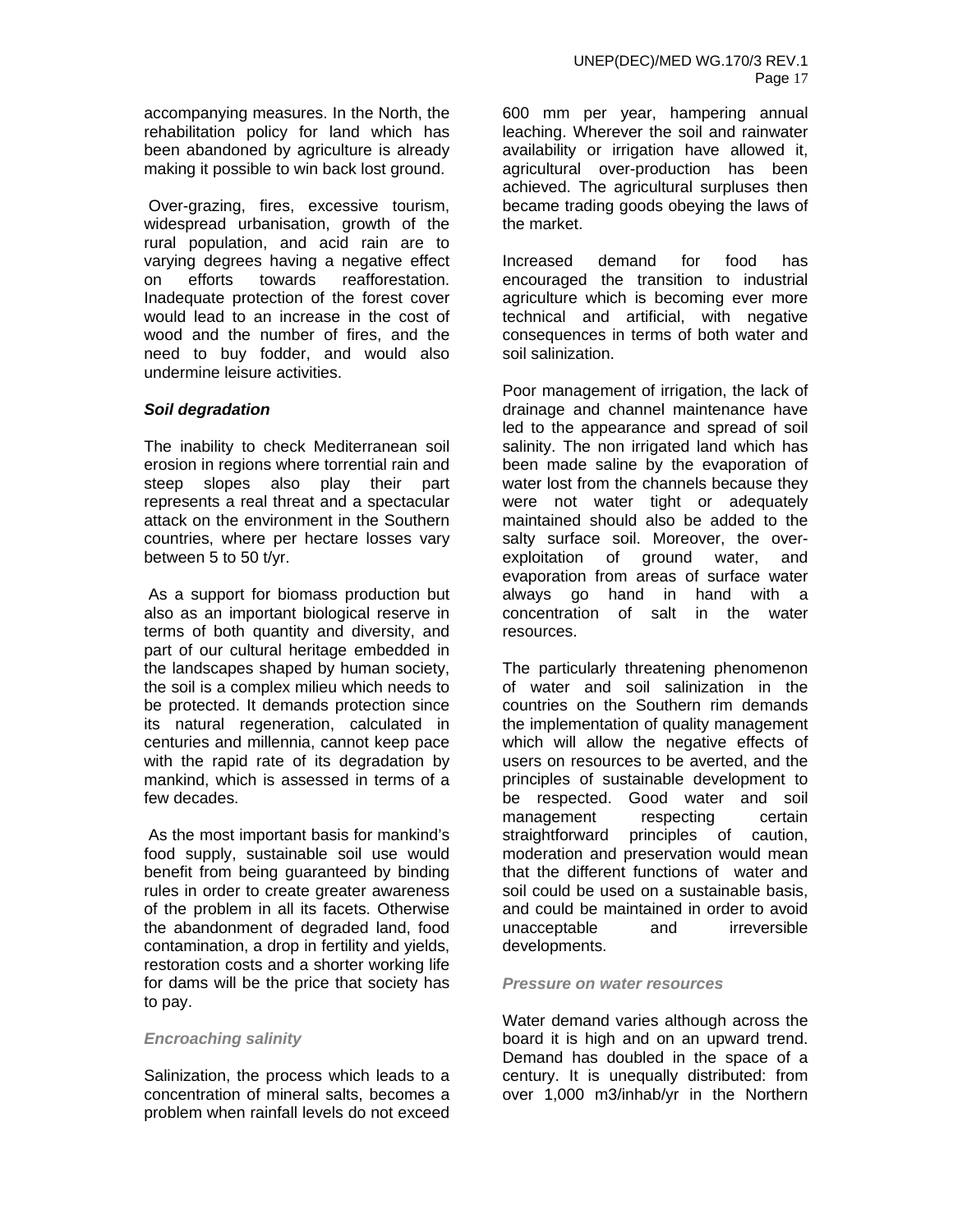countries to 100 m3/inhab/yr in certain countries in the South.

In many of the Southern countries the water drawn already exceeds 50% of renewable natural water resources, and some other countries such as Libya only have non- renewable fossil sources. Overexploitation of coastal aquifers has already led to many cases of irreversible saltwater seepage, whilst the silting up of dams is leading to annual losses of useful capacity of 2-3%, bringing the sustainability of exploitation systems into question. The disappearance and loss of many wetlands has had a lasting effect on eco-systems, which have also seen their quality impaired by pollution. Production and management costs for this resource are on the up and up.

 Conflicts of use and interests between upstream and down-stream, towns and agriculture, and the short and long term are tending to get worse. Food imports into Southern Mediterranean countries correspond to a virtual water transfer of 40 billion cubic metres per year. In spite of high production costs, non- conventional resources are being widely drawn upon in some countries: reuse of treated wastewater, or drainage and desalination.

If current trends were to continue, this would lead to an increase in demand of more than 55% by 2025, exceeding the renewable water resources available in ten or so Southern countries, with a major impact on the environment and society. At best, maintaining such an economic growth process at the cost of considerable public investment, and growing environmental and social instability, would only manage to postpone the crisis when

the resource-demand balance reaches breaking point.

What the region needs right here and now is a policy to limit pressure on natural water, both surface and ground, to the maximum levels which nature can sustain. Apart from demand management policies this will require increased use, where necessary, of non conventional resources, and particularly the structural adaptation of agricultural and rural development policies in the Mediterranean which, whilst striving to render irrigation more efficient, must also take greater account of environmental and social issues. Health problems stemming from contamination of water and the water milieu, increases in the cost of water and sanitation, effects on leisure possibilities, and lesser well-being would be the price to be paid for doing nothing, or for failure to adopt an integrated policy.

*Loss of biodiversity and living resources* 

Human pressure, increasing throughout history, has led to the disappearance of certain eco-systems which are essential to maintaining biodiversity, such as the wetlands, 50% of which have been dried up for both health and economic reasons: agricultural and urban development. Coastal eco-systems are at their most vulnerable in the face of the process to build up the Mediterranean coast. Urbanisation, the break-up of habitats, deforestation, over-grazing, pollution, over-exploitation of natural sites and excessive drawing are seriously threatening the region's genetic capital which has already witnessed the disappearance of the majority of its large herbivores and predators.

As throughout the world, the number of threatened species is growing. Since the conservation of biodiversity starts with clear knowledge about the number of animal and plant species in the Mediterranean area, some solid ground work needs to be put in in order to complete the list of species and their distribution, so that reliable indicators are available for the pressures being exerted on threatened species. The survival of endemic species is particularly vital, since they act as good indicators of biodiversity in the area. Entirely dependent on the countries where they live, this survival places responsibility on the States concerned.

The gradual loss of biodiversity in this area, which is the proto-historic cradle of agriculture and animal husbandry, also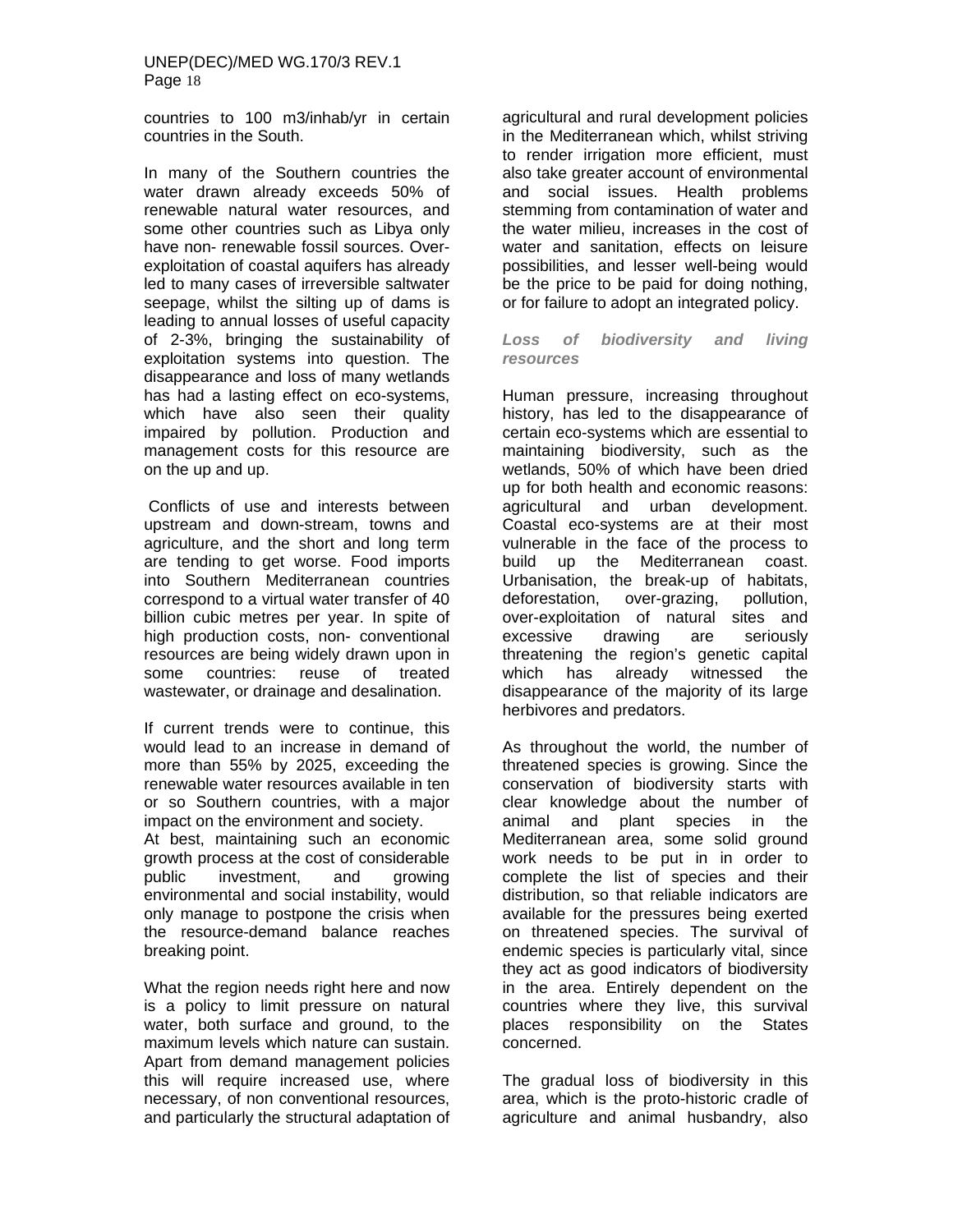impacts on domestic animal breeds and the varieties of cultivated plants selected by man over the centuries to ensure their adaptation to Mediterranean conditions.

The right to invoke the precautionary principle which has been recognised thus far to countries wishing to defend their traditional agriculture or organic farming from the introduction of genetically modified seed for commercial production purposes, is however today widely contested by countries producing genetically modified raw materials. Loss of landscapes, of heritage, lower resistance of cultivated varieties and races bred in captivity to disease, and losses stemming from the degradation of natural sites would be the result of a laissez-faire attitude, be it unintentional or deliberate.

## *Air pollution*

Regional air pollution will only make a minor contribution to global pollution, even in the long term (less than 3% in 2025). At local level, however, around the main urban metropolises, domestic heating, industry and transport produce a photochemical smog of nitrogen oxides, and polluting carbon monoxide and ozone with worrying effects on public health and the quality of life.

The toxic threshold of 100 millilitres per m3 of air is exceeded at certain junctions in the major towns. A powerful oxidizer at ground level, ozone is an active pollutant which attacks living cells. The processing of the sulphur dioxide and nitrogen oxides to be found in the air as a result of the major industrial centres increases sulphate and nitrate content as well as that of sulphuric and nitric acid, and is the cause of acid rain. Cement dust, to name but one, reduces the yield of olive groves in the Southern countries.

Each year in the Mediterranean atmospheric fall-out releases between 10,000 and 55,000 tonnes of heavy metals.

There is a pressing need to reduce NOx emissions, because at current rates they will have reached 5 million tonnes by 2025. The number of vehicles per 1,000

inhabitants would be hovering at around 300 at the same date, depending on what strategic options are chosen. Respiratory conditions, monument decay, product contamination, corrosion of installations, and smaller numbers of tourists would be the unavoidable consequences of a deterioration of air quality in the Mediterranean.

## *Uncontrolled littoralisation*

The coastal population is forecast to reach 200 million in 2025 on a very narrow coastal strip, giving rise to a major concentration of economic activity. Whilst littoralisation in the North has tended to follow industrialisation, in the South the attractiveness of the coast compared with the arid hinterland is preceding industrial development, further increasing pressure. Moreover, air and water pollution, the destruction of natural landscapes, and the rapid building up of the coastal area are incompatible with the development of Mediterranean tourism, which essentially seeks the sea.

With the lion's share of coastal population growth coming about in the South, the fear is that the host infrastructures will prove inadequate in terms of water supply, waste treatment, refuse disposal, urban planning and combating air and noise pollution. Competition between users for scarce space can but create dissent within society. The pressure on fragile coastal eco-systems and limited natural resources is threatening their sustainable use.

 Density in the Mediterranean regions is in the order of 180 inhabitants per km2 (not taking into account the exceptional figures for Malta and Monaco with 1,100 and 15,000 inhabs/km2 respectively). Tough, determined land planning policies would open up the possibility of reducing the excessive density which generates stress and violence, deterioration of the living environment, speculation on agricultural land and the disappearance of traditional agriculture, increased industrial concentration, clogged infrastructures and falling tourist figures.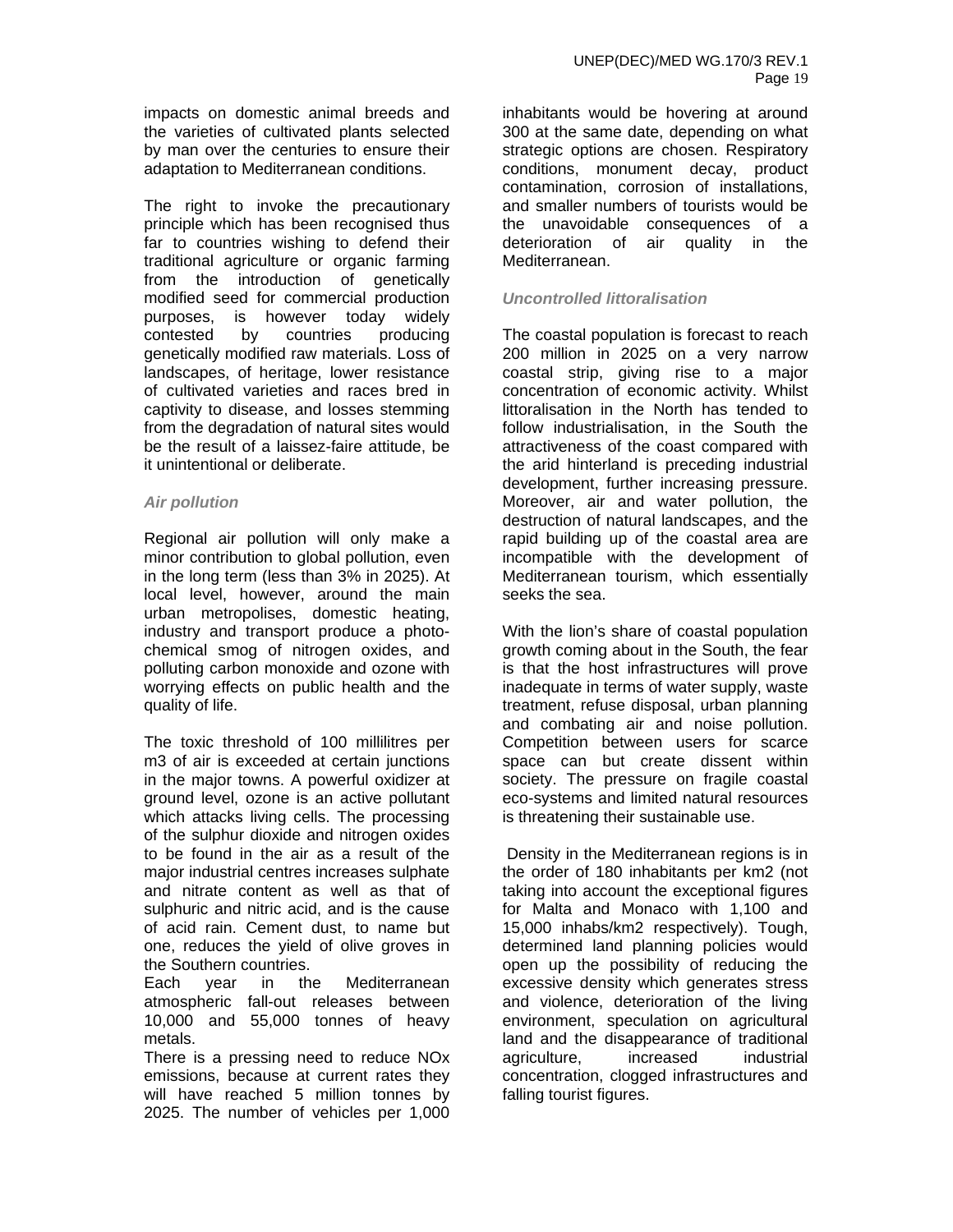*The degradation of the marine environment* 

More than just an extent of sea, the Mediterranean is the final repository for the land which surrounds it.

According to certain sources, almost 600,000 tonnes of oil are dumped in the sea each year, 30% of which reaches the coast and pollutes the beaches. Less visibly, pollution by poly-benzenic and chlorinated hydrocarbons (DDT, PCB) as well as heavy metals, can seriously affect human health. A quarter of all land-based pollution in the Mediterranean is located in its North-Western part. 35% of pollution is concentrated in the Adriatic. Although more or less spared to date, the Southern countries are now becoming exposed as a result of increased and somewhat anarchical coastal urbanisation and industrialisation.

Serious pollution from heavy metals, urban effluent and pathogenic micro-organisms and pesticides is affecting certain parts of the coast, contributing to the spread of eutrophication, without affecting the sea as a whole. Relatively vulnerable to human activity and pollution, the Posidonian meadows are ailing: they are shrinking in the face of man, pollution, ports, and dykes, since they succumb to trawling. They are covered in rubbish and plastic, ripped up by anchors, and the turbidity of land-based origin deprives them of light. The shrinkage of the meadows is the best indicator of the deterioration of the quality of the Mediterranean marine environment. The development of specially protected areas is one of the preferred measures for protecting turtles, monk seals, Mediterranean biodiversity and coastal eco-systems, the victims of the various attacks to which the Mediterranean is exposed.

## *The increase in solid domestic and industrial waste*

The solid waste produced by coastal towns, particularly plastic packaging, amounts to half a million  $m<sup>3</sup>$  per day and varies widely in its composition depending on location and level of income. In the countries on the Mediterranean's Southern rim, solid waste production was estimated to be 35 million tonnes in 1998, and is forecast to reach 50 million in 2010, an increase of 43%. Per capita annual production is also predicted to rise by 15%, from 242 to 277 kg on average. In 1998 the cost of managing this solid waste amounted to around 19 dollars per tonne on average, i.e. around 5 dollars per capita.

Its disposal poses many problems, as it is often difficult to find sites for dumps on what is already an overcrowded coastline. Sites of great heritage value often fall victim to unauthorised dumps. Municipal waste is often dumped there, mixed with hazardous substances from industry or hospitals. When it rains the rainwater carrying harmful substances seeps or is drawn into the watercourses, contaminating the soil, the water table and the coastal waters.

The practice of burning solid waste in the open air transfers pollution into the atmosphere. It has not always been possible to use in situ reprocessing units for toxic industrial waste costing around one hundred dollars per tonne. The storage of this waste has on many occasions created contaminated areas.

Visual pollution and the smell should be added to the picture, drawing attention to the risk attached to a general shift of basic industries from North to South in terms of the number of factories, but also and even more so, the amount of pollution generated and the increase of major industrial risk.

Under these conditions, the promotion of a genuine strategy of clean production based on the new eco-technologies, waste reduction and recycling is a must.

## *The foreseeable consequences of climate change*

The hypothesis of a rise of 1.5 degrees C in temperature and 20cm in sea level in the Mediterranean by 2025 is seen as a cautious one. The effects of climate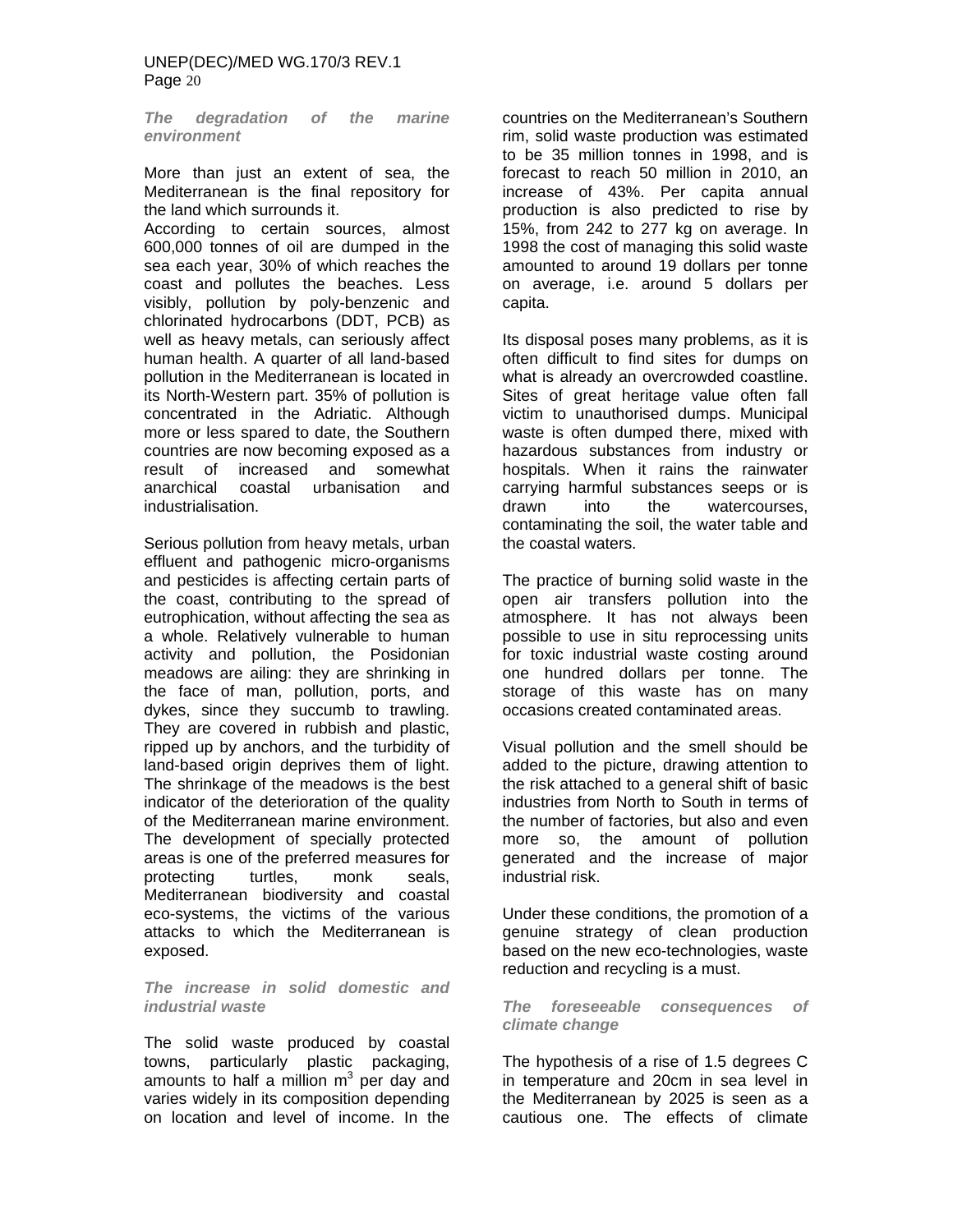change would be added to the population pressure which will be exerted on the coastline (200 million in 2025) essentially in the urban centres in the South, and to the need to increase food production and dispose of waste in an environment undermined by the degradation of its ecosystems, the over-exploitation of resources, excessive tourism, and pollution.

The rise in temperature, the lengthening of the summer season and a Northwards shift of the area with unreliable rainfall would be likely to extend the arid area, which would have negative effects on much of the Mediterranean's productive land. Soil-based processes would be upset by increased evapo-transpiration, and by fluctuations in humidity, salts and organic matter, altering its structure. Lower rainfall along with increased evaporation from the soil would reduce the levels of running and ground water.

The rise in sea level would affect low-lying areas, some of which are ecologically important, as well as human and coastal installations, and saltwater seepage would degrade the quality of coastal freshwater aquifers.

Besides the threats posed by these changes to agriculture and eco-systems, it is essential that social and economic uncertainties be taken into account, which punish the worst off populations in particular. Implementation of the Kyoto protocol hinges on recognising the development needs of the Southern countries, to enable them to become involved in combating the greenhouse effect. How can clean production methods contribute to the development of the poorest countries? How can the transfer of eco-technologies towards Southern countries be organised? Such are the issues raised by climate change in the Mediterranean.

## **2.4 Some relevant indicators**

The few indicators presented hereafter (the graphic representations of which are to be found in Annex I) were calculated by the Blue Plan for all the Mediterranean riparian states, using available data from international sources. They were selected from the 130 chosen by the MCSD.

They do not cover all aspects of sustainable development. They do, however, provide important information about prevailing trends within the region. Some of these trends can most certainly be seen as positive. Many others, however, are not showing any visible improvement. Some crucial aspects of sustainable development cannot be assessed for the time being in the absence of data.

Since the aim of the Strategic Review is not to establish the state of the environment, priority has been given to:

- $\geq$  Indicators of pressures and driving forces which are undermining an already impaired situation by upsetting the highly fragile balance between development and the environment.
- ¾ Indicators of economic, political and institutional responses aimed at easing these pressures and improving the situation

## **Population and Society**

## *Demography and population*

 $\geq$  The rate of population growth:

 Indicative of increased population pressure on natural resources, but also on the economy and society. It has risen from 1.59% in 1965 to 1.17% today for the region as a whole. It differs, however, between the countries to the South and East of the Mediterranean (above 2) and the Mediterranean countries of Southern Europe (low growth rate).

 $\triangleright$  The artificial fertility index:

 Indicative of governments' response to demographic pressure in terms of family planning policies. It is showing a constant downward trend across the region, but with variations. It is currently above three children per female in most of the countries to the South and East of the Mediterranean. It is below this level- often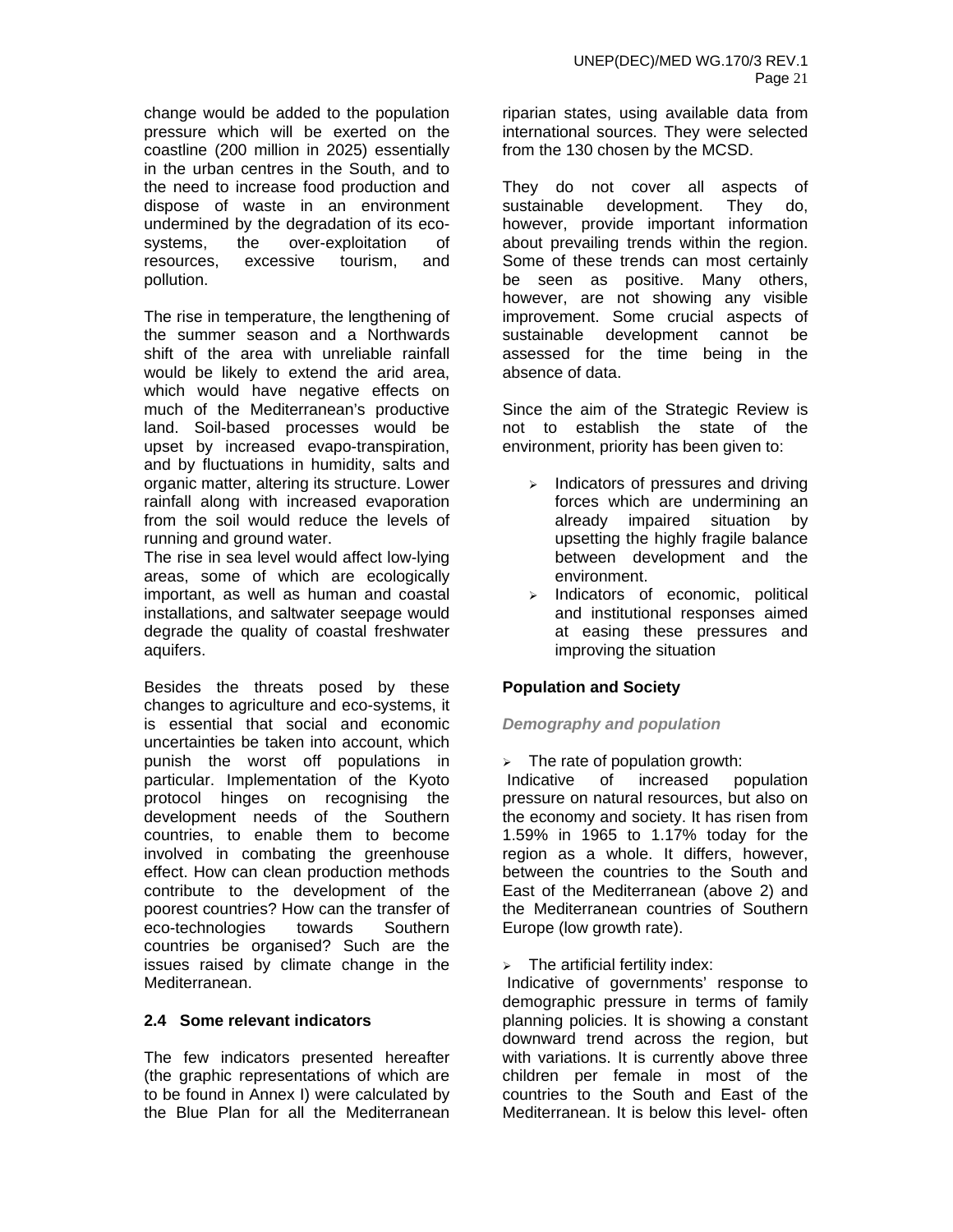well below- in the countries to the North of the Mediterranean.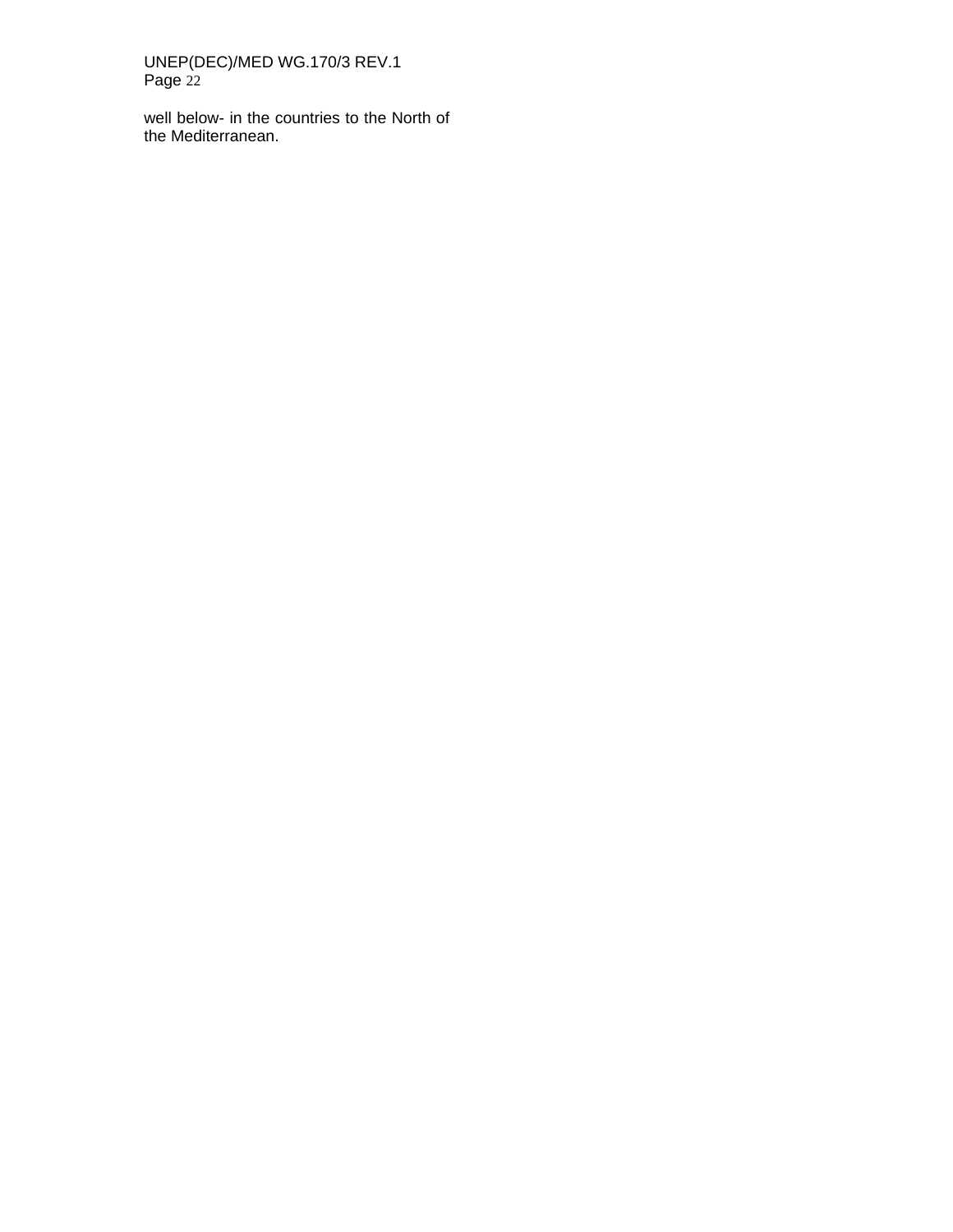*Standard of living, employment, social inequality, poverty, unemployment* 

 $\triangleright$  The employment rate:

 Indicative of a country's social stability and the fight against poverty. It is constantly falling in most Mediterranean countries. Under the best of circumstances it is showing a slight upward trend. It generally lies at between 80 and 90%.

## *Health, hygiene*

 $\triangleright$  Access to drinking water:

Indicative of human development in terms of health and hygiene. In most Mediterranean countries, more than 80% of the population has access to drinking water.

The figure is nearing 100% in the EU member states.

## *Consumption and production patterns*

 $\geq$  Annual per capita energy consumption: Indicative of production and consumption patterns. Energy, seen as the driving force behind economic progress, exerts major pressure on the environment. Improving energy yield in order to reduce consumption is one of the aims of sustainable development. At 3 toe, per capita consumption in the EU Mediterranean countries is 3 to 4 times higher than that of Southern and Eastern Mediterranean countries. Per capita consumption is increasing slightly in the latter in spite of a rather marked annual increase in total energy consumption- 5% on average- due to population growth.

 $\geq$  The number of tourist vehicles per 100 inhabitants:

 Indicative on the one hand of an increased standard of living, and increased exhaust and particle emissions into the atmosphere, but also, should the indicator drop, of the rationalisation of policies which encourage public transport. There were on average 21 tourist vehicles per 100 inhabitants in the countries of the Mediterranean basin in 1996. The pool has doubled in 15 years. Italy, France and Spain own 82% of tourist vehicles on the roads. Change is, however, coming about fairly rapidly in some Southern and Eastern countries.

## *Land and territory*

#### *Habitat and urban system*

 $\geq$  The growth rate of the urban population:

Indicative, if strong, of a deterioration in living surroundings and the environment, as well as of a territorial imbalance generating costs and increased social problems. For the Mediterranean basin as a whole, the average rate is 1.85% per year, above the total population growth rate of 1.17% per year. This rate currently stands at 4% in the Eastern and Southern Mediterranean countries, however. The growth rate has a major impact on littoralisation.

¾ Protected forest area as a % of total forest area:

Indicative of steps taken by society to protect biodiversity and landscapes by creating reserves representative of different forest eco-systems. In the Mediterranean region, 7.3% of forests (40,200 km2) are protected: i.e. more than 9% in general in the European Union countries, 4-8% in the Balkans, 3% in North Africa, and around 1% in the Near East.

## *Coasts and littoralisation*

 $\geq$  The rate of population growth in the coastal regions:

Indicative of increased population pressure on natural resources and ecosystems in the coastal areas, it shows littoralisation trends: coastal density, building-up of the coastline. It stands at over 2% per year (often much higher) in the Southern and Eastern Mediterranean countries. It is, with a few exceptions, always below 1% in the Mediterranean countries of Europe.

 $\geq$  The scale of protected coastal areas: Indicative of efforts to protect parts of the coast important for biodiversity, cultural heritage, scientific research, leisure,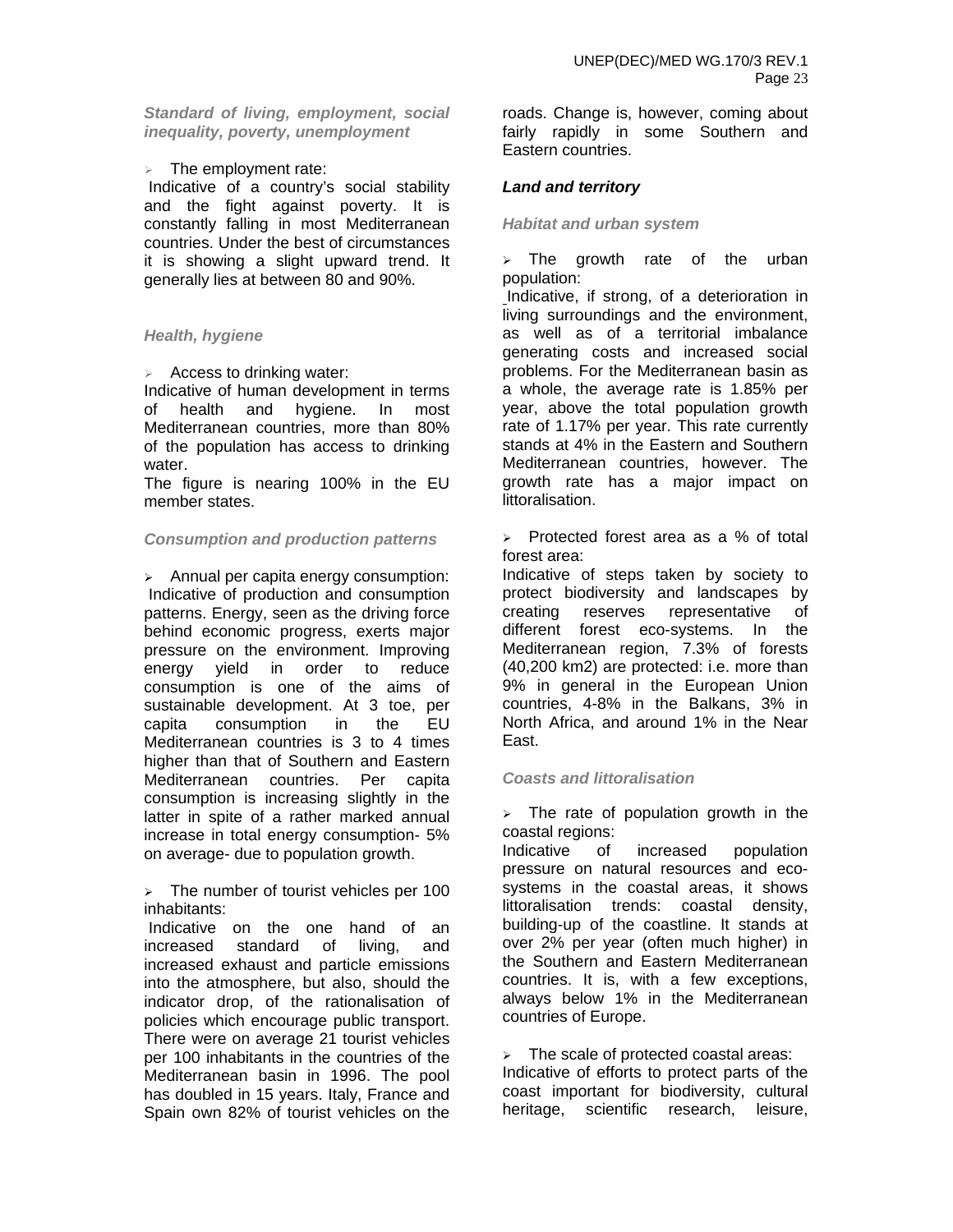landscapes and resources. 1.15 million hectares for the Mediterranean riparian states as a whole. Area increased six-fold in 25 years. 77% of this area is only partly protected. The largest areas concern the biggest countries, or those with the longest coastlines.

## *Economic activity and sustainability*

#### *General economy*

## ¾ GDP structure per sector:

Indicative of the contribution of 3 sectors of activity- agriculture, industry and services. Low in EU Mediterranean countries (< 3%), agriculture represents 11-17% of GDP in most Southern and Eastern Mediterranean countries. It is decreasing in the Mediterranean basin. In most countries, the services sector accounts for more than 50% GDP. Industry contributes from 18- 33% of countries' GDP\_except for Algeria. Generally speaking, the active agricultural population is shrinking to the benefit of industry and particularly the tertiary sector.

## ¾ Direct foreign investment:

Indicative of the degree of openness of a country to the world economy, the transfer of new technologies which tend to be more environmentally friendly, enhancement of human resources, capacity building, and international cooperation. There is a progressive increase in investment in countries which have come back to more stable political conditions. But it is the EU Mediterranean countries which soak up 83% of foreign investment in Mediterranean countries as a whole.

## *Agriculture*

 $\triangleright$  Use of fertiliser per hectare of arable land:

Indicative of the intensification of agriculture, but also the major environmental impact in cases of improper use: water eutrophication, soil degradation, risk of nitrate contamination of ground water. Use amounted to 113 kg/hectare of arable land in 1997 in the Mediterranean basin. It is on the increase in virtually all countries.

It is very low in the Maghreb: 23kg/hectare. But it exceeds 300 kg in Egypt.

 $\triangleright$  Percentage of irrigated arable land: Indicative of intensive use of water resources for irrigation. In the Mediterranean, the average amounts to 20% and is increasing across the board; it is 100% in Egypt, relatively high in the Eastern Mediterranean countries, but less widespread in the Maghreb countries. In some Balkan countries, a very small percentage of land is irrigated.

## *Fisheries, aquaculture*

 $\geq$  The number and average power of fishing vessels:

Indicative of fisheries pressure on fish stocks. Most of the vessels from the Northern rim have engines, whilst those to the South and East do not. The highest number of vessels is in Greece: 19,673: average power 33hp. The number of vessels in the EU countries fell by 11% between 1990 and 1995.

*Energy* 

 $\triangleright$  Energy intensity:

Indicative of an environmentally friendly economy if falling. Stood at 0.175 toe/ 1000\$ in EU Mediterranean countries in 1996 and generally on the decrease. Amounted to 0.4 toe/1000\$ in the Maghreb, however, and rising.

 $\triangleright$  The energy balance:

Indicative of a country's dependency on non-renewable fossil energy resources. Linked to the indicator of renewable energy consumption. In 1993 Mediterranean countries production represented 74% of their consumption. There is a rapid increase in the production and consumption of natural gas which is less polluting than oil.

¾ Proportion of consumption of renewable energy sources:

Indicative of efforts to move away from the use of non renewable resources and to reduce greenhouse gas emissions. This indicator stands at 21.5% for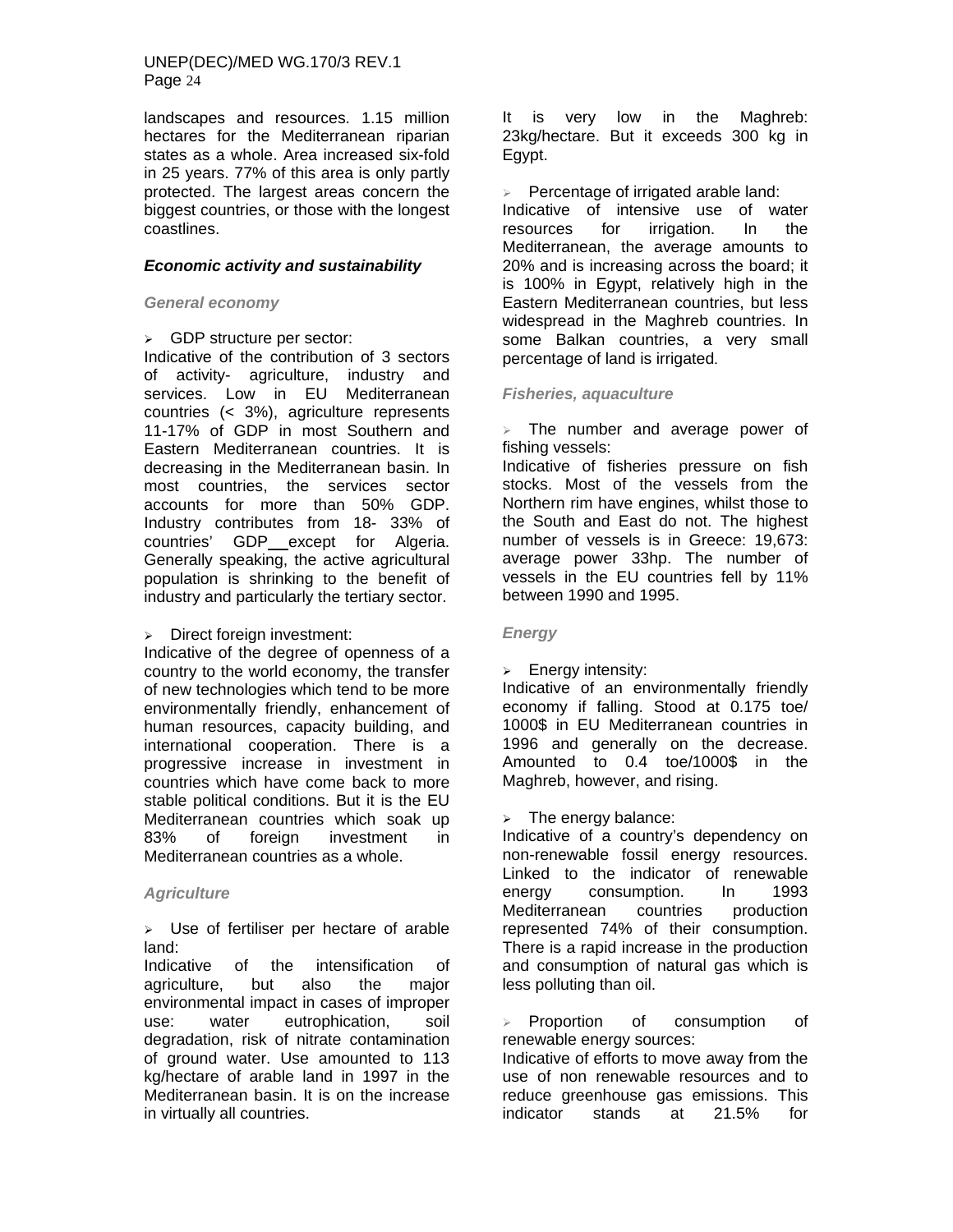Mediterranean countries as a whole. It has increased across the board in European countries, and fallen in countries to the South and East of the Mediterranean.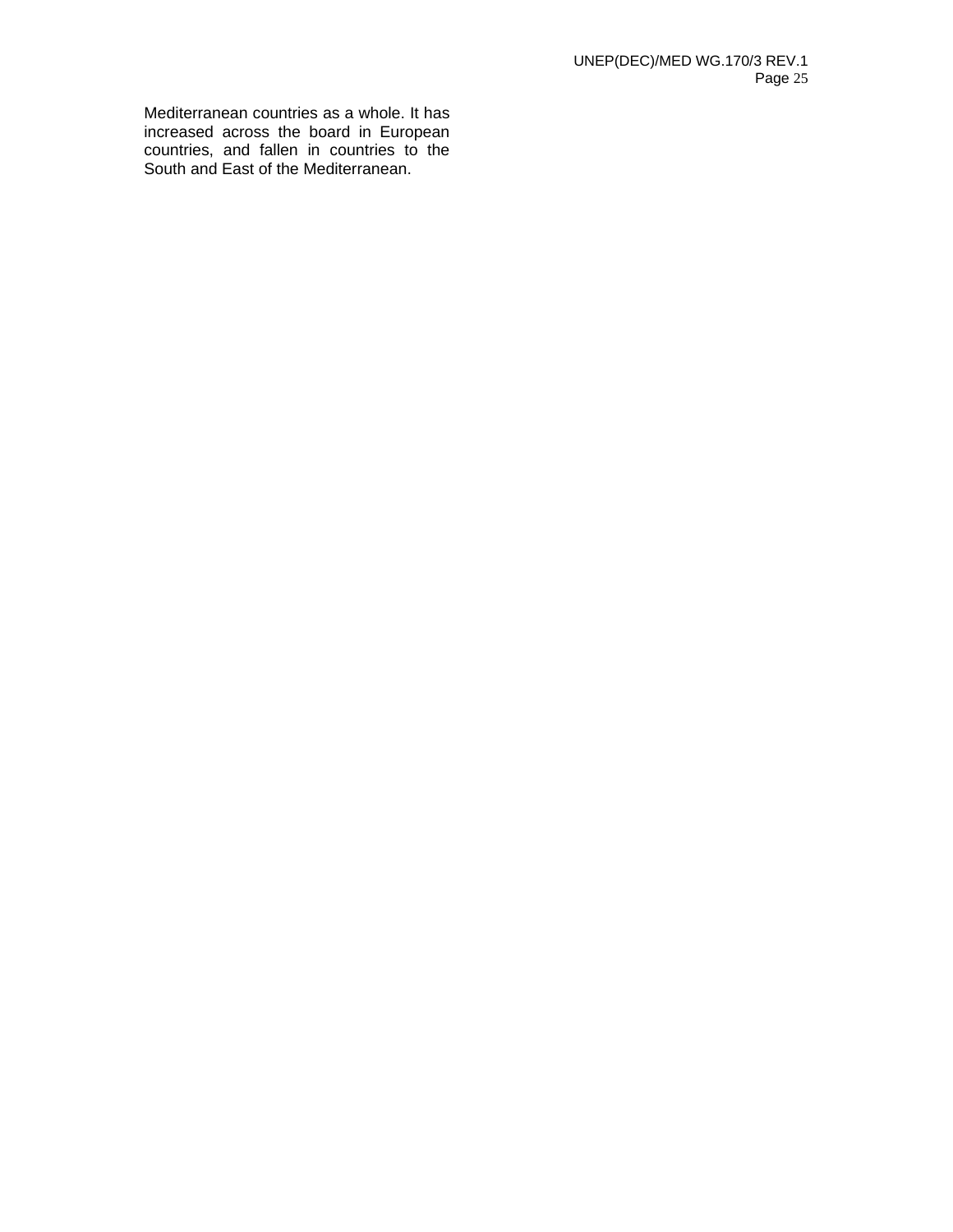#### *Transport*

 $\triangleright$  The average annual distance covered per tourist vehicle:

Indicative of the opportunity to develop public transport policies should there be a constant rise. It stands at 10-15,000km per year on average. Data is lacking for the Southern and Eastern Mediterranean countries.

#### *Tourism*

¾ Number of overnight stays per 100 inhabitants:

Indicative of tourist pressure on society. Constantly rising in the Mediterranean. Stood on average at 95 overnight stays/ 100 inhabitants in 1996. May exceed 1,500 for the small countries and some islands. Spain, Italy and France alone monopolised 67% of these stays in 1996.

## *Environment*

#### *Freshwater, wastewater*

 $\blacktriangleright$  Index of use:

Indicative of the need to adjust policies of supply and demand as well as the economic and institutional capacity to manage water resources. Generally speaking it is above 10%. It exceeds 50% in several countries to the South and East of the Mediterranean, even 100% in Libya or Gaza.

 $\geq$  Non sustainable water production index:

Indicative of a country's dependency on non sustainable water sources and the opportunity to gradually bring in alternative solutions. It applies in particular to Southern and Eastern Mediterranean countries. It varies from 79% in Libya to 2.5% in Egypt.

## *Air quality*

¾ Greenhouse gas emissions: CO2, CH4, N2O:

Indicative of the level of industrialisation, energy choices, transport, importance of the agriculture and forestry sectors, and the type of waste management. Emissions vary between more than 10 to less than 2 tonnes equivalent CO2/inhab. They exceed 8 for the EU countries and are less than 4 in most Southern and Eastern Mediterranean countries.

 $\geq$  Consumption of substances which destroy the ozone layer:

(CFCs, Halons and others) Indicative, when falling, of respect of the Montreal protocol. There has been a significant overall reduction in consumption of these substances since 1986 in most Mediterranean countries.

¾ Nitrogen oxide emissions Nox:

Indicative of the level of air pollution due to cars. These emissions are increasing in virtually all Mediterranean countries. They vary from 5 to more than 35kg NOx equivalent per inhabitant. They are two times higher in the European countries, in proportion to car traffic.

 $\triangleright$  Sulphur oxide emissions SOx:

Indicative of the introduction of energy saving programmes when falling. There is a drop in these emissions, particularly in the countries on the Northern rim, unlike those to the South and East where they are rising. SOx emissions per inhabitant vary between 10 and 120 kgs.

*Exchange and cooperation in the Mediterranean* 

 $\triangleright$  Net migration rate:

Indicative of demographic redistribution as a result of economic, social, environmental and political events. For the region as a whole, the rate is slightly positive (inward flow). All EU countries have a positive rate. The Balkans and most Southern and Eastern countries have a negative rate.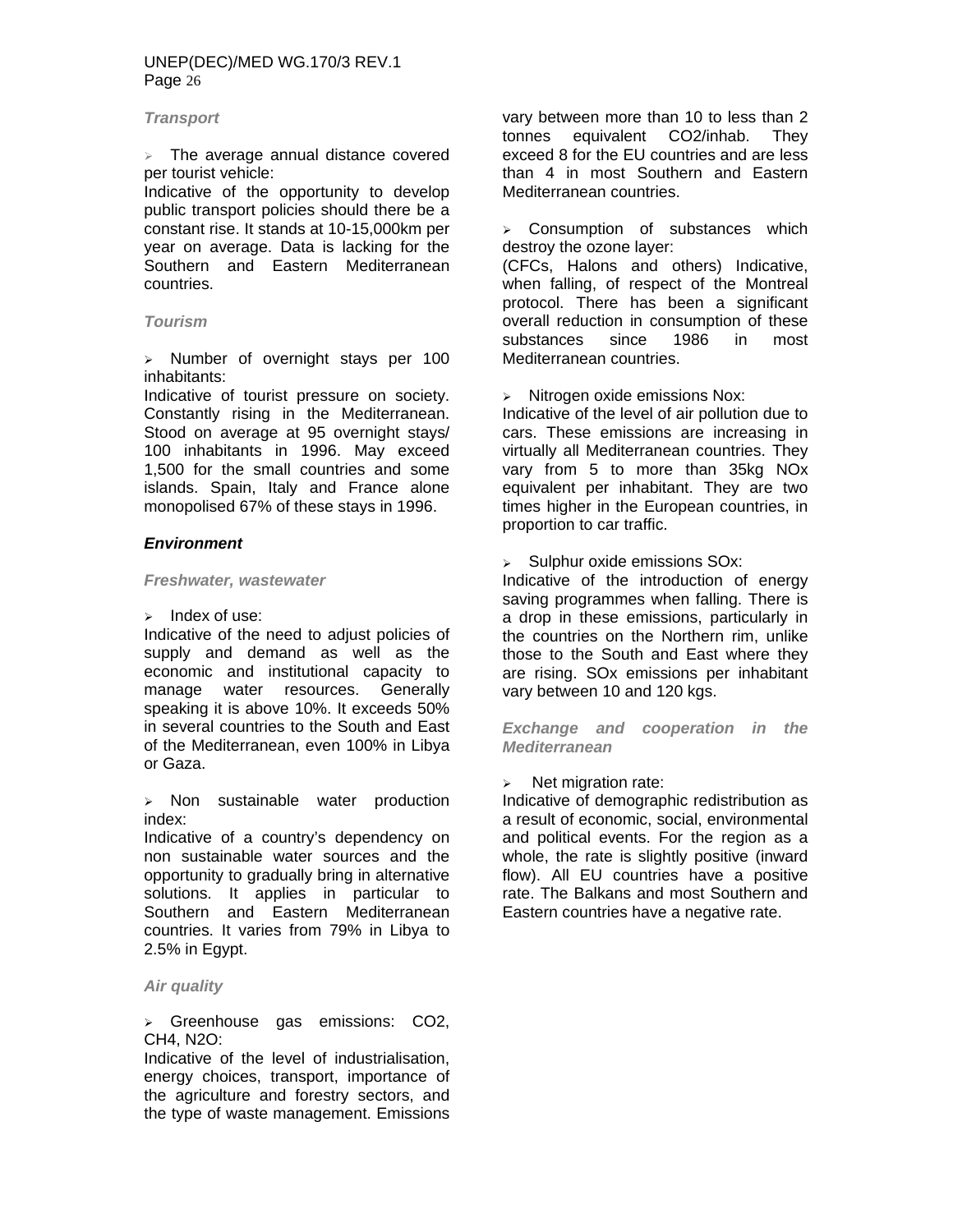## **III . INSTRUMENTS AND REGIONAL ACTORS TOWARDS SUSTAINABLE DEVELOPMENT IN THE MEDITERRANEAN**

Sustainable development in the Mediterranean must be "environmentally friendly, technically appropriate, economically viable and socially acceptable, allowing the needs of present-day generations to be met without compromising the possibility for future generations to satisfy theirs". Invoking it entails adhering to the ethical, political and methodological principles which lie behind it, and also putting across a vision of the Mediterranean which makes it possible to reshape the way in which we view and react to interaction between the environment, economy and society.

## *A necessary transition*

Human activities exert pressure on the environment and on resources. The state of the environment and resources is the result of such pressures, but in return it also exerts pressure on human activities. Society's response expresses its reaction to changes noted as a function of its concerns in this field.

Within the new present-day context of globalisation, the Mediterranean, which has only limited economic clout on a global level, will need regulatory mechanisms if it is to successfully penetrate the international market. Since the free trade agreement vitally affects the Mediterranean's future development, only a regional approach based on integration and inter-institutional coordination can achieve satisfactory results.

A transition strategy would strengthen the sustainable development process step by step and would help bridge the gap between what is desirable for the region and what is feasible. This type of approach requires:

- $\triangleright$  Strong political will on the part of States to build sustainable development with the backing of donors.
- $\triangleright$  The riparian states to responsibly take Mediterranean issues on board in the long term and at all levels and in all areas.
- $\triangleright$  Clearly understood integration of the environment and development.
- $\triangleright$  A genuine partnership respecting the principle of equality and solidarity in the implementation of financial and technical means.

## *Sustainability is multi-dimensional*

In fact the sustainable development concept integrates five fundamental dimensions of an economic, ecological and social, but also of a cultural and political nature. Assessing the process likely to lead towards sustainability will require referring to each of the dimensions of this concept, in both a systemic and holistic manner.

- $\triangleright$  The economic dimension is related to the idea of optimal economic efficiency in the use of scarce resources. Economic sustainability is generally defined at macroeconomic level in terms of continued growth which creates wealth, minimising the risks of irreversibility in order to do so, and instead stressing the possibilities of technical substitution solutions. Sustainable development requires more attention to be paid to natural and human capital, if needs be at the expense of economic and industrial capital, in order to retain the capacity to renew resources.
- $\triangleright$  The ecological dimension is related to the dynamic viability of natural eco-systems, including their human component, as a guarantee of the preservation of biodiversity, far removed form purely anthropocentric or environmental activism.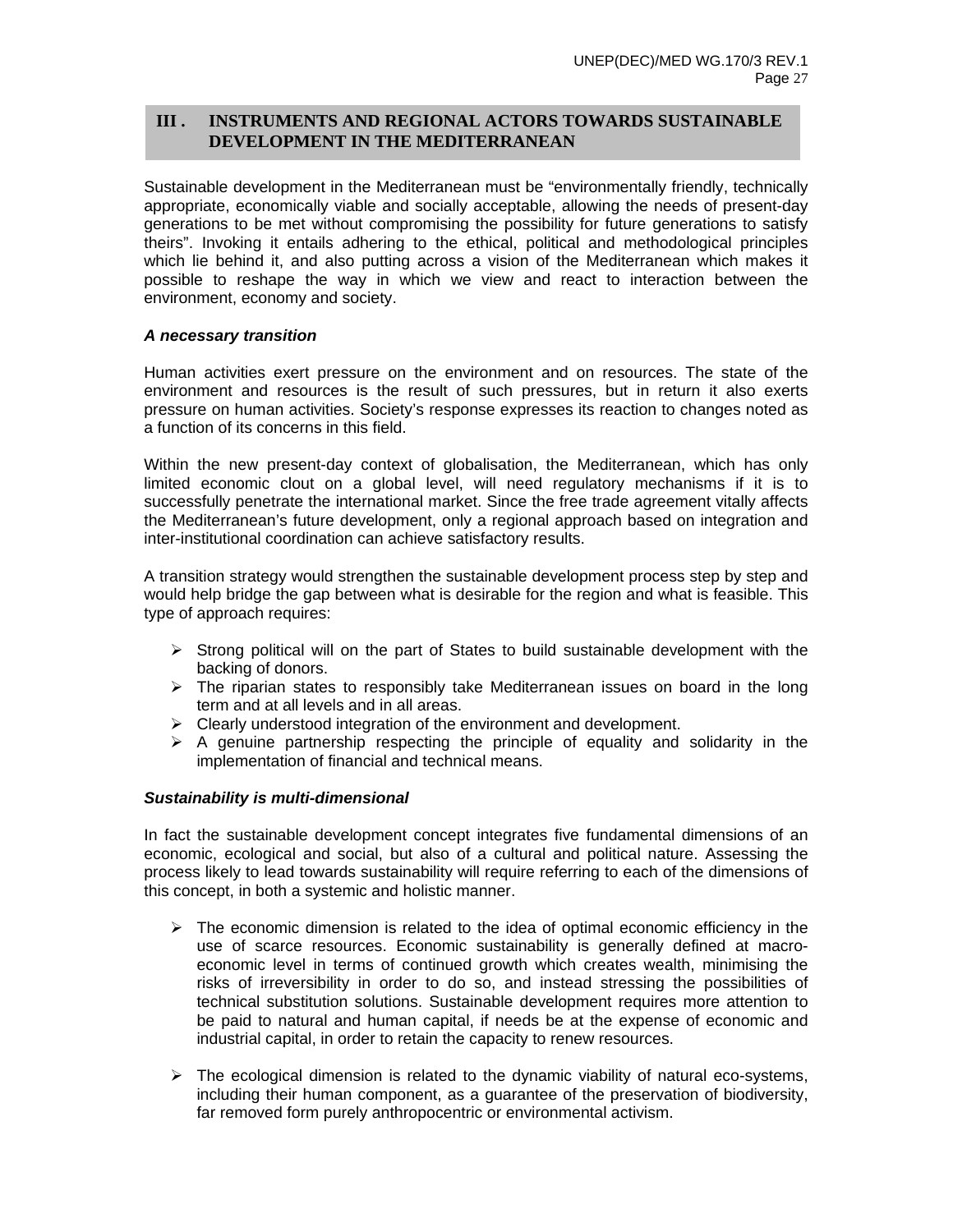- $\triangleright$  The social dimension is related to the stability of social systems and reducing conflict: the eradication of poverty, and equity, including towards women and future generations, are fundamental elements of this dimension.
- $\triangleright$  The cultural dimension is related to preserving cultural diversity, and making best use of traditional knowledge, particularly related to the sustainable practices within each community.
- $\triangleright$  The political dimension is related to freedom and democracy as well as protecting human rights, promoting pluralism, and participating in decision-taking.

An on-going assessment of the costs and advantages of the various aims pursued related to one or other of these dimensions would mean that any ground covered in the right direction could be assessed. There are some useful indicators for this purpose, such as, for example:

- $\triangleright$  Institutional adjustments as well as the economic and political strategies which they entail.
- $\triangleright$  The adoption and introduction of the sustainable development concept in official documents, legislative texts and organs of communication.
- $\triangleright$  The extent to which the environment has been integrated into development.
- $\triangleright$  The strengthening of inter-sectoral policy coordination.
- $\triangleright$  The creation of political, management, assessment and monitoring instruments for the sustainability process: environmental accounting, adoption of a system of sustainability indicators (social, economic and ecological), a regulatory and reinforcement mechanism.
- $\triangleright$  The involvement and participation of the different social groups: business community, scientific community, civil society etc.

## *The partners involved*

Some of the most important and most active apart from MAP are:

- $\triangleright$  The Euro-Mediterranean partnership, through the MEDA support programme, and also with the support of EIB, which came out of the Barcelona Conference and which is intended to help render the Mediterranea arena for political dialogue, cultural exchange and economic, financial and environmental cooperation. To it in a nutshell…an area of "shared prosperity".
- $\triangleright$  The METAP, a technical assistance programme for the protection of the Mediterranean environment.
- $\triangleright$  Some regional bodies such as the CEDARE and the League of Arab States are in partnership with MA take part in its activities.
- $\triangleright$  The United Nations, through some of its specialised agencies including the WHO, IMO, WMO, UNESCO IAEA, UNDP and FAO, or donors such as the World Bank.
- $\triangleright$  The main groups from Society, particularly the NGOs, professional organisations, local authorities associations are in ever-increasing cooperation with MAP.

## **1. A NEGOTIATED LEGAL FRAMEWORK BASED ON A CONVENTION: THE BARCELONA CONVENTION**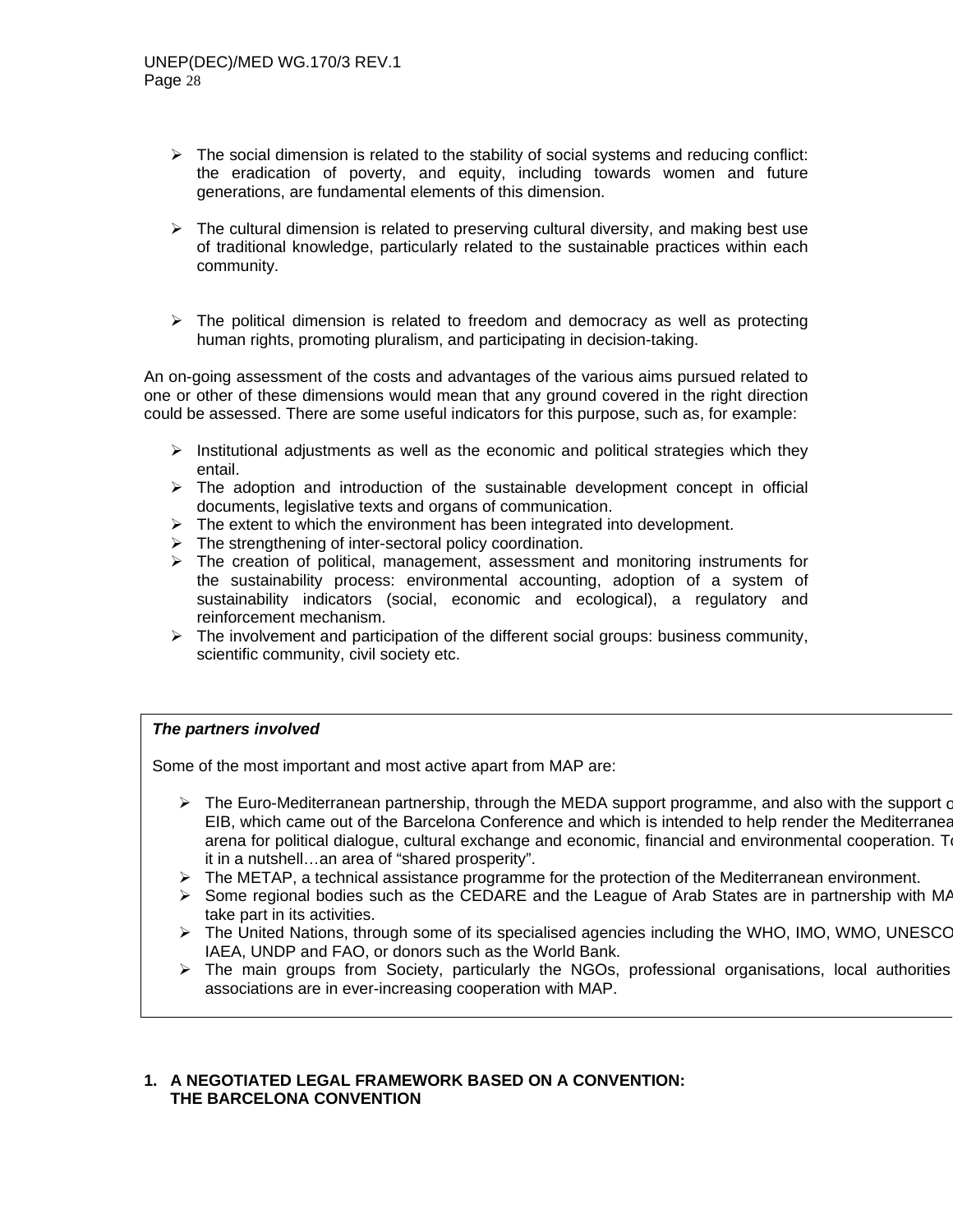## *The Convention and its Protocols*

The inter-governmental meeting held in Barcelona in 1975 approved an Action Plan for the protection and development of the Mediterranean Sea within UNEP's regional seas programme, and called for a framework Convention to be prepared. The Convention for the protection of the Mediterranean Sea against pollution was approved the following year and signed by 14 States as well as the European Union, and has since been ratified by all the Contracting Parties. It was revised in Barcelona in 1995 and has since been completed by the following six protocols:

- $\triangleright$  Protocol for the Prevention of Pollution of the Mediterranean Sea by Dumping from Ships and Aircraft. Barcelona 1976.
- $\triangleright$  Protocol concerning combating pollution of the Mediterranean Sea by oil and other harmful substances in cases of emergency. Barcelona 1976.
- $\triangleright$  Protocol for the protection of the Mediterranean Sea against pollution from land-based sources. (Athens 1980, Siracusa 1996), under which a strategic action programme was launched.
- ¾ Protocol concerning specially protected areas and biological diversity in the Mediterranean (Geneva 1982, Barcelona 1995).
- $\triangleright$  Protocol for the protection of the Mediterranean Sea against pollution resulting from exploration and exploitation of the continental shelf, the seabed and its subsoil. (Madrid 1994).
- $\triangleright$  Protocol on the prevention of pollution of the Mediterranean Sea by transboundary movements of hazardous waste (Izmir, 1996).

#### *Ambitious aims*

Kept general within the Convention as such, albeit more specific in the protocols, the aims of the Barcelona Convention are as follows: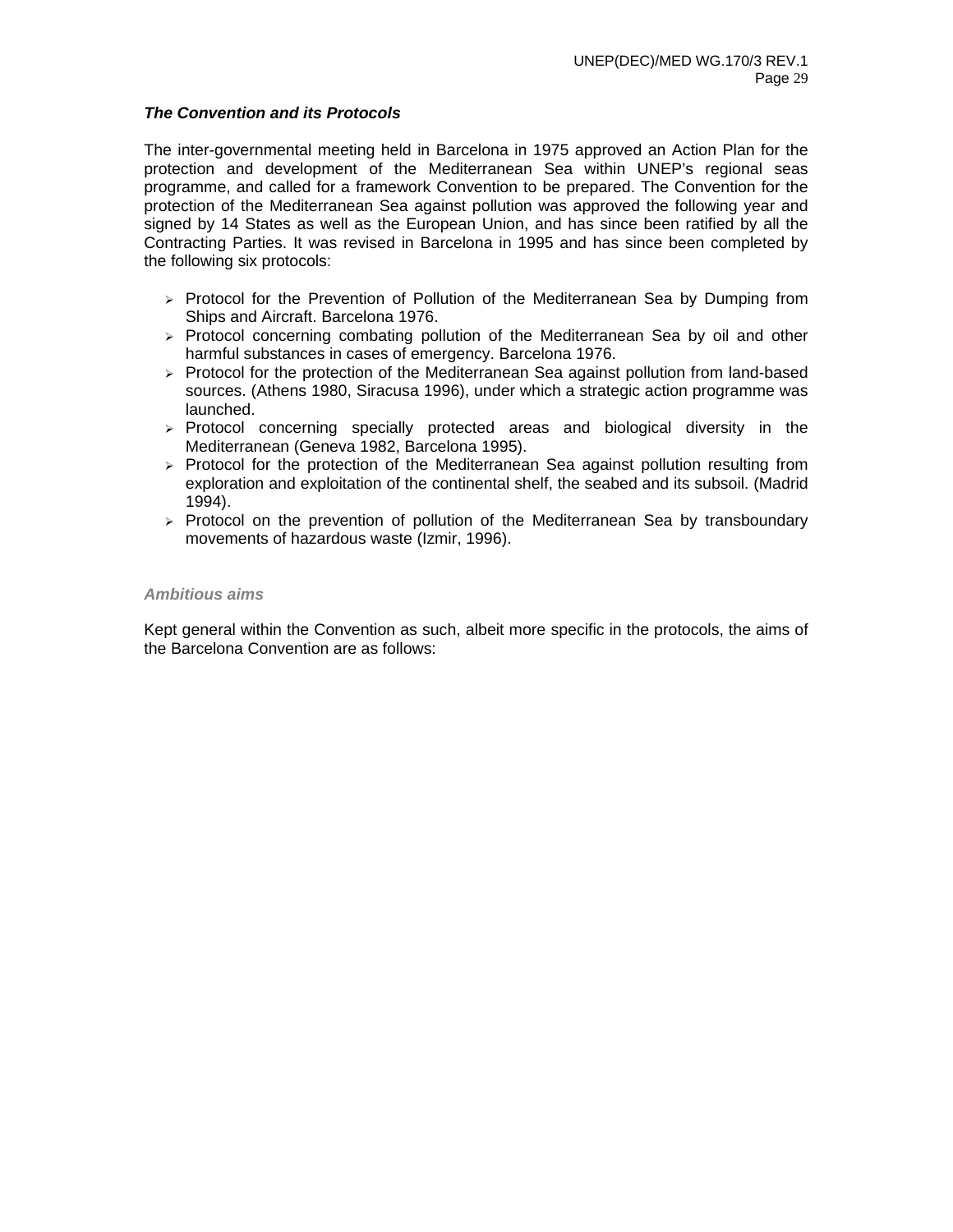- To prevent, abate, combat and, as far as possible to eliminate pollution in the Mediterranean region;
- To protect the environment and contribute towards sustainable development
	- $\triangleright$  By applying the precautionary principle and the principle that the polluter pays
	- $\triangleright$  By carrying out environmental impact assessments and improving cooperation between coastal states;
	- $\triangleright$  By promoting the integrated management of coastal regions
- **-** To take into account the protection of areas of ecological interest and the rational use of natural resources.
- To promote activity towards sustainable development and more dynamic in situ and ex situ conservation of biodiversity;
- To apply the Convention and its protocols
	- $\triangleright$  By adopting programmes and measures with clearly defined timetables for implementation;
	- $\triangleright$  By using the best available technology and best environmental practices.
- To prepare and adopt protocols laying down measures, procedures and regulations approved in application of the Convention.
- To promote, within specialised international agencies, measures related to the implementation of sustainable development programmes as well as environmental protection, conservation and rehabilitation.

When all is said and done, the Barcelona Convention and its protocols provide a legal framework and instruments to serve inter-governmental cooperation in the Mediterranean. It should be noted, however, that since they are as yet unratified, four of these new or amended protocols are not applicable, or if so only in their previous version, bearing witness to the laborious nature of the ratification procedures, or to a certain extent a lack of political will on the part of Member States.

# **2. A STRUCTURED MEDITERRANEAN ACTION PLAN**

### *Growing interest in the coastal zones*

Until 1980, MAP was entirely under the aegis of UNEP; since then most responsibility has been transferred to the Contracting Parties. Since the main aim of the Barcelona Convention in 1976 was to reduce pollution in the Mediterranean and to protect the marine environment, MAP initially focused its activity on controlling marine pollution, since the lack of data added to vague knowledge often justified the lack of initiative and action.

The shake-up of MAP in 1995 made it possible to establish a growing interest in the coastal zones, a human environment par excellence. MAP II was thus called upon to propose strategies likely to solve crucial development problems and to protect our common Mediterranean heritage. These strategies more and more obviously involve greater interest on the part of all actors in Society. MAP's aims are: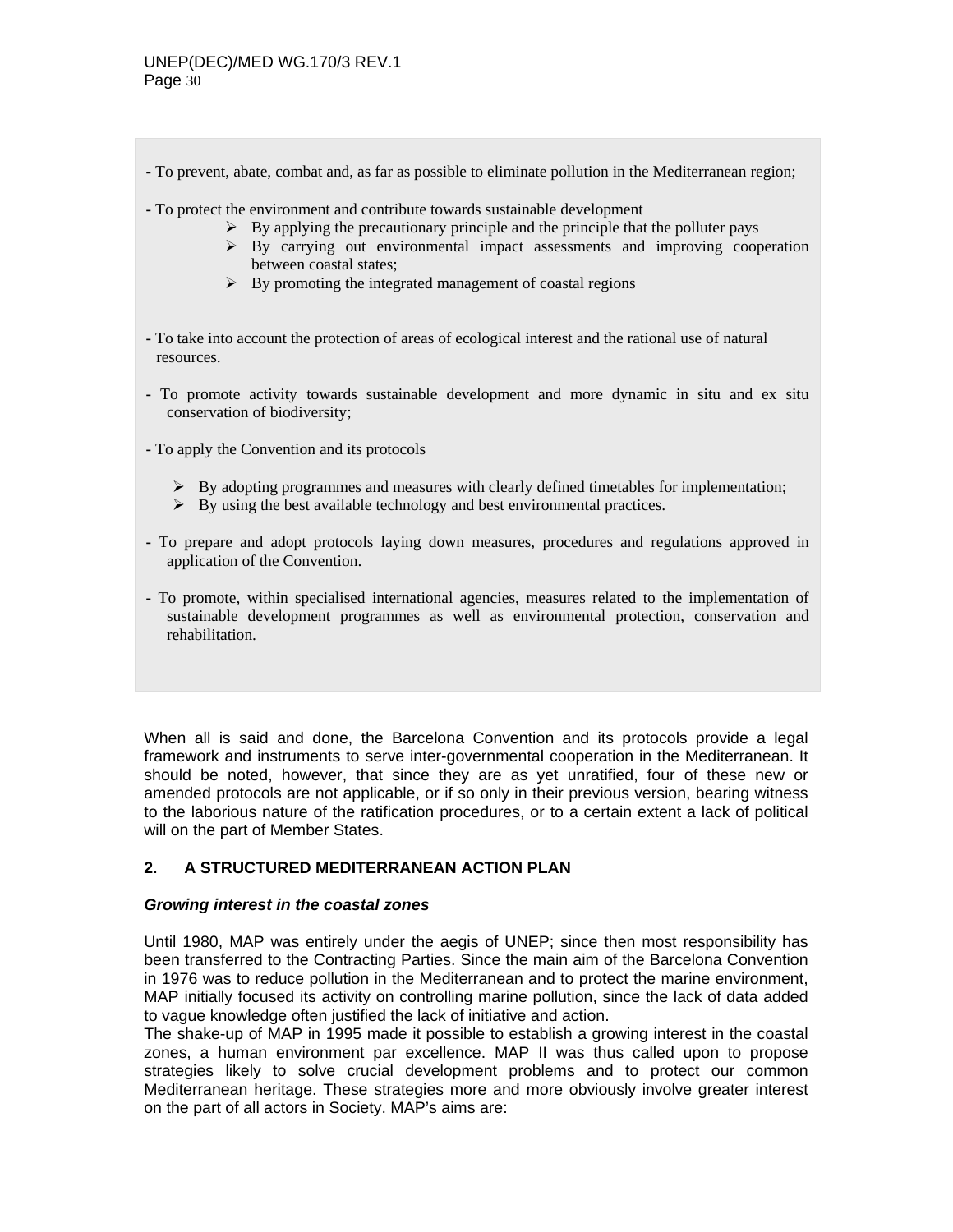- $\triangleright$  To guarantee the sustainable management of marine and land-based natural resources and to integrate the environment into socio-economic development and into land planning policies;
- $\triangleright$  To protect the marine environment and coastal regions by preventing pollution;
- ¾ To protect wildlife as well as sites and landscapes of ecological or cultural interest;
- $\triangleright$  To strengthen solidarity between Mediterranean countries in managing their resources and common heritage;
- $\triangleright$  To contribute to the improvement of living conditions.

## *Responsible Contracting Parties*

Besides the organic links which tie it to UNEP, MAP is also enjoying the renewed political impetus of the Contracting Parties, discussing in full responsibility issues with which they are faced within a renewed convention-based context, and adopting consensus-based decisions which grant them the desired legal nature.

Commitments already entered into by the Contracting Parties concern:

- $\triangleright$  Conserving biodiversity, ecosystems and endangered plant and animal species.
- $\triangleright$  Combating pollution caused by cross-border movement and hazardous waste.
- $\triangleright$  Adopting appropriate legislation.
- $\triangleright$  Upgrading information and encouraging greater public participation.

### *An updated programme: MAP II*

The 12 priority sectors for action selected in 1995 and to run until 2005 in relation to sustainable development under MAP II concern:

- $\triangleright$  Integrating the environment and development
- $\triangleright$  Integrated management of natural resources
- $\triangleright$  Integrated management of coastal zones
- $\triangleright$  Waste management
- $\triangleright$  Agriculture
- $\triangleright$  Energy and industry
- $\triangleright$  Transport
- $\triangleright$  Tourism
- $\triangleright$  Urban development and the environment
- $\triangleright$  Information
- $\triangleright$  Assessing and preventing marine pollution
- $\triangleright$  Conserving nature, wildlife and the protection of historic and cultural sites.

They are supposed to be viewed as a whole within a global operational approach: sectoral for combating pollution, integrated when it is a question of planning or management to do with resources and the natural heritage, and the coastal area in particular.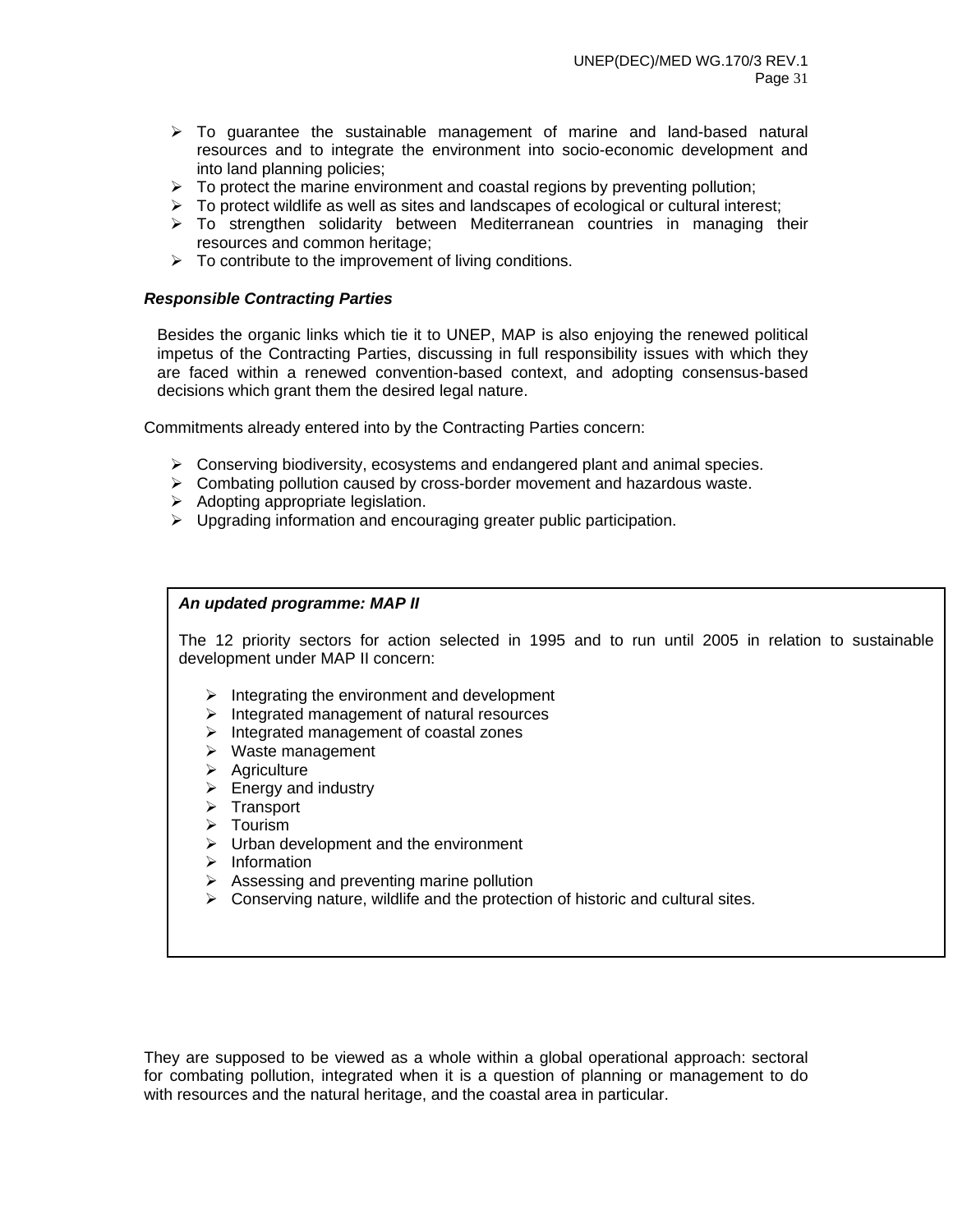## UNEP(DEC)/MED WG.170/3 REV.1 Page 32

### *Multiple initiatives*

MAP's main programmes have dealt with:

**-** Controlling pollution in the Mediterranean through:

- $\geq$  building up more scientific knowledge of the basin
- $\geq$  more credible information about the sources of marine pollution
- $\triangleright$  preventing and combating pollution from ships
- $\geq$  developing international legislation on marine pollution

**-** Assessing the future of the Mediterranean basin through:

- $\ge$  evaluating the pressure of human activity on the environment
- $\triangleright$  the systemic and prospective exploration of the links between the environment and development
- $\triangleright$  providing objective information about sustainable development

**-** Preserving the natural and cultural heritage of the Mediterranean coastal and marine regions through:

- $\triangleright$  combating the degradation of eco-systems, agrarian landscapes and historic sites
- $\triangleright$  creating a Mediterranean network of protected areas
- $\geq$  drawing up a protocol on specially protected areas and biodiversity
- $\ge$  protecting cultural heritage

**-** Promoting the integrated management of Mediterranean coastal and marine regions through:

- $\triangleright$  studying the littoralisation process
- ¾ applying an integrated approach to coastal management programmes
- $\geq$  using remote sensing for environmental monitoring purposes
- $\geq$  studying the consequences of climate change.

**-** Promoting sustainable development in the Mediterranean basin through:

- $\geq$  building institutional capacity and strengthening the legal framework
- $\triangleright$  strengthening cooperation and partnership
- $\geq$  promoting information, training and joint action.

### *Operational Structures*

The MAP coordinating unit (MEDU) which was set up in Athens in 1982, is based on the Regional Activity Centres, which represent its real working instruments, providing specific content for its programmes. It has links with several of the United Nations structures. The MED Unit is responsible for planning, organisation, information, and cooperation with intergovernmental and non-governmental organizations, and is striving in conjunction to bring about a shared Mediterranean approach to sustainable development. The same Coordinating Unit also acts as Secretariat to the MCSD, which was set up in 1995 as an advisory body within the MAP framework.

MED POL, which was set up in 1975 at the same time as MAP, and is based in Athens, was relaunched in 1981 and 1996. It is a scientific instrument for assessing and controlling pollution in the Mediterranean Sea and has links with the region's scientific communities. It helps build the technical capacity of the research structures in riparian states (MED POL I: 1975-1980).

It prepares national programmes for the long term monitoring of marine pollution, provides a scientific basis for the protocols to the Barcelona Convention, and seeks out sources of land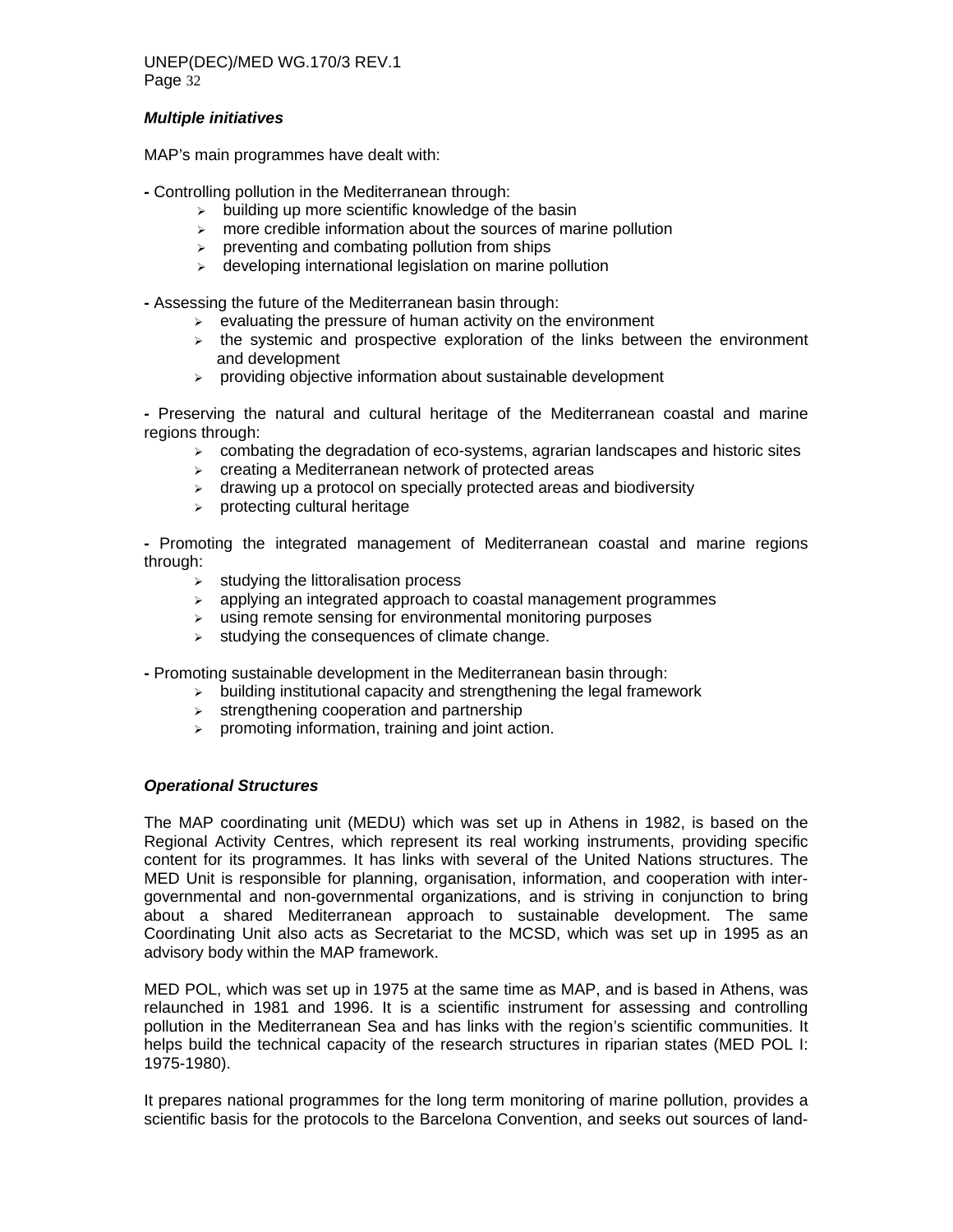based pollution (MED POL II 1981-1995). It assists in controlling pollution by building institutional and human capacities (MED POL III 1996-2005). With the assistance of the GEF and the FFEM, it implements the Strategic Action Programme to combat land-based pollution, adopted in 1997.

REMPEC (Regional Marine Pollution Emergency Response Centre for the Mediterranean Sea) was set up in 1976 in Malta to build States' capacities to intervene against accidental marine pollution through exchange of information, training activities and the preparation of national contingency plans, but also to facilitate cooperation between States in case of accident, particularly through the Regional Information System. It encourages the preparation and implementation of sub-regional agreements for combating accidents affecting neighbouring countries.

The BLUE PLAN/RAC, set up in 1977 in Sophia Antipolis, develops tools for the systemic and prospective exploration of the relations between the environment and development. Three stages have marked its path:

 $\rightarrow$  Firstly to understand (from 1980 to 1984) thanks to an inventory of the state of the environment and development in the Mediterranean basin

 $\rightarrow$  Then to explore (from 1985 to 1988), by preparing trend scenarios and alternatives aimed at the horizon of 2025.

 $\rightarrow$  Finally to propose approaches for sustainable development policies (as of 1989) and provide more specific assistance for aid in decision taking.

The Mediterranean Environment and Development Observatory was created in 1993 within the Blue Plan with European Commission backing in order to provide objective, consistent and reliable information for sustainable development strategies. Within the MAP framework it is based on a network of partners including all of MAP's structures, as well as some regional partners with national observatories.

PAP/RAC**,** founded in Split in 1977, promotes balanced environmental management through specific, progressive and inter-sectoral planning measures, leading to pilot projects intended to provide a rapid response to countries facing problems of degradation, and where it is essential to introduce a sustainable development process. It helps in the integrated management of coastal regions, particularly working through coastal management programmes.

SPA/RAC, set up in Tunis in 1985, assists countries in increasing their knowledge of biological resources, identifying sites to be protected and promoting the management of areas already under legal protection. It is involved in drawing up national biodiversity conservation strategies, establishes action plans for endangered species, manages documentation concerning the legal instruments related to the protection of threatened species, and organises training with the assistance of the NGOs.

The Atelier du Patrimoine de la Ville de Marseille (APVM) has been running the network of 100 historic Mediterranean sites since 1989, and provides technical assistance in terms of assessing threats, conservation plans and urban legislation.

The ERS/RAC which was set up in Palermo in 1993 encourages and assists the Mediterranean countries in the use of Remote Sensing as a source of information on the state of the sea and coastal areas, and changes thereto, for the purposes of planning and decision-taking. Multidisciplinary cooperation has been applied to observing and classifying plant cover, monitoring changes to the coastal areas, and modelling the dispersal of pollution by sea currents.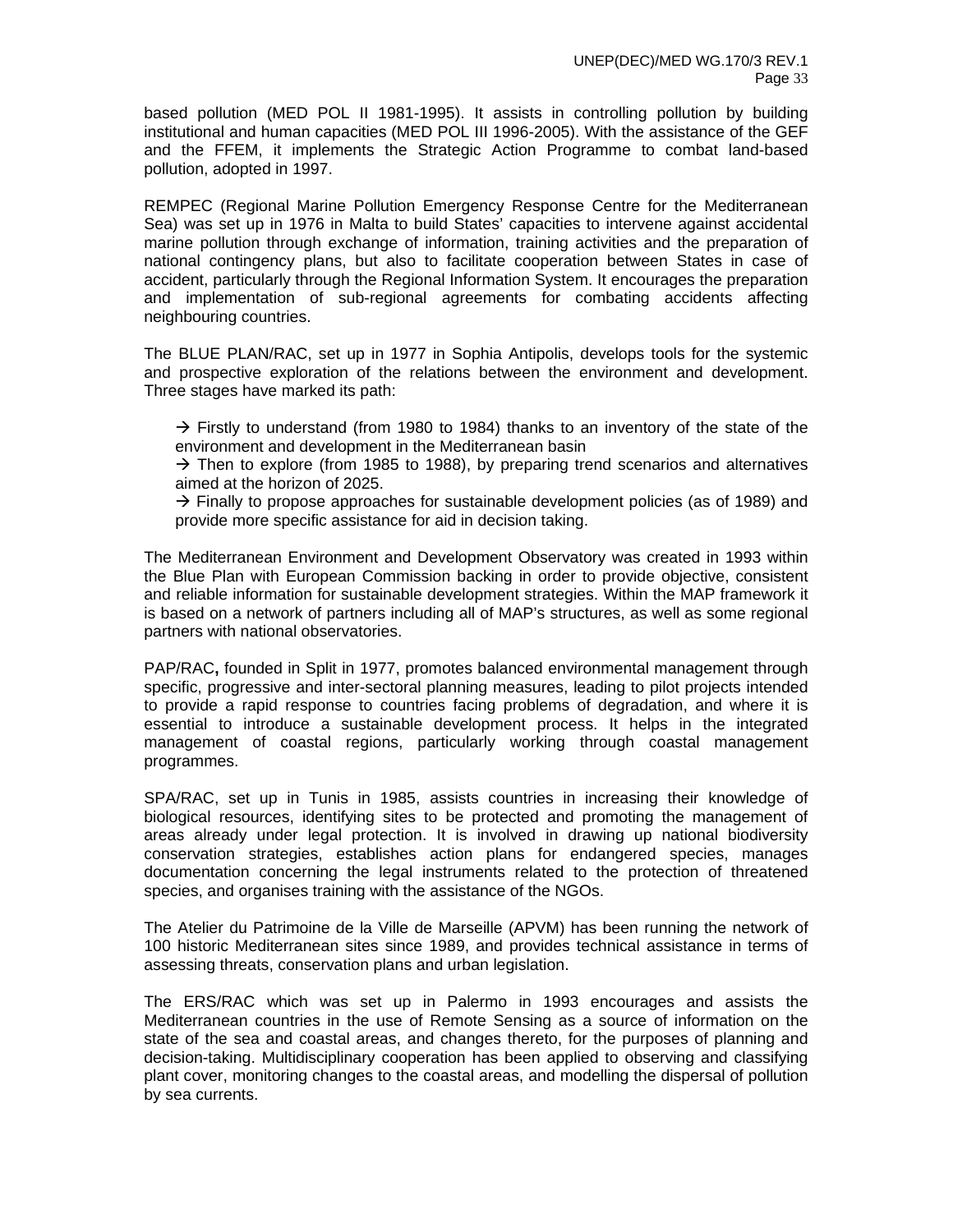The CP/RAC, established in Barcelona in 1995, spreads the concept of clean production to industry in order to encourage the adoption of eco-technology, and the reduction of waste and of discharges, particularly the most toxic kinds.

## **3.THE EUROPEAN UNION, THE MEDITERRANEAN AND SUSTAINABLE DEVELOPMENT**

The work of the European Union in the Mediterranean, as both a Contracting Party to MAP, one of METAP's partners, and the promoter of the Euro-Mediterranean partnership, is of strategic importance; as such, it deserves particular mention.

The Mediterranean has long been an important dimension within European construction and the EU's cooperation with its external partners.

Two of the six founding countries behind European construction, France and Italy, took awareness of Mediterranean issues to its doors; the accession of Greece and Spain was later to further strengthen this component.

The effects of the single market on the development of the Mediterranean countries and regions within the EU are ambivalent: increased consumption and well-being, and the converging trend of standards of living are certainly one of the facets of this economic integration.

Conversely, as was foreseen, the single market is also producing certain critical effects for the environment in terms of goods transport*,* the production of domestic waste, and the generalisation of non-sustainable consumption patterns.

The structural and cohesion funds are a powerful accompanying instrument within European construction, and one from which the Mediterranean countries and regions of Europe have benefited widely, albeit once again in ambivalent fashion in terms of sustainable development. Although a large share of these funds has allowed the upgrading of public infrastructure, most specifically for the environment, transport, education and health, many infrastructures, particularly in the road sector, seriously affected the landscape and natural habitats before the advent of measures introduced in recent years in the form of impact assessments, and in order to ensure that regional financing squares with the environmental directives.

Finally, European environmental legislation*,* an imposing legal construction, has played a major role in the emergence of environmental policies and capacities in the European Mediterranean countries. Despite differences in implementation, directives such as those on the quality of bathing water, large combustion plants, cleaning of urban waste water, management of household waste, and the protection of habitats have made an essential contribution to the progress of national and local environmental policies. This dimension should further crystallise out against the backdrop of the gradual inclusion of the environment within the other European policies. It is also being put across thanks to the exercise being conducted by the Mediterranean candidate countries for accession, as they examine how they conform to the acquis communautaire in the environmental field.

Despite such progress, however, it cannot be claimed that what is being constructed within the Southern European countries is a sustainable development policy as such; available indicators in terms of consumption patterns, transport, coastal use, waste production, urban sprawl and energy consumption express trends which continue to give cause for concern in this respect, which should trigger increased mobilisation towards sustainable development.

The European Union's cooperation and partnership policy with its external Mediterranean partners is already long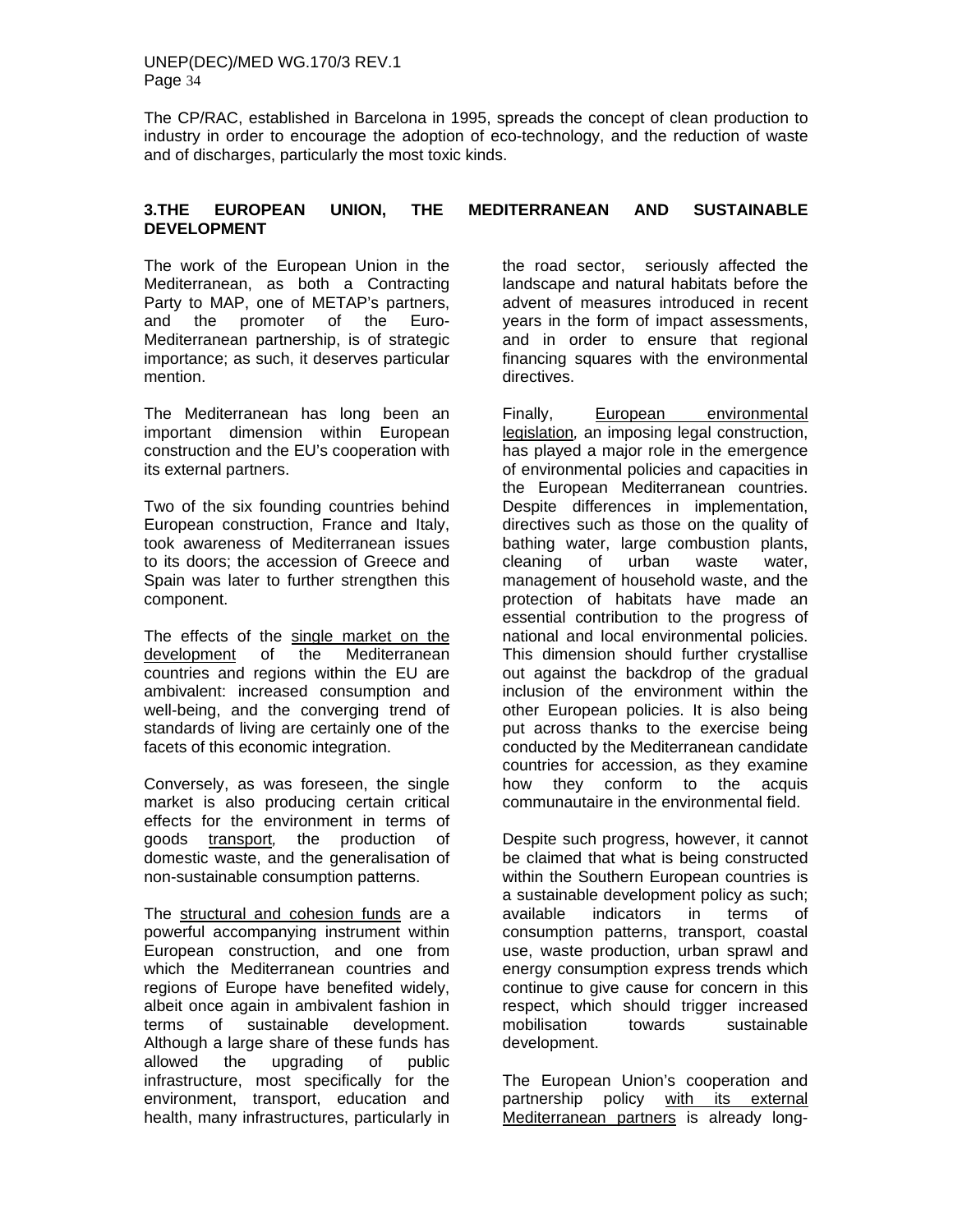standing; it has led to association agreements being concluded with the aim of developing trade, and to the introduction of the Mediterranean programmes during the 90s, which were an undeniable success before they were then broken off. The importance of instruments such as Life third countries and education and research programmes to environmental policy also needs to be stressed, which involve the Mediterranean third countries to various extents. Since 1995 it has been the Euro-Mediterranean partnership which emerged from the Barcelona Declaration which has provided the basic framework for Euro-Mediterranean cooperation; the partnership proposes the creation of an "area of shared prosperity" in peace and stability and mutual understanding between peoples through multidimensional cooperation and a free trade area. The partnership is shored up by a support fund known as the MEDA, endowed with around five billion Euros for the 1995-1999 period.

It has included an environmental dimension since the adoption of the SMAP in 1997, and a specific programme on water.

It should be pointed out that around 7% of MEDA I's appropriations i.e some 235 million Euros, were channelled into the environment.

The EIB's interest in protecting the environment was declared as early as 1982-83, and has been shown in the funding of projects related to water mobilisation, air pollution, the urban environment, controlling erosion, and the system for supplying natural gas; its role in Mediterranean cooperation has been substantially increased.

Thus between 1991 and 1996 the EIB granted Mediterranean countries 3,045 million ECUs in the form of long term loans and risk capital for developing partnerships and the private sector. 46% of total interventions involved bilateral loans: the remainder was used to finance infrastructure and environmental projects of regional interest within the framework of horizontal cooperation. Under the Euro-Mediterranean Partnership, the EIB is expected to grant around 5 billion Euros to support horizontal projects, in the awareness that interest rates for environmental components tend to be of a soft nature. The EIB is associated with the European Union, UNDP and the World Bank as a METAP partner.

Does the Euro-Mediterranean partnership contribute to the sustainable development of the partner countries and the region? With insufficient hindsight as yet, only partial answers can be given to this question.

Evidently the partnership's environmental facet is a positive input, in spite of slow implementation here and there. For all that, the sustainable development issue cannot simply be boiled down to environmental policy, no matter how active it may be.

In this context, the partnership has encouraged the mobilisation of civil society, particularly through the organisation of "civil forums". Questions concerning the potential impact of the free trade area became more urgent as the prospect gradually took shape The Mediterranean NGOs in particular have expressed growing concern on this front. This is reflected in the documents published by Friends of the Earth and the WWF, which in an article entitled "12 Principles for a sustainable MEDA" (March 2000) calls for an "assessment of the sustainable character of the Mediterranean free trade area". The work to be undertaken by the EU bodies in conjunction with the work which the MCSD has also begun should answer the questions which also arose on this point during the Stuttgart civil forum on the environment (April 1999) and the recent debate in the European Parliament (September 2000) on the implementation of the MEDA programme. This debate gave rise to a resolution which calls in particular for a " participation based strategic assessment process to look at the social and environmental impact of the Euro-Mediterranean free trade area".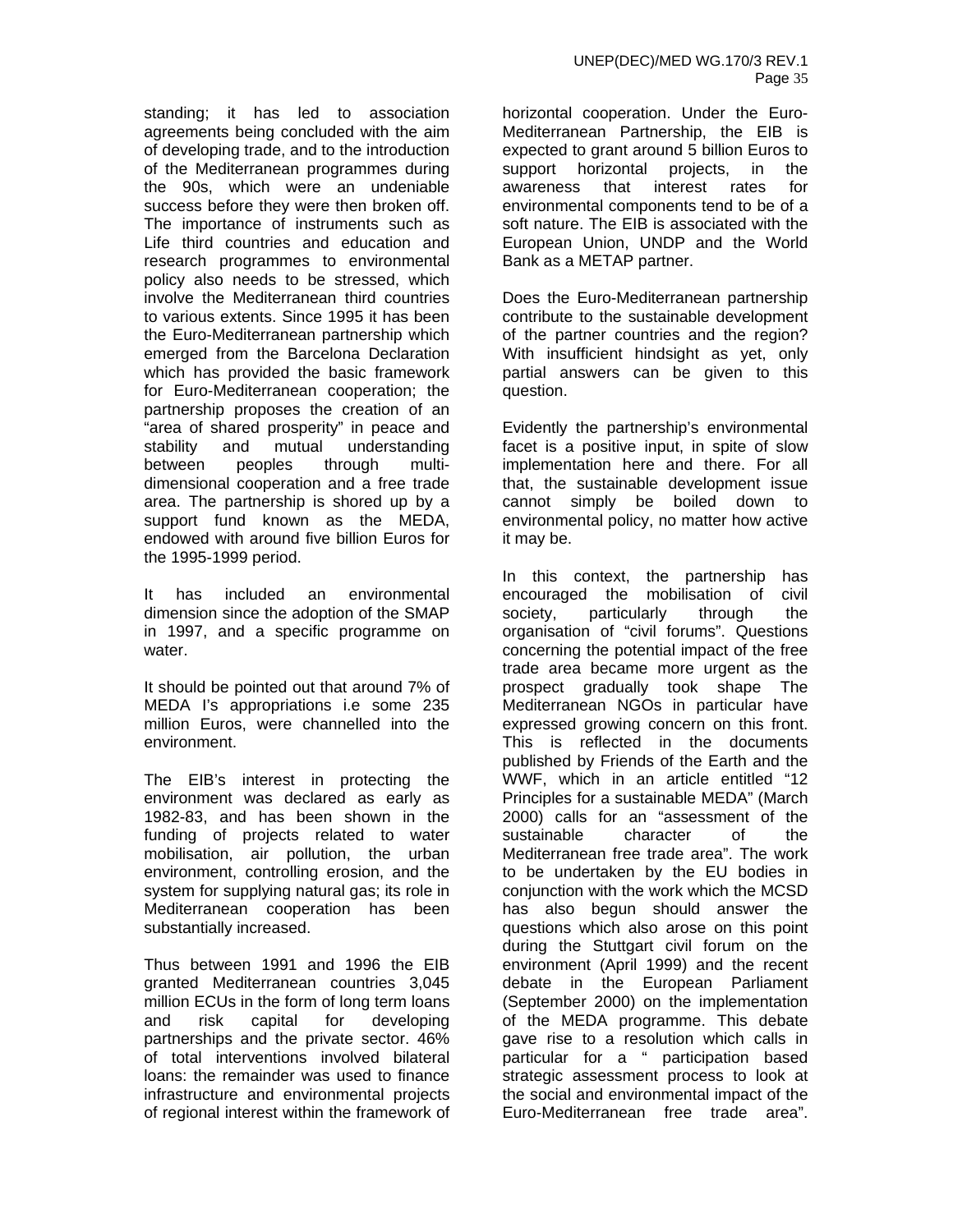UNEP(DEC)/MED WG.170/3 REV.1 Page 36

(Report dated 19 July 2000, No. A5- 0205/2000).

Apart from questions related to the impact of the Mediterranean free trade area, the entire partnership should in fact be assessed from the point of view of its contribution to sustainable development.

The document entitled "Revitalising the Barcelona Process", which was prepared for the brainstorming meeting of the European Mediterranean Foreign Affairs Ministers (Lisbon, 25-26 May 2000) is not particulary forthcoming on this point.

In June 2000, the European Council meeting in Santa Maria da Feira (Portugal) adopted a "joint strategy on the Mediterranean region".

Although sustainable development and environmental protection are not actually mentioned as objectives as such, there are nonetheless signs of this concern in those areas of activity where there is an apparent need to integrate "environmental concerns with the aim of ensuring the sustainability of economic development".

This somewhat limitative wording shows the predominance of the European Union's economic objectives in the Mediterranean.

Given the exceptional arena for application which the Mediterranean could provide thanks to its ecological and socioeconomic characteristics for the preparation of a partnership-based sustainable development policy between Europe and the Mediterranean third countries, and given in particular the solidarity and multi-faceted exchange, and particularly the role of European tourism in the Mediterranean, which should make a more marked contribution to environmental management, and considering also the combination of proposals coming from many different quarters, civil society, and the European Parliament, it can only be hoped that in the near future sustainable development will become one of the cornerstones of this partnership.

# **4. METAP**

Launched in 1989 at the initiative of the World Bank as an operational instrument within the Mediterranean Environment Programme (MEP) involving the EIB, UNDP and the EC, the METAP (Mediterranean Environment Technical Assistance Programme) has developed a specific strategy on sustainable development for 14 countries in the region, and provides a Mediterranean framework for the exchange of experience and expertise between actors concerned by common problems: local, national and regional communities, public and private bodies, civil society, governmental and non-governmental organisations.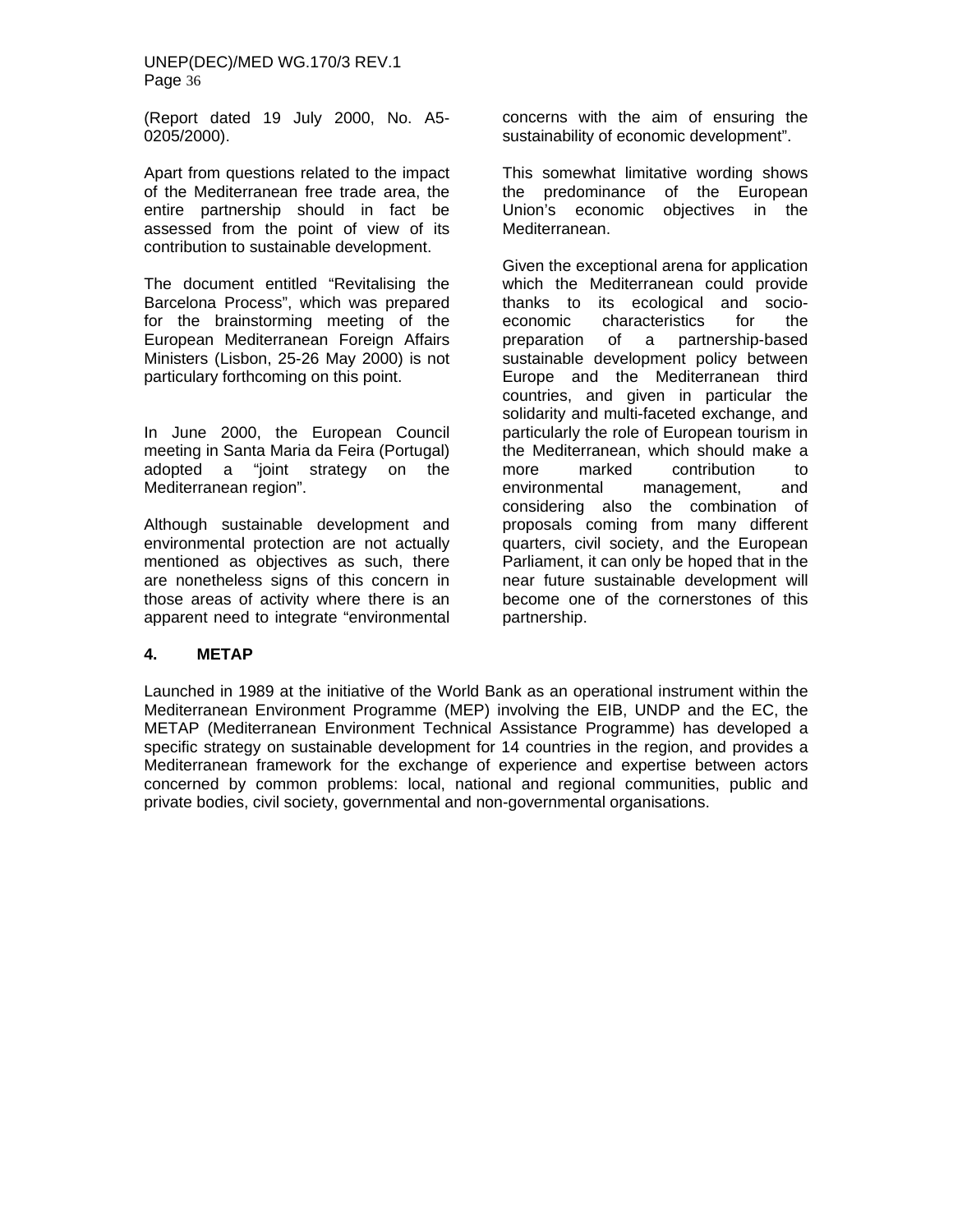The support it provides concerns:

- $\geq$  Identifying and preparing projects
- $\triangleright$  Building environmental management capacity
- $\triangleright$  Preparing and implementing sustainable environmental policies
- $\triangleright$  Mobilising funds for environmental investment.

During its first two stages (1990-95) METAP concentrated on the priority themes which were as always:

- ¾ Integrated management of water resources
- $\triangleright$  Management of solid and hazardous waste
- $\triangleright$  Prevention and control of marine pollution

 $\triangleright$  Management of coastal areas, with particular attention being paid to the urban

environment, capacity building and institutional development.

For its third phase, (1996-2000) and at the end of the consultation process with partners, the projects selected fall within the following three areas:

- ¾ Integrated management of water resources and coastal regions
- $\triangleright$  Prevention and control of pollution in sensitive areas
- Capacity building, promoting the participatory approach and partnership.

## **4.1 Activities implemented**

Over the course of a decade (1990-2000) METAP will have mobilised a total of around 59 million dollars to fund its technical assistance activities. During the first two phases METAP utilised 58% of the funds mobilised for project identification activities, and 36% for capacity building. The necessary coordination of effort and the opening up towards an extended partnership to encourage the exchange of experience, knowledge and information, led METAP to develop work in workshops and seminars open to the whole gamut of regional actors in sustainable development. The CITET (Tunis International Centre for Environmental Technologies) is developing a regional project in this context on capacity building for impact assessments, involving 14 Mediterranean countries.

The idea of working in networks centred on priority themes for the Mediterranean basin took front stage:

- **MEDCITIES** for promoting decentralised cooperation and the institutionalised development of coastal towns
- **MEDBRANCH**, developed within the Regional Programme for Capacity Building aimed at building national water management and pollution abating capacities in sensitive areas.
- **MED POLICIES** for promoting sustainable economic growth through the integration of environmental concerns in economic and budgetary policy.
- **MED-ECOMEDIA** for awareness raising and information.

Phases I and II of METAP were based on the conclusions of the "Environment Programme for the Mediterranean" report that was prepared following a consultation process with METAP National Focal Points. Initially, METAP was conceived as a stand-in tool given the dearth of appropriate policies and institutional instruments needed in the implementation of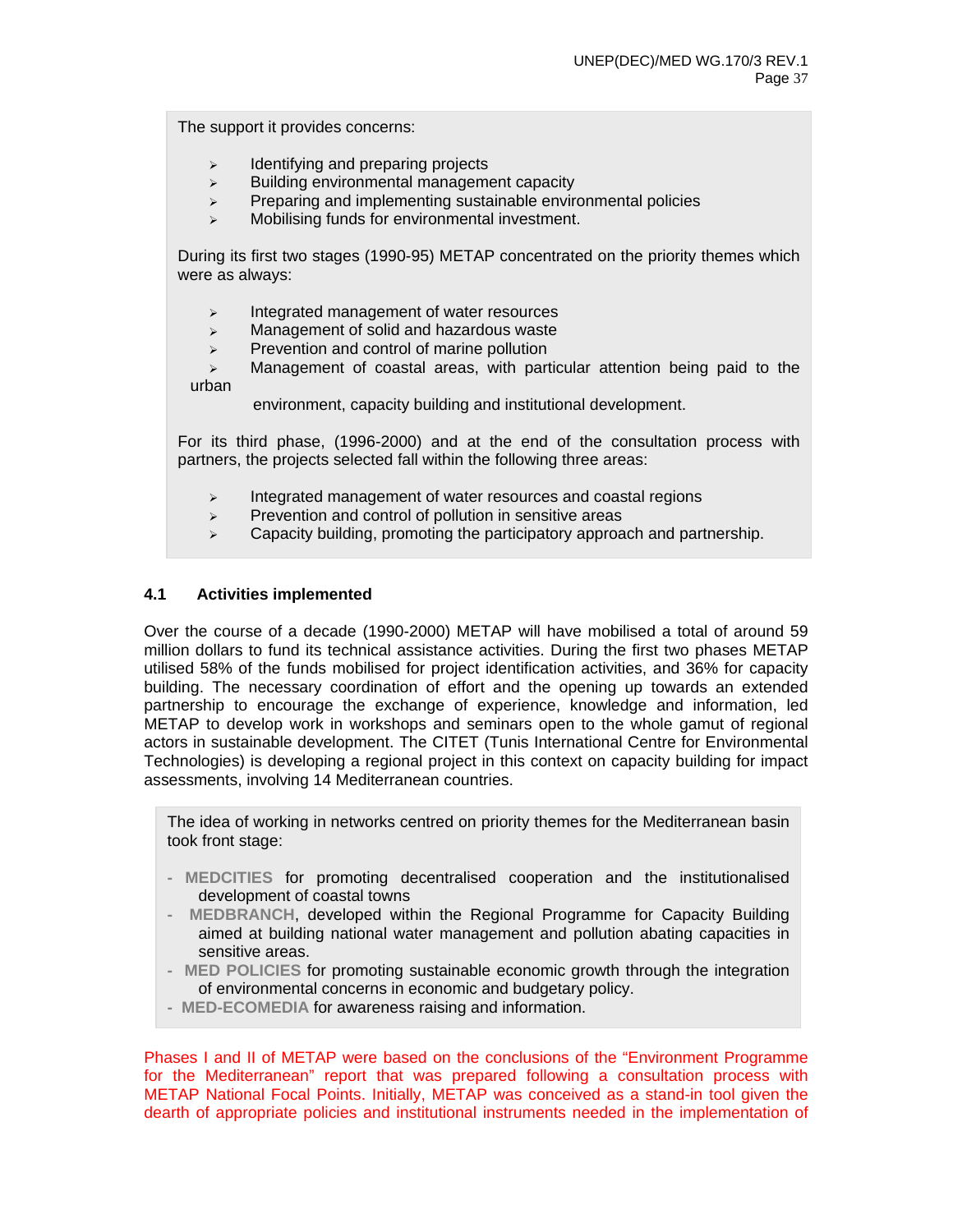## UNEP(DEC)/MED WG.170/3 REV.1 Page 38

any sustainable development policy. For the third phase (1996-2000), a more pragmatic approach was chosen, which clarifies METAP's thrust and overall aims, as well as the methodological approach adopted to ensure the programme's effectiveness and coherence, and which upgrades the role of the partner countries as parties to technical assistance activities.

The consultation process followed made it possible to draw up and endorse a portfolio of projects per country, within the framework of common priorities corresponding to real needs. The national process of identifying priorities and real needs as applied in the partner countries was done through a series of workshops in each country concerned. However, the consultations may not have systematically taken into account all the national actors involved in sustainable development. Nonetheless the consultation process did result in the Regional Unit being set up in Cairo, which is expected to facilitate and increase possibilities of processes working between METAP and its regional partners.

# **4.2 METAP's ability to mobilise**

There is a cause-effect relationship between METAP's ability to mobilise resources and the interest shown by the partner countries in its activities. METAP's success in the region and its ability to influence its partners' policies towards sustainable development therefore greatly depends on the financial means implemented. For the METAP I and METAP II programmes from a total of almost 31 million dollars, 28.5 % of this funding comes from both the European Union and the EIB, with 16.5% coming from both the UNDP and the World Bank, and 10% from other sources.

The METAP III programme has been affected by two limiting factors:

- $\triangleright$  the considerable mismatch between the funds actually made available for project studies and the ambitions flagged up in 1995 at the launch of the third phase, which served as a basis for mobilizing the countries (around 30 and 120 million dollars respectively).
- $\geq$  The programme studies produced by METAP have not always been followed by the preparation of feasibility and investment studies for related projects.

# **4.3 Cooperation with MAP**

METAP's cooperation with MAP should be assessed in terms of the synergy established between activities and competences for promoting sustainable development throughout the Mediterranean. Since the implementation of METAP III, the Partners have recognized the need for METAP's activities to be implemented in accordance with MAP II and the other initiatives underway in the region.

The need to create new operational cooperation mechanisms between METAP and MAP was expressed anew in 1997 following the Euro-Mediterranean Conference, in order to achieve the effective implementation of its recommendations.

Thus the Strategic Actions Programme (SAP) for the elimination of marine pollution in the Mediterranean, which was launched by MAP within the framework of the Protocol on landbased pollution, will have METAP support in those sections relating to pre-investment studies in sensitive areas, national action plans and capacity building.

Similarly, METAP has cooperated with several of MAP's Regional Activity Centres (RACs); this applies in particular to the Blue Plan in the implementation of the Regional Programme of Environmental Performance Indicators, in order to increase national capacities to assess the impact of decisions adopted, policies applied and projects implemented, through the organisation of five regional and sub-regional workshops, the aim of which was to identify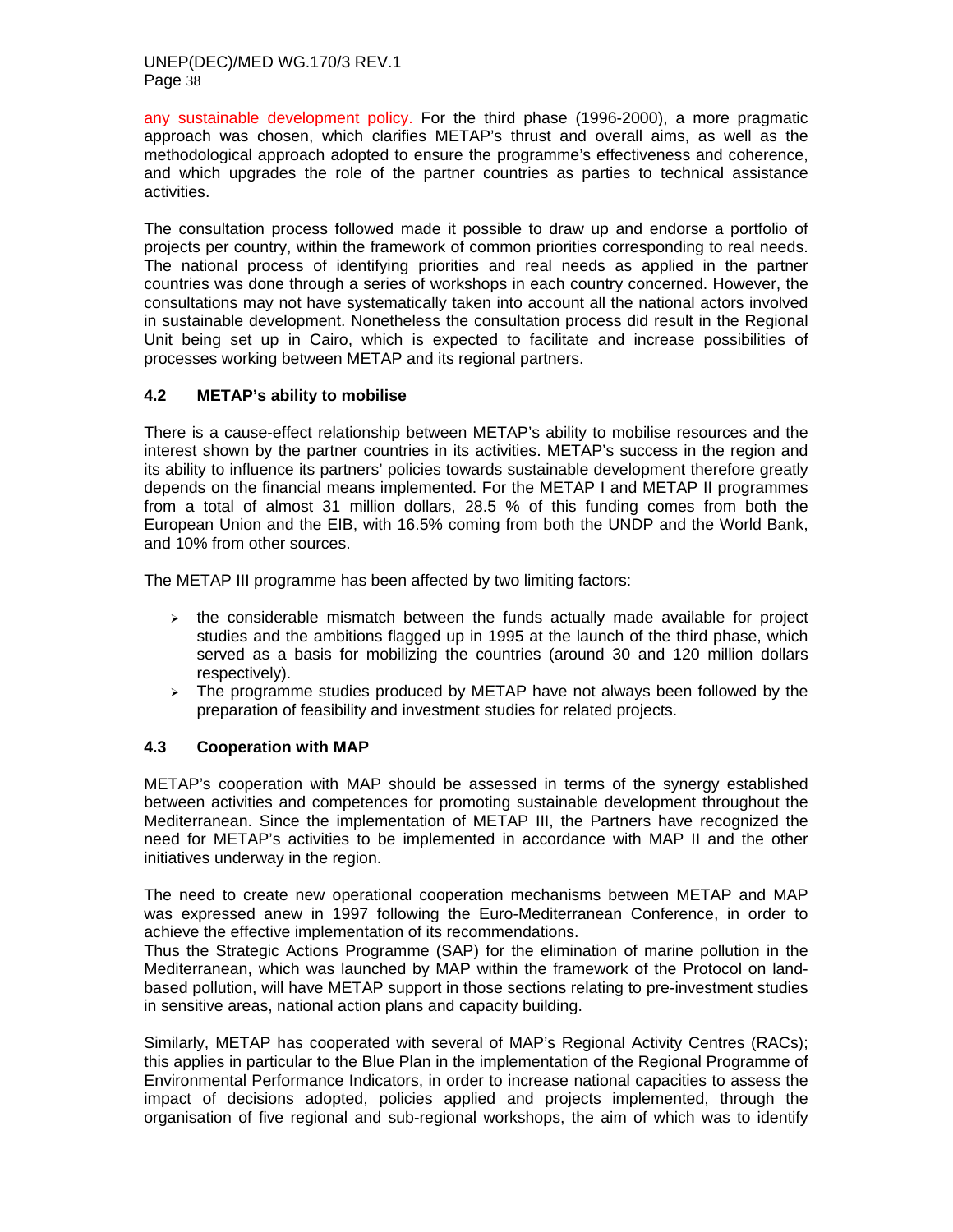indicators for the follow-up and assessment of environmental strategies in the fields of air pollution, solid waste, management of natural resources and water demand. METAP cooperation with Blue Plan/RAC is thus on-going on the "free trade and the environment theme" through its MED POLICIES programme, with PAP/RAC on the integrated planning of coastal zones, and with SPA/RAC on the biodiversity of the specially protected areas.

There is, however, as yet no genuine arena for dialogue and coordination on the implementation of regional cooperation mechanisms between MAP and its regional partners including METAP. It is clear that collective and coordinated efforts among the various regional actors concerned would prove more productive than the sum total of individual efforts. What prevails is a vision and interests, which are on occasion divergent, which causes duplication and confusion within the activities conducted, thus hampering the dovetailing of long term cooperation strategies and mechanisms.

# **5. OTHER MULTILATERAL ACTORS**

# **5.1 CEDARE**

Operational as of 1993, CEDARE concerns 32 Arab and European countries. It currently enjoys the support of the Egyptian government, IFAD and the IDB, usually on a project basis, as well as that of other organisations such as UNEP.

The priority programmes within CEDARE concern:

- $\triangleright$  The management of soil and water resources;
- $\triangleright$  The management of coastal zone resources;
- $\triangleright$  Urbanisation and human settlements
- $\triangleright$  The socio-economic aspects of sustainable development.

CEDARE has an environmental information and a documentation unit, both of which are operational.

CEDARE's own human resources have still not been fully established to an extent which would allow technical assistance activities to be covered, in order to prepare global strategies, and to promote participatory local governance towards sustainable development. Ten or so professionals, most of them expert advisors, make up the team which is responsible for piloting activities. The finances mobilised by CEDARE between 1992 and 1999 amounted to 9.1 million dollars. An analysis of expenditure for one year shows basically that 40% of resources went into the four priority programmes, 40% into informationdocumentation-education-awareness raising and 10% into technical assistance for impact assessments.

The preferred tools for supporting national institutions in terms of technical assistance are:

**-** Euro-Arab twinning between institutions responsible for environmental management.

**-** The sub-contracting of certain activities by specialised institutions, universities, local authorities, the private sector and NGOs.

**-** The networking of public and private national institutions as well as regional and international ones such as:

- $\triangleright$  The Arab network against desertification
- $\triangleright$  The regional electronic network for freshwater resources
- $\triangleright$  The Arab and Mediterranean network of environmental economists
- ¾ The regional network on sustainable development.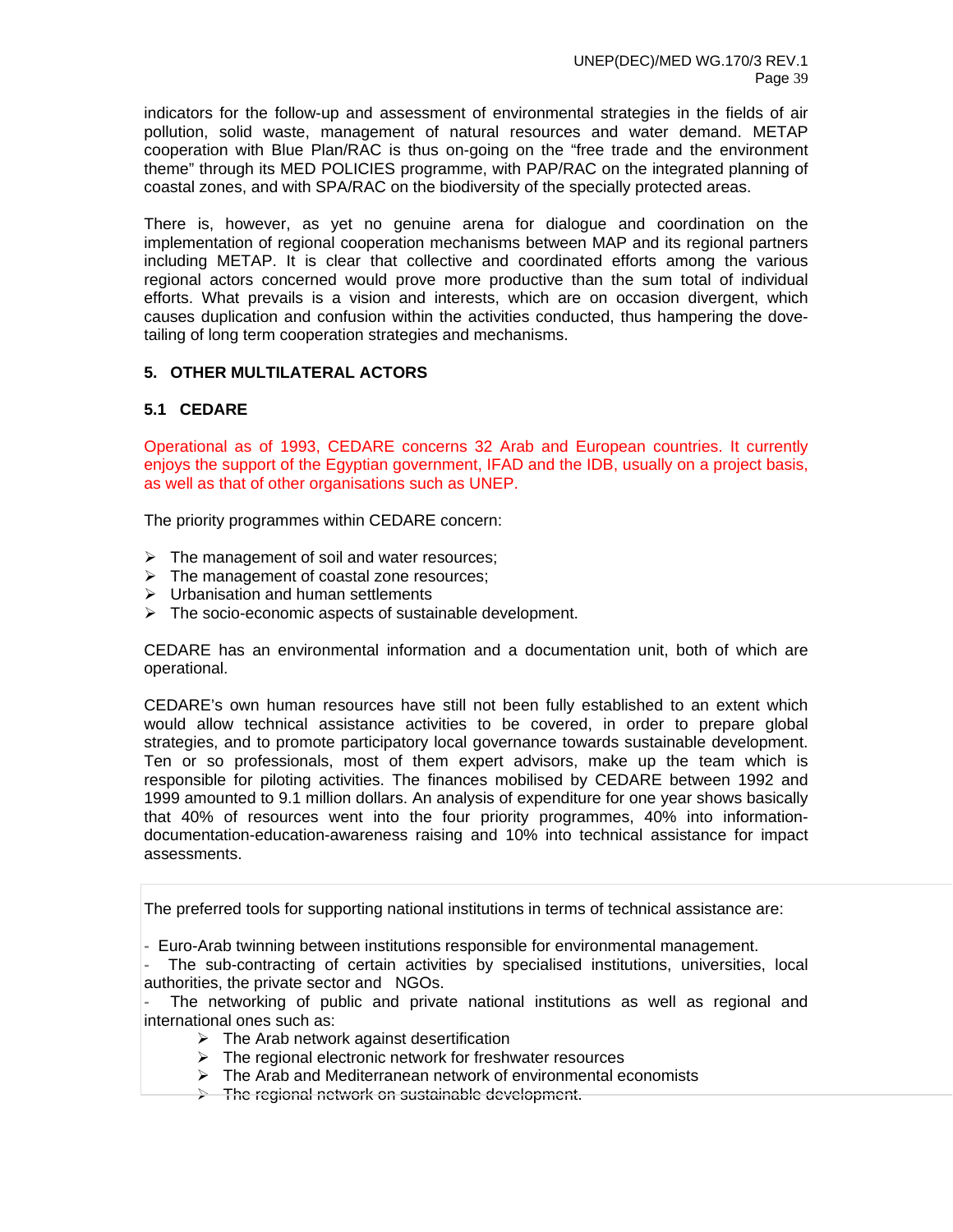CEDARE's cooperation with the League of Arab States slots into the framework of the Joint Committee for the Environment and Development for the Arab Region (ICEDAR); this cooperation has been expressed in the form of a dozen activities. It also works alongside the METAP, contributing to some of its activities under the Regional Capacity Building Programme.

CEDARE's collaboration with MAP was the subject of a memorandum in 1997 on training activities, information and translation into Arabic of MAP publications, such as some monographs of **5.2 The League of Arab States** 

regional interest. Some workshops coorganised with MAP's structures have helped in the promotion of certain good practices. However, CEDARE's involvement in MAP's activities has still not reached desired levels.

CEDARE would benefit from using its Mediterranean anchor point to serve as a contact and to develop those activities within MAP which it feels are of particular interest throughout the rest of the Arab region, particularly since several of the Arab countries are Contracting Parties and members of the MCSD.

Created in 1945, it acts as an instrument of concertation between the 22 member states and is the European Union's interlocutor within the Euro-Arab dialogue. It works alongside various regional organisations in implementing activities related to sustainable development, although it is not easy for it to work out any real strategy of its own with its concerns being first and foremost of a political nature. In this respect, the Council of Arab Ministers for the Environment could play an important driving role towards regional cooperation and sustainable development.

# **5.3 The Islamic Development Bank**

Set up in Jeddah in 1975, it aims at the economic development and social advancement of its 53 members, 9 of them Mediterranean. The IDB's financial and technical support essentially assists public institutions in terms of investment in all sectors of production based on techno-financial criteria. 12% of total investments have been ploughed into the private sector. Although it recognises the importance of taking account of the environmental dimension in the projects which it finances, this element is still not the object of any specifically established strategy, with the exception of certain one-off activities; It co-finances certain investments with international, regional and national development organisations. Its cooperation with the NGOs is, however, very limited, albeit destined to grow in the fields of information exchange, micro credit and technical assistance.

### **5.4 The bodies within the United Nations system**

Over recent decades the aims of international cooperation have developed as changes have come about within the global and strategic economic and political context. Originally its aim was principally to assist in bridging the gap between national savings and investment needs, to contribute to economic growth, and to compensate for the lack of hard currency; food security, education and health along with the building of infrastructures were the prime cooperation objectives. At a later stage environmental considerations and participation by civil society were tacked onto these objectives, which have recently been completed by the search for sustainability in many forms. The driving force behind such cooperation, however, continues to be the improvement of market mechanisms and instruments within the context of market liberalisation and globalisation.

Nonetheless, the last decade proved difficult for cooperation purposes because of: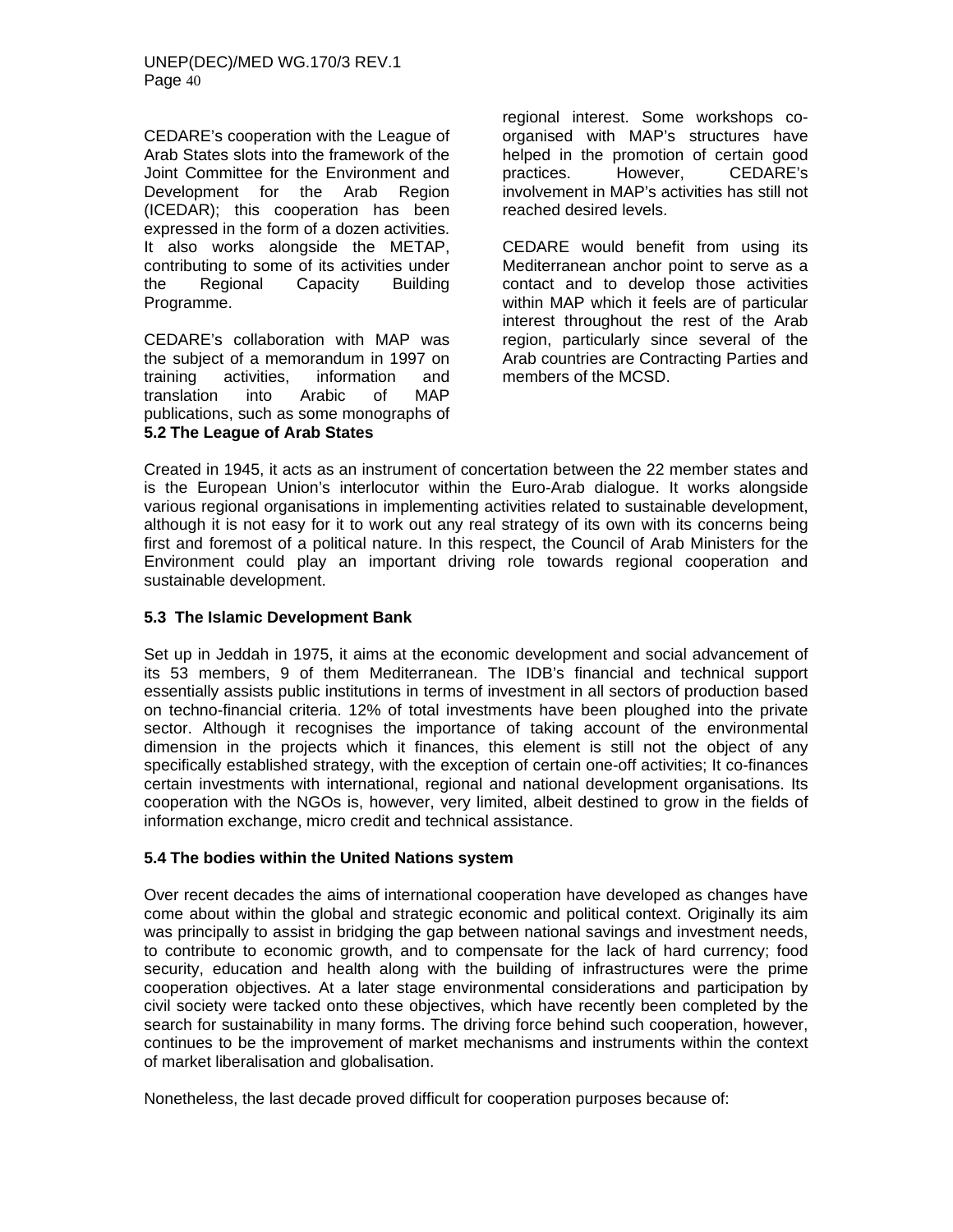- $\geq$  The unchanging if not decreasing amounts being granted to cooperation;
- $\triangleright$  Criticism if not rejection of forms of cooperation which are not adequately focused on capacity building and technology transfer/acquisition.

Generally speaking, however, such criticism was levelled less at multilateral than at bilateral cooperation, whose political, ideological and commercial interests are more obvious. Despite the global objectives flagged up, international financial agencies continue to prefer the "project" as opposed to the "programme" approach, and much less so the sustainable development approach.

Moreover, cooperation between the multifarious United Nations agencies in their programmes and activities is still at a low ebb, leading to duplication and increased running costs.

Although the technical assistance provided by the United Nations Agencies is still important in terms of national capacity building, much still remains to be done towards the effective integration of social, economic and environmental considerations in the search for and construction of sustainable development; the Mediterranean region could well act as a pilot region.

Since Rio, the bodies within the United Nations system have been invited to act within the context of sustainable development. UNEP, the UNDP, FAO and UNESCO are members of the United Nations Inter-agency Committee for sustainable development. It is no easy task to assess their work in the Mediterranean, given that the programmes are specific to each of the countries in the region, and that the projects hail from various specialised agencies, without there being any built-in coordination between them. The same applies to the activities of the World Bank, the WHO, and other United Nations agencies. Consequently, their activities will be presented at this stage in a somewhat descriptive form (see Annex II). Nonetheless, this brief presentation should allow those activities of interest to MAP to be identified, and cooperation and synergy to be strengthened.

# **6. THE MAIN GROUPS FROM WITHIN SOCIETY**

The role of the main groups in society, particularly the environmental NGOs, local authorities, scientists, women, and economic actors has grown in strength over the last decade. NGO participation in MAP's work and activities, the creation of the MED networks and programmes, the Euro-Mediterranean partnership's civil forums, and the networks set up or supported by METAP have made a major contribution to the emergence of these groups on the Mediterranean scene.

Timidly called for in 1982 in the framework of the Barcelona Convention's Protocol on specially protected areas, the participation of Society was only explicitly recognised post Rio, with UNCED having officially adopted the concept of sustainable development, whose social dimension implies amongst other things major changes in terms of awareness raising, education and participation. The commitment and involvement of the main groups in Society was then felt to be essential to the implementation of Agenda 21. The Contracting Parties to the Barcelona Convention decided at a very early stage to express the spirit of this change at regional level.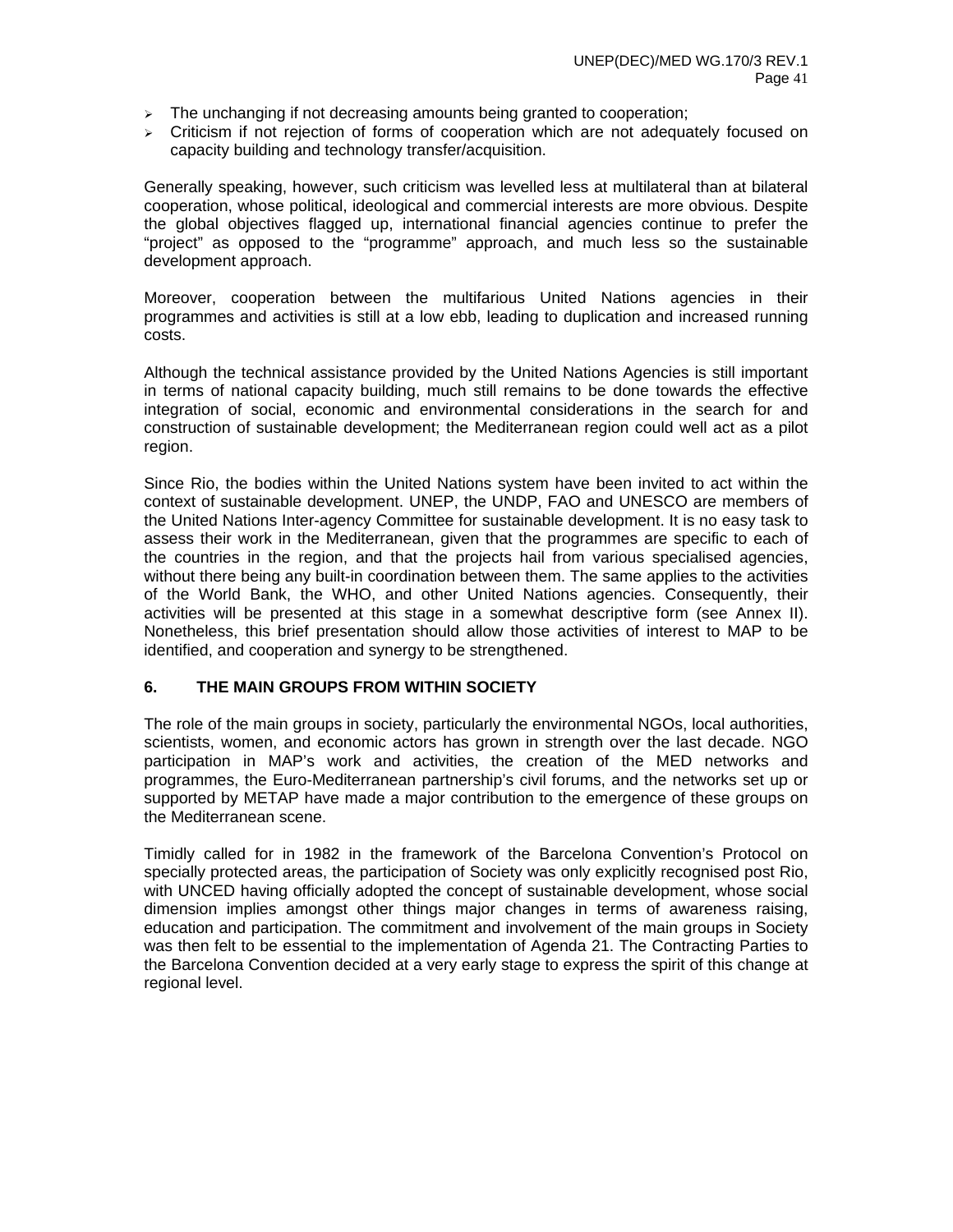Thus:

- The Contracting Parties promised to involve the local, provincial and regional authorities in preparing the activity programmes for MAP II, and as far as their implementation went, to involve NGOs active in the fields of environmental protection and sustainable development as well as organisations from the economic sectors.
- The **Barcelona Resolution** (1995) calls for increased support for and involvement of international, regional and national NGOs as well as the public, and invites all the socio-economic actors concerned and in particular the local, scientific and educational communities, companies and NGOs to become involved in implementing MAP II.
- The priority activities selected for the years between 1996 and 2005 include amongst others:
	- ¾ Developing methodologies to apply the participatory approach in the decision-taking process related to sustainable development, at national and local level.
	- $\triangleright$  Promoting public awareness raising
	- $\triangleright$  Informing the public about the scientific and technical data produced by MAP
- The amended Barcelona Convention comprises a commitment by the Parties to provide the public with appropriate access to information, and the opportunity to take part in the decision-taking process coming within the scope of implementation of the Barcelona Convention and its protocols, and to accept all those NGOs whose activities are related to the Convention and to MAP to the meetings and conferences as observers.
- The protocol on specially protected areas and biodiversity in the Mediterranean (1995) specifies the very broad possibilities for involving the groups from within Society, and its association with the work of the Contracting Parties in terms of impact assessment measures, planning and management, and coordination.
- The involvement of the main groups from Society is nowadays recognised as being essential since it highlights the political process which legitimises the institutions.

Insofar as MAP is active well beyond the strictly scientific area, opportunities for the participation of the main groups in Society exist in practically all programmes. These opportunities should be grasped, as is recalled by the recommendations on MAP-NGO cooperation: competent regional NGOs shall cooperate individually or collectively (networks) in applying programmes through quality contributions to MAP's policy and research projects.

Such participation has already been seen in the areas of information, public awareness, environmental education, public participation, tourism, sea turtles, cetaceans, and marine plantlife. If MAP were to draw up standard terms of reference for participation by different categories of activity, this would facilitate future participation by introducing greater transparency and efficiency.

### **6.1 The three main groups in Society which are MCSD partners**

Insofar as the main groups within Society embrace virtually the entire community, the question of its representation within the MCSD is not without complications. The representative nature of the three groups selected by the Contracting Parties could be cause for discussion:

- $\triangleright$  The local authorities are frequently an integral part of governmental structures. In any case, they share in the exercising of political power;
- $\triangleright$  The professional organisations are well organised and have a long history of active participation in public affairs and the defence of their common interests.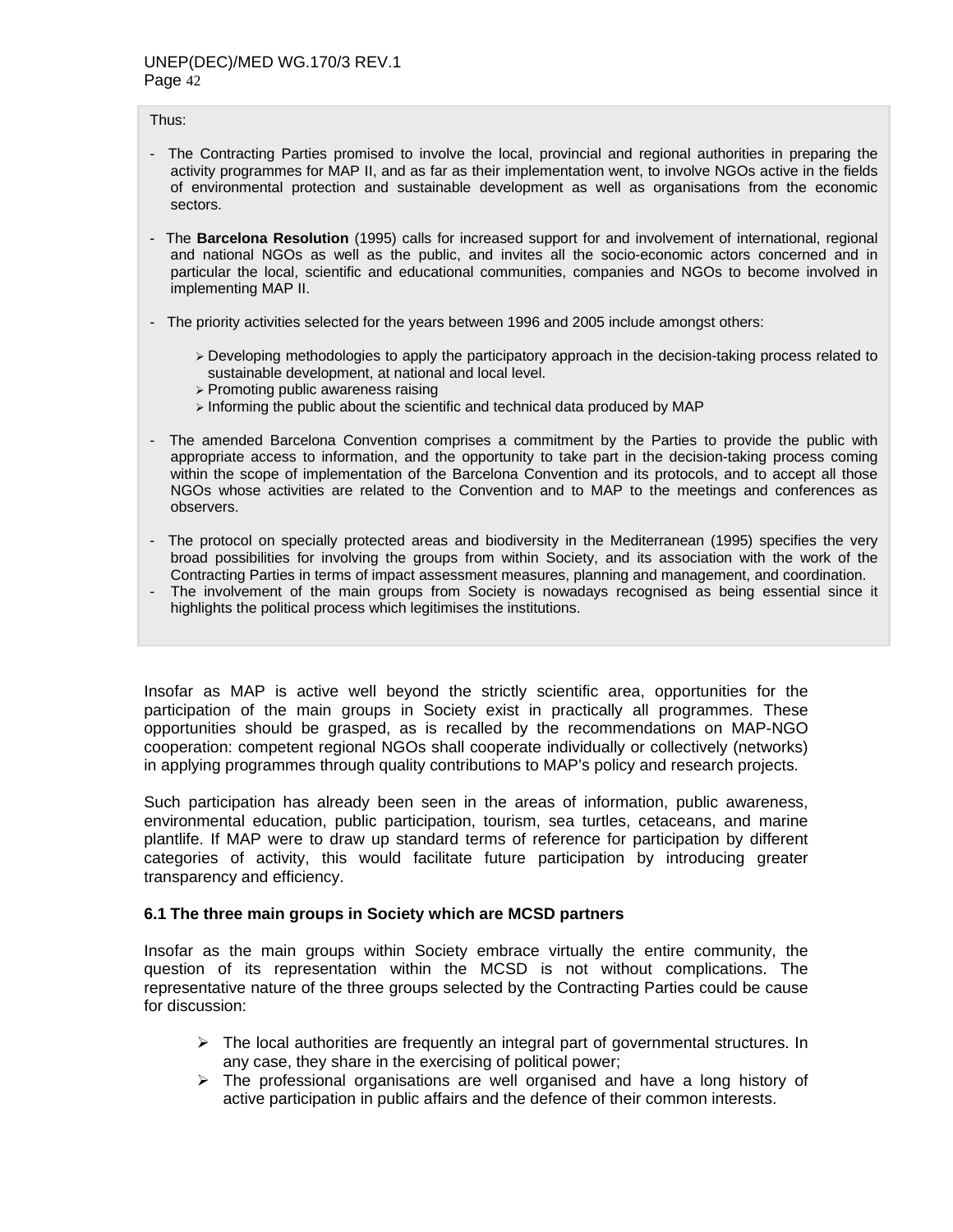$\triangleright$  The environmental NGOs, on the contrary, devoid of any tradition, provide the least stable and most shaky structures in terms of continuity of action and group solidarity, often reacting spontaneously to specific events.

The participation of local authorities, the NGOs, socio-economic actors and other groups in the decision-taking process related to sustainable development amounts in itself to major recognition by the Mediterranean governments and the European Union of their importance and potential contribution. This represents the legitimisation of their activities, removing the misunderstanding which affected many of their activities in the past, and created the feeling that:

- $\triangleright$  Overly go-getting local authorities could possibly be seen as a threat to national unity and central power.
- $\triangleright$  Overly active NGOs could sometimes be accused of interfering in the political decision-taking process without having the necessary legitimacy.
- $\triangleright$  Socio-economic actors taking environmental initiatives could be suspected of actually acting in their own interests.

## *The local authorities*

The widening of the territorial scope of action of the Barcelona Convention has led MAP II to pay particular attention to the communes, provinces and coastal regions. These local authorities are destined to become powerful potential partners for the Contracting Parties at a time when decentralisation policies in several Mediterranean riparian states are ensuring the transfer to them of considerable decision-taking powers and resources, and making this type of direct contact politically acceptable. It would be fair to say that only the coastal communities have a history of direct exchange stretching back over thousands of years, through the system of twinned towns and associations of Mediterranean towns and, more recently, with the MedCities network. On the upper echelons, the provinces and regions have only recently started to use their new autonomous powers to establish contacts and exchange.

The coastal towns were involved in MAP from a very early stage, hosting inter-governmental meetings and conferences, working parties, Regional Activity Centres, Coastal Management Programmes, etc. A new development is gradually coming about with the implementation of local Agendas 21 as instruments to involve Society in all its facets in local level decisiontaking, along the lines of the initiative taken by the City of Rome or Calvià Municipality. The MCSD would benefit from capitalising on the experience built up through the implementation of these local Agendas 21.

The local authorities provide their knowledge of the area, and in particular of the problems raised by the hands-on daily management of environmental problems related to their citizens; their expertise is particularly appreciated on matters of spatial planning, water management, sanitation and household waste, and transport policy.

There is no doubt that the contribution which local authorities have made to sustainable development matters, particularly through the MEDCITIES network, represents a tremendous potential, the scope of which is only just beginning to be understood. It is essential that the Contracting Parties encourage local authority participation, and ensure that their communes, provinces and coastal regions can contribute to the implementation of the commitments which national governments entered into when they adopted MAP II and the revised Barcelona Convention and its protocols.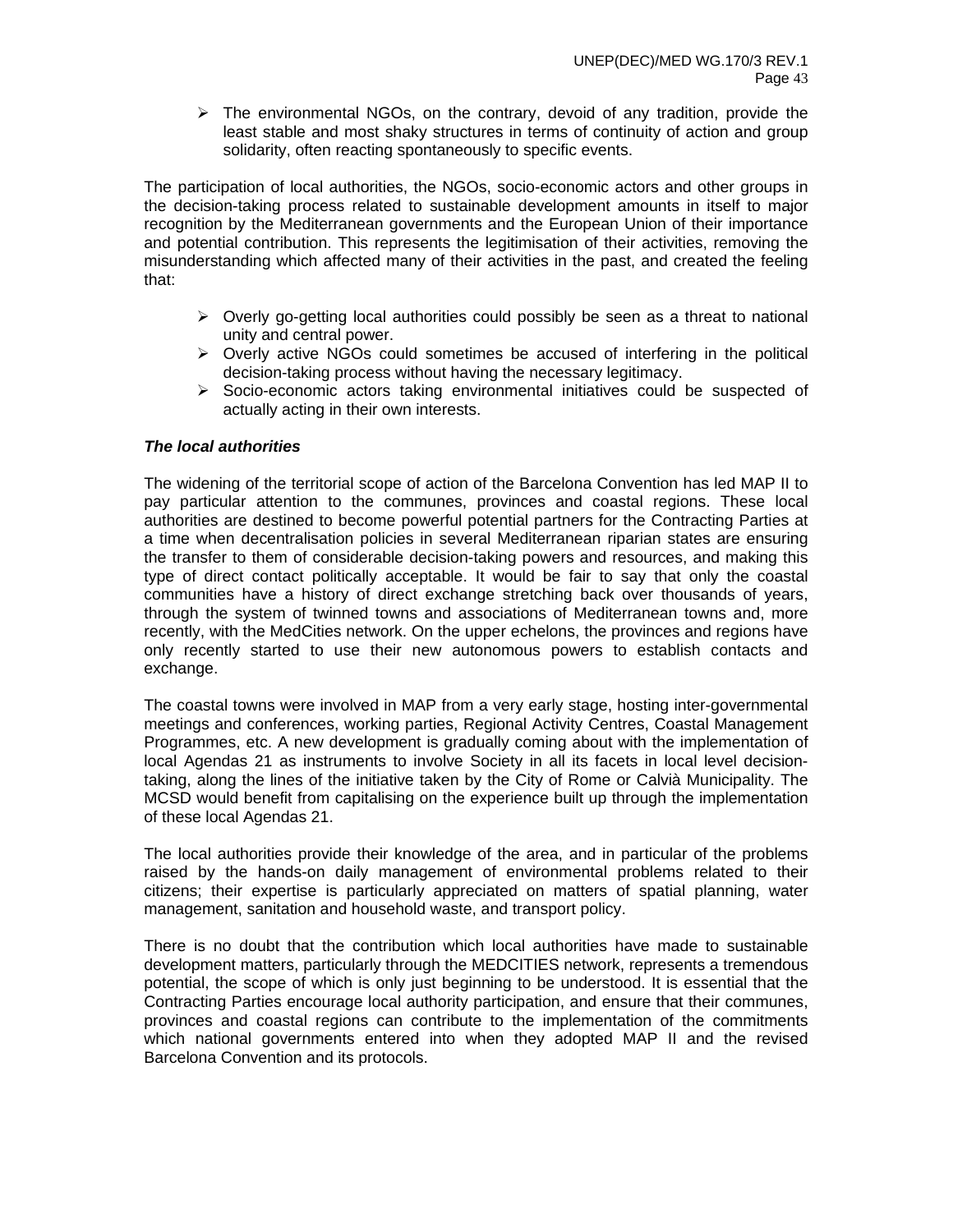# *The NGOs*

The NGOs are highly active at local and national as well as regional level.

Two types of NGO networks should be mentioned at regional level:

- NGOs with specific concerns: NGOs of Mediterranean importance in this category, such as MEDWET and MEDASSET (Mediterranean Association for the protection of marine turtles) carry out public awareness raising campaigns, monitoring projects, and scientific and educational programmes. They contribute to MAP's scientific programme and provide substantial input to the planning of long term development in the region. New forms of collaboration are developing, moreover, for example between governmental organisations and the NGOs in the case of MEDWET, which is active in wetland conservation.
- NGO networks on a Mediterranean scale such as: MIO-ECSDE (Mediterranean Information Office for the Environment, Culture and Sustainable Development) which is actually a Mediterranean federation of NGOs organised for participation, international debate and consensus seeking, or MED Forum (a network of Mediterranean NGOs for the environment and sustainable development), which is a network of environmental and ecological organisations dedicated to conserving and protecting the environment.

The NGOs provide a new, critical and demanding vision which adds to the quality of the regional debate on the environment and sustainable development, as well as great knowledge- particularly scientific- of environmental problems and initiatives taken in order to solve them.

### *The socio-economic actors*

The socio-economic sector is relatively disorganised at Mediterranean level, with the exception of the Association of Mediterranean Chambers of Commerce (ASCAME). This is related to the complexity of the economic fabric, comprised of numerous small and medium sized enterprises, the public industrial sector which is still very much present, and multinationals which are active in the various countries in the region.

The scale of the problems generated by industry, tourism, transport and agriculture throughout the whole region would justify greater structuring by the economic sector, which would also make more appropriate representation possible within the MCSD.

Nowadays it is difficult to identify regional style initiatives by this sector towards more sustainable economic development. Obviously this does not in any way detract from the value of what can be undertaken at company level or within the local or national context to abate pollution or better manage natural resources.

# **6.2 Other components from Society**

Particular attention should in fact be paid to all the groups specifically referred to in Agenda Med 21: Women (chapter XXIV), children and young people (chapter XXV), indigenous communities (chapter XXVI), workers and trade unions (chapter XXIX) and scientific and technical communities (chapter XXXI).

Consumer associations exert tremendous influence on family spending choices, particularly in Europe, in terms of consumption and production patterns towards a sustainable society. Communicators ( the audiovisual branch in particular, which allows the active population to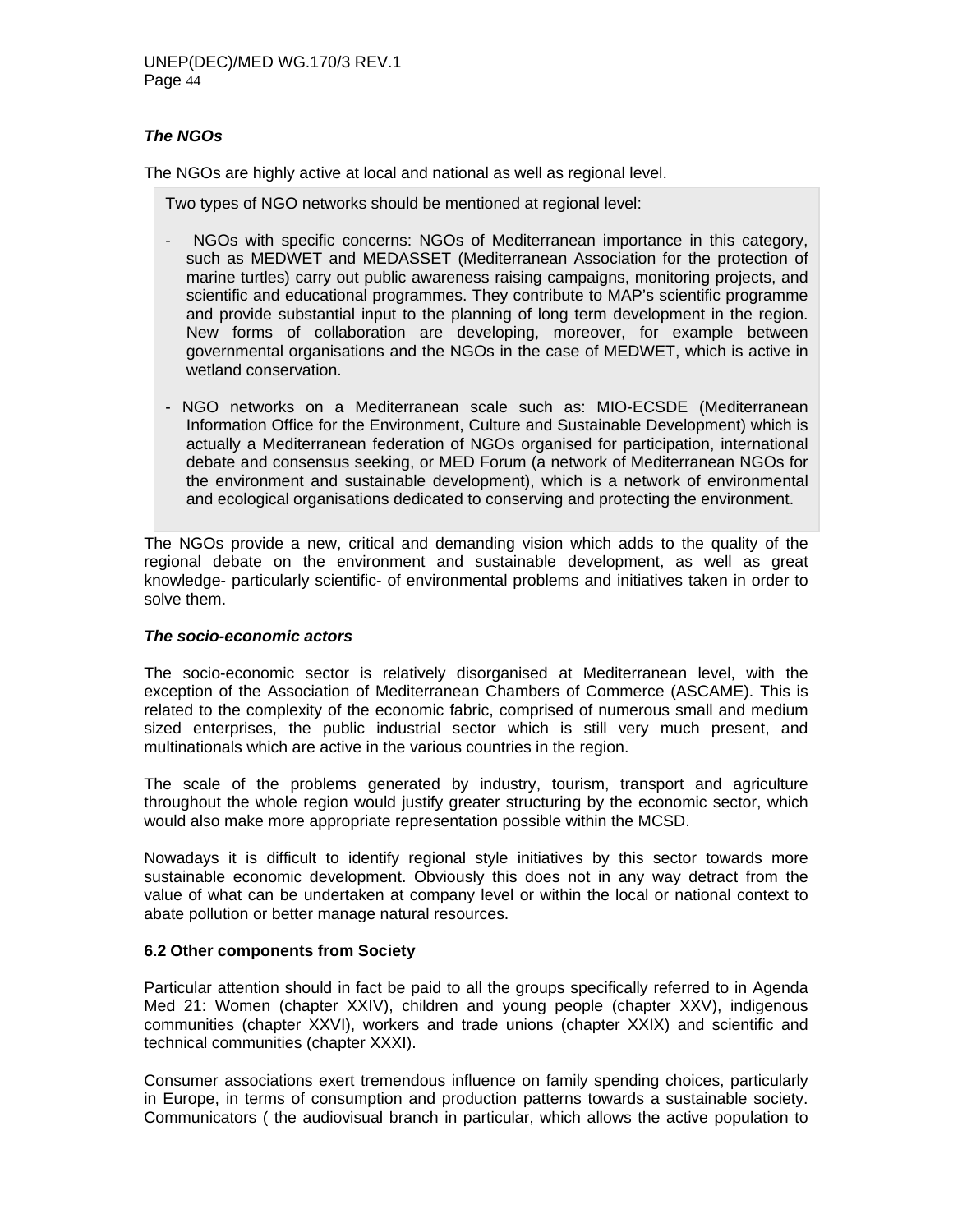be reached), should no longer be seen as mouthpieces for declarations or pre-prepared press dossiers. The MCSD provides MAP with the opportunity of drawing on the professional know-how of these communicators, involving a press group as a partner.

Children and young people represent the largest share of the population in the countries on the Southern rim and as such figure prominently in Agenda Med 21. Initiatives need to be taken in this field, such as the Mediterranean Children's Conference held in Tunis in 1997. In the countries on the Northern rim, on the contrary, there is a noticeable ageing of the population. With financial resources, experience and free time these older members of society are concerned about the world which they are expected to leave for future generations, and make up a motivated fringe of Society which could well contribute towards sustainable development. Finally, there is an obvious lack of experts from the scientific and academic world within the MCSD.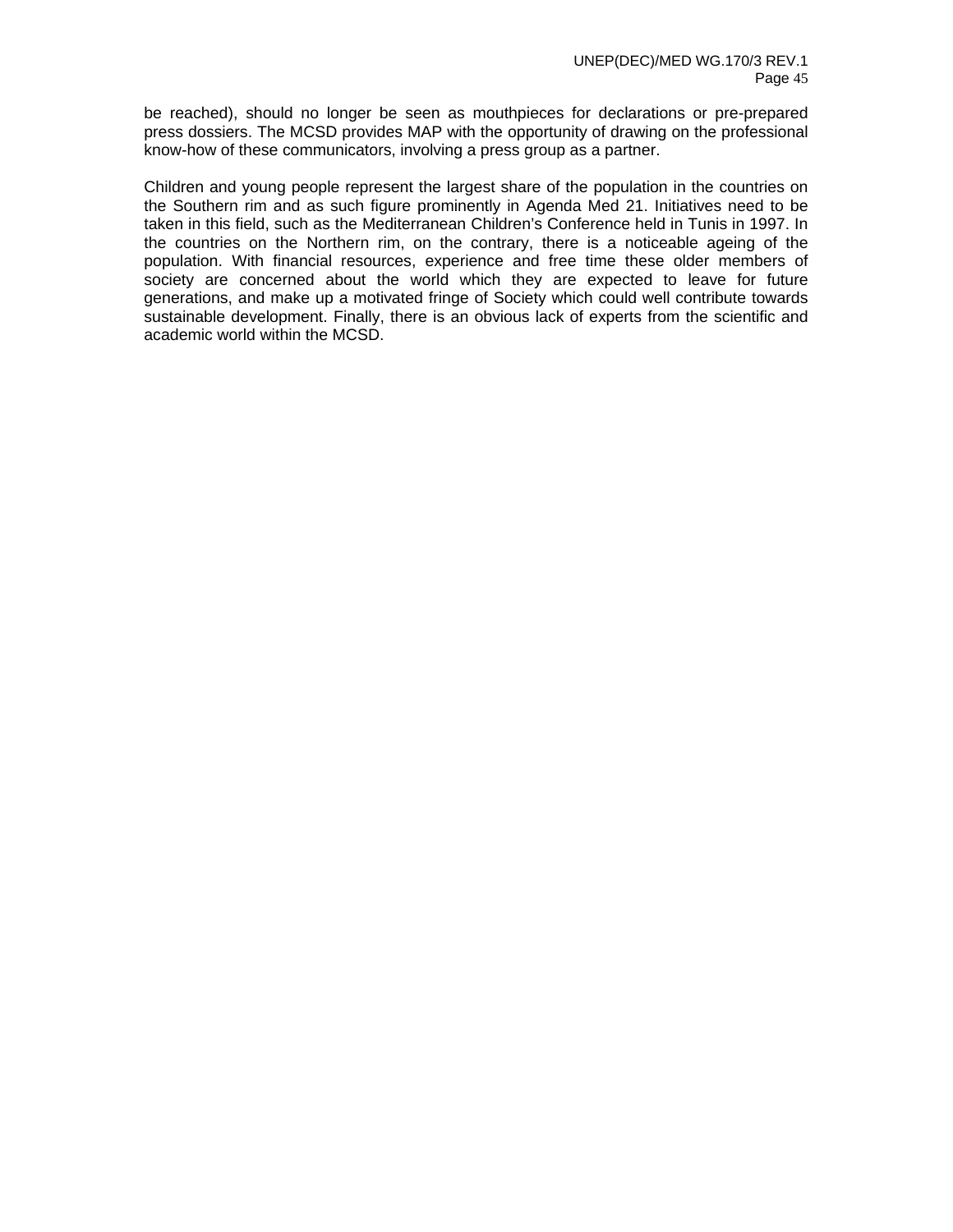# **IV. THE MCSD: SYSTEM AND ACTIVITIES**

## *An evolving approach*

The activities undertaken since 1995 by MAP's structures are largely related to the provisions of Agenda Med 21 and to the priority areas selected under MAP II. Agenda Med 21 has been an excellent exercise in dialogue between the riparian states, aware of the fact that the Mediterranean could provide an example of a pilot eco-region requiring an adapted form of Agenda 21, which was too global to be able to tackle all of the specific regional peculiarities. Some 700 recommendations related to the different subjects covered by the 41 relevant chapters of Agenda Med 21 comprise the accepted principles likely to strengthen the effect of synergy between countries, in the interests of sustainable development and the environment.

The 12 priorities selected by MAP II for the decade spanning 1995-2005 only refer to 15 of the 41 chapters in Agenda Med 21. Transport, the conservation of nature, landscapes and sites were deemed to be priorities, even though they are not covered by a specific chapter in Agenda Med 21. The eight themes tackled to date by the MCSD as activity programmes for its working groups cover the following issues:

- $\triangleright$  Water demand management
- $\triangleright$  Sustainable management of coastal regions
- $\triangleright$  Indicators for sustainable development
- $\triangleright$  Tourism
- ¾ Information, awareness raising, environmental education and participation
- $\triangleright$  Free trade and the environment
- $\triangleright$  Industry
- $\triangleright$  Urban development

It was felt to be a good idea for a working group to tackle the "free trade and the environment" issue, even though there is no reference to it either in the priorities under MAP II or in Agenda Med 21. Similarly, the theme of the "Information, awareness raising, environmental education and participation" group goes beyond the scope of the priority established in MAP II, which only refers to information, particularly as the final report also includes environmental education.

 Four issues seen as priorities under MAP II- waste management, agriculture, transport and the conservation of nature, landscapes and sites- have, on the contrary, not been tackled to date. Apart from the difficulty which it presents in terms of differences of assessment between the Contracting Parties, the selection of new themes to be dealt with in the MCSD also raises the problem of criteria and procedures as well as the further- reaching issue of the very status of the MCSD and its vocation within MAP.

Most of the activities organised by the MCSD working groups have produced recommendations, which have been adopted by the Contracting Parties.

# **1. GENERAL CONTEXT, TRENDS AND UNCERTAINTIES**

### *Future trends*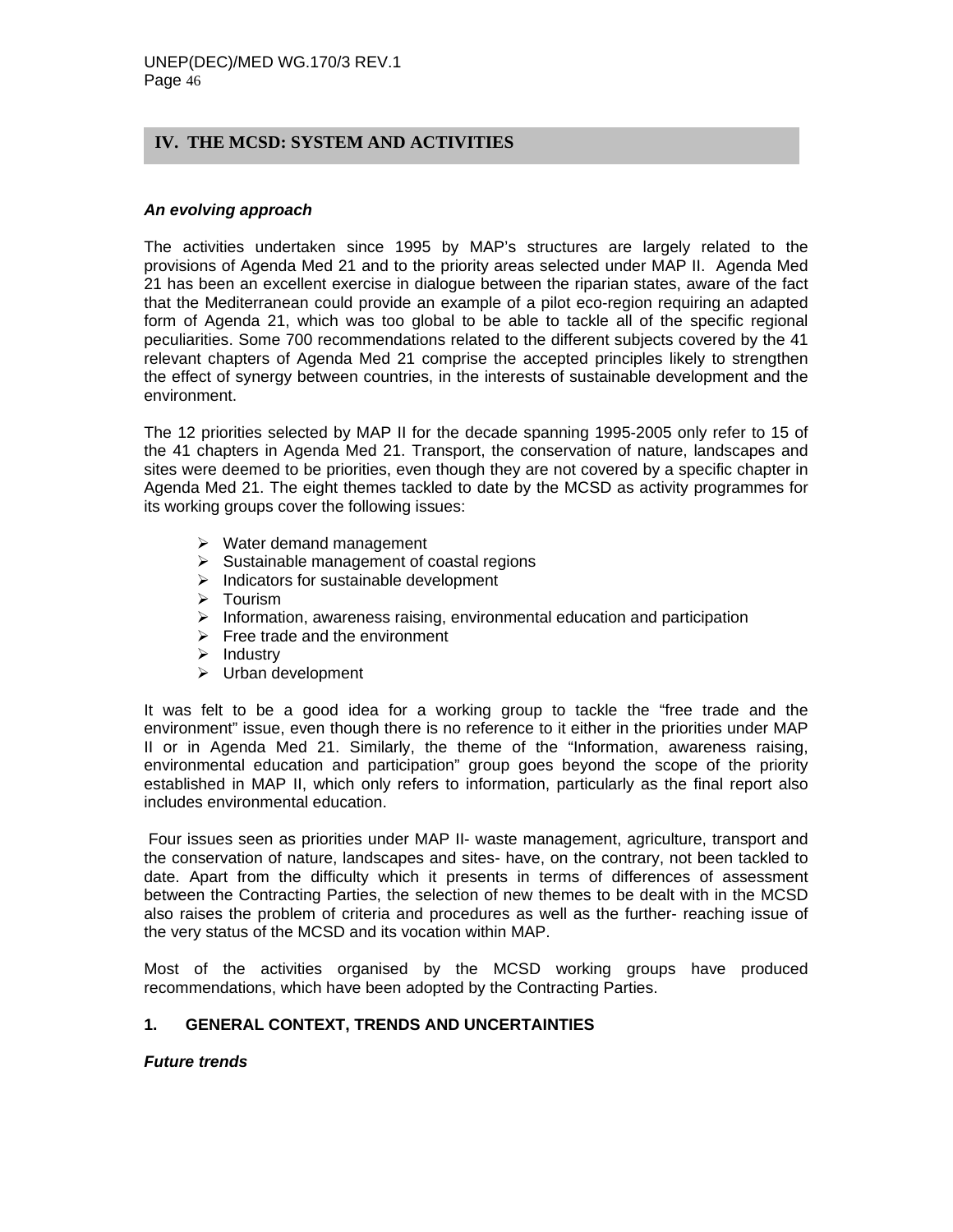Those of MAP's activities which are related to sustainable development can best be seen within the broader context of the socio-economic situation and the major trends which are appearing:

- $\triangleright$  Impact of the globalisation process
- $\triangleright$  Strengthening of the main groups in Society, the participatory process and the role of the NGOs.
- $\triangleright$  A rise in ecological awareness within society at all levels, and particularly as far as trade and industry are concerned.
- $\triangleright$  Free trade policies.
- $\triangleright$  Impact of new technologies, clean production and information technology.

Since sustainable development is globally accepted nowadays as the general conceptual framework for the preparation and assessment of national development policies, it is the regional, national and local peculiarities which condition its implementation in practice. In the case of MAP, the distinction between the regional, sub-regional and national levels of implementation of sustainable development will be more relevant in the future than it is today.

MAP's drive for sustainable development is strategic. It corresponds to a need, since current trends will become even more marked in the future; they will be more specifically formulated, and will be provided with tools, methods, programmes and the necessary means of action.

The setting up of the MCSD and the implementation of its programme have brought additional activities into MAP, which are being developed within a broader programming framework, and to a certain extent redirected. This will inevitably have an impact on MAP's strategy as well as on the institutional and organisational aspects of its operations, and its budget.

It is, however, unlikely that there will be any substantial change in the level of contributions paid by the Contracting Parties to finance MAP's activities. The need to seek external funding through cooperation will to some degree influence the volume of programmes as well as the institutional arrangements of the MAP system itself.

# *And Uncertainties*

Uncertainties related to the global Mediterranean context should be taken into account. They concern the necessary political stability, a general upgrading of the level of scientific knowledge, and the long- term impact of climate change and pollution on eco-systems and health. They are also related to the lessening or, on the contrary, the widening, of the gap which separates the levels of development between North and South, with the resulting consequences for MAP's strategy, its programme, and its institutional arrangements.

Account therefore needs to be taken of:

- The possibility of greater involvement, particularly of a financial nature, in certain aspects of sustainable development at sub-regional, national and local level in relation to specific areas or activities.

**2** - Possible changes to the status, thrust, role and workings of the MCSD, implying changes to the way in which the MAP system functions.

- Activities which would fall under the aegis of the MCSD as opposed to MED POL and the other Regional Activity Centres, by adapting their programmes.

Possibilities for ensuring the external financing of the MCSD's operational activities.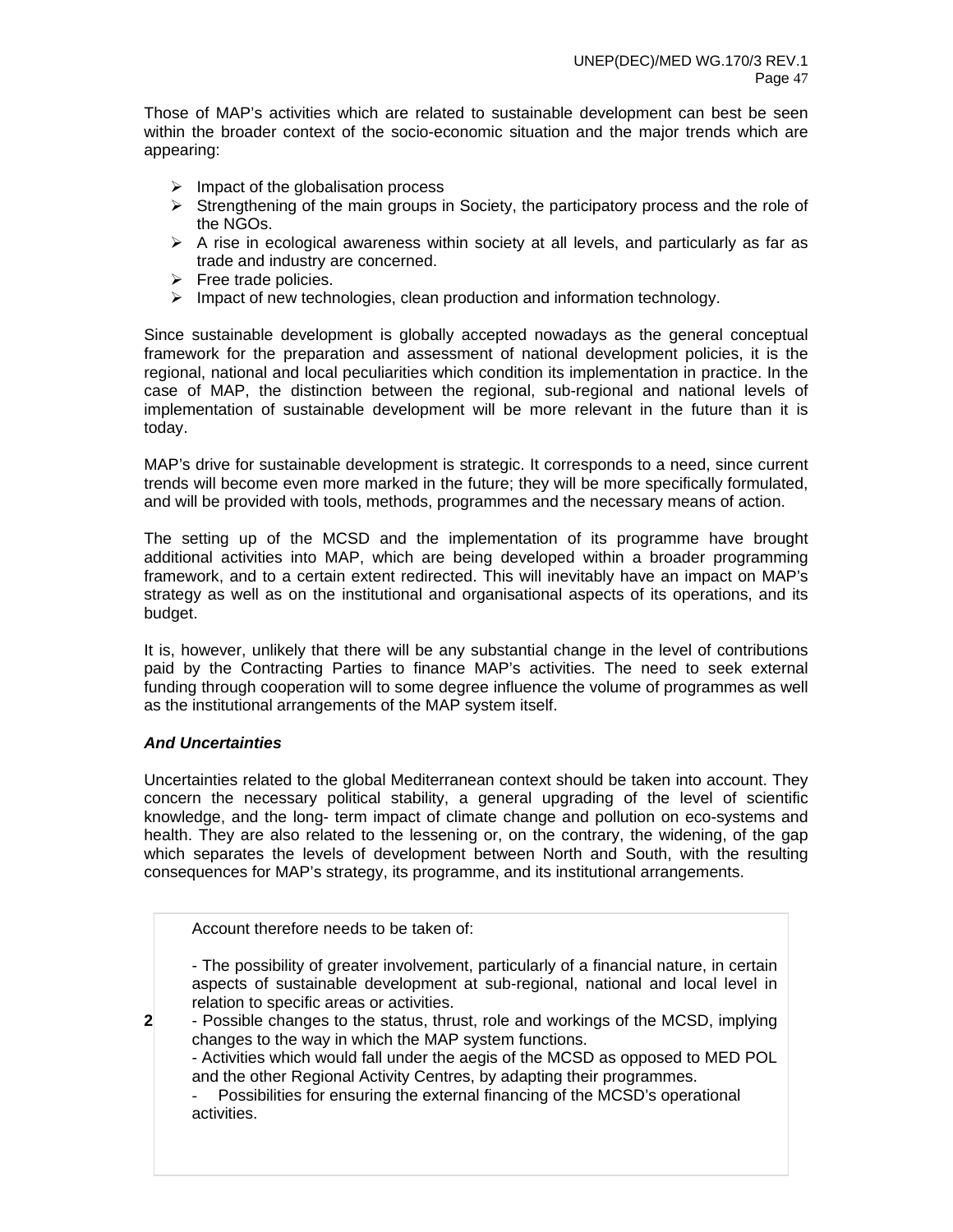Since 1995 MAP's basic documents have provided the legal framework for taking account of sustainable development in all of its activities: amended Barcelona Convention and Protocols, Agenda MED 21, MAP Phase II, reports from meetings of the Contracting Parties, and the MCSD terms of reference and composition. In this respect, these documents have basically:

- Set up the MCSD as a forum for open dialogue within the MAP framework, in order to provide advice on programmes and prepare recommendations for the Contracting Parties.
- Defined the activities to be undertaken by the MCSD supported by the Coordinating Unit and the appropriate Regional Activity Centres.
- Called upon the Contracting Parties to take full account of MCSD recommendations.
- Asked for correct representation of the main groups in Society within the MCSD.
- Declared that public information and participation are essential dimensions in sustainable development policies.
- Called upon the MCSD to look into the feasibility of setting up a special fund for nature conservation programmes and integrated coastal management.
- Prepared the basic programming directives related to sustainable development and the MCSD, particularly regarding:
	- $\ge$  Preparing and implementing a Mediterranean strategy for sustainable development
	- $\triangleright$  Preparing respective national strategies
	- $\triangleright$  Preparing and developing a regional framework and a programme for an Environmental Action Plan
	- ¾ Creating structures such as National Commissions for Sustainable Development

## *The MCSD: a representative think-tank*

The MCSD identifies and evaluates major economic, environmental and social problems in the spirit of Agenda Med 21. It is expected to track the implementation of the proposals it forwards to the Contracting Parties, and to promote cooperation and information exchange concerning activities related to sustainable development in the Mediterranean.

Broadly open to participation from the main groups in Society, sitting on an equal footing alongside governmental representatives, the MCSD has innovated in this field by opening its doors to local authorities as well as NGOs and socio-economic actors. It is quite representative as a result.

## *The MCSD: detrimental flaws*

The following comments can be made on the basis of an assessment of how the Commission operates: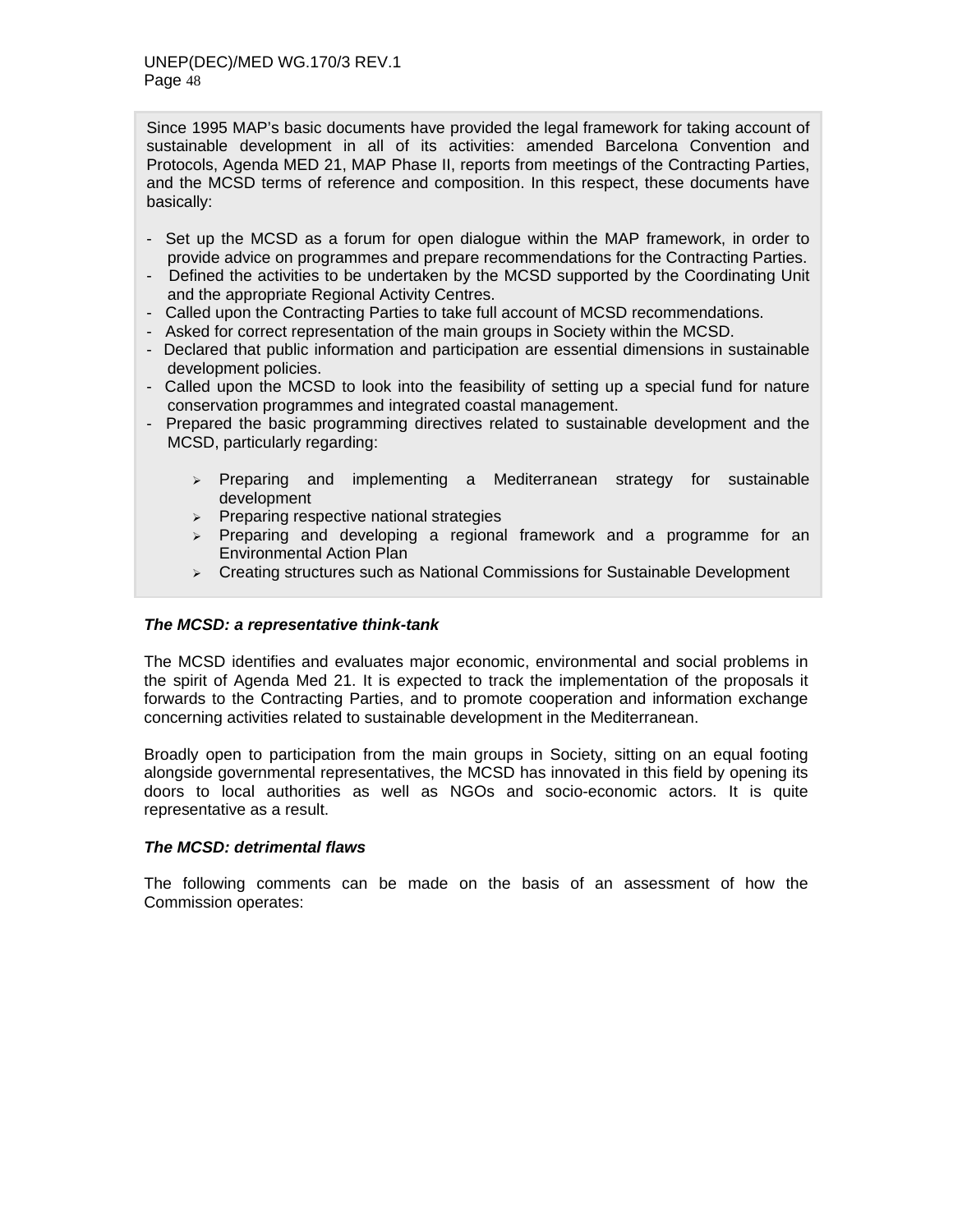**The Commission's terms of reference and composition** 

Some of the activities listed in the MCSD's terms of reference are of an operational nature, not corresponding to the idea of the forum for open dialogue which it should represent. This has an effect on the way in which the system operates, since the scope and volume of its activities is thus extended. The programming guidelines approved by the 10<sup>th</sup> and 11<sup>th</sup> ordinary meetings of the Contracting Parties have strengthened the MCSD's operational activities, with the result that there is some overlap with the terms of reference and work programmes of the Regional Activity Centres, as well as institutional and staffing problems within the Coordinating Unit in particular.

The terms of reference do not deal with procedural issues and in particular make no mention of assessing and following up the decisions approved by the Contracting Parties, which has created a degree of ambiguity concerning the MCSD's role within MAP.

**The basic composition of the MCSD with 21 out of 36 representatives hailing from the Contracting Parties leads to a degree of predominance of governmental representation compared with the other members representing the NGOs, Local Authorities and Socioeconomic Actors**. In practice, it is *often* the same representatives of the Contracting Parties in the MCSD who discuss the latter's recommendations during the meetings of MAP national focal points, and who are later involved in taking decisions at the ordinary meetings of the Contracting Parties: the same individuals advising themselves, only wearing different hats.

Although they are high ranking as is required, the representatives of the Contracting Parties in the MCSD are usually officials from the ministry of the environment. In several cases they are national focal points for MAP or the Regional Activity Centres shouldering additional responsibilities over and above their other obligations vis a vis MAP. The relations of these representatives with the national structures responsible for sustainable development, such as the NCSDs, insofar as they exist, are not always clearly defined. Due to the relatively limited number of members from the other three groups, their representativity is somewhat limited in view of the diversity of conditions and problems which prevail in the region. However, if the representatives of the 3 groups were to participate more actively in the MCSD's activities, this would no doubt help to dispel the impression of governmental d i

Moreover, given the different lengths of mandate, any "equal footing" treatment of members representing the Contracting Parties and those from the main groups in Society should in practice be treated with caution. The MCSD's "continuity" regarding the representatives of the three groups mentioned does not go without saying, given their short mandates. The document does not regulate the question of checking the MCSD's work, and the guidance to be provided by MAP. In the case of the MCSD, such guidance should be seen as operational, and intended to retain these activities within the established MAP framework.

The current institutional solution and the way in which the MCSD operates are on the one hand defined by MAP's status within UNEP as a specific organisation for regional cooperation at inter-governmental level, and on the other hand by a realistic approach to the limited funding available. This should be accepted as an objective framework. Other options for improving the situation are, however, not ruled out.

### **The programming structure**

The range of themes to be dealt with by the MCSD is not restrictive, which implies consequences for the workings of the system. Although the working method is not being brought into question, it would appear that the national focal points are not fully and constantly appraised of activities within the working groups to which they do not belong. All things considered the working method has proven rather effective and inexpensive. The operational details do however need to be more clearly defined within the MCSD's terms of reference, and in particular:

- The question of what fate awaits activities once the recommendations have been approved by  $\alpha$  time  $\alpha$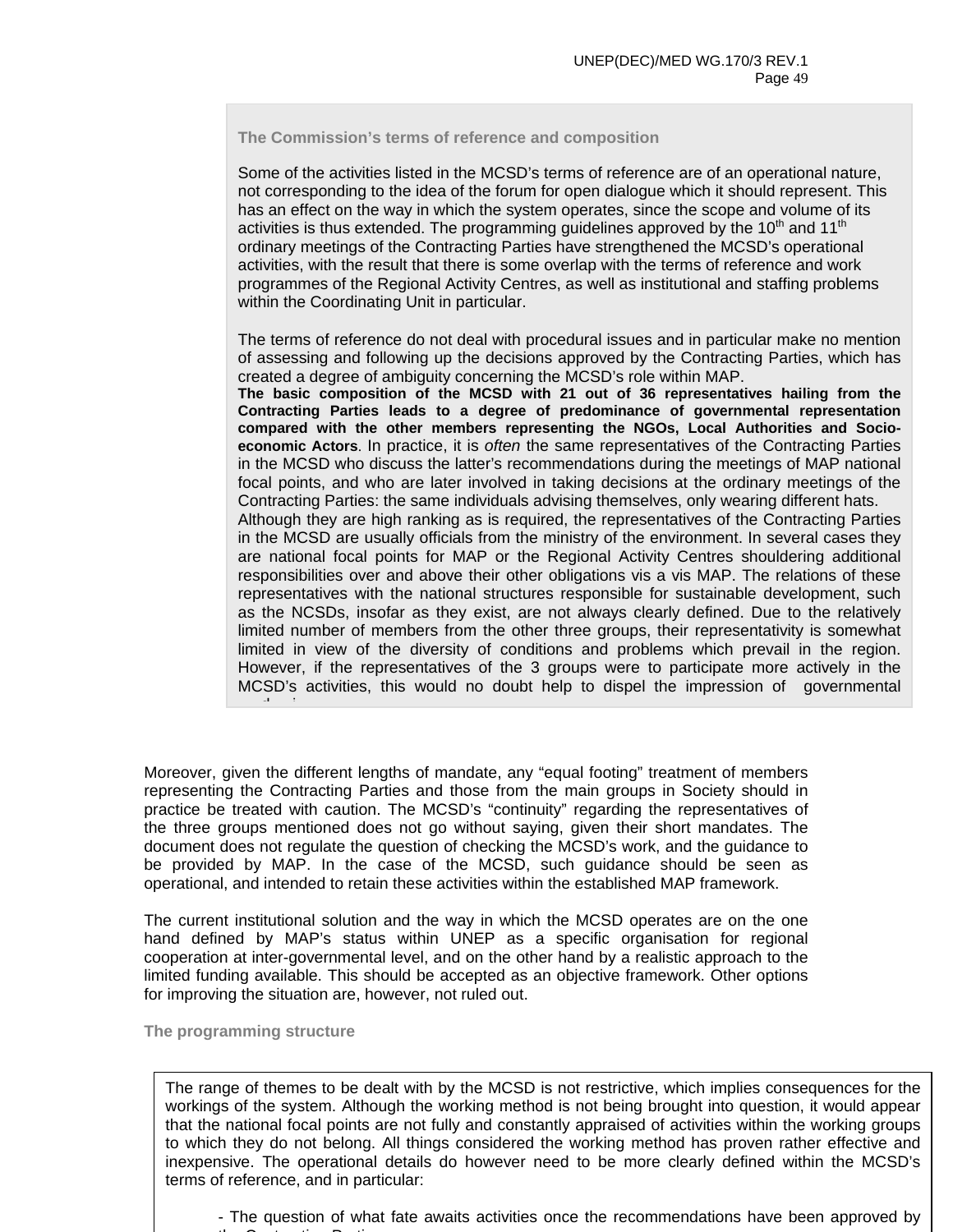# *The MCSD's inter-relations with the other components of MAP: roles needing to be clarified*

The role of the Coordinating Unit and the Regional Activity Centres would benefit from being more clearly defined:

- $\triangleright$  The operational activities should be clearly defined as coming under the responsibility of the Regional Activity Centres and MED POL in so far as they are an integral part of the system and are well-suited to implementing them, having the knowledge required and the practical experience with preparing documents, applying procedures, drafting recommendations and assessing how feasible they are.
- $\triangleright$  Two-way communication should be improved, for example by using the meetings between the Coordinating Unit and the directors of the Regional Activity Centres to discuss with members or the MCSD's steering committee how the centres can be focused towards sustainable development.
- $\triangleright$  The responsibilities incumbent upon the Coordinating Unit should be clearly defined as concerns:
	- $\triangleright$  Providing the necessary logistical support
	- $\triangleright$  Documentary information about the structures of MAP
	- $\triangleright$  Harmonising the activities of the Regional Activity Centres in relation to the MCSD
	- $\triangleright$  Foreign relations, particularly as far as international cooperation is concerned
	- $\triangleright$  Follow-up once recommendations have been adopted
	- $\triangleright$  Providing documentary information to the MCSD on the results of such follow-up
- $\triangleright$  The Coordinating Unit and the Regional Activity Centres concerned cannot be exempted from the responsibility of preparing workable recommendations. The latter should be separate, and be presented apart from other recommendations of a general political nature to be used as guidelines. The MCSD would benefit from studying the activities of MAP's Coastal Areas Management Programme (CAMP) and from gravitating more heavily towards the practical aspects related to development at sub-national and local level. The questions identified by the MCSD's working groups should be dealt with at the level of new coastal areas management programmes.
- $\triangleright$  If all of these recommendations were to be taken on board, a reshuffle of roles within the Coordinating Unit would definitely be required.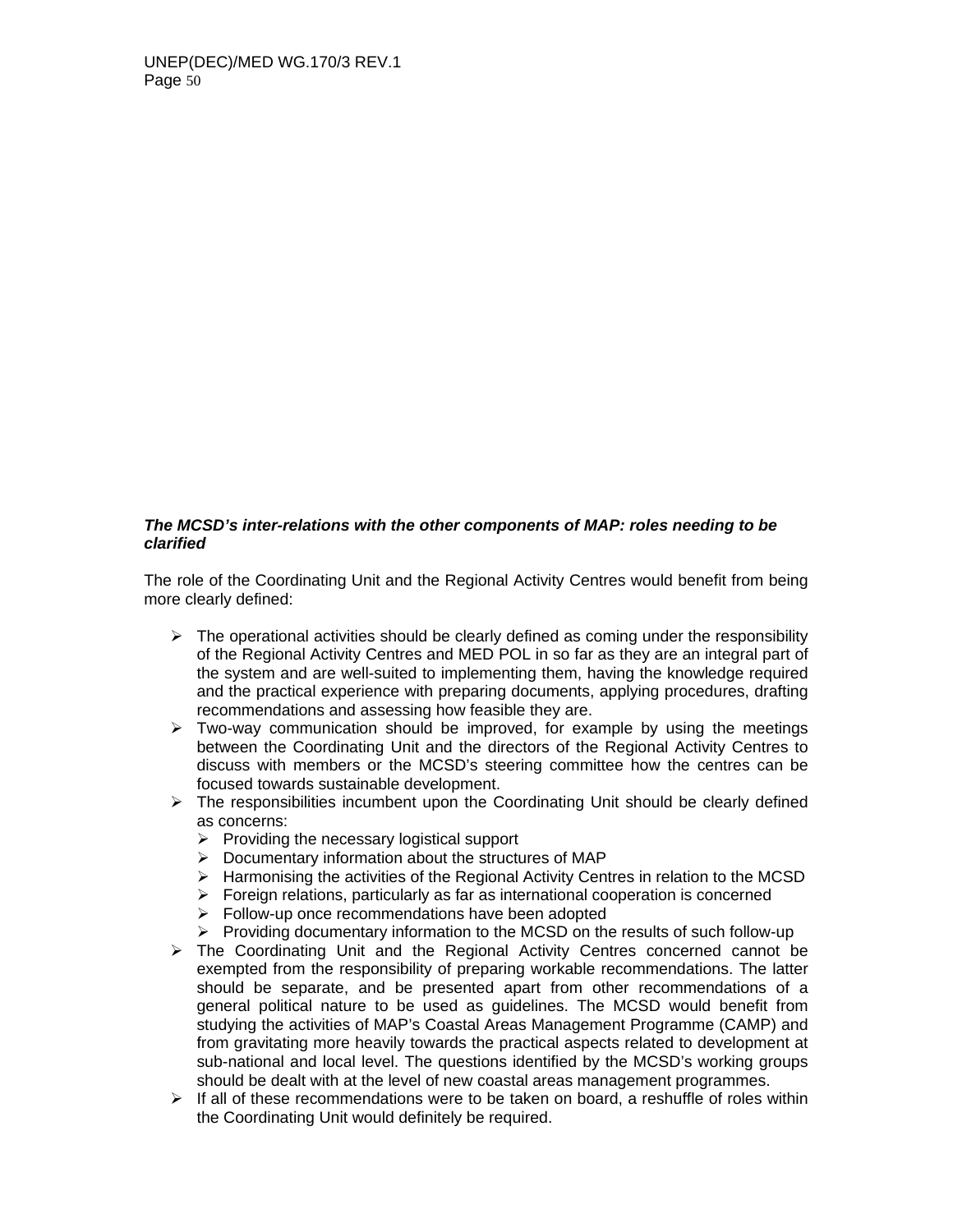## *MAP's internal procedures: improvements to be introduced*

There are opportunities for improving the way in which the system works within the context of MCSD activities and on the general level of MAP.

The measures to be considered are related to the following aspects:

- The need for greater political involvement by governments in implementing recommendations, as well as increased financial contributions from countries.
- The need to identify more appropriate performance indicators when programme proposals are being drawn up.
- The need for an environmental monitoring, follow-up and assessment network.
- The need for the MCSD to pre-assess the sustainable development thrust of programmes.
- The need to better define respective responsibility and to harmonise the programmes of the various MAP components during joint meetings between the Coordinating Unit and the directors of the Centres to take account of the respective MCSD recommendations in preparing the biennial programmes.
- The need to change the format of the national reports to be drawn up by the Contracting Parties in order to obtain an explicit report on how the MCSD's recommendations have been implemented.
- The need to introduce explicit comments in documents for submission to the ordinary meetings of the Contracting Parties on what progress has been made, using performance indicators, and on how each Contracting Party has implemented the recommendations adopted at ordinary meetings and the MCSD.
- The need to entrust the Coordinating Unit with responsibility for follow-up. The results of this follow-up should be submitted to the MCSD and included in the progress report to be submitted to the ordinary meeting of the Contracting Parties.

# *The national context: towards an MCSD- NCSD partnership*

This concerns the national focal points, the Contracting Parties and the various segments of Society.

- $\triangleright$  The role and obligations of MAP focal points are well known. There are, however, certain weaknesses in terms of their position within governmental structures which do not have the necessary technical and other means to fulfil their obligations. An in-depth analysis of how national focal points are performing, including questions related to the countries and recommendations to the Contracting Parties would greatly contribute towards improving the efficiency of the MAP system as a whole, thereby improving the workings of the various components of the system involved in MAP's sustainable development line. An explicit report on the performance of the national focal points and the Contracting Parties in terms of their obligations vis a vis the recommendations they have adopted, using an amended format of the national reports, would put the ordinary meetings of the Contracting Parties in a better position in terms of a critical approach likely to improve the way the system operates.
- $\triangleright$  Better understanding of the relevant institutional aspects of national decisiontaking and the related implementation system would allow "workable" recommendations to be prepared, and more specific approaches to be adopted in the case of commitments addressed to the Contracting Parties.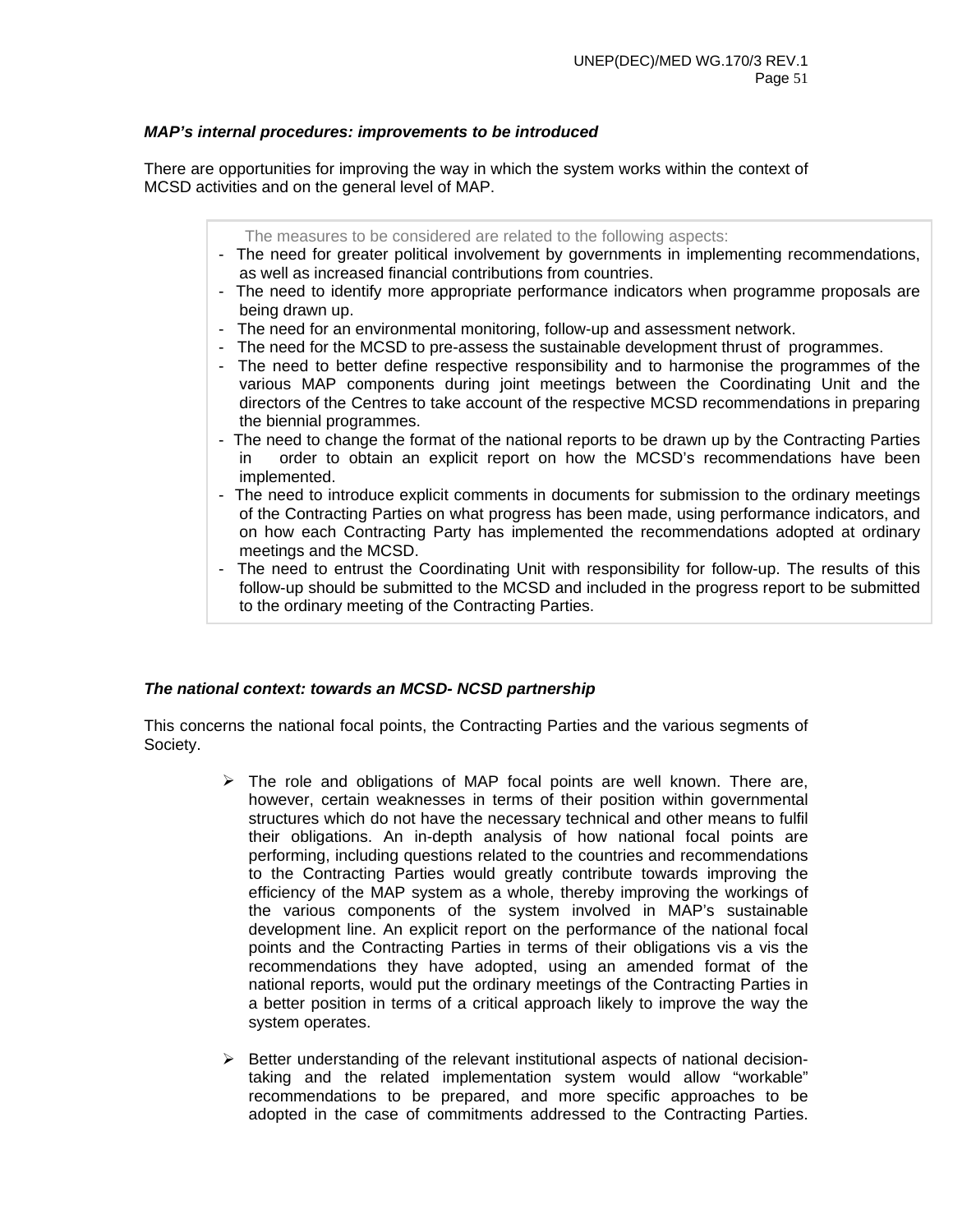This is one of the contributions expected of the national focal points belonging to the MCSD.

- $\triangleright$  MAP and the MCSD would benefit from giving practical expression to their declarations of principle in favour of promoting and assisting the setting up of National Commissions on Sustainable Development. Cooperation should be established between the MCSD and the National Commissions for Sustainable Development or equivalent national structures. It would even be logical for representatives of the Contracting Parties to the MCSD to be selected from their respective NCSDs. It would be reasonable for consensus to be established amongst the Contracting Parties as well as formal conditions allowing national representatives to the MCSD to be appointed from these bodies, thus institutionalising a harmonised MCSD/NCSD network. At the same time, MAP's national Focal Points should have their own place and their own role to play within these national structures.
- $\triangleright$  Finally, direct cooperation with the NCSDs on programming and pilot action should greatly contribute to MAP/MCSD activities and drum up additional outside funding.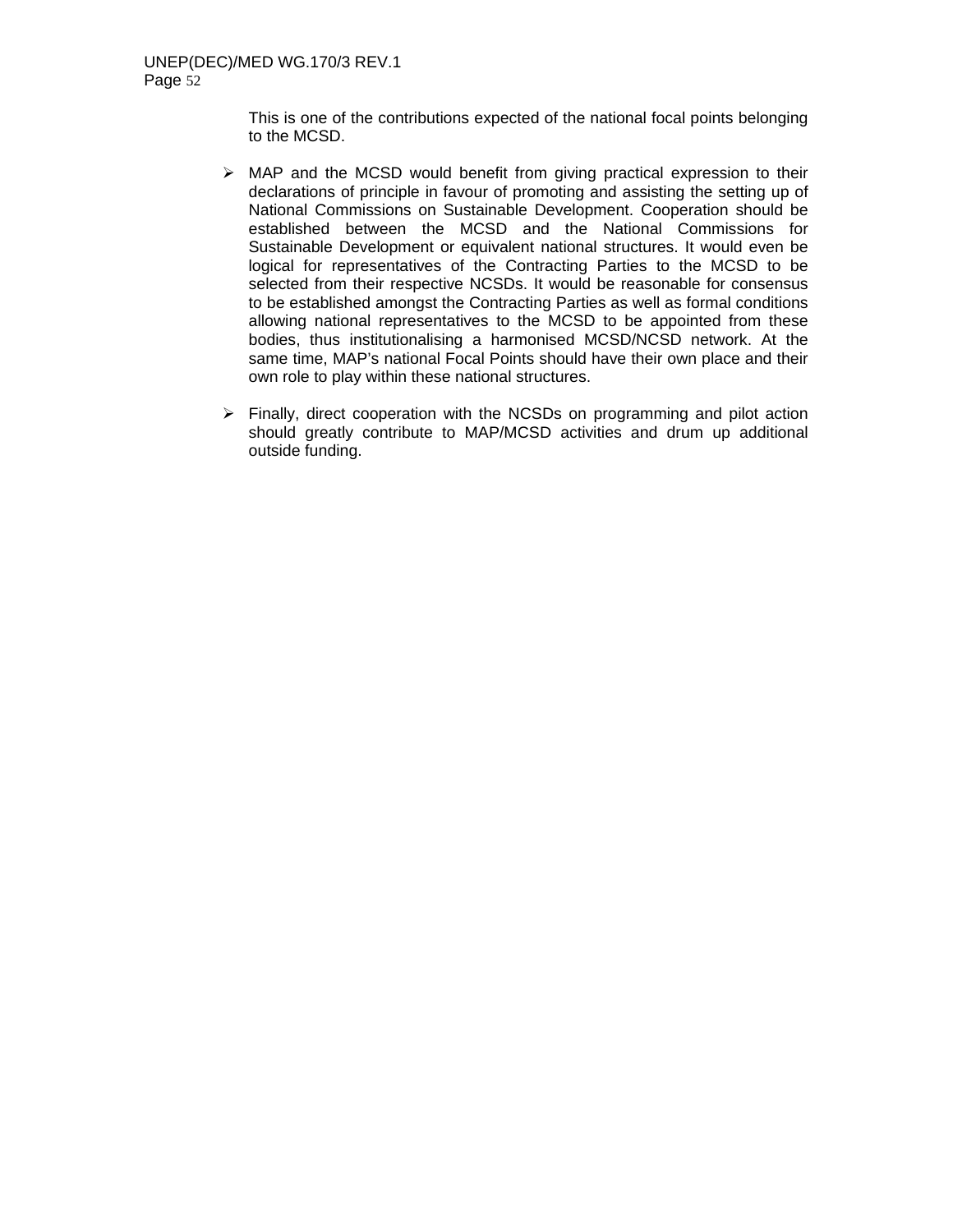#### *The external context: more clear-cut selection*

International cooperation related to sustainable development- a point insisted upon by Contracting Parties- affects the way in which the MAP system operates. International cooperation and the involvement of structures external to MAP in sustainable development activities and the MCSD are governed by the MCSD's founding documents, and in part by MAP criteria on cooperation with NGOs.

Although MAP's current international cooperation is implemented as an established and partly institutionalised process, there are actually no specific documents on MAP's international cooperation policy. The system works, recommendations on enhancing cooperation have been approved, target partners have been listed, and the policy of a fair geographical distribution of partners is being applied. The term "enhanced" cooperation does not, however, imply either practical objectives, means of cooperation nor expected benefits. What is clearly lacking is an in-depth analysis of the policy, aims, benefits and possible improvements, including the impact on how the system operates.

Obviously any assessment of how the system is working in terms of international cooperation on sustainable development and MCSD activities is complicated by the lack of any broader, established operational and institutional context. Nonetheless there is a need:

- $\triangleright$  To define: selection criteria for the international partners to be involved, the aims and means of cooperation (active involvement, participation in meetings, exchange of information and results), and procedures.
- $\triangleright$  To take a selective approach regarding potential international partners depending on the issues to be tackled, focusing selection on the best qualified.
- $\triangleright$  To have institutionalised cooperation with the NCSDs, aimed at setting up a specific partnership within a MAP/NCSD network.
- $\triangleright$  To set up, as an initial step in this direction, a MAP/MCSD meeting with the NCSDs: MCSD Coordinating Committee, MAP Coordinating Unit, representatives of the NCSDs.
- $\triangleright$  To establish contact with the United Nations Commission for Sustainable Development, to lead to on-going and formal cooperation enabling MAP to play a clearly defined role.
- $\triangleright$  To organise networking and a website with an eye to wide-ranging cooperation with the main groups in Society, but also careful selection of participants for the working groups.

### *The MCSD and the main groups in Society: roles to be strengthened*

Within the limits of the five available seats for each of the three categories from Society, the MCSD has attempted to reconcile the need for representativity and continuity, applying selection on the one hand, and rotation on the other. Furthermore, the participation of members from Society in meetings and thematic working parties has not always been sustained. Overall, they do not appear to have always grasped the opportunity being offered them by the Contracting Parties of setting up the MCSD as a forum for discussion. However, no major differences have ever surfaced within the MCSD between governmental and nongovernmental members.

The members from Society intervene in different ways at local level through the Agenda 21 process and through NGO participation in certain local authority activities, whilst the economic sector is in regular contact with local and national governments. It is, however, rare for actors from Society, particularly Civil Society, to get together and compare their positions as a group.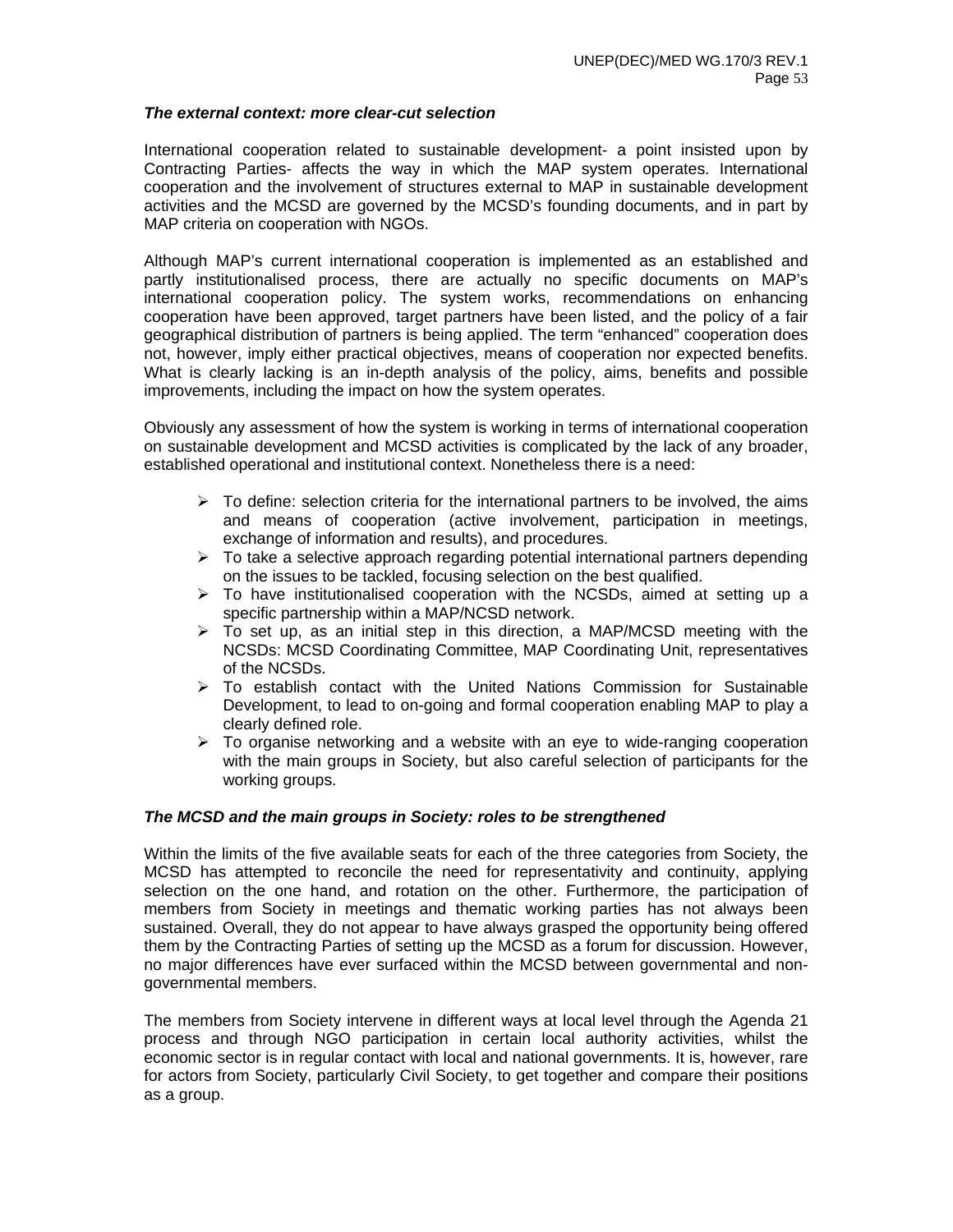It is hardly surprising that during its first five years of activity the MCSD has been a cause for concern in terms of its role and its worries regarding the unequal quality of participation by representatives from Society.

The still hesitant participation of actors from Society in decision-taking to guarantee the final acceptability of these decisions by the public at large does in fact somewhat upset the legitimacy of the elected political organisations. To their credit, the Mediterranean riparian states have tackled the environmental crisis in their eco-region head-on, setting up institutions and trying out new mechanisms.

Efforts should be made to internationalise the representation and objectives of the main groups in Society. Society is structured differently in the countries on the Northern rim to what it is on the Southern rim of the Mediterranean. Women, young people and workers are well-defined categories in each country, although they do not speak through the same channels. This diversity should be recognised and reflected in Society's participation within the MCSD and in its work.

## *A shared vision of the Mediterranean eco-region*

The risk which must be avoided is that of freezing the MCSD for too long in the same mould, with the same spokesperson and the same networks. Appropriate rotation, broad circulation of working documents and regular reports from the representatives of MAP's partners on important issues would help remedy this and guarantee its role as an open forum. The MCSD is an instrument for promoting sustainable development, and insofar as its aim is not set in stone, and is constantly being clarified and developed, the presence of suitable representatives of the groups from Society is crucial to the preparation of a model of sustainability.

Since the MCSD's essential characteristic is the presence of representative members of the groups in Society, the main responsibility for using this body to produce a shared vision of the future Mediterranean eco-region is incumbent upon them, as is the duty of clearing up the ambiguity which is still inherent in the MCSD's role. To date no shared vision of the medium term future of the Mediterranean basin has emerged to guide riparian states' actions. Would it be feasible for the members from Society to contribute to this by sketching out the general outlines for a possible future, without committing their governments politically, in order to see whether the bodies which already bring together towns, business and NGOs across political borders would be in a position to imagine a common future which would give hope to the entire Mediterranean region?

The representatives of groups from Society could use their experience and hands-on knowledge to help the MCSD put across the specifically Mediterranean traits defined in Agenda Med 21 in operational terms, bearing in mind the sense of urgency, and the need to cast off those models of development which have given rise to dramatic environmental problems.

The networks actually coordinate a large number of individual structures and filter both their experience and their information. They ensure continuity and have the human resources to allow them to take part in the MCSD's work, unlike many individual organisations, as the participation rates of members from Society in the MCSD sessions and the thematic groups clearly show. It is essential that the positions defended by the representatives of the 3 groups should be those of the members of the network following consultation, and not those of the representatives themselves. This alone can influence the Commission's official positions. This is why priority should be given to networks, in order to involve a broader segment of Society in MAP's projects.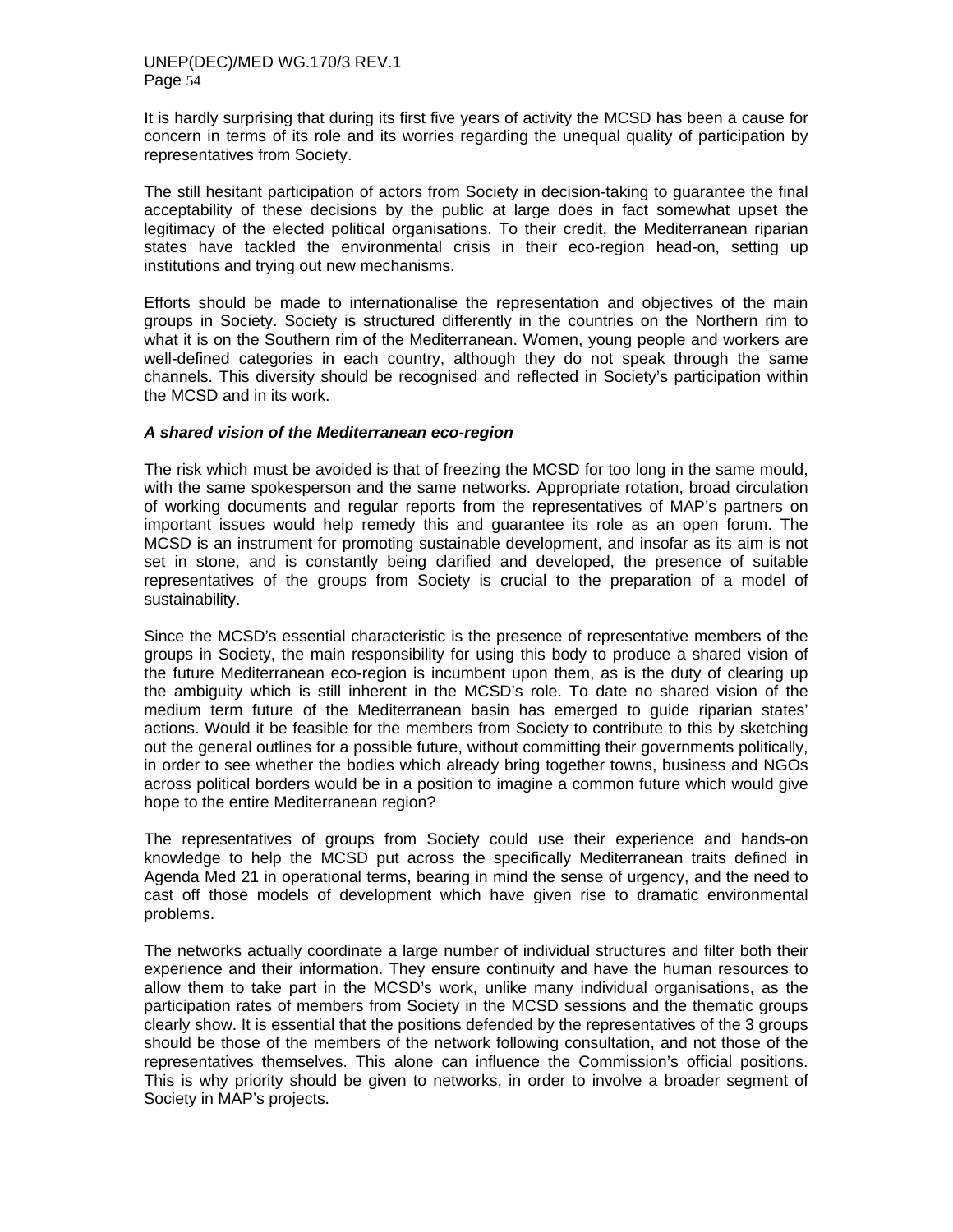UNEP(DEC)/MED WG.170/3 REV.1 Page 55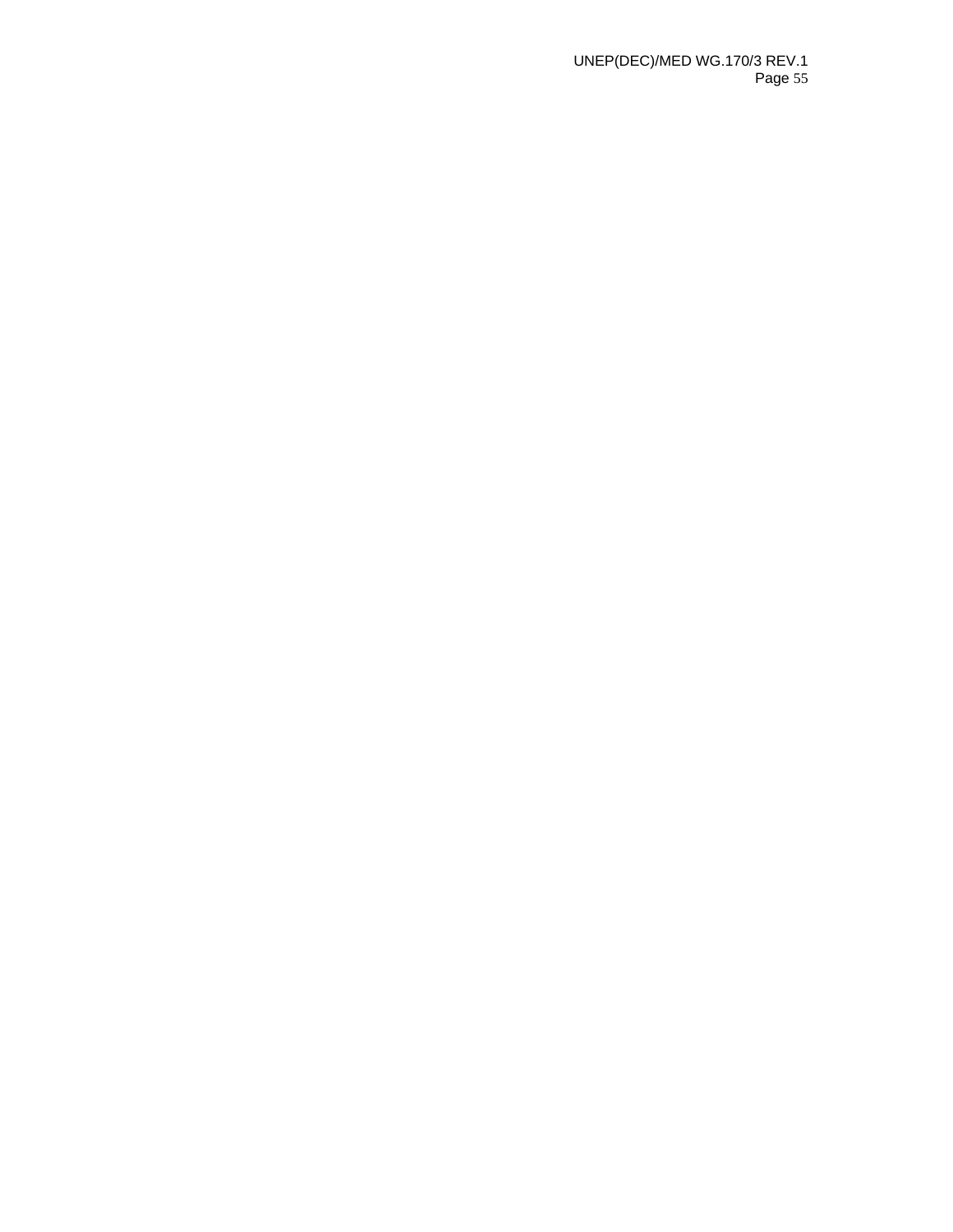# **3. THE MAIN PROBLEMS IDENTIFIED**

They concern three issues:

# **3.1 Policy problems**

*Removing ambiguity* 

- $\triangleright$  There is a certain degree of ambiguity surrounding the nature of the MCSD: Forum or, on the contrary, operational structure. A clear option needs to be expressed one way or the other.
- $\geq$  The current way in which the national focal points operate concerning the transmission of MAP achievements and recommendations prepared by the MCSD and adopted by the Contracting Parties is generally seen as inadequate and as harmful to the workings of the component dealing with sustainable development. This question is part and parcel of the broader problem relating to the system as a whole.
- $\geq$  The need to include the National Commissions for Sustainable Development in the MAP component related to the MCSD and sustainable development. Political decisions and institutional arrangements are needed at Contracting Party level.
- $\triangleright$  International cooperation in relation to MCSD activities and the sustainable development line has only been partially defined. An extended MAP at both conceptual and practical level requires this question to be studied in depth.
- $\triangleright$  MAP's funding sources for activities relating to sustainable development are limited. Activities need to be better defined and additional outside funding needs to be sought.
- ¾ Some of MAP's statutory procedures need to be improved by amending the texts. Decisions need to be taken towards such an improvement policy.
- ¾ An improved communications/information system is required.

# **3.2 Problems related to the way in which the system operates**

# *Improving procedures*

- $\geq$  There is a lack of any detailed procedure governing the workings of the MCSD. The three relevant documents need to be improved: the best solution would be to roll them into one.
- $\triangleright$  Current practice which boils down to inadequate transfer of MAP experience and of recommendations adopted, shows that the workings of the national focal points are one of the major sticking points. If a political decision could be taken to study the current workings of the national focal points within the context of an extended MAP, the resulting changes would also impact positively on MAP's sustainable development component.
- $\geq$  The same applies to the NCSDs real role within the system. These bodies should become institutional partners.
- ¾ There are no procedures governing inter-relations between the MCSD and the Regional Activity Centres. Current communications are one-way. They still need to be defined for the flow moving from the MCSD towards the Regional Activity Centres.
- $\geq$  The harmonisation of the Regional Activity Centres' programmes needs to be improved, both amongst themselves and within the MCSD context.
- ¾ MAP's information strategy was recently defined. It needs to be implemented through an aggressive and practical information system using new instruments.
- $\geq$  An explicit report by the Contracting Parties concerning their contribution to the MCSD and how they have implemented the recommendations adopted is not envisaged by the relevant document on MAP's information system.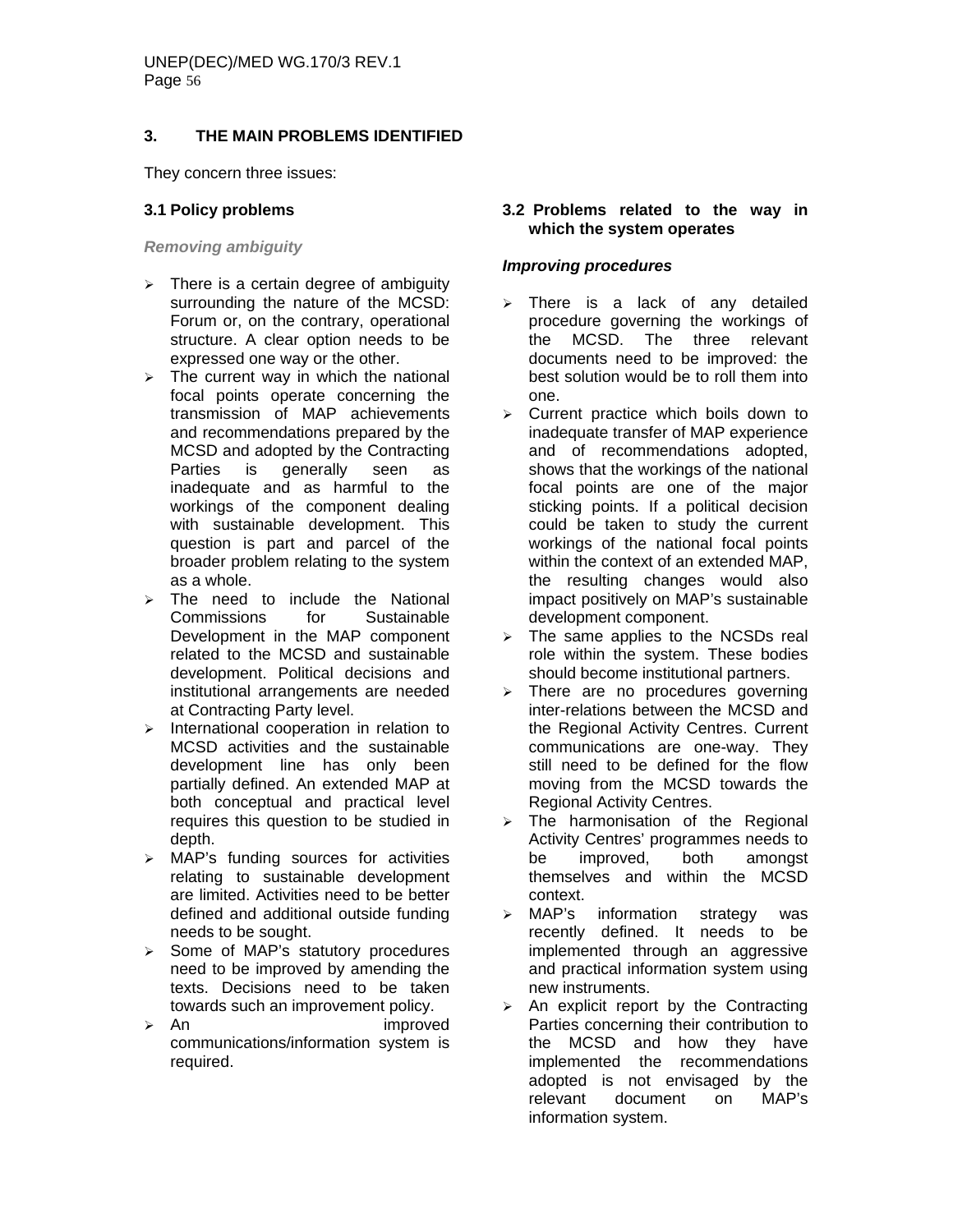$\geq$  The current make-up of the Coordinating Unit's staff responsible for the MCSD and sustainable development activities needs to be studied and reassessed in terms of the necessary capacity to fully implement the respective activities.

# **3.3 Problems relating to the MCSD**

### *Towards more balanced debate*

Apart from the above-mentioned problems which influence the MCSD to a greater or lesser extent, some others are directly related to the Commission:

- $\triangleright$  The operating mode and composition of the MCSD, with a predominance of members representing the Contracting Parties.
- $\triangleright$  Limited representation of the other non-governmental members.
- $\triangleright$  The continuity of the MCSD's work, which is undermined by the short mandates of non-governmental members.
- $\geq$  The "equal footing" treatment of governmental members and others, which does not really come through in practice.
- ¾ Undefined if not non-existent cooperation with the NCSDs.
- ¾ International cooperation of an essentially circumstantial nature.
- $\geq$  The excessively general nature of recommendations prepared by the MCSD, which are often difficult to implement, and unrelated to the practical pilot projects which must ensue.
- $\geq$  Thematic approaches broader than what is allowed by real conditions, whilst certain priority issues included in MAP's priority areas of activity have not been dealt with. A more balanced approach is required.
- $\triangleright$  Review of the method for selecting the MCSD's themes, giving priority to added value and the non-sustainable nature of current management.
- $\geq$  Insufficient account being taken of MCSD input by the Regional Activity Centres when they plan their activities.

 $\geq$  The need to seek additional external funding: in this respect, political decisions need to be taken in order to amend the documents which govern the MAP system and, if needs be, that of the MCSD.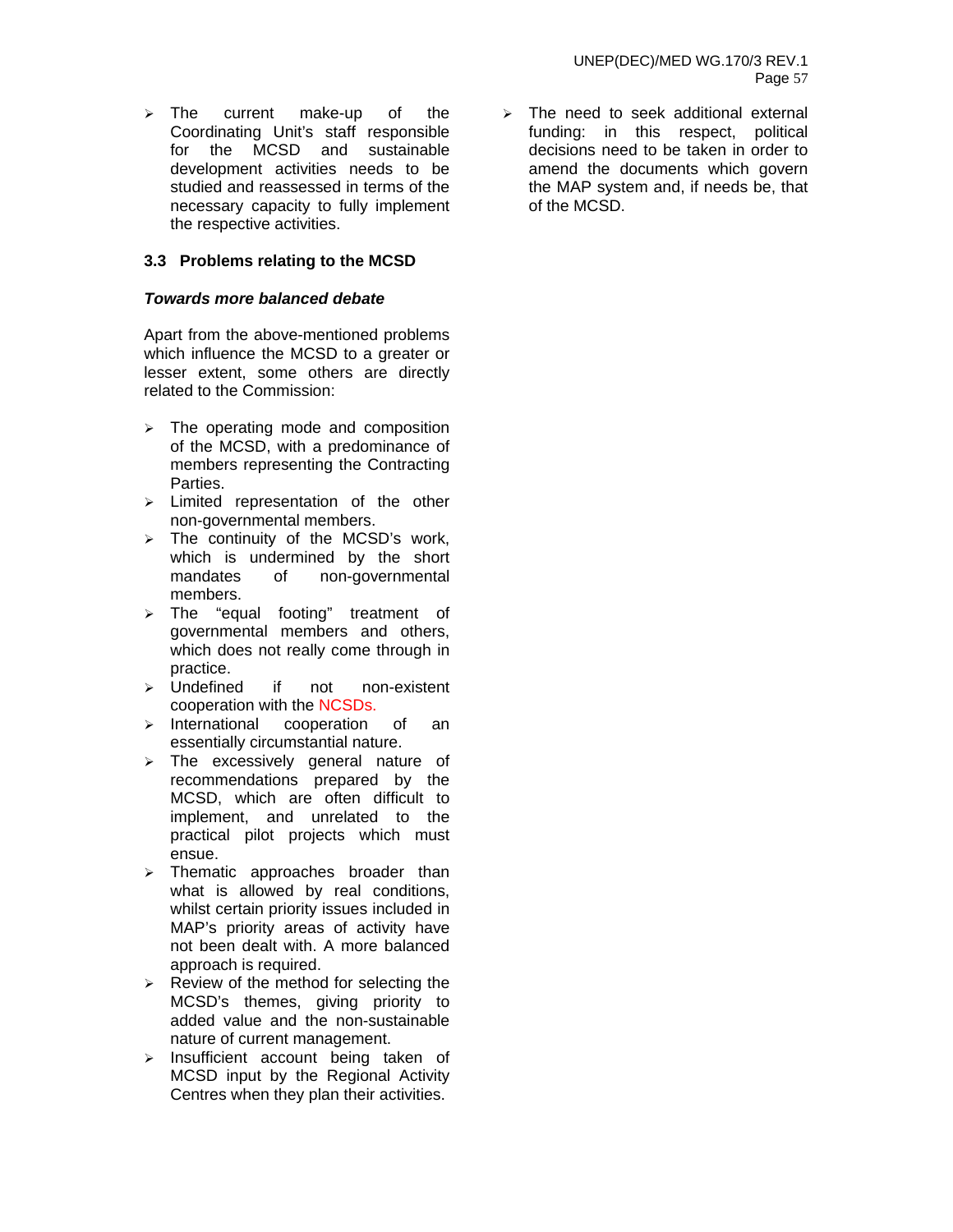# **V THE ACTIVITIES OF THE CONTRACTING PARTIES**

To what extent have States really applied themselves to implementing the principles for action adopted in Agenda Med 21 in terms of:

- $\triangleright$  Governmental support for sustainability-oriented projects and activities
- $\triangleright$  Ad hoc institutional reforms and capacity building.
- $\triangleright$  Integrating environmental concerns in development programmes.

What can objectively be said today about the performances put in and results achieved since 1990, and more particularly since 1995, at national level? In the absence of relevant indicators able to assess progress made in quantitative terms, it is in principle always possible to highlight the non-sustainability of a given development, insofar as it does not respect the principles universally accepted in Rio:

- $\triangleright$  The polluter pays principle which implies the internalisation of the external costs of economic activity.
- $\triangleright$  The principle of integration, which implies dynamic interaction between the various components of the environment and development activities.
- $\triangleright$  The subsidiarity principle, which codifies inter-dependency relationships between global and local levels.
- $\triangleright$  The precautionary principle, which advocates prevention and caution.
- $\triangleright$  The principle of intra- and inter-generation equity.

The upstream integration on a preventive basis of environmental concerns in the multifaceted, multi-actor process of planning and development would in the long run be the best way of guaranteeing sustainability. Promoting sustainable development in the countries of the Mediterranean region will involve among other things easing the pressure of human activity on the environment, which in turn would inevitably have a positive impact on society as a whole. The legislative, statutory, fiscal or technical responses made by States, as well as the accompanying measures implemented to curb if not to remove harmful effects on sustainability will be assessed, taking into account the geographical, ecological, social, economic and structural characteristics of the various countries, as a result of which they are faced with different problems and opportunities, and are starting from levels of experience which cannot always be compared.

Any analysis of the situation prevailing in the countries, the efficiency of political decisiontaking on environmental and developmental issues, and the relevance of the technical solutions applied to situations and developments deviating from the path of sustainability, depends heavily on the States' institutional capacity. It will therefore be necessary to study the extent to which since 1990 and particularly since 1995 the latter have developed their capacity to:

- $\triangleright$  prepare policies and strategies towards sustainable development.
- $\triangleright$  implement these policies and strategies in terms of ministries, bodies and specialised governmental agencies.
- $\triangleright$  involve the public, local authorities and NGOs.

An effective environmental policy will establish aims which in the long term are likely to protect the country from the stagnation which would arise in the future from the irreversible depletion of resources. Preventive action can ensure the sustainable use of resources whilst avoiding new forms of pollution. It means that economic policies need to be reformed, and that increasingly strict regulation, greater political will, and improved management is required.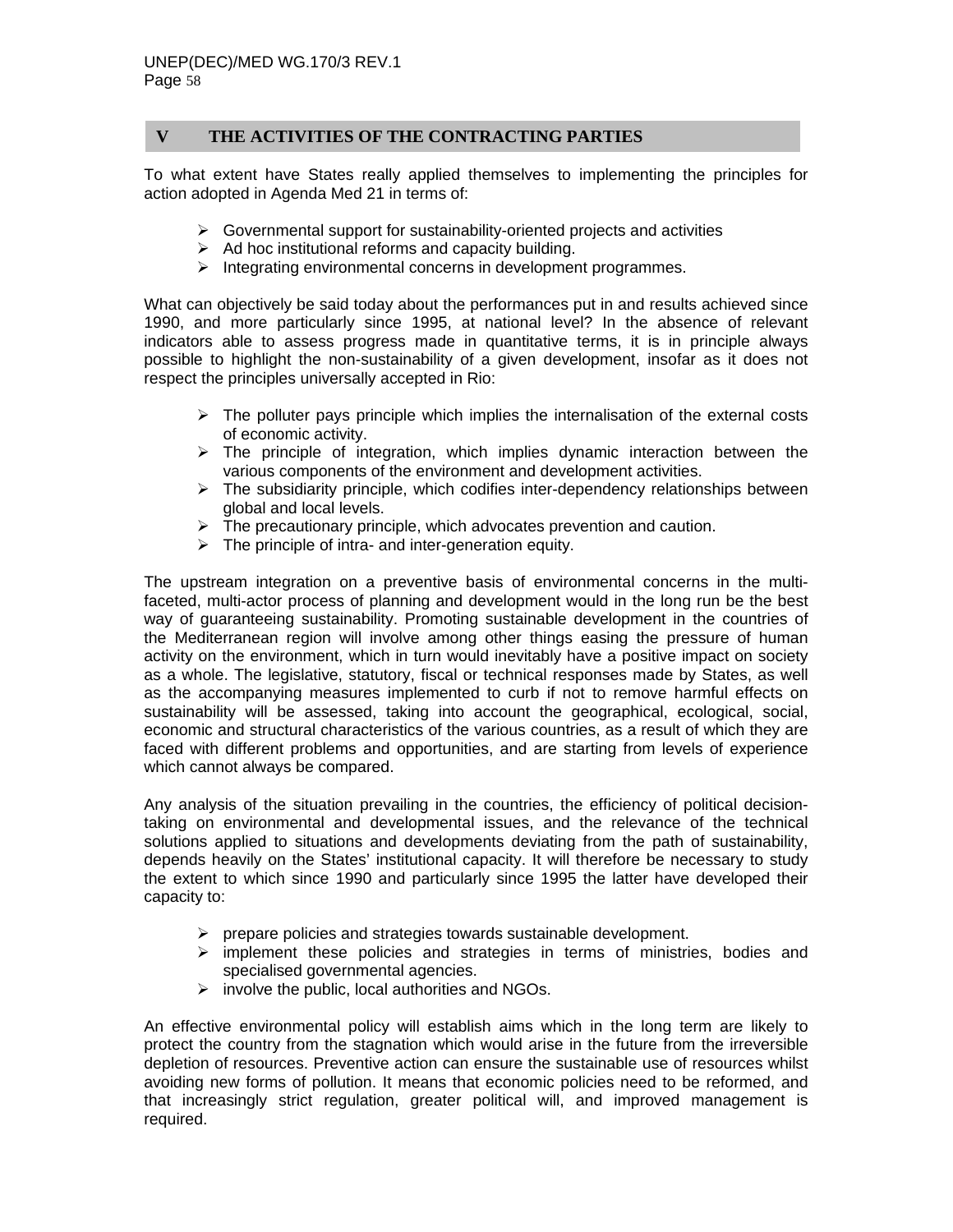Assessing a country's environmental performance boils down to assessing the results obtained by the State as well as by the actors in Society in implementing environmental policy. The assessment will look essentially at decisions taken as well as progress achieved:

- ¾ In mitigating or controlling pressure exerted on resources and surroundings.
- $\geq$  In integrating the environment in development.
- $\geq$  In implementing multi-lateral agreements.

The summary of decisions, measures and actions presented hereafter is entirely based on the information contained in the questionnaires prepared by all of the Contracting Parties as well as some of the other members of the MCSD. The fact that all the Contracting Parties responded positively to this exercise is a highly encouraging sign, reflecting their concern for the Mediterranean environment, even though generally speaking the answers tend to give a more positive impression of the real situation, which does not entirely correspond to the scale of the problems or the pertinence and effectiveness of the measures and actions taken. Moreover, several activities are not actually an integral part of a consistent sustainable development framework; finally, some of the Contracting Parties do not always have clear and consistent policies on this front.

As regards controlling pressure on the environment, most Mediterranean countries have either adopted or are preparing actions to combat pollution (from ships, offshore installations, industrial effluent, etc.), or to prevent the pollution of the sea and water resources, to protect the forests or certain important areas, etc.

The existence of international or institutional cooperation frameworks was an important catalyst towards increased awareness of the stakes involved, and a factor of encouragement towards action. For some environmental pressures, such as combating desertification or the greenhouse effect, action is still in its teething stages. Moreover, for such major stakes as controlling urbanisation, urban waste management (solid and liquid), transport, etc. which require effective administrative systems, major investment and quasi-coercive measures, progress is thin on the ground.

As far as the integration of the environment and development is concerned, political declarations have rarely been followed by specific action. Recently, certain initiatives towards such integration were launched, particularly through the setting up of new consultation and coordination structures or mechanisms (National Commissions for Sustainable Development, Observatories), or the preparation of policy frameworks (national or local Agendas 21). The priority, however, still lies with development or growth- economic in most countries- as well as administrative inertia regarding the changes demanded by a strategic approach to sustainable development.

Finally, regarding multilateral agreements, most Mediterranean countries have ratified the main International Conventions (climate change, biodiversity, desertification, etc., as well as the 1976 Barcelona Convention and its Protocols). However, given the lack of any clear and relevant system for preparing reports by the Contracting Parties, the extent and quality of implementation of the recommendations and proposals for action decided on in the MAP framework cannot be assessed.

## **1. CONTROLLING PRESSURES ON THE ENVIRONMENT AND RESOURCES**

# **1.1 Pollution of the marine environment**

*Combating pollution by ships*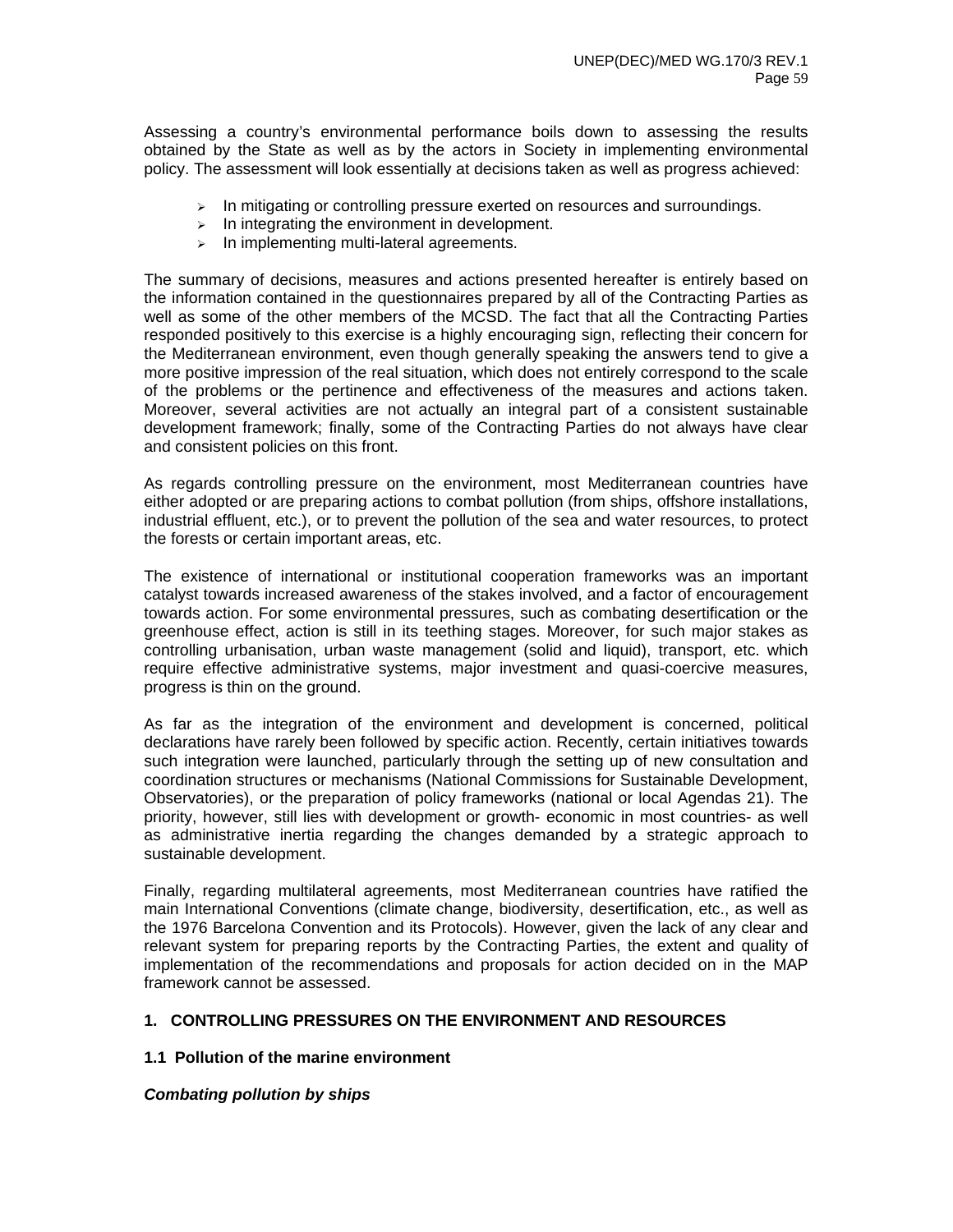## UNEP(DEC)/MED WG.170/3 REV.1 Page 60

Most countries have within their legislation provisions or laws on preventing and combating pollution by ships, adopting international conventions such as the Barcelona Convention and its protocols and MARPOL. Moreover, Spain, Monaco, Turkey, Croatia, Slovenia, Algeria, Israel, Egypt, Cyprus and Malta have specific national structures which are responsible for enforcing legislation along their coasts. In France, Italy and Greece, the port authorities are responsible for the appropriate measures to be taken in case of pollution.

Specific provisions to prevent pollution or contingency plans for marine pollution incidents have been set up in most countries. Similar plans are being prepared in Lebanon, Syria and Turkey. Ballast removing equipment is available in ports in most countries. Lebanon, Syria and Libya are currently setting up ballast removal points.

## *Combating pollution from offshore oil installations*

The EU countries as well as Egypt, Tunisia, Morocco, Cyprus and Malta have drawn up regulations to cover discharged material, collection of technical data, authorisation procedures, and liability in case of pollution. For the time being only Egypt regularly monitors the performance of offshore installations. France, Italy, Turkey, Croatia and Malta are introducing monitoring activities, as well as contingency plans.

Institutions responsible by name for checking installations and handling accidents have been appointed at national level in Italy, Turkey, Tunisia and Malta, and at national, regional and local level (Port Authorities) in Greece.

# **1.2 The pollution of coastal waters**

## *Preventing and combating pollution from industrial sources.*

Almost all countries have introduced laws on preventing and controlling pollution from industrial sources in coastal areas. Monaco has set up a Technical Commission which checks and regulates all industrial installations. In Greece, a series of preventive activities have been undertaken at local level.

In Spain, various national programmes for implementing the strategic Mediterranean action programme have been applied to combat land-based pollution. In Italy, Lebanon and Syria programmes for re-examining authorisation for industrial plants are to be implemented, in order to bring them into line with the latest regulations. In Algeria, aid is extended to industries using clean technology. In Tunisia the "Blue Hand" programme has been running since 1990, whilst Lebanon has begun implementing its relevant legal instruments.

Responsibility lies at regional level in Italy and Bosnia-Herzegovina, at national level in Greece. In France and Egypt, national structures are responsible for promoting clean industry, whilst responsibility for checking that rules are respected lies at regional level. Similarly in Cyprus, dumping authorisation is granted by the central authorities. The EU countries, Croatia, Slovenia, Tunisia and Israel encourage eco-labelling. Taxes and penalties under the polluter pays principle apply in some countries: France, Monaco, Italy, Bosnia-Herzegovina, Croatia, Greece, Tunisia and Algeria. Programmes or priority actions aimed at eliminating black spots exist in France, Slovenia, Greece and Tunisia, whilst in Croatia, Bosnia-Herzegovina, Israel and Algeria clean-up programmes are in the pipeline.

### *Preventing pollution from urban sources*

National legislation regulates this type of prevention in the EU countries, Croatia, Egypt, Algeria, Tunisia and Malta, largely by limiting the amount of effluent released into the aquatic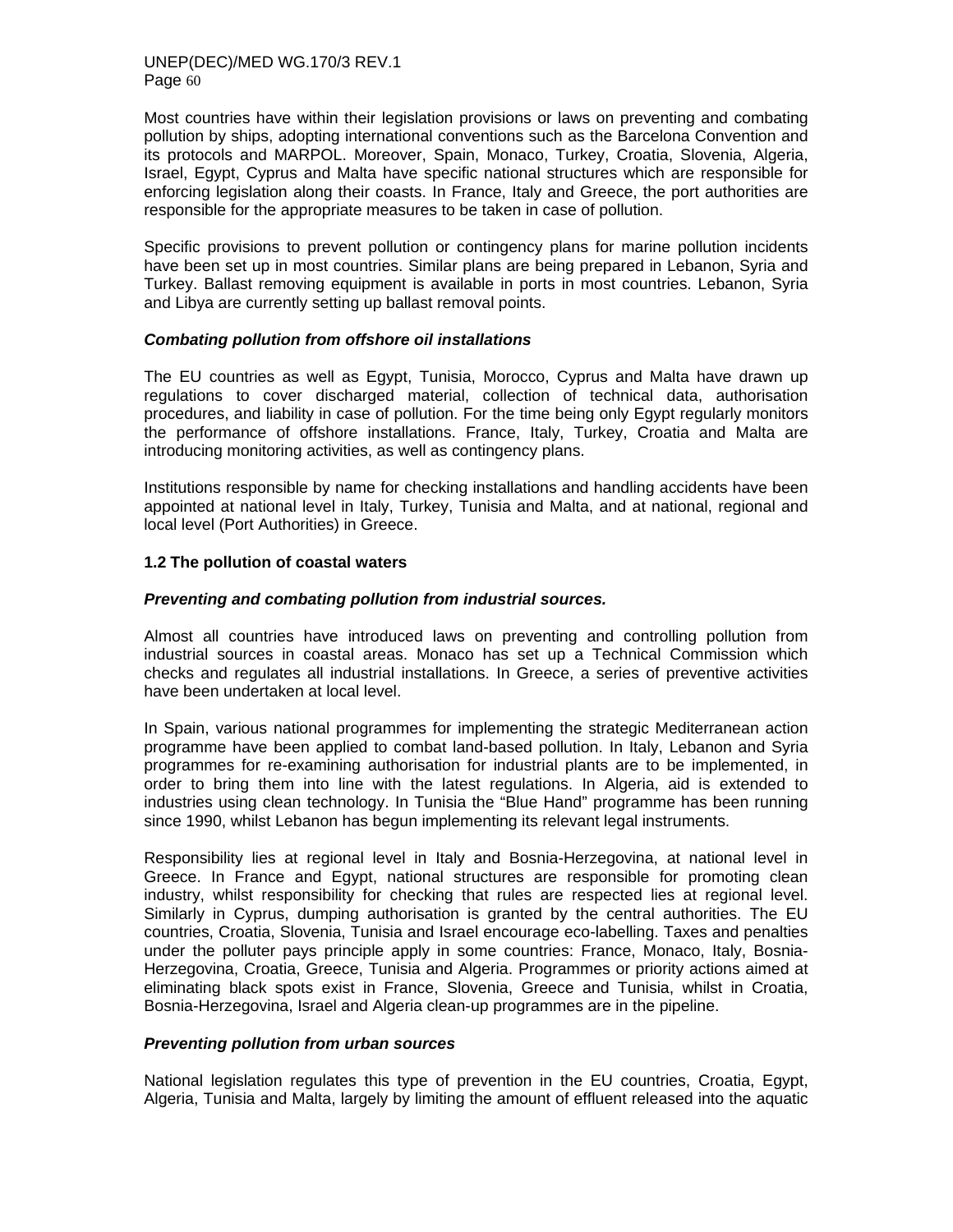environment (seas and rivers). In Italy, responsibility for following-up checks lies with the regions, whilst in Libya it is at local level and in Greece lies at national level.

The implementation of prevention programmes is reflected particularly in the construction of wastewater treatment plants. The different countries have reached various levels of progress on this front. Plans for extending and improving the purification levels achieved by treatment plants are being developed in the countries of the EU, Croatia, Bosnia-Herzegovina, Slovenia, Cyprus, Syria, Lebanon, Egypt, Libya, Algeria and Tunisia.

## **1.3 Monitoring the quality of the marine environment**

Several countries regulate the monitoring of the quality of the marine environment. Monaco intends to draw on the European directives, whilst Malta and Cyprus are preparing to transpose them into their own national legislation. Most countries have action programmes for monitoring the marine environment.

Bathing water is monitored virtually across the board for health reasons or in implementation of the European Blue Flag Campaign. National institutions are responsible for monitoring in France, Greece, Turkey, Lebanon, Egypt, Algeria, Tunisia, Cyprus and Malta. In Spain, Croatia and Italy responsibility lies at two levels- national and regional. In Bosnia-Herzegovina it is at both regional and local level.

## **1.4 Regulating maritime activities**

Most countries regulate maritime activities in order to preserve marine resources and protect the environment. In Spain, Cyprus and Italy, for example, the number of fishing vessels is limited, whilst in Spain, France and Greece authorisation is required for setting up waterbased activities. Monaco, Albania, Slovenia, Algeria, Croatia and Tunisia regulate exploration and exploitation activities in the marine environment, whereas in Spain a Master Plan on fisheries has been implemented. Research activities for the protection of the marine environment are conducted by national institutions in most countries.

### **1.5 Air Pollution**

### *Monitoring the air*

Only a handful of countries have legislation covering the monitoring of air quality, although most of them have a monitoring and alarm network. In some cases, monitoring activities are limited to the main urban centres and to industrial zones, as in Greece, Albania, Bosnia-Herzegovina, Cyprus and Tunisia. In Greece, Lebanon, Algeria, Tunisia and Cyprus a national network is going to be set up in the near future. There are many monitoring centres in Italy, but they are poorly distributed. Responsibility for monitoring lies at regional and local level in Italy. It is at national level in France, Turkey and Tunisia. It is at local level in Slovenia and at national and regional level in Greece.

# *Combating air pollution*

Legislation controlling industrial emissions into the air applies in the EU countries, Monaco, Slovenia, Croatia, Bosnia and Herzegovina, Israel, Cyprus, Egypt, Algeria, Libya and Tunisia. Albania and Morocco are working on similar legislation, whilst Malta has completed its own version, which includes standards for release into the atmosphere. In most cases, actions and programmes are being implemented.

Incentives for promoting clean technology have been used in Greece and Cyprus in order to reduce air pollution. In Lebanon and Egypt, Algeria and Tunisia, rehabilitation programmes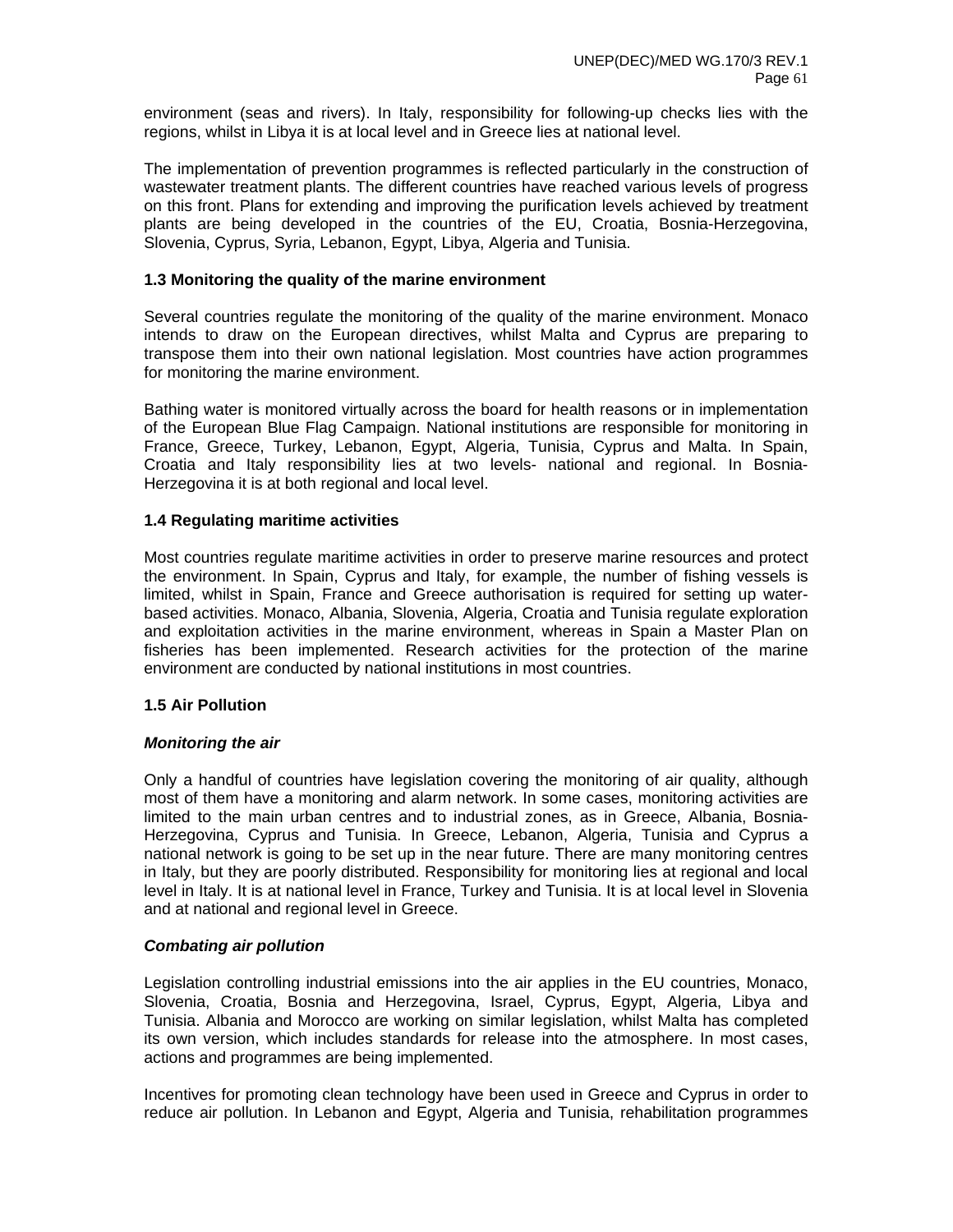## UNEP(DEC)/MED WG.170/3 REV.1 Page 62

are underway to reduce emissions from cement works. In Tunisia, many steps aimed at reducing air pollution have targeted industrial centres. Legislation on controlling pollution from exhaust fumes requires vehicles in the EU countries, Monaco, and Malta as well as in Libya and Tunisia to undergo regular checks. This is being planned in Algeria. In Israel and Tunisia there are plans to reduce exhaust fumes (including LPG), to bring in new standards, test procedures, and educational and training measures.

Energy saving plans which also deal with the development of renewable sources of energy are being implemented in France and Tunisia, whilst they are being prepared in Croatia, Slovenia, Albania, Greece and Malta. Research and promotional activities for renewable energies are also being conducted in Libya, Cyprus, and Algeria.

Proposals for giving priority to the use of natural gas have been made in Spain, France, Slovenia, Croatia, Libya, Lebanon, Israel and Malta. There is support for extending the natural gas network in Greece and Tunisia. In Egypt, and Tunisia an advertising programme targets the use of natural gas to drive buses and private cars, whilst in Italy, Turkey and Algeria the use of natural gas for heating has caught on. Taxes on air pollution and fines have been introduced in Italy and Croatia in order to change the behaviour of producers and consumers, whilst taxes are imposed in Bosnia-Herzegovina each time release standards are overshot.

## **1.6 Mainland waters**

# *Rational water management*

The legislative framework in many countries recognises that water is a public or patrimonial asset. Networks for the quantitative and qualitative monitoring of water resources in order to ensure integrated and sustainable management exist in the EU countries, as well as in Slovenia, Croatia, Turkey, Israel, Tunisia, Algeria, Lebanon, Cyprus and Malta. National monitoring of water quality is underway in Egypt and Tunisia. In several cases, a national structure is responsible for water management.

There has been institutional restructuring in Croatia and Bosnia-Herzegovina, whilst in Slovenia responsibility lies at river basin level, and in Algeria at national and regional level. A Master Plan for water management has been approved in Lebanon and is to be implemented. Decisions have been implemented in some countries on the integrated and sustainable management of water resources. For example, different charge rates are applied in Croatia, Bosnia-Herzegovina, Greece, Algeria and Malta depending on the level of consumption, whilst other economic instruments are used in France, Tunisia and Croatia to improve water management. Strategies on the sustainable management of water resources have been drawn up in Israel and Tunisia. In Cyprus, a new law is under preparation, which will pool responsibility for water management within one single public entity. The EU countries plan to adopt a Directive on water resource management per river basin.

# *Water pollution*

Laws aimed at combating water pollution exist in most countries. Documents which limit the release of pollutants and define the conditions for water treatment are applied in Spain, France, Italy, Croatia, Israel, Tunisia, Turkey and Cyprus. Measures to combat water pollution apply in several countries. They largely concern making treatment plants for industrial and urban effluent more widespread, and improving their treatment levels. In Egypt incentives have been provided to encourage the adaptation of out-dated, dirty technology to legislation, whilst steps have been taken to reduce agricultural pollution in Spain, France, Greece, Tunisia, Israel and Cyprus, whilst in Slovenia a tax on wastewater has been introduced. In Algeria a project for artificially resupplying the watertable is planned, whilst in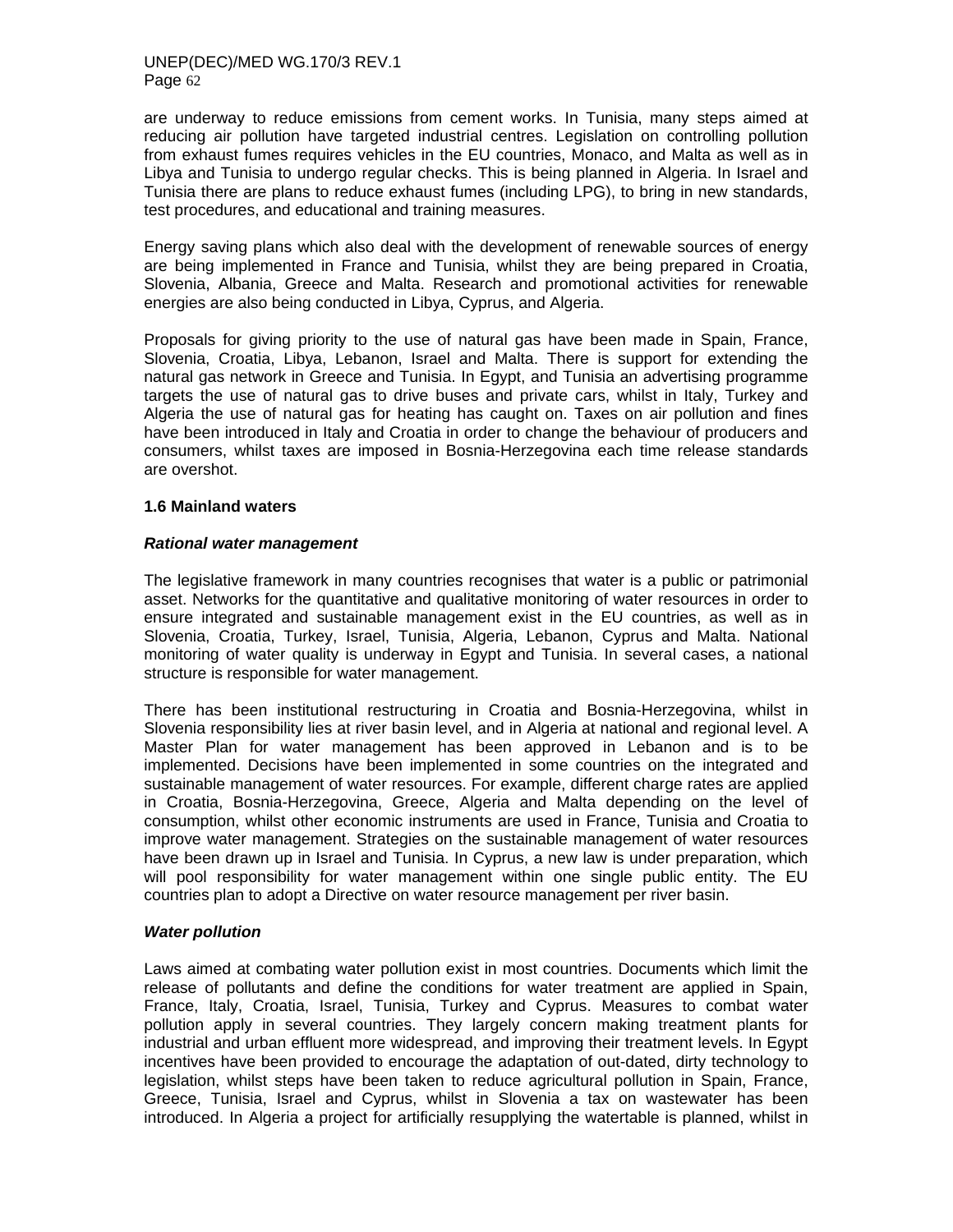Tunisia action is being taken to protect a dam against eutrophication caused by the use of fertilisers and pesticides in agriculture.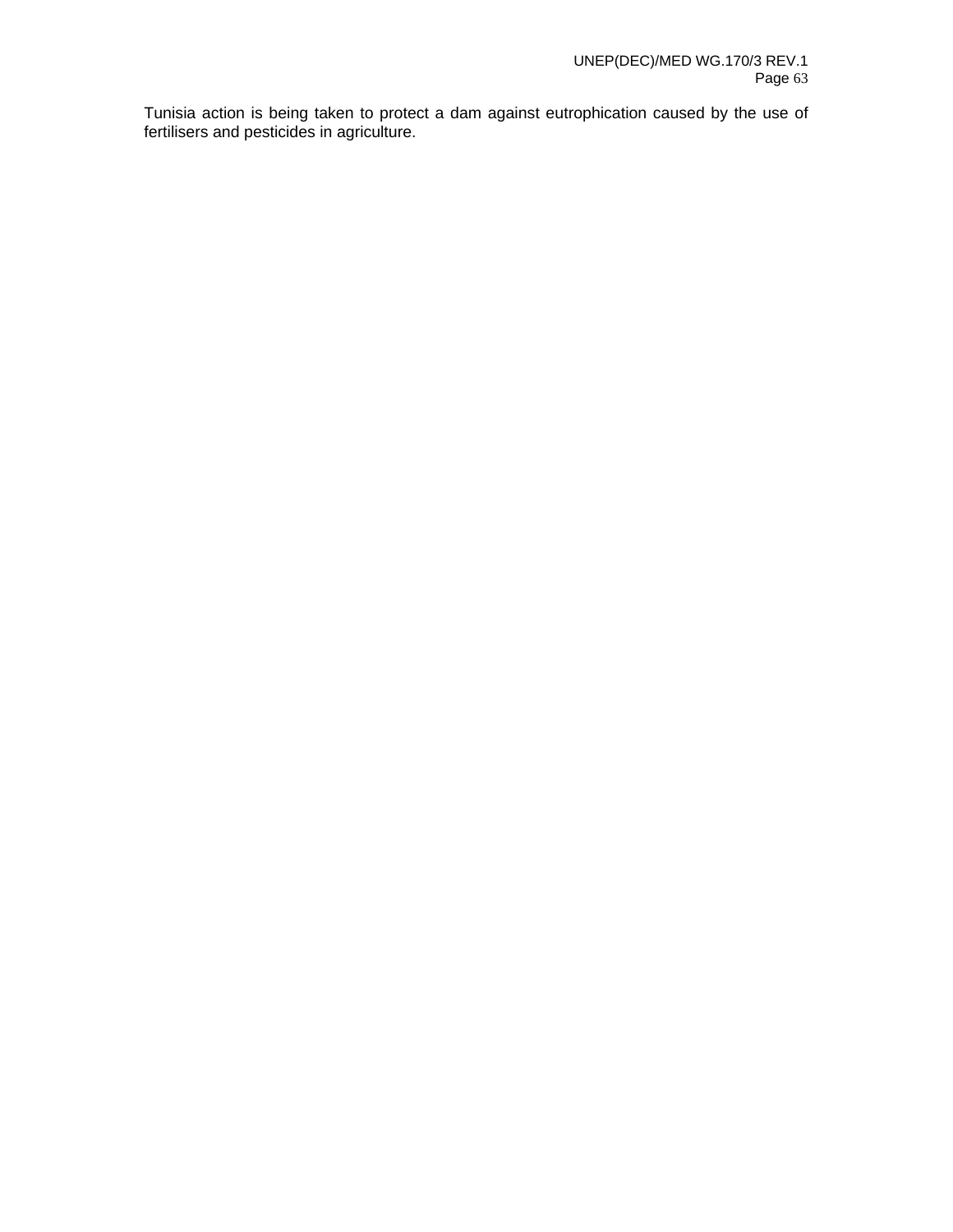### **1.7 Soil management and conservation**

#### *Combating erosion*

With the exception of Croatia and Bosnia and Herzegovina, all the other countries in the Mediterranean basin have ratified or approved the United Nations Convention on combating desertification. National Action Plans for combating desertification exist in Italy, Greece, Algeria and Morocco. Lebanon will have one in the year 2000, whilst Spain is working on hers. Tunisia, Italy and Israel have set up National Committees to Combat Desertification.

Programmes for mapping and monitoring soil erosion are being conducted in Spain, Italy, Croatia and Malta. In Syria and Tunisia a programme to combat erosion has been planned within the framework of coastal management activities. Soil preservation measures are applied in several countries, such as forest conservation activities or environmentally friendly agricultural practices in Greece, wide-scale reafforestation programmes in Slovenia, Lebanon, Tunisia, Algeria and Morocco, and the restoration of sand dunes and mountain soil in France, and land improvement schemes in Cyprus. In Albania, action to prevent erosion is taken at local level.

### *Rehabilitating degraded land*

The soil is protected by law in Spain, France, Slovenia, Croatia, Greece, Tunisia, Morocco and Malta. Legislation is in the pipeline in Turkey. Various water and soil conservation programmes are being implemented in Morocco, Algeria, Tunisia, Cyprus and Malta. Several research projects on rehabilitating degraded land are being conducted in Morocco. Regional programmes for the rehabilitation of salinated land are underway in Greece, Syria, Israel, Tunisia and Cyprus. Greece, Israel and Croatia are endeavouring to combat soil contamination.

### **1.8 Solid waste management**

### *Household waste*

In most cases the institution responsible for managing household waste is designated at local level. In France, responsibility lies with a national structure. Plans for reducing waste have been adopted in Spain, France, Italy, Greece, Slovenia, Albania, Cyprus and Tunisia. In Algeria, Egypt and Lebanon, a national strategy for solid waste management is to be implemented, whilst regional level management plans are being prepared in Turkey.

Local initiatives on selective collection have been taken in Italy, Greece, Tunisia, Israel, Lebanon, Egypt, Malta and Cyprus. In France, Croatia, Tunisia and Monaco, the law defines the measures to be taken and the commitments to be respected in collective selection. In Spain, recycling is part of the national strategy. Feasibility studies on management of hospital waste are being conducted in Lebanon. Plans for the management of hospital waste exist in Greece, Syria and Tunisia. A similar plan is up and running in Monaco. Development plans for regulated dumps are being worked on in Albania, Greece, Tunisia, Croatia and Malta.

### *Reuse of organic waste*

There are not many activities for the reuse of organic waste. In most cases, they are run at local level as a result of voluntary initiatives rather than within the framework of a planned national strategy. In Egypt, Lebanon and Malta there are national programmes for composting and the agricultural reuse of compost. In Cyprus, compost is used to improve the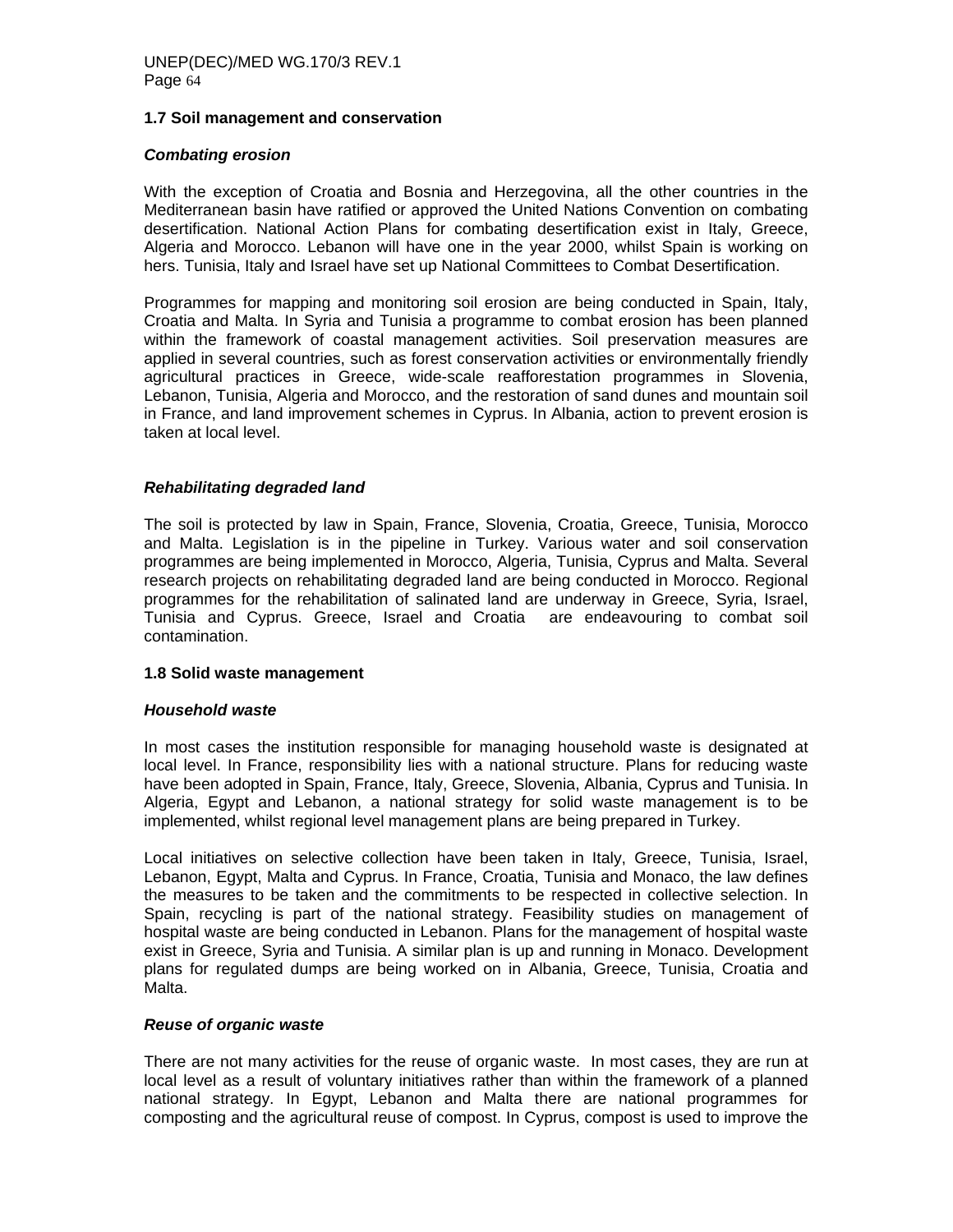soil. In Turkey composting plants are under construction in several towns. In Bosnia-Herzegovina there is a plan for the reuse of organic waste. In France, the number of initiatives for reusing organic waste is rising. Local compost producing initiatives have sprung up in Tunisia, Algeria, Albania and Slovenia. In Spain, household waste is partially composted. Israel subsidises individual composting plants. In Greece, Tunisia and also in Israel under certain conditions, activities involving the reuse of treatment plant sludge have been organised. The treatment and reuse of such residues comes under national responsibility in Egypt.

### *Industrial waste*

In France, Slovenia, Israel and Cyprus, the management and disposal of industrial waste is governed by law. Lebanon is developing plans to reduce solid and liquid waste. In Croatia, responsibility for the management of hazardous industrial waste lies with the government. In Egypt, a project on the rational management and treatment of industrial and hazardous waste is underway.

National action plans on the sustainable management of such kinds of waste have been prepared in Spain, Turkey, Israel, Tunisia, Algeria, Monaco and Malta, whilst they are on the drawing board in Slovenia, Greece, Italy, Cyprus and Croatia. In Greece, hazardous waste is stored and transported to other EU countries for processing, whilst in Croatia it is either left incomplete or processed in other European countries. In Italy, the recent introduction of a standard verified environmental declaration for companies has proved to be an effective tool in drawing up registers of special industrial waste and waste for disposal. In Tunisia, a storage and treatment centre for industrial and special waste is to be set up in the near future.

## *Legislative and statutory measures*

With the exception of Libya, all the countries in the Mediterranean basin have ratified and approved the Basel Convention, whilst only Cyprus, Spain and Tunisia have ratified the BAN amendment. Bosnia-Herzegovina is on the verge of ratifying the Basel Convention. France, Slovenia, Albania, Syria and Tunisia all have national laws on waste management. In Croatia and Malta, legislation has been drawn up on the prevention and reduction of waste production as well as release standards, whilst it is currently being prepared in Italy, Bosnia-Herzegovina, Cyprus, Greece, Algeria and Morocco.

Measures for preventing or reducing the production of harmful waste are introduced on a one-off basis in Lebanon. In Monaco, a special commission is responsible for regularly inspecting industries which produce hazardous waste. In Tunisia, the National Agency for the Protection of the Environment (ANPE) is responsible for drawing up agreements with bodies and industry on the disposal of hazardous waste.

Awareness raising campaigns and seminars have been run in Greece, Lebanon, Tunisia, Croatia and Malta for the promotion of clean technology. Further action towards reducing harmful waste and encouraging clean production has been taken in France, Israel, Cyprus, Greece, Algeria, Tunisia and Monaco.

The reuse and recycling of waste depends on the local level in Malta, whilst in Spain it is part of the national strategy. In France, Italy, Turkey and Tunisia specific measures on reuse and recycling are governed by national legislation. In Turkey, economic instruments are used to promote reuse and recycling. In Greece, a committee is to be set up to shape the national recycling policy, and several local authorities are organising various activities.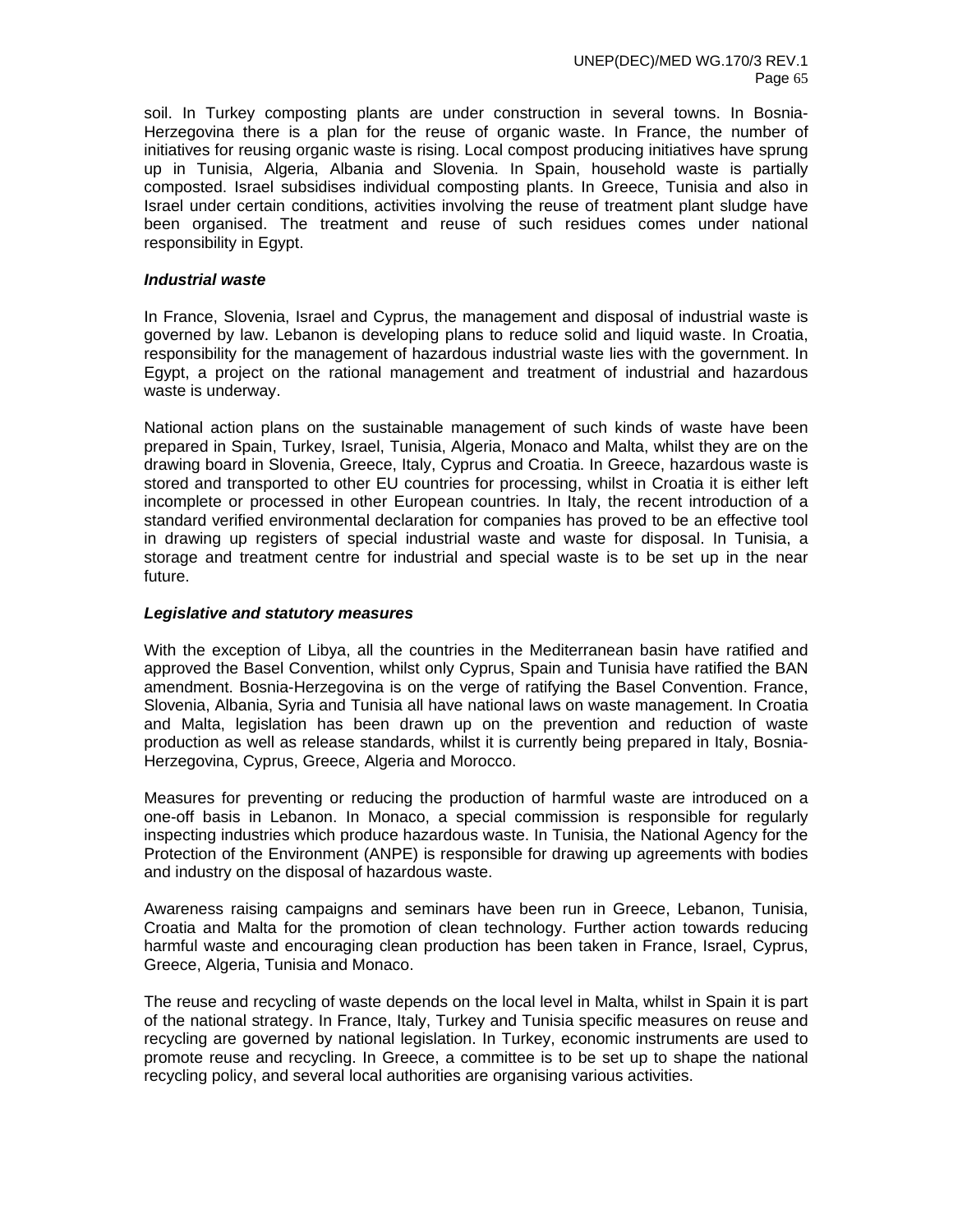## **1.9 Forests**

### *Land and plant-health protection*

Legislation on the protection of the forests exists in Croatia, Cyprus, Bosnia-Herzegovina, Greece, Turkey, Algeria, Morocco, Tunisia and Malta. In France a law on the sustainable use of the forests has been drawn up.

National inventories of forests exist in the EU countries as well as in Slovenia, Croatia, Cyprus, Bosnia-Herzegovina, Albania, Egypt, Israel, Tunisia, Algeria and Malta. Libya is at present organising its national inventory. In the case of Italy, Bosnia-Herzegovina, Turkey and Lebanon, the inventories need updating, and will therefore be re-worked. Scientific observation and monitoring of the forests is ensured at local level and on a non-permanent basis in Greece and Lebanon, whilst in Spain, Italy, Slovenia, Croatia, Israel, Algeria, Tunisia, Cyprus and Malta the forests are regularly monitored.

Forest conservation and the sustainable use of resources is the cornerstone of forest management in France, Croatia, Bosnia-Herzegovina and Tunisia. In Italy, certification of the sustainable use of forests is currently being encouraged, whilst some activities aimed at the sustainable management of productive forests have been supported in Greece. In Albania, sustainable forest management is applied in the protected areas. A project on sustainable forest management is being implemented in Lebanon. France, Tunisia and Israel have developed national strategies on forests, whilst Spain is in the process of doing so. In Cyprus, the sustainable forest management criterion was recently introduced, and an appropriate strategy prepared.

### *Protection against fires*

Measures for the regular monitoring and equipping of the forest regions are organised under the responsibility of national structures in France, Italy, Greece, Slovenia, Croatia, Bosnia-Herzegovina, Israel and Tunisia. Protection against fires is an integral part of the national forest plans in Spain, Italy, Tunisia and Turkey. In Greece and Syria, the law prohibits the use of forests after a fire. Reafforestation programmes exist in certain countries such as France, Greece, Croatia, Bosnia-Herzegovina, Tunisia, Algeria and Morocco. In Greece and Israel, similar programmes cover areas which have been burnt, whilst in Tunisia and Algeria extensive reafforestation plans aim at controlling erosion and the desertification process. Reafforestation is ensured in Bosnia-Herzegovina in case of damage or over-felling. In Albania, the reafforestation programme was followed until the 90s. Awareness-raising activities are conducted in France, Italy, Cyprus, Slovenia, Croatia, Albania, Greece, Algeria, Tunisia, Israel, Lebanon and Malta.

### **1.10 Biotopes**

#### *Protection of eco-systems*

Most countries have legislation aimed at protecting eco-systems and setting up national parks and other protected areas. In some cases, this is the direct outcome of the implementation of international conventions and, for the EU countries, of the Habitat Directive. In the Mediterranean basin, all countries have ratified the Convention on biodiversity, whilst Bosnia-Herzegovina and Malta are on the point of so-doing. With the exception of Cyprus, all the other countries are members of the RAMSAR Convention on the protection of wetlands.

Only a handful of countries have finalised their National Biodiversity Action Plans: they are Greece, Croatia, Lebanon, Egypt and Tunisia, whilst Spain and Algeria are preparing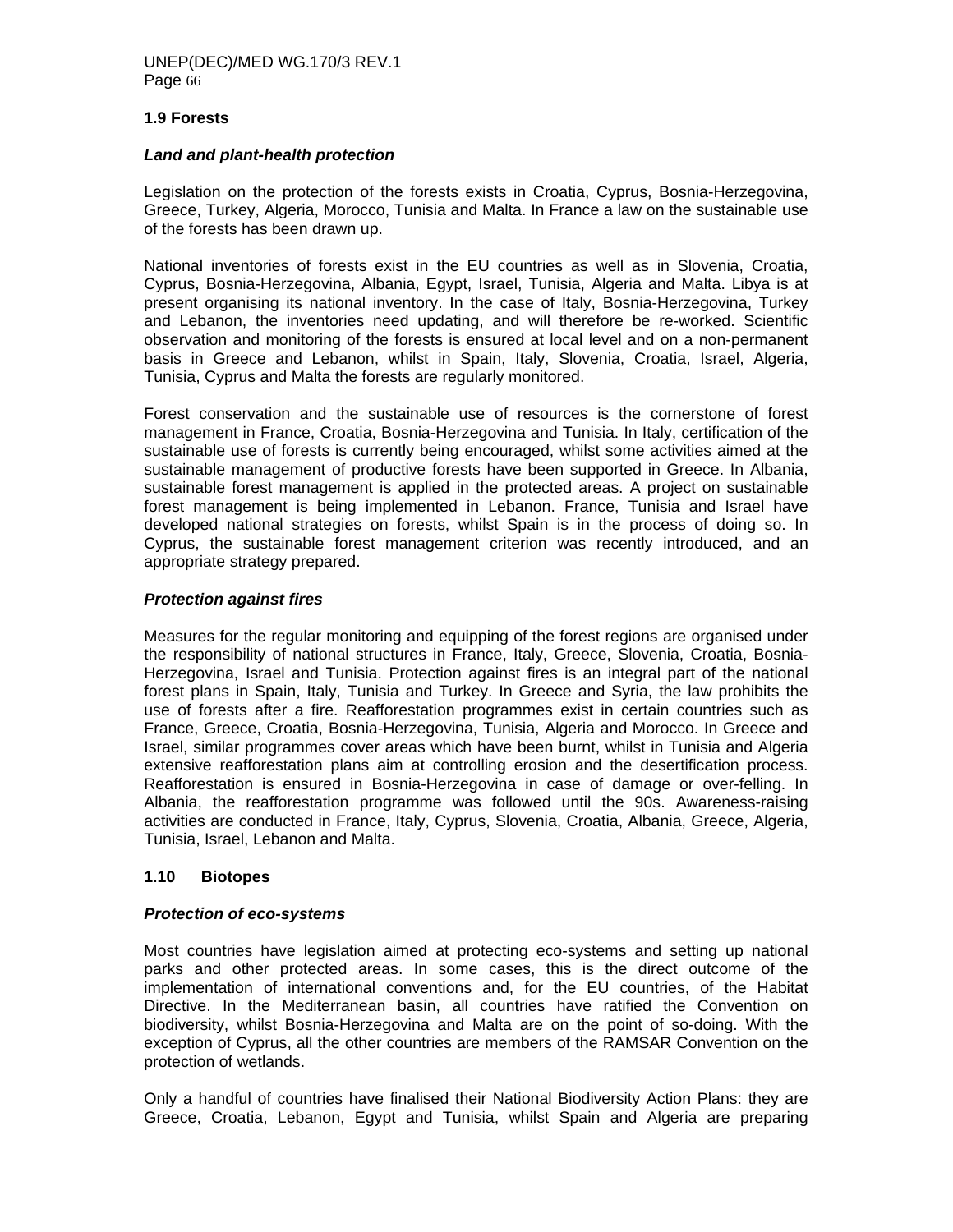national biodiversity strategies. In Italy, the number of protected areas has increased rapidly over recent years, whilst in Bosnia-Herzegovina and Tunisia several initiatives for the protection of eco-systems are underway. Inventories of natural sites and the related fauna and flora have been drawn up in the Mediterranean countries from Spain to Greece, and in Egypt, Libya, and Tunisia. In the EU countries, this inventory has also been integrated in the Natura 2000 European network. In Libya, the inventory is not up to date and several studies have been undertaken, whilst in Bosnia-Herzegovina the inventory has been partially completed, and is under preparation in Cyprus.

### *Protection of threatened species*

In virtually all Mediterranean countries legal measures exist for the protection of threatened species. With the exception of Albania, Bosnia-Herzegovina and Lebanon, all the other countries have joined the Convention on International Trade in Endangered Species (CITES).

Special monitoring and management activities for aquatic, land and coastal eco-systems are being run on a wide scale, apart from on the coast of North Africa with the exception of Tunisia. In particular, a multi-lateral agreement has been signed by France, Monaco, and Italy on setting up an International Cetaceans Sanctuary in the North-West Mediterranean. Moreover, programmes aimed at reintroducing species which had disappeared are being run in France, Italy, Israel, Croatia, Algeria, Tunisia, and Malta.

In France, Italy, Croatia, Albania, Israel, Greece, Monaco, Cyprus, Algeria and Malta national botanical conservatories exist as a way of preserving rare species, and providing a biogenetic reserve for their possible reintroduction. In Tunisia there is a national programme for creating botanical gardens spanning the period from 1997- 2001. Specific measures for migratory species have been adopted in France, Croatia, Cyprus, Greece, Monaco and Malta. Land purchasing particularly along the coasts for nature protection purposes is not widespread. Some countries such as Spain, France, Croatia and Malta have followed this line. Spain, moreover, has prepared a National Catalogue of Threatened Species.

### **1.11 Controlling town planning**

#### *Instruments for urban control*

Apart from Lebanon, which is working on its own version, all the other countries have legislation on land planning and the control of urbanisation. Master Plans, land use and urbanisation plans are operational in all countries. In several cases these are drawn up at regional or local level. Environmental impact assessment is compulsory in all Mediterranean countries with only a handful of exceptions.

#### *Controlling coastal development*

In Spain the coastal law is the main legislative initiative for protecting and managing the marine and coastal environment. In France, Greece, Egypt, Tunisia and Monaco there is also a legal framework for the protection of the coastal seas and the coast. Several activities have been undertaken to protect the coastal environment. Coastal area management plans have been developed in Italy, Albania and Syria under current legislation, whilst Master Plans for the use and development of coastal land have been drawn up in Algeria and Israel. In Tunisia, a Special Agency for the Protection and Planning of the Coast has been created. Coastal surveillance and monitoring exists in Italy, Tunisia and Turkey. A framework plan for the Adriatic is under preparation.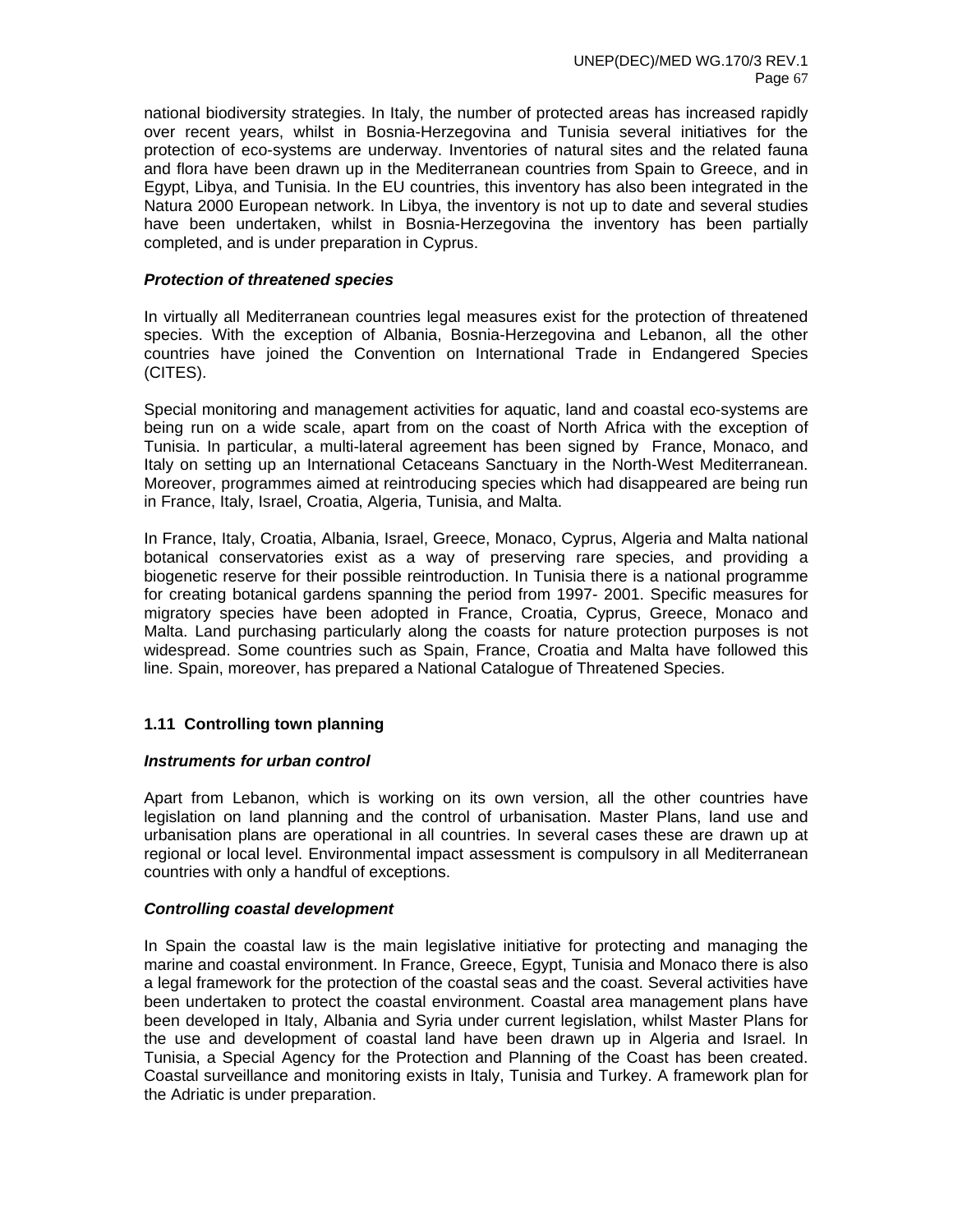UNEP(DEC)/MED WG.170/3 REV.1 Page 68

Laws govern tourist development in France, Croatia, Cyprus and Greece. In Greece, economic instruments have been used to promote alternative forms of tourism. National plans for sustainable tourism exist in Spain and Israel. Measures to develop sustainable tourism have been adopted in Tunisia, and are being prepared in Cyprus.

#### *Sustainable towns*

There is legislation on the sustainable development of towns and human settlements within the French, Greek, Tunisian and Italian legal frameworks. It is being prepared in Monaco and Bosnia-Herzegovina. Israel has drawn up a document on sustainable urban development. Only Greece, Turkey and Tunisia have designated national institutional structures responsible for the sustainable development of towns. Conversely, in Spain and Italy it is the regional authorities in particular which play the main role in promoting sustainable development programmes, focusing on Agenda 21.

Local agendas 21 and urban policies for sustainable development are implemented at local level in Spain, France, Italy, Slovenia, Croatia, Greece, Tunisia and Lebanon. In Turkey, the promotion and development of local agendas 21 has been conducted in coordination with the International Union of Local Authorities. Monaco has adopted an Agenda 21 for the Principality. Plans for urban green spaces are implemented at local level in France, Croatia, Bosnia-Herzegovina, Greece and Tunisia.

### *Noise pollution*

Specific legislation on combating noise exists in France, Italy, Croatia, Greece, Egypt, Tunisia, Algeria and Monaco. It is being drawn up in Morocco. Some countries are implementing action and plans to combat noise, particularly at local level. Institutions for monitoring noise pollution levels have been designated at national level in Tunisia, and Monaco, at regional and local level in Bosnia-Herzegovina, and at local level in Italy, at national, regional and local level in Greece.

## **2 INTEGRATING THE ENVIRONMENT INTO DEVELOPMENT**

### **2.1 At institutional and legislative level**

From a legislative point of view, a code on the environment was adopted in France in 1998. Lebanon has drafted one, which is still being studied. There are national laws on environmental protection under the legislative systems of Slovenia, Albania, Croatia, Greece, Egypt, Algeria and Malta. Similar laws have not yet been approved in Monaco, Bosnia-Herzegovina, Syria, Cyprus and Morocco.

As far as the setting up of an inter-ministerial coordination structure is concerned, along the lines of the National Commission for Sustainable Development, the situation varies from country to country. In France, Italy, Slovenia, Croatia, Tunisia and Algeria, a special committee or an institution for sustainable development is responsible for defining and coordinating national environmental policy. Responsibility for inter-ministerial coordination lies with the Ministry of the Environment in Cyprus, Tunisia, Spain and Morocco. A Committee for Environmental Coordination orchestrates activities in Bosnia-Herzegovina. In Greece several inter-ministerial committees have been set up. In Lebanon and Malta it is planned to create a national sustainable development institution.

The preparation of a national Agenda 21 has been completed in Lebanon and in Tunisia, whilst it is under preparation in Turkey, Syria, Algeria and Malta. In Italy, a National Plan for Sustainable Development has been prepared according to the Agenda 21 criteria. In Israel, documents on sustainable development include several of the principles from Agenda 21.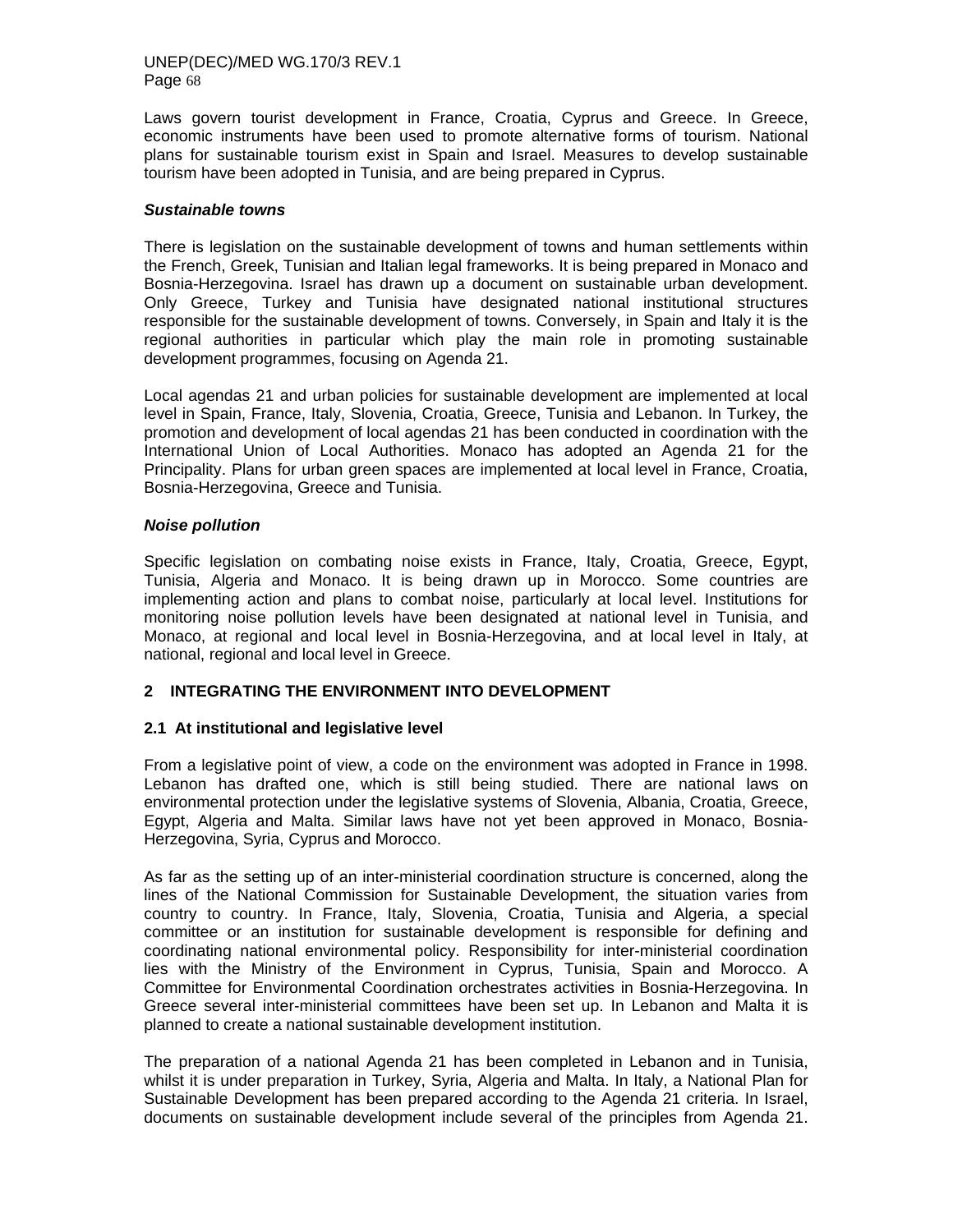National environment and development observatories or other structures with similar roles have been set up in Spain, France, Italy, Slovenia, Turkey, Tunisia, Algeria, Morocco and Lebanon which benefited from the LIFE programme's contribution. In Malta, an Authority for the Protection of the Environment is to be set up, which will also be responsible for monitoring the state of the environment. In Israel, data on environmental quality indicators has started to be collected, whilst Morocco has set up an environmental information system. Finally, a National Institute for Sustainable Development is to be set up in Greece.

## **2.2 In terms of governmental planning**

In Monaco, Slovenia, Croatia, Malta, Tunisia, Israel and the EU countries, environmental concerns are gradually being integrated into national economic and social development policies. In Lebanon, these concerns are starting to be integrated into the country's development programme. In Tunisia, the main actors in Agenda 21 are integrated into the five-year plans for economic and social development. In Bosnia-Herzegovina, Albania, Turkey, Syria, Egypt, Algeria, Morocco and Cyprus, the drawing up of the national Environmental Action Plan aims at integrating the environment into economic and social development. Algeria has made quite some progress in environmental matters in legislative and statutory terms, passing several laws on the protection of natural resources and the environment, and setting up commissions and other institutional structures to implement them.

The principles of sustainable development are partially reflected in land planning programmes in Monaco, Slovenia, Croatia, Bosnia-Herzegovina, Albania, Cyprus, Israel and Tunisia. As far as the role of public administration in promoting sustainable development is concerned, action undertaken in certain countries has set an example of the type of behaviour to adopt: Monaco is developing a public transport policy using electricity, whilst in Greece, an energy saving programme for private and public buildings has been initiated. In France, a "Green Public Authorities" campaign has been conducted by the ministry of the environment. Environmental promotion policies are used as a way of creating jobs in France, Greece and Tunisia.

### **2.3 Implementation**

### *Statutory instruments used*

Administrative authorisation includes environmental protection provisions in several Mediterranean countries. The preventive approach is part and parcel of the provisions advocated during checks on classified plants in the EU countries, Israel, Croatia, Cyprus, Bosnia-Herzegovina, Monaco, Algeria, Tunisia and Malta. The environmental impact assessment is compulsory in the Mediterranean countries on the Northern rim, and also in Tunisia, Algeria, Lebanon, Cyprus and Malta.

In Algeria, provisions are currently being studied which would extend the impact assessment to all other works and infrastructure. Regulations apply to all socio-economic actors, both public and private, in Monaco, Croatia, Bosnia-Herzegovina, Greece and Tunisia.

Sites likely to pose technological risks are required to have contingency plans in France, Slovenia, Croatia, Israel, Cyprus, Greece, Algeria and Monaco. Similar provisions will soon apply in Malta. Fines are imposed in Spain, France, Croatia, Bosnia-Herzegovina, Greece, Tunisia and Algeria for failing to respect the environment. In Spain, there is a special police force to repress environmentally unfriendly behaviour. Inspections are carried out regularly in Monaco, Slovenia, Croatia, Bosnia and Herzegovina, Albania, Israel, Cyprus, Algeria and Tunisia. In Greece, administrative checks are carried out by an appropriate public structure. Limited resources mean that it is not possible to guarantee regular administrative checks in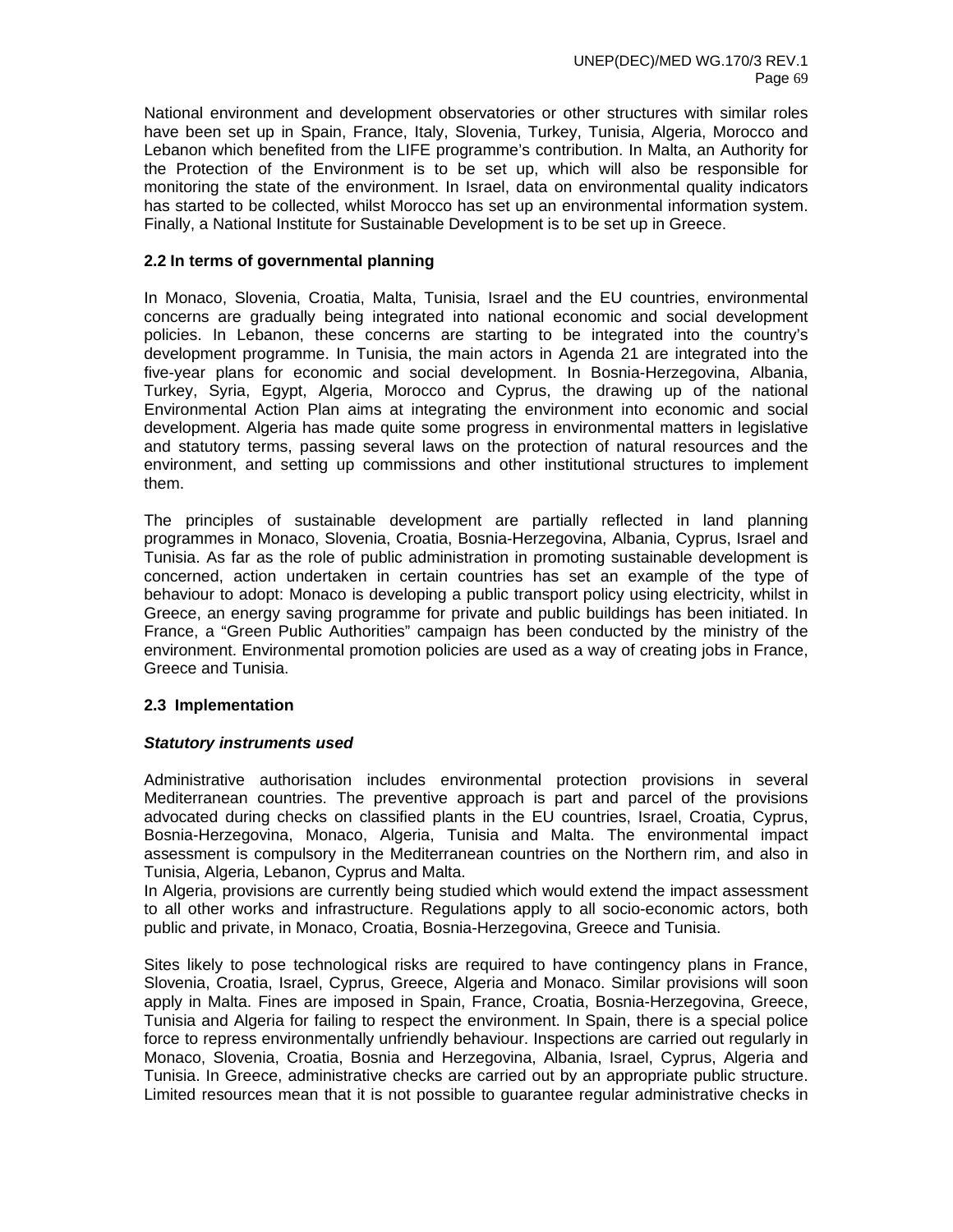UNEP(DEC)/MED WG.170/3 REV.1 Page 70

Lebanon. In Bosnia-Herzegovina the relevant ministerial department is responsible for regular inspections.

#### *Economic instruments used*

In Italy, France, Bosnia-Herzegovina, Albania, Greece, Tunisia and Algeria, taxes and fines are used to deter infringement of environmental regulations and to collect funds to be channelled into clean-up action and other environmental projects. In Algeria, special taxes on pollution and fines for failing to respect environmental regulations feed into the national environment fund.

Environmental subsidies and tax incentives are used in Spain, France, Greece, Slovenia, and Tunisia. In Croatia, this practice is limited to the water sector. Greece and Tunisia withdraw or reduce subsidies to sectors of the economy which harm the environment. Accidental pollution, including clean-up costs, is covered by special funds in Croatia, Greece and Algeria. In Italy, clean-up costs are covered by some insurance companies. Insurance systems in cases of accidental pollution are compulsory in France. In Tunisia and Morocco, a fund has been set up for industrial de-pollution purposes.

#### *Private sector initiatives*

Voluntary agreements for environmental purposes such as ISO or EMAS certification exist between the public authorities and some sectors of industry in the EU countries, Croatia, Turkey, Israel, Tunisia and Malta. Greece and Turkey are endeavouring to promote them on a wide scale. In Italy, the National Environment Agency is running a project to bring in an integrated production policy, and provides technical backing to the EMAS Italian section. Similarly, ISO certification promotion programmes have been implemented in Monaco, Cyprus and Tunisia. Similar agreements are being worked on in Syria, Morocco, Algeria and Cyprus.

Eco-labelling and Green Plans enjoy the interest of major companies in the EU countries, Croatia and Israel. In Italy and Slovenia there is growing interest in eco-labelling amongst companies and consumers, and it is expected to become widespread. Encouragement for delegated management is growing in France for water distribution and wastewater treatment plants, whilst in Tunisia sub-contracting initiatives for having the private sector run wastewater networks were recently introduced. The private sector supports sponsorship initiatives for the environment and sustainable development in France, Israel, Monaco, Algeria and Malta. In Croatia a Board for Sustainable Development Matters backs various projects on the environment and sustainable development.

#### *Bilateral cooperation initiatives*

Croatia cooperates with a number of neighbouring countries and the EU in the environmental protection field. Tunisia receives technical support and funding for various environmentrelated activities from several European countries, Japan and North America. Bilateral cooperation exists between Monaco and the countries of North Africa. Greece is working to develop bilateral cooperation with the Balkan countries, the Southern Mediterranean and Black Sea countries, as well as other developing countries. It should be noted, however, that most European states as well as the EC contribute to bilateral assistance programmes in the legislative, institutional and technical fields in most Mediterranean countries.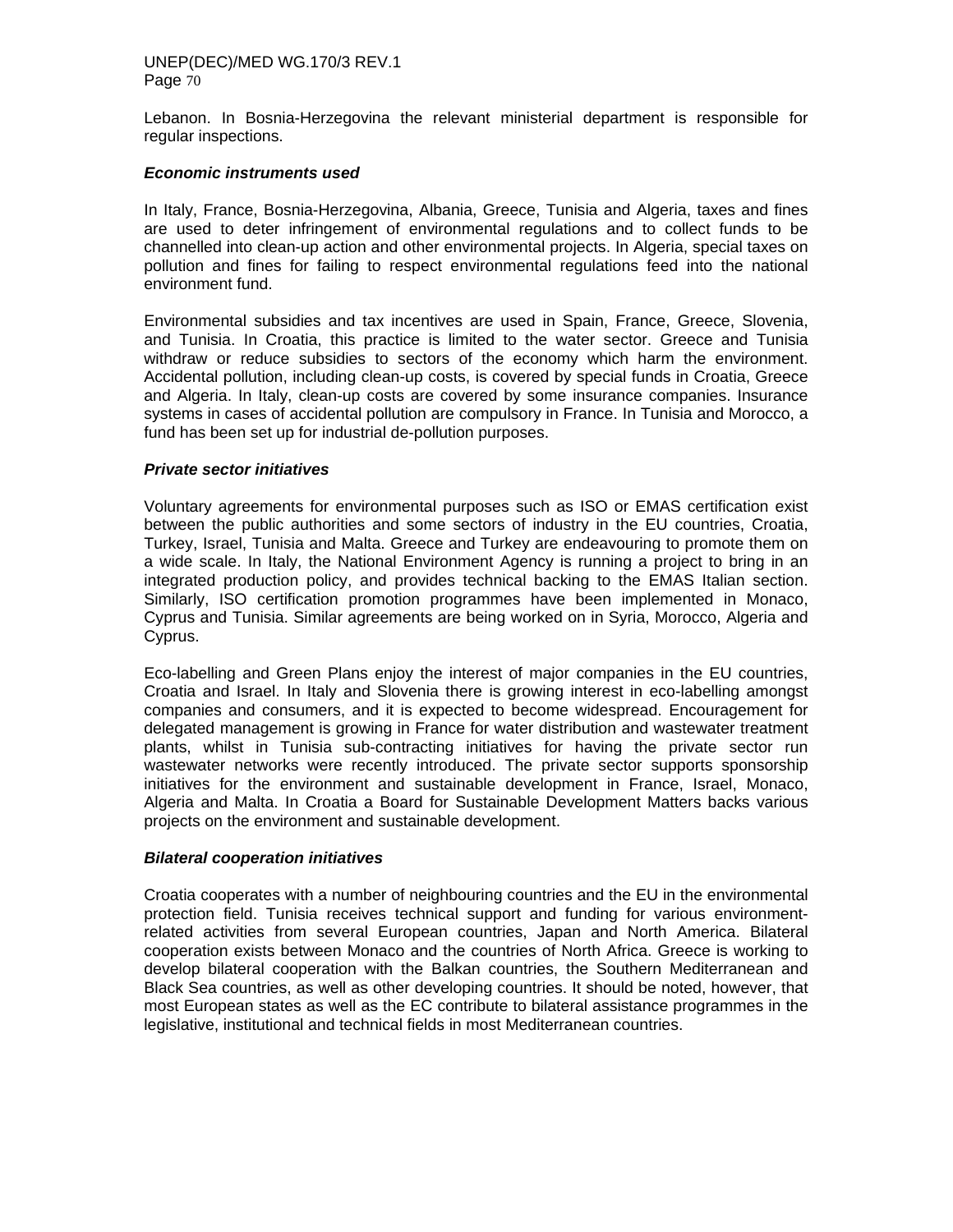#### *Decentralised initiatives*

Decentralised cooperation between local authorities, particularly through their networks, primarily MEDCITIES, would benefit by widening the implementation of ad hoc action towards sustainable development.

#### *Initiatives directed towards the public*

Measures to promote environmental information have been taken in France, Croatia, Cyprus, Greece, Tunisia and Malta. Access to information is guaranteed by law in Bosnia-Herzegovina and Cyprus. In Greece and Algeria national environmental institutions are responsible for promoting information, education and awareness raising activities. The public is often involved in the decision-taking process in Lebanon, although not at local level. In Spain, Israel and Bosnia-Herzegovina such involvement is guaranteed by law, whereas in Albania legislation is in the pipeline. In Croatia, Syria and Malta, it is achieved through the impact assessment procedure, and in Tunisia largely through the NGOs and local authorities. In France, public involvement in decision-taking takes place at local level in particular.

Measures to promote the system of associations and cooperation with the associations have been adopted in France, Israel, Cyprus and Tunisia. In Algeria, the National Environment Fund subsidises ecological associations for environmental activities. The NGOs work closely with national institutions in Lebanon. A special bureau has been set up in Croatia to provide backing for the NGOs.

#### *Promoting the role of environmental research*

In Algeria, the National Environment Fund finances environmental studies and research. National research institutions conduct environmental research in the EU countries, Croatia, Bosnia-Herzegovina, Turkey, Tunisia, Morocco, Lebanon and Malta. Due to the lack of human resources resulting from the lengthy war, it has not been possible to conduct research projects in Bosnia-Herzegovina. In France, Croatia, Albania, Greece, Cyprus and Tunisia, environmental research is implemented through sectoral programmes.

In Algeria, a National Committee is responsible for implementing several initiatives related to various environmental problems. Environmental data bases have been set up in France, Croatia, Greece, Turkey and Tunisia. Eco-technologies are being developed in many countries, such as Spain, Slovenia, Greece, Israel and Tunisia, whilst in Italy, the handful of initiatives taken on the use and distribution of clean technology have not been part of an overall programme or strategy.

#### *Strengthening environmental education*

In the primary and secondary sectors, environmental issues are part of the curriculum in Spain, France, Italy, Turkey, Croatia, Albania, Slovenia, Monaco, Lebanon, Cyprus and Malta, whilst in Tunisia a strategic plan for environmental education stipulates the inclusion of environmental questions in the education system. Greece and Tunisia have implemented several programmes on environmental education at school. In Bosnia-Herzegovina environmental education is optional in primary and secondary schools. Syria, Algeria and Morocco have plans to boost environmental education.

University courses on the environment exist in France, Italy, Croatia, Greece, Israel, Turkey, Tunisia and Lebanon. University exchanges are being developed. Participation in sustainable development programmes in the Mediterranean region is recorded in France, Italy, Slovenia, Croatia, Greece and Algeria.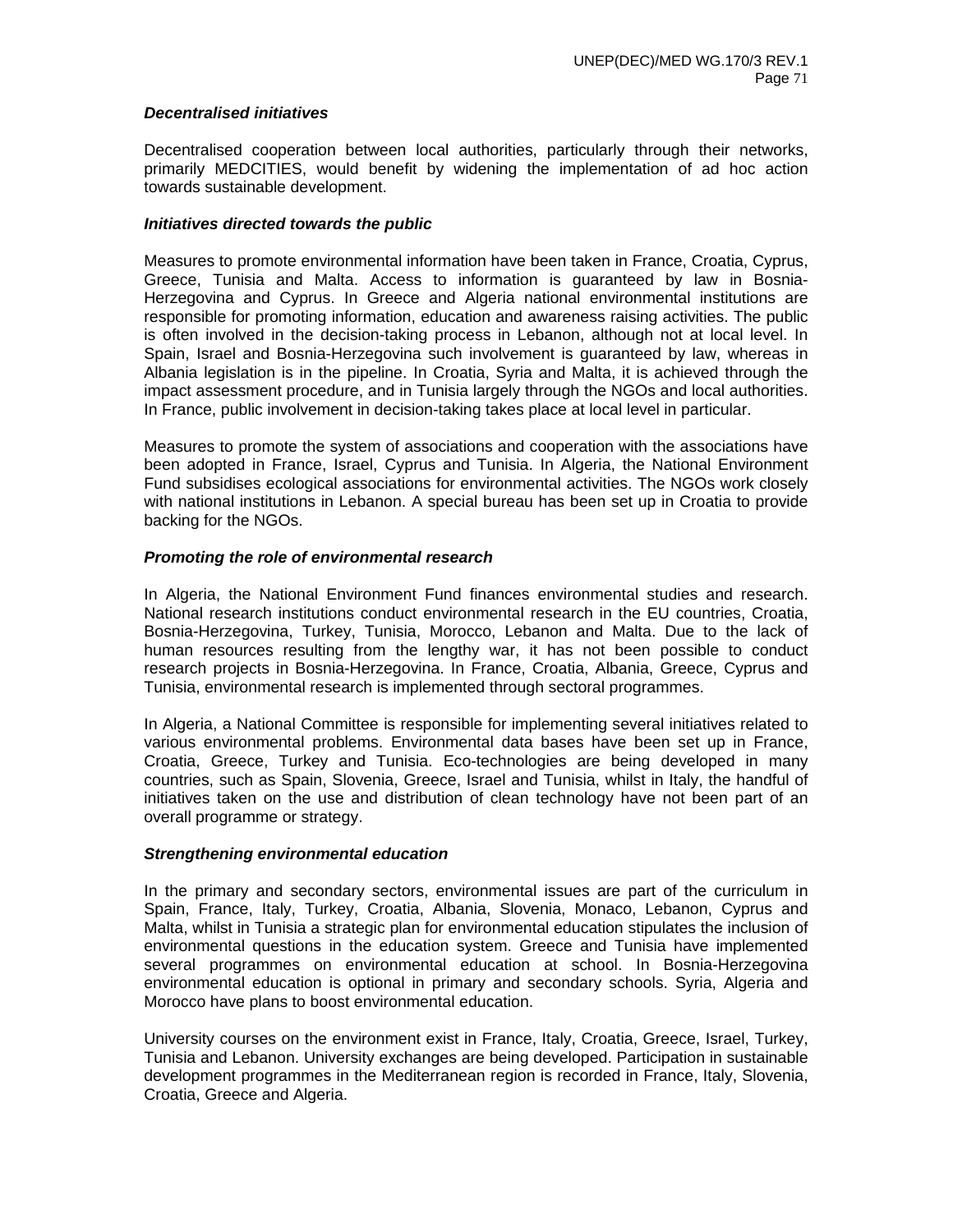## *Continuous training*

The development and building up of human capacity related to environmental protection and management is the main aim of the Tunis-based International Environmental Technology Centre. A la carte but irregular training courses exist in Croatia. Training courses are run in Bosnia-Herzegovina and Lebanon with the technical and financial assistance of the international community (UNDP, EU, USAID, etc.). In France, Slovenia and Israel a large number of training courses in environmental professions are programmed each year. Training activities are run by Environmental Education Centres in Spain, Greece and Cyprus. In Albania this training is provided by national and regional environmental agencies and the NGOs.

### *Awareness-raising activities*

Environment days and environmental clean-up campaigns are frequently organised in several countries such as Spain, France, Monaco, Croatia, Bosnia-Herzegovina, Cyprus, Greece, Turkey, Lebanon and Tunisia. The NGOs play a major role in environment-related activities, and in many countries they are supported and encouraged by the State, such as in Monaco, Croatia, Albania, Greece, Lebanon, Algeria, Tunisia, Cyprus and Malta.

The media also plays a public awareness-raising role vis a vis the environment in Monaco, Cyprus, Israel, Croatia, Greece, Lebanon, Algeria and Tunisia. The promotion of environmental films is a further awareness-raising tool used in Monaco, Bosnia-Herzegovina, Slovenia, Croatia and Tunisia.

# **3. IMPLEMENTATION OF MULTI-LATERAL AGREEMENTS AND REGIONAL INITIATIVES**

# **3.1 At Mediterranean level**

From a legal point of view, countries implement the Convention and its Protocols either by applying them directly, or by transposing them into their own national legislation. At a seminar organised in Tunis in June 2000 the legal provisions for applying the Barcelona Convention were studied.

The results achieved in the Mediterranean where protocols actually exist, and particularly regarding the tight restrictions on dumping, controlling land based- particularly urban- sources of pollution, controlling oil-related accidents at sea and their consequences, and protecting areas of ecological interest, show the interest of having a joint legal basis for all countries.

From this point of view, the poor results achieved in the sustainable management of coastal areas, and the continued urbanisation of the coasts, as well as experiments conducted in the countries, particularly the Coastal Areas Management Programmes, show the interest of preparing a regional legal instrument aimed at implementing sustainable development in the coastal areas.

All countries have ratified the 1975 Barcelona Convention, although only seven countries (Croatia, Egypt, Italy, Malta, Monaco, Spain and Tunisia) and the European Union have ratified the amendments adopted in 1995 (situation as of 27 September 2000), which has meant that the amended Convention has not yet come into force; this state of affairs is obviously a cause for concern, particularly as many of these amendments are related to the principles of sustainable development.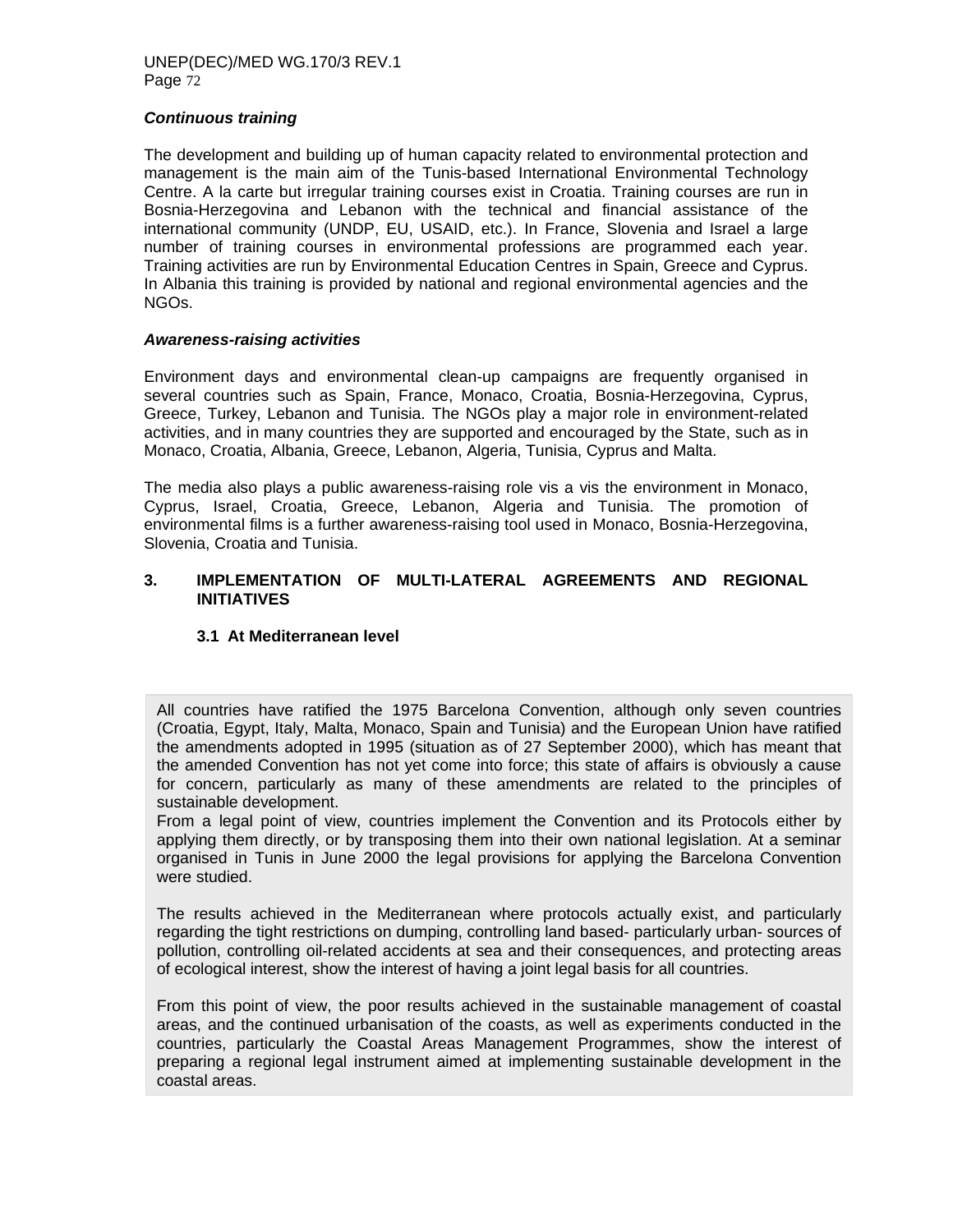# **3.2 At Euro-Mediterranean and regional level**

As members of the European Community France, Spain, Italy and Greece take part in the EU's environmental programmes, and are therefore involved in LIFE and other assistance programmes. These programmes are also being funded and run in Bosnia-Herzegovina, Tunisia, Israel, Syria, Cyprus and Lebanon; Slovenia, Bosnia-Herzegovina and Albania have also been supported through the PHARE programme in the implementation of various water, agricultural and environmental programmes. Several METAP projects and other regional programmes are being conducted in virtually all the Mediterranean non-member countries of the EU.

# **3.3 At global level**

The Mediterranean countries have ratified and implemented other environmental protection instruments:

The Convention on climate change: Apart from Turkey and Bosnia-Herzegovina all countries have approved or ratified the Convention. The ratification procedure is underway in Bosnia-Herzegovina.

The Kyoto Protocol: It has been signed or ratified by the EU countries, Croatia, Israel, Egypt, Tunisia, and Algeria as well as Monaco and Malta. The ratification procedure is underway in Bosnia and Herzegovina.

The Basel Convention: Apart from Libya and Malta, all the countries in the Mediterranean basin have ratified or adopted the Convention, whilst the BAN amendment has only been ratified by Spain, Cyprus and Tunisia. Malta and Bosnia-Herzegovina are on the verge of ratifying the Convention.

The Convention on the protection of the ozone layer and the Montreal Protocol. All countries have ratified the Convention.

The Convention on combating desertification. With the exception of Slovenia, Croatia and Bosnia-Herzegovina all the other countries in the Mediterranean basin have ratified or approved the Convention.

The MARPOL Convention: all Mediterranean countries have ratified with the exception of Albania, Bosnia-Herzegovina and Libya;

Finally, other Conventions such as RAMSAR had already been given Mediterranean country backing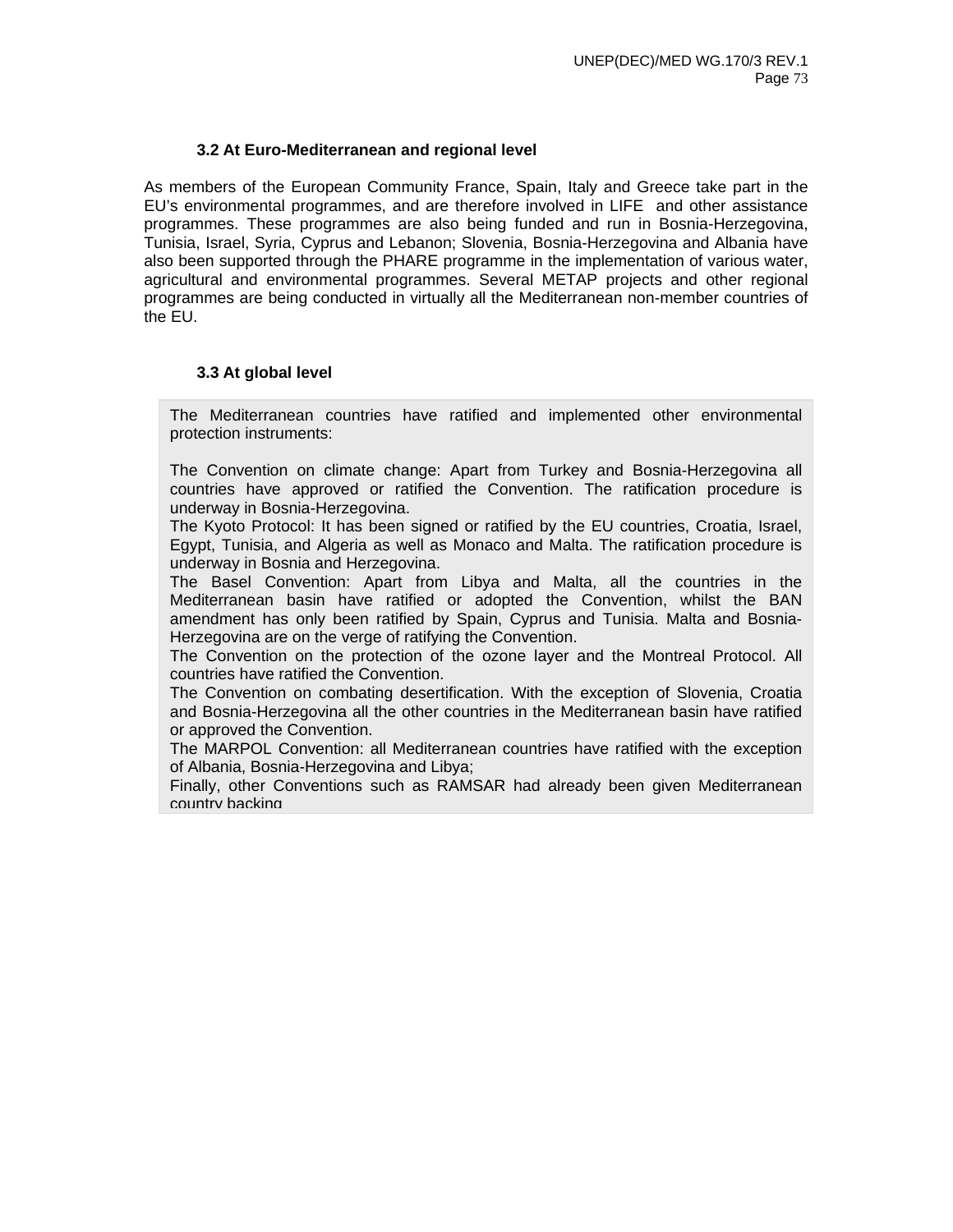# **VI. THE PERFORMANCE, FLAWS AND WEAKNESSES OF POLICIES IMPLEMENTED**

## *Progress recorded….*

The performance of policies implemented should be assessed in the light of the general socio-economic conditions which prevail in the region, the fruit of its environmental characteristics, its resources, and its socio-cultural heritage as well as of the choices made by society and Mediterranean priorities:

- $\geq$  Scarce resources which have always been exploited, with precious little scope for further development.
- ¾ What are still essentially rural Mediterranean societies despite a particularly rich heritage of urban civilisation.
- $\geq$  Economies which are still growing and being shaped.
- $\triangleright$  Lack of institutional capacity and financial resources needed to tackle the current problems of economic and social development.
- $\geq$  Dominant role of the public sector as a service provider, with no sharing of responsibilities with the other socio-economic actors or participatory approach towards social action.

The way in which policies have performed should also be weighed up as a function of the specific context of the environment and development issue in the region, a reflection of recent experiences and the main trends affecting some Mediterranean countries, under the effect of various factors (geo-political change, cooperation and regional conflict, demography, socio-economic conditions and pressures):

- $\triangleright$  Major differences between North and South, mainly in terms of population dynamics, income and job opportunities, and economic structure and growth, which determine policy options.
- $\geq$  Recent regional conflicts affecting population movement, economic performance, socio-cultural progress and, finally, policy direction.
- $\triangleright$  Different priorities on the part of socio-economic actors and sub-regional groupings depending on the degree of difficulty in accessing resources.
- $\triangleright$  Major diversity of institutional structures affecting the performance of each Mediterranean country.

Performance depends first and foremost, however, on the task of setting priorities and the institutional framework at national level, which is the most important for the countries in the region. Generally speaking, performance is more obvious in terms of the adoption of appropriate policies which respect the principles of sustainable development, rather than in terms of their implementation. This is probably due to the necessary delays inherent in the difficulty of moving from the conceptual to the operational level, but also to institutional inertia when means of action need to be changed.

# **1. PERFORMANCE AND DEVELOPMENT CONDITIONS**

Performance depends on the conditions of economic and social development. Three groups of countries can be identified:

 $\triangleright$  The Northern Mediterranean countries, members of or candidates to the EU, characterised by stagnant if not falling demography, moderate economic growth and relatively developed institutional capacity, have expressed interest in the concept of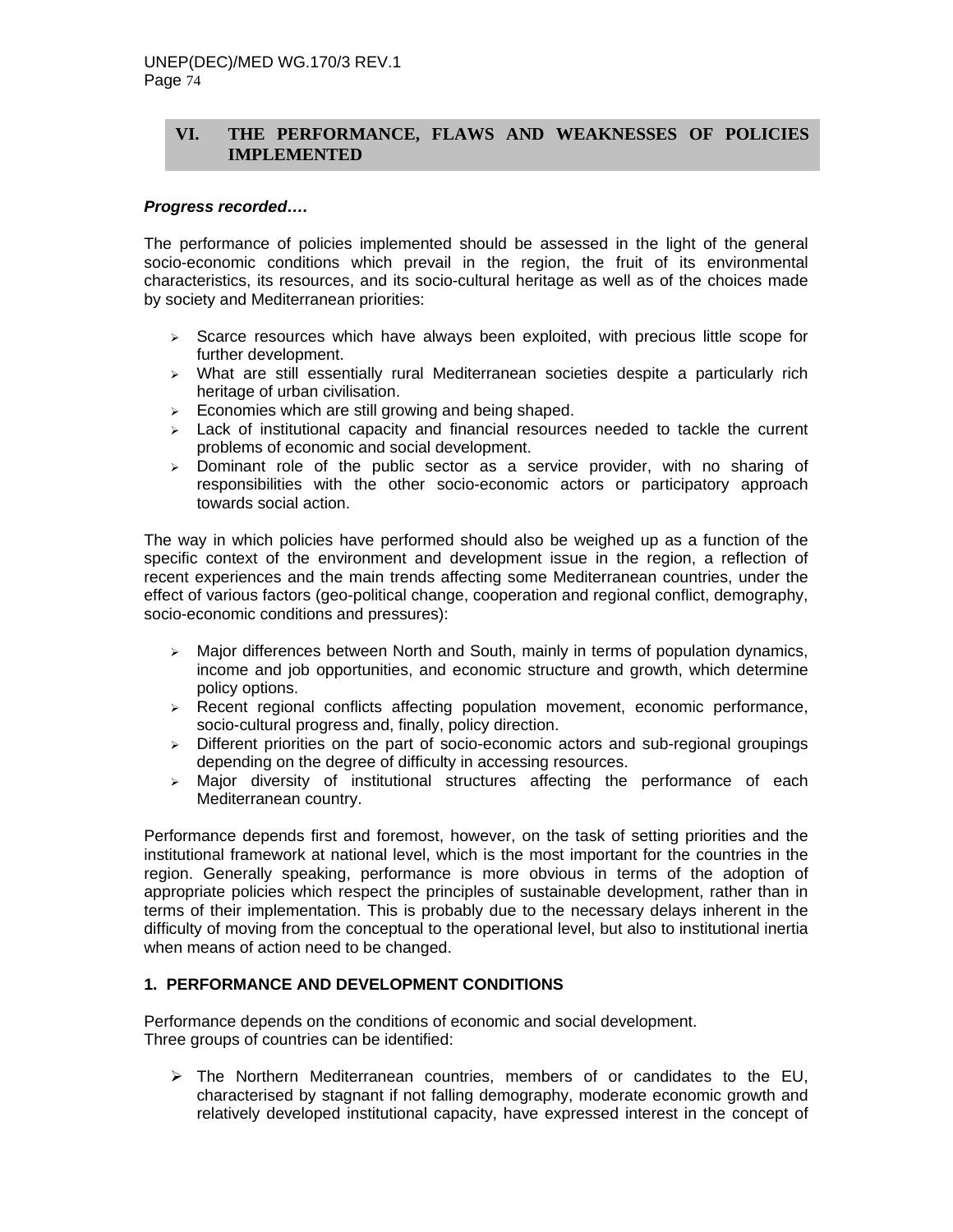sustainable development which would answer many of the questions they face; indeed, their very development raises ever more serious questions of sustainability in terms of urban sprawl, transport, tourism, waste, and the quality of freshwater. They are assisted by the socio-economic and institutional mechanisms which already exist, which rapidly embrace new concepts, as well as relevant EU initiatives on sustainable development. Furthermore, these countries have better access to the human and financial resources needed to implement actions under this policy.

- $\triangleright$  Compared with the rest of the Mediterranean there is no doubt that these countries are more advanced in terms of the policies applied, but sometimes lag behind in relation to other European countries compared with societies which have longer and stronger traditions of environmental awareness, institutional mechanisms for cooperation, responsibility sharing and participation in decision-taking and priority setting, which are conditions for sustainable development.
- $\triangleright$  The emerging economies to the South and East of the Mediterranean, which are developing and facing demographic transition, rural exodus and migration, whose institutional structures are somewhat lacking. The progressive modernisation of rural societies and administrative systems and the opening up of their economies allow them to innovate to a certain extent and to adopt new concepts as steps towards sustainable development policies.
- ¾ These trends have not really taken root, however, and are driven by modern socioeconomic actors in contact with the outside world, whilst most of society remains virtually unaffected by new concepts and attitudes. Furthermore, the effort needed for development and economic restructuring places greater emphasis on economic performance and sectoral priorities at the expense of the principles of sustainable development. Added to social inflexibility, the available administrative and financial resources act as substantial obstacles to the implementation of sustainable development policies.
- $\triangleright$  The economies undergoing transition, sometimes emerging from internal or regional conflict and struggling to establish the conditions for economic and social development with shaky political and administrative systems. These systems do not allow for prompt action in taking on board the new concepts which, however, represent major potential for change and revising priorities from the initial stages. Often their past experience in a context of highly centralised planned economies does not predispose them to the innovative concepts of responsibility sharing and mobilisation of the social actors, although social progress is improving the conditions of acceptability of sustainable development policies.

# **2. PERFORMANCE AND INSTITUTIONAL STRUCTURES**

 Developed and decentralised institutional structures mean that the best can be made of opportunities for action towards sustainable development. Thus:

 $\triangleright$  Most Northern Mediterranean countries with well-developed institutions and clearly established political responsibilities have taken several initiatives towards sustainable development. The provisions governing the drafting as well as the implementation of policy have been improved. Clearly defined responsibilities also provide for better opportunities for coordination and dialogue, which are essential tools in the implementation of sustainable development policies.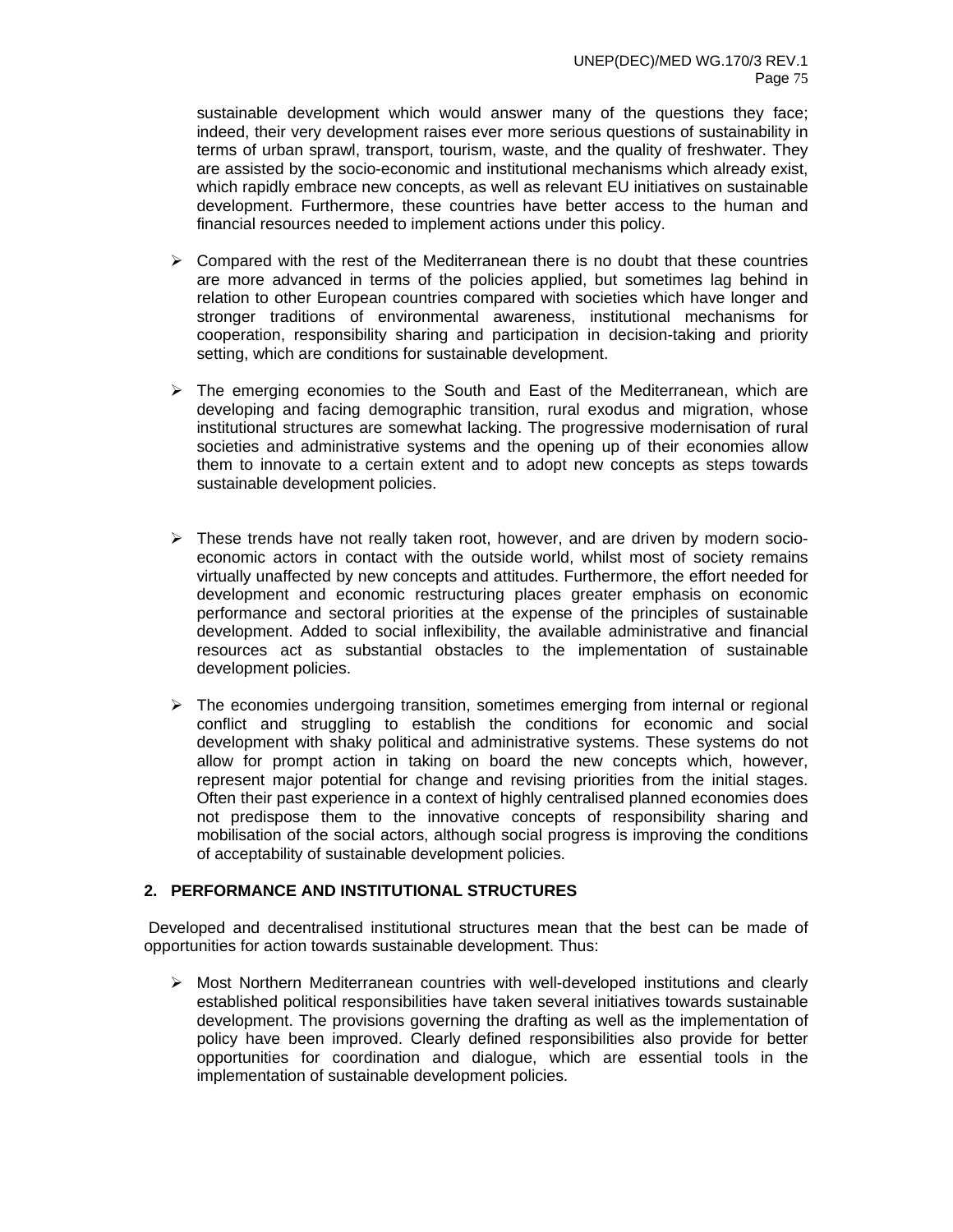# UNEP(DEC)/MED WG.170/3 REV.1 Page 76

 $\triangleright$  Several countries to the South and East of the Mediterranean which have relatively undeveloped administrative systems and shaky institutional partners have met with less success in their sustainable development policies. It is central administration which is sectoralised and often far removed which bears the full weight and usually tends to be rather inefficient as a result. Partners who are not up to the mark mean that there is no possibility of sharing the burden and taking an active part in implementing the sustainable development policy. This creates a vicious circle which dulls objectives and slows intentions.

# **3. REGIONAL INSTITUTIONS AND SUSTAINABLE DEVELOPMENT**

Despite the promotion of and support for sustainable development policies at international level (UN-CSD, donors) and the active participation of Mediterranean countries in activities related thereto, there is little concrete evidence of sustainable development policies. Some Mediterranean partners have shown their commitment to the principles of sustainable development.

- $\triangleright$  MAP plays an important role in making governments aware of the new concepts. It has been innovative at regional level, taking initiatives in support of the sustainable development process such as the setting up of the MCSD as a complementary mechanism. Through the MCSD's activities, MAP's structures have become involved in thinking and action towards sustainable development, the effects of which benefit the Contracting Parties themselves in the long run. The MCSD thus provides a good platform for initiating and supporting regional actors other than the Contracting Parties, such as the NGOs, for example.
- $\triangleright$  The European Union which, in many respects, has forged ahead and which also influences the policies of its member states, long since set up its action programme "towards sustainability", and is working on a new action programme. The Amsterdam Treaty established sustainable development as an objective. In spite of the progress achieved in terms of the environmental protection section, the lack of influence on the rest of community policy is highly regrettable, with it still being excessively sectoral and driven by concerns about the single market and economic development, a flaw which the Cardiff Council of Ministers (1998) endeavoured to correct in its conclusions.

At regional level, the EU has initiated the Euro-Mediterranean Partnership with its MEDA instrument, and the PHARE programme to assist Mediterranean countries. The SMAP (Short and Medium Term Environmental Action Programme) is the environmental component of MEDA, but any specific activities to emerge are few and far between. Furthermore, the PHARE programme, which aims at economic development, has no environmental facet.

Generally speaking, regional groups and networks are better prepared than individual actors to introduce sustainable development policies. Sharing concerns and resources means that new concepts can more easily be circulated and initiatives towards sustainable development launched. Sustainable development means that social values and economic development policies need to be restructured, which places a heavy burden on individual actors, particularly if the main tasks fall on central administration.

### **4. SUSTAINABLE DEVELOPMENT AND NATIONAL POLICIES**

Sustainable development appears to exert no influence on the policies of many partners in the Mediterranean, apart from its environmental protection component. Sectoral visions and priorities still predominate heavily, and environmental policies have precious little impact on development policies.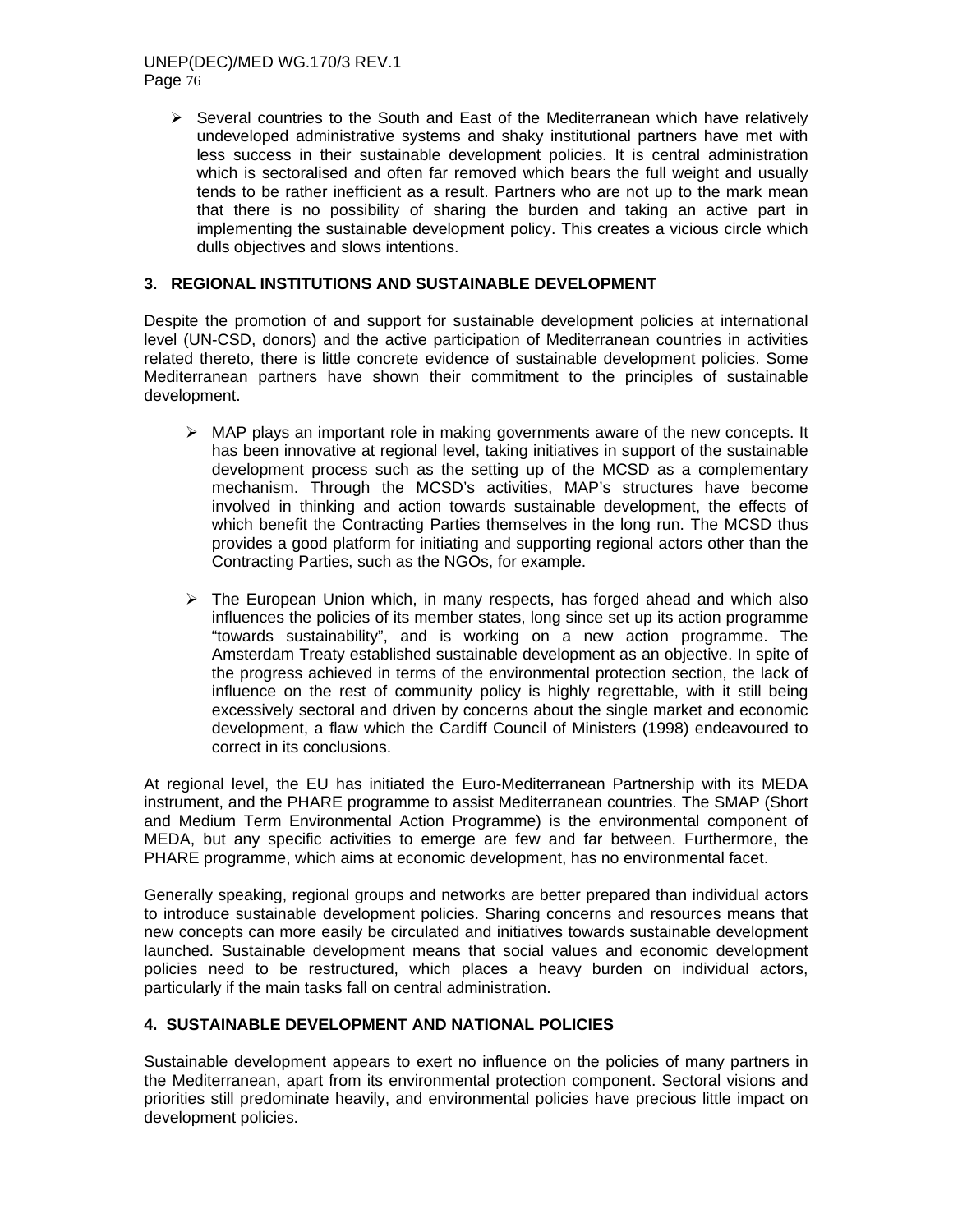Economic efficiency continues to be the driving force behind policy for most Mediterranean countries, an aim towards which they move along the shortest possible route, using existing tools. The current international situation in terms of globalisation and competitivity exerts pressure towards the adoption of such an aim.

Social equity is also an aim with which the Mediterranean has some experience. The interpretation of social equity has recently changed dramatically, however, therefore also demanding a change in values, attitudes and policies. This type of change is difficult to implement given the global restructuring of the economy and limited financial resources, but also in the absence of a broad consensus within society, and of institutional mechanisms developed in the Mediterranean, which could promote social action and responsibility.

Environmental conservation as an aim has largely been adopted at national policy level, although Mediterranean societies are still somewhat behindhand in terms of specific behaviour. Moreover, environmental policies are often too sectoral to deal with questions and themes falling into the realm of integrated policy. Protecting nature and controlling pollution tend to dominate in environmental policy, probably reflecting the first stage in the development of priorities for action.

Inter-generational equity which implies a long term view of development- despite having been widely practised on an everyday basis over past centuries- is often lost sight of, because of the short term profit and speculation which come with the rapid accumulation of wealth and accelerated change which are visible across the board.

Echoing growing global concern towards sustainable development, several Mediterranean countries are preparing to adopt the necessary measures to revise their national policies, and the priorities and actions which stem from them; some of them have already taken important decisions to this end, with some substantial action being involved; these initiatives are summarised in Annex III, based on information provided in the national reports prepared for this Strategic Review.

Generally speaking, the Contracting Parties and some other members of the MCSD feel that practically all action aimed at protecting the environment has its place within the sustainable development approach. Relevant action towards integrating environmental concerns within sectoral policies in particular, and development in general, tend to be few and far between; however, sustainable development stakes are being included or even integrated in development plans on an increasingly frequent basis, at least as far as the objectives are concerned.

### *But much still remains to be done….*

Positive as well as negative elements simultaneously condition future progress towards sustainable development in the Mediterranean.

### **5. FACING THE CHALLENGES**

The human presence stretching back thousands of years, the traditions and wise practices of development and adapting human activities to the conditions imposed by scarcity, the predominance of activities which exploit and depend on local resources (breeding, agriculture, fisheries, and more recently tourism), and the long tradition of balanced urban and rural development provide a positive basis for the introduction of sustainable development policies in the Mediterranean. Moreover, the powerful impetus and support provided by the International Community for the adoption of sustainable development aims, as well as initiatives taken at regional level by MAP, the MCSD and the EU, provide further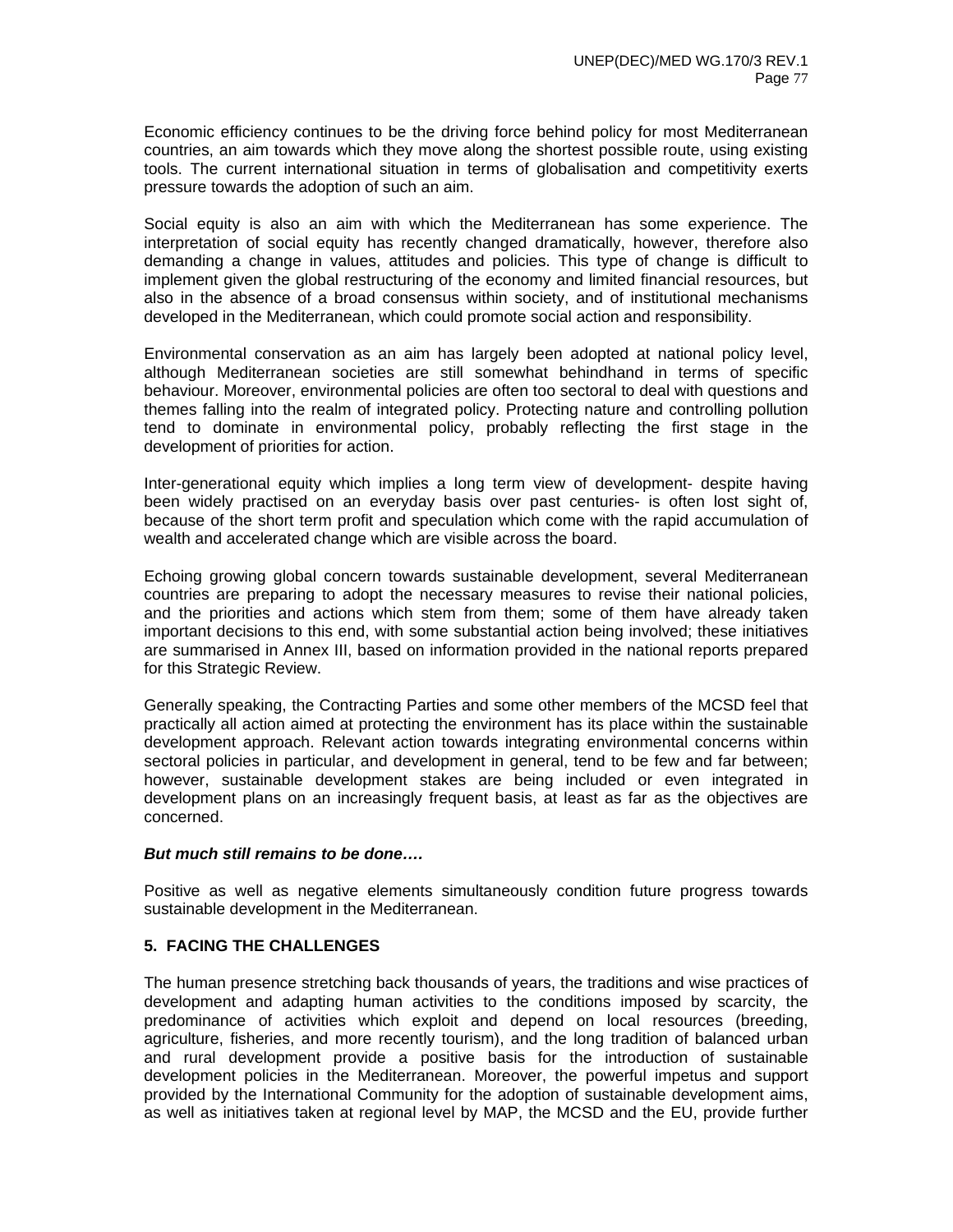encouragement for Mediterranean policies to persevere on the path towards sustainable development.

At the same time, the Mediterranean partners are facing increasing challenges in terms of wider economic, technological and socio-cultural change such as the globalisation of world markets, increased competitivity, geo-political restructuring, the growth of tourism, and technological progress in telecommunications and information distribution, in transport and travel. This in turn affects the opportunities for development and employment, population migration, and rural exodus, changing the long term results of balanced development and accelerating change.

Moreover, institutional capacity and financial resources at regional and local level are not really in a position to bring about change nor to take up the challenges.

The economic and social capacity to innovate which is essential to competitivity in the modern world, is also limited with many countries in the region still being in the first throes of development in their national economies, most of them faced with the problems of marked population growth, economic inefficiency, rising unemployment, and rampant urbanisation, which demand an immediate response, giving priority to short term action rather than long term strategies. Efforts towards sustainable development are thus stifled despite the positive signs from past experience stemming from a balanced view of development, the environment and human existence.

# **6. WEAKNESSES TO BE OVERCOME**

Although MAP II has extended its environmental concerns to include questions related to the land-based coastal areas, it is still limited on 2 points:

- $\triangleright$  The Contracting Parties are largely represented within it by the Ministers of the environment who do not necessarily have all the prerogatives when it comes to national sustainable development policies.
- $\triangleright$  The framework and the organisation of the means which it mobilises-including financial onesare still marked by sectoral or thematic priorities.

The role which the MCSD should play vis a vis MAP is a highly important issue, given the huge demands of sustainable development activities in the region in terms of initiatives and support. The MCSD was introduced as an advisory body within MAP, without any consequences being drawn from a budgetary point of view, in terms of its terms of reference and its structures, and regarding the fate of recommendations.

The sectoral nature of environmental policies continues to dominate, whilst their impact on development policy is limited due to relatively unfavourable circumstances, and in particular the lack of any clear will to implement decisions. Sustainable development policies depend too exclusively on the public sector, hardly allowing partnership to develop between the public and private sectors. The financial commitment of the Contracting Parties to MAP activities and the MCSD is too limited to allow the implementation of programmes adopted. There is a blatant need for awareness raising and mobilisation among the main groups in Society in most of the countries of the region.

The diversity of existing agreements reflects on the one hand the lack of any Mediterranean approach, strategy and policy and, on the other, means that several of the Mediterranean basin's main problems cannot be tackled at the requisite level, including those related to financial assistance, technology transfer, population movements, environmental issues, general aid and cooperation. In the absence of technology transfer in particular, in order to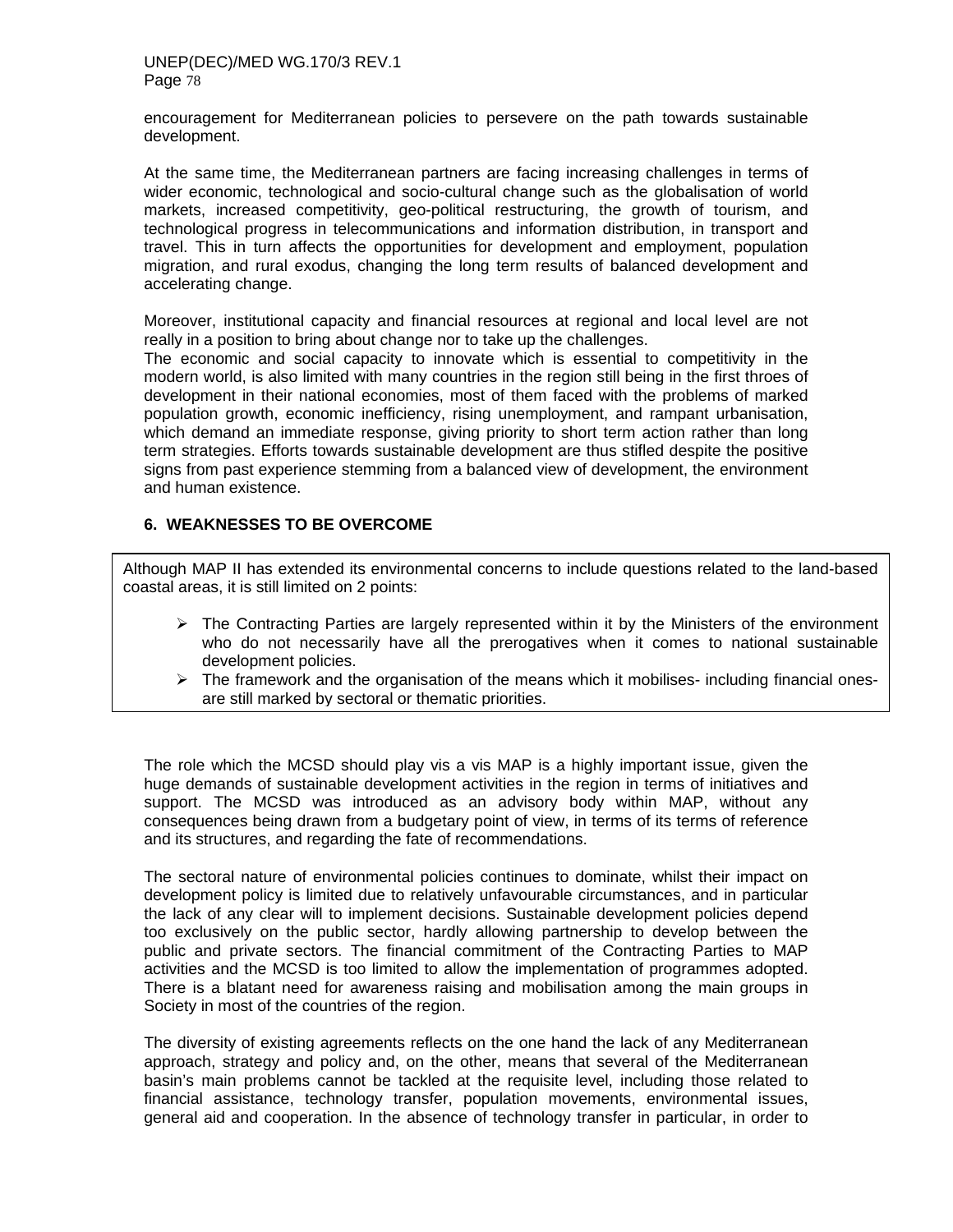improve the capacity of Mediterranean countries to overcome low productivity and competitivity on the international market, it will be virtually impossible to solve the Mediterranean's most pressing environmental problems.

Despite the progress achieved over recent years in terms of political reform, Mediterranean countries still live in fear of the hazards of liberalisation.

The problem does not boil down to adopting trade policies facilitating integration into the world economy (European to begin with), but also involves the need to have institutions which make this type of policy credible, through a clear understanding of the pertinent role they should play within the sustainable development process, in terms of institutional adjustment and building the capacity to regulate the private sector in the new areas of activity such as protecting the environment and strengthening the social components inherent to sustainable development.

Whilst environmental policies exist in practically all Mediterranean countries and in the regional organisations, they tend to have fragmentary perceptions of sustainable development.

Cross-board links are hardly taken account of, and under the best of circumstances environmental concerns are incorporated in development policies in an unsuitable manner.

In terms of content, most relevant sustainable development policies in the Mediterranean have not managed to face up to 3 important problems:

- $\triangleright$  Reforming policies in the key sectors, particularly agriculture and tourism.
- $\triangleright$  Controlling urbanisation and littoralisation.
- $\triangleright$  Developing infrastructure whilst respecting local resources and heritage.

# **7. EXPECTATIONS**

It is expected of MAP:

- That the adoption of its new legal instruments take place under the best possible conditions; Legal assistance should be assured in the future.
- That a review and assessment of Mediterranean countries' environmental performance be periodically conducted under its coordination, in order to assess the effectiveness of legislation and regulation at regional level, to promote the integration of the environment and sustainable development policies through national legislation and regional agreements as well as the implementation of national action plans.
- That it conduct projects under SMAP on the integrated management of coastal areas, combating desertification, waste management, and sustainable water management.
- That it further develop the Strategic Actions Programme approach in order to enhance what its activities have achieved, that it speed up completion of the regional programmes and, in order to do so, that it set up a more efficient financing mechanism.
- That it develop a new strategy for seeking external funding.
- That its Coordinating Unit play a more incisive role in the face of the donors in the international or multilateral development programmes, public or private, to the benefit of the least favoured countries in the Mediterranean basin.
- That it permit greater understanding of the negative impact of the activities of non-Mediterranean countries on the quality of the environment and natural resources.
- That it facilitate country involvement in the sustainable development process by shaping specific actions to be implemented in the main sectors of development, and by building technological capacity in the countries.
- That it manage to provide decision-takers with information on the sustainability concept, adapted to the needs of each country and each culture, and that it increase the exchange of experience at all levels.
- That the terms of reference of the Regional Activity Centres be revised to take better account of sustainable development questions and the needs of the activities which stem from them.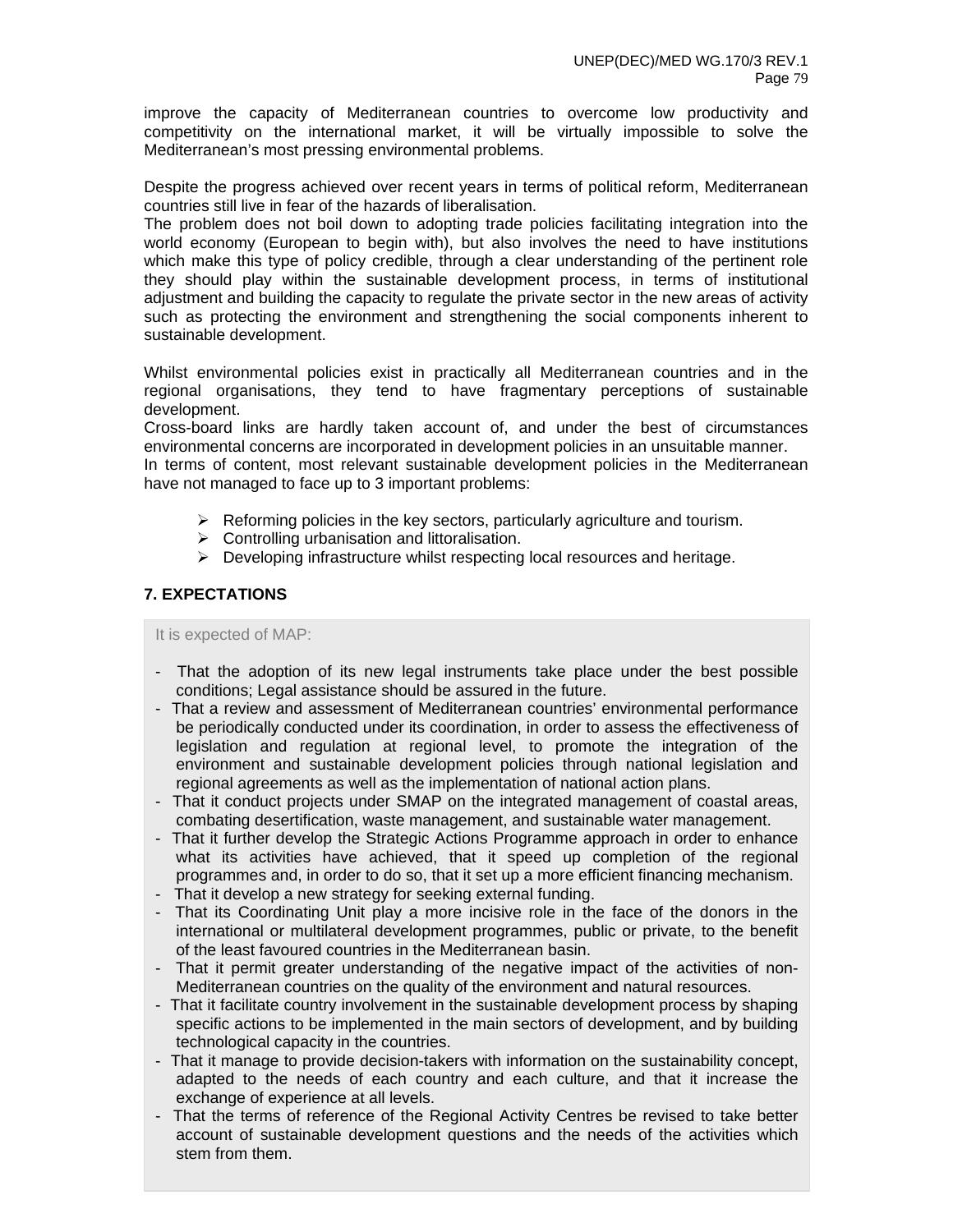# **8. PROPOSALS FOR INCREASED INVOLVEMENT BY ACTORS FROM SOCIETY**

### **8.1 Providing quantitative information**

The systematic collection at regional level and under MAP's responsibility of information related to projects and action which contribute towards sustainable development conducted by thousands of actors from Society, as well as their analyses would prove a useful exercise now that the importance of the main actors in Society has been fully recognised, and the main actors clearly identified.

Information could be collected on a contractual basis within the three groups identified: local authorities, NGOs and socio-economic actors.

In certain cases the entities to be taken into account are clearly identified: towns with over 100,000 inhabitants for sewage works, and coastal towns for port reception structures, for example.

#### **8.2 Highlighting good examples**

At the present stage, any indication relating to useful initiatives or any success is necessarily subjective, influenced as it is by the publicity efforts made by the various actors.

There is no direct relation between the value of a given initiative and the quantity of information produced about it, since this depends on the information-awareness policies of various organisations, the receptiveness of the local media, and other factors which are hardly linked to the intrinsic quality of the initiatives themselves.

As a general rule, the NGOs and their networks have been better at publicising their efforts than the local authorities or the socio-economic actors.

Consequently, when good examples or successful initiatives need to be highlighted in order to encourage others to follow suit, it is the NGO initiatives which first spring to mind.

#### *Promoting public awareness-raising*

By raising public awareness, the NGOs are playing the role of guardians of the environment at local level, and spurring the local and national authorities into action.

Their initiatives for involving the general public and young people in particular in beach cleanups and other coastal management activities have introduced an element of concrete commitment into the latters' theoretical interest in the environment.

#### *Environmental education*

Young people's interest and enthusiasm as well as the positive response received from many teachers have helped break down the resistance of those who see nothing new in the environment which is not already covered by existing disciplines.

Interest in the environment means, on the contrary, that the importance of the scientific tools needed to study the environment in quantitative terms and to initiate effective rehabilitation steps can be stressed.

#### *Consumer action*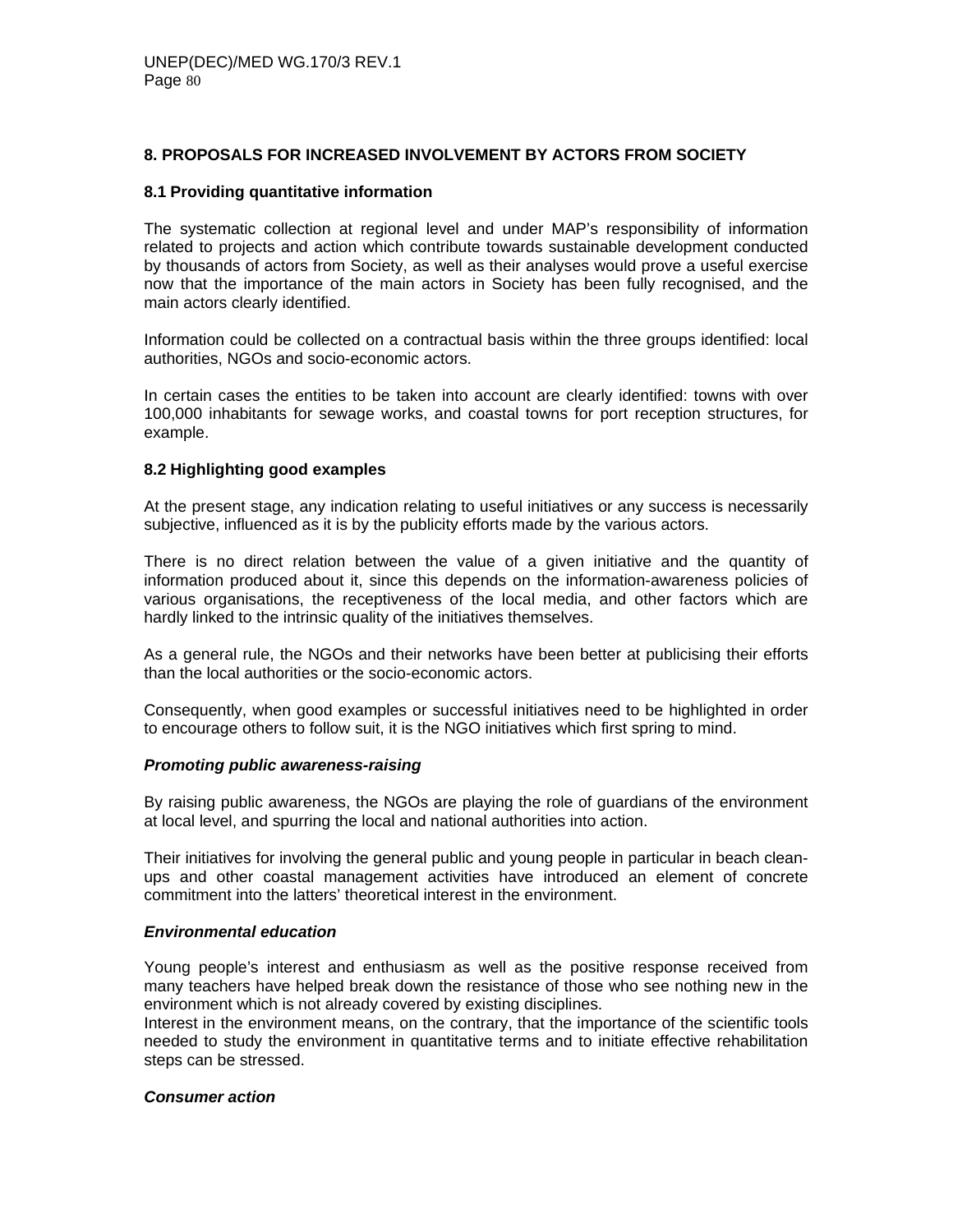In the past, initiatives taken by many consumer associations against the use of environmentally harmful products have met with success; such initiatives will achieve their aims if supported by the media, particularly when clean alternative products exist on the market.

## *Local Agenda 21 exercises*

The implementation of local Agendas 21 ensures the promotion of the participatory process. They should be seen as a useful tool for sustainable development in the region.

They force all actors in Society to take part together, breaking down the barriers which divide them into different categories.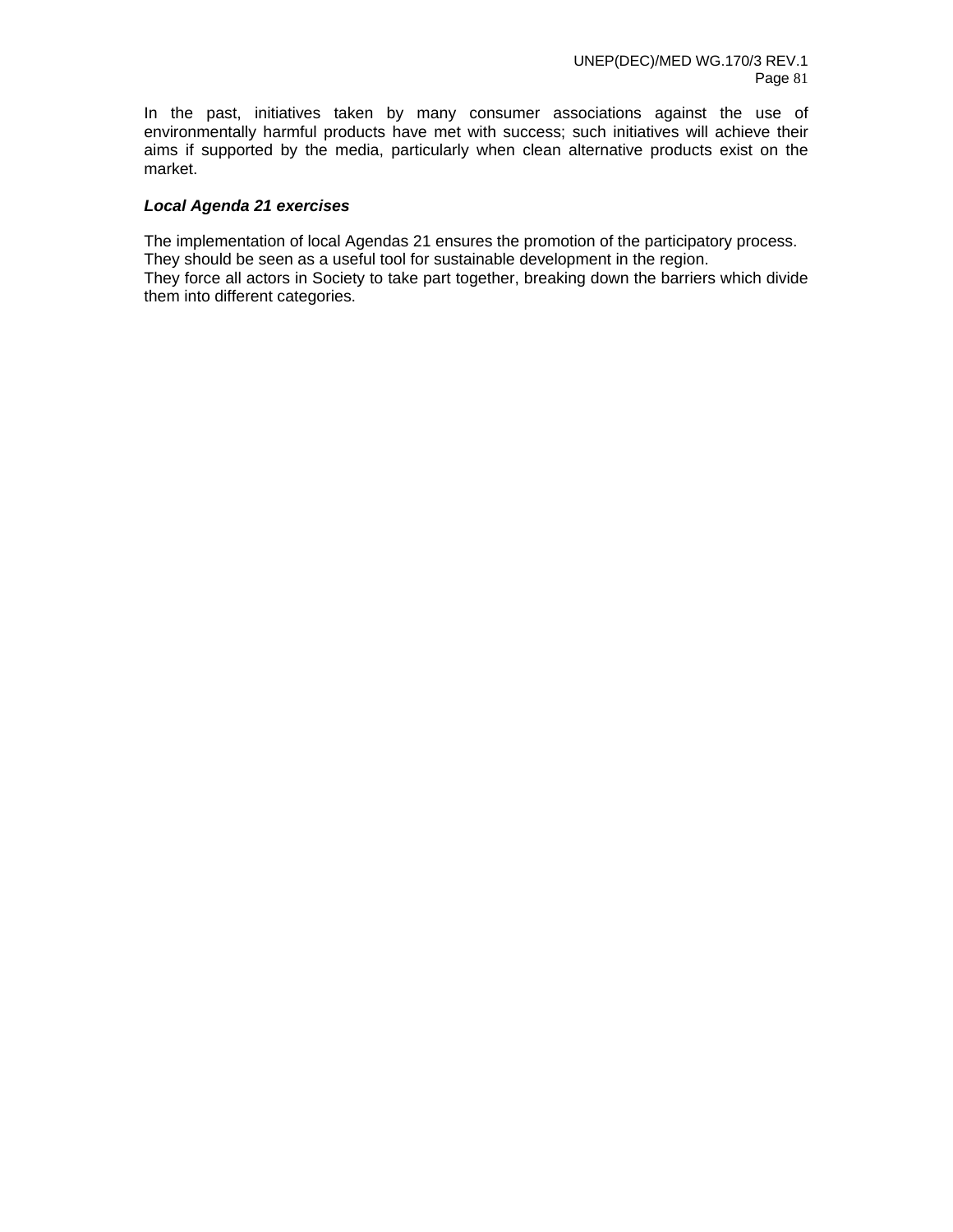# **8.3 Creating a hierarchy of categories in Society**

To be of use to the MCSD any hierarchy must respect totally transparent criteria:

- $\triangleright$  If the criterion is effective involvement in promoting MAP's aims in the Mediterranean, it is the NGOs who play the main role, followed by the local authorities still in a minority, and some economic actors.
- $\triangleright$  If the criterion is long term sustainable development in the region, it is most important to mobilise the socio-economic actors since all the activities and initiatives depend on the autonomous decisions of the economic actors and governments, over which the MCSD holds only limited sway.

Their participation will require further effort and time and must be sought for in a bottom-up approach as a function of their selective involvement in specific initiatives, rather than on a top-down basis through general commitments.

Such general commitments have already been made at global level, and the major world producers have already integrated respect for the environment into their directives.

If the criterion is the immediate potential for promoting the sustainable development of the region, there is no doubt that it is the local authorities that will need to be mobilised.

They possess the resources, the specific knowledge and the legal authority to be involved and will benefit directly from any visible improvement in the environment.

The local authorities are the essential partners in sustainable development, since international and national efforts only acquire any sort of specific dimension at local level.

# **8.4 Taking a few steps in the right direction**

- $\triangleright$  The adoption by the Contracting Parties of a formal resolution calling for the more effective involvement of the main groups in Society in all questions related to MAP would dissipate the current interpretation according to which the NGOs are apparently only concerned by awareness raising and environmental education, the local authorities by specific programmes for coastal management, and industry only by specific problems related to combating pollution. Moreover, more effective involvement of the socio-economic actors should be encouraged, by making more appropriate choices for their representatives from the national or regional Chambers of Commerce and Industry.
- $\triangleright$  The launching by the MCSD of a draft quantitative and analytical inventory at regional level involving the components of Civil Society in programmes which are relevant to MAP's objectives. This could be done using a questionnaire, and calling on structures representative of all sectors in Society
- $\triangleright$  The reform of procedures for approving MAP's projects in order to allow the effective participation of the main groups in Society and their effective and specific contributions.
- $\triangleright$  The contribution expected of the main groups in Society in the implementation of MAP II projects could come about on the basis of the twelve themes and sixty one priorities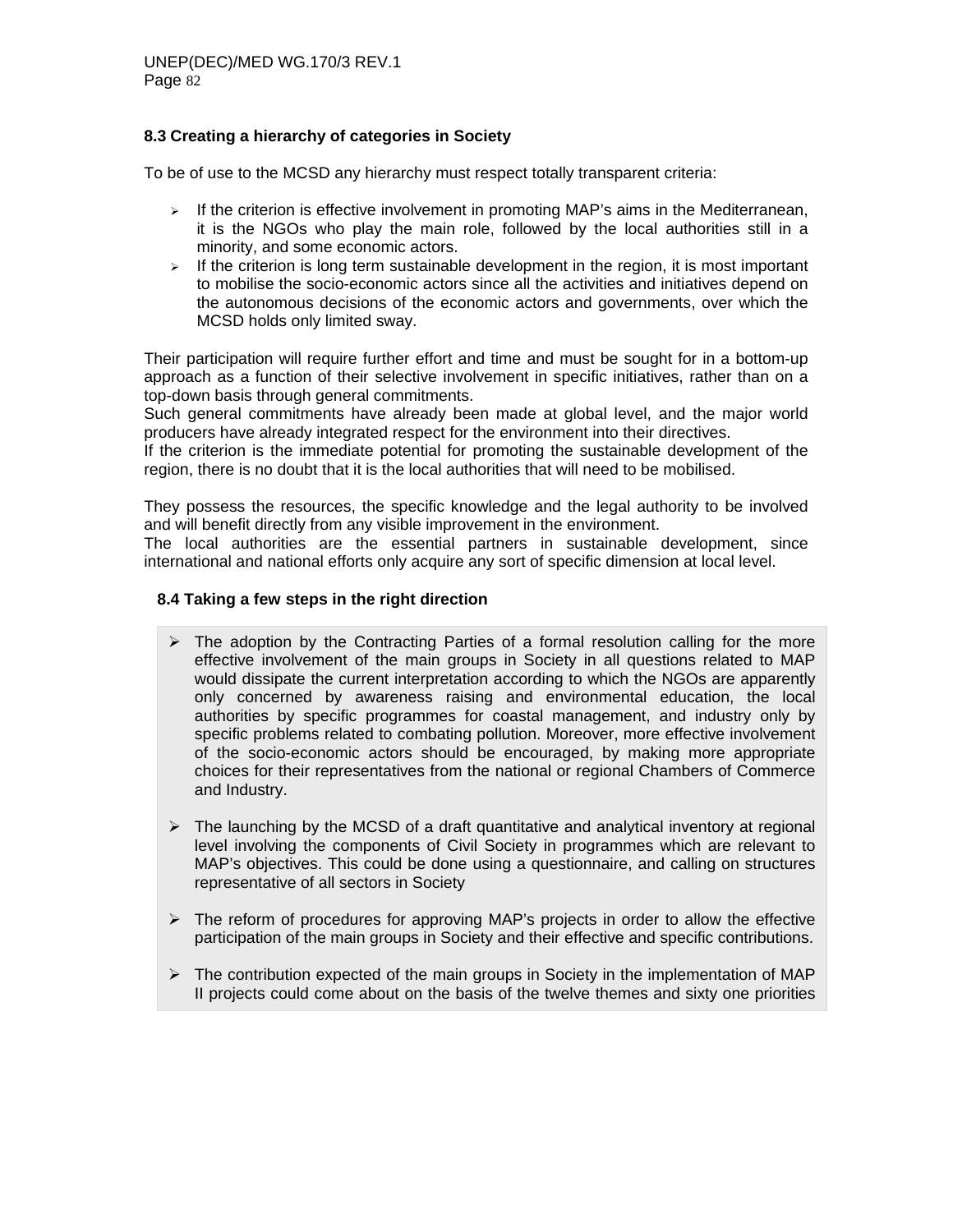# **VII. RECOMMENDATIONS AND PROPOSALS FOR ACTION**

The regional review clearly shows the progress which has been made towards sustainable development and environmental protection as well as the flaws which continue to exist, since the Mediterranean Action Plan and Barcelona Convention and its Protocols were revised in 1995.

New types of growth and development which take greater account of the social well-being of the entire population and of environmental concerns need to be sought.

The environmental, economic and social cost to be borne in the short term by certain countries within a context of integration and liberalization which favors market mechanisms can only be acceptable if serious accompanying measures are adopted in order to cushion the impact on the least privileged sectors of society, and which will guarantee more long-term sustainability.

At national level, the difficulty of giving concrete expression to measures towards sustainable development decided upon by the Mediterranean community shows, on the one hand, that the new concept has not as yet managed to mobilize all spheres of Society and, on the other, that States have been slow in implementing some of the decisions taken.

Although it is highly active, co-operation in the Mediterranean is, on the one hand, affected by a lack of common vision and inadequate co-ordination between the main partners currently or potentially involved and, on the other, by a mismatch between resources available for development and investments, given the scale of the tasks to be accomplished.

This is exacerbated by the fact that the short-term effects of the Uruguay Round's decisions have not produced the expected results for the developing Mediterranean countries, judging by the worsening foreign trade deficit faced by most countries.

Apart from a clear political impetus, any shift towards sustainable development also requires reference models which identify and put across a shared vision, which takes account of the Mediterranean peculiarities, as well as a coherent strategy capable of guiding the various stages of its implementation.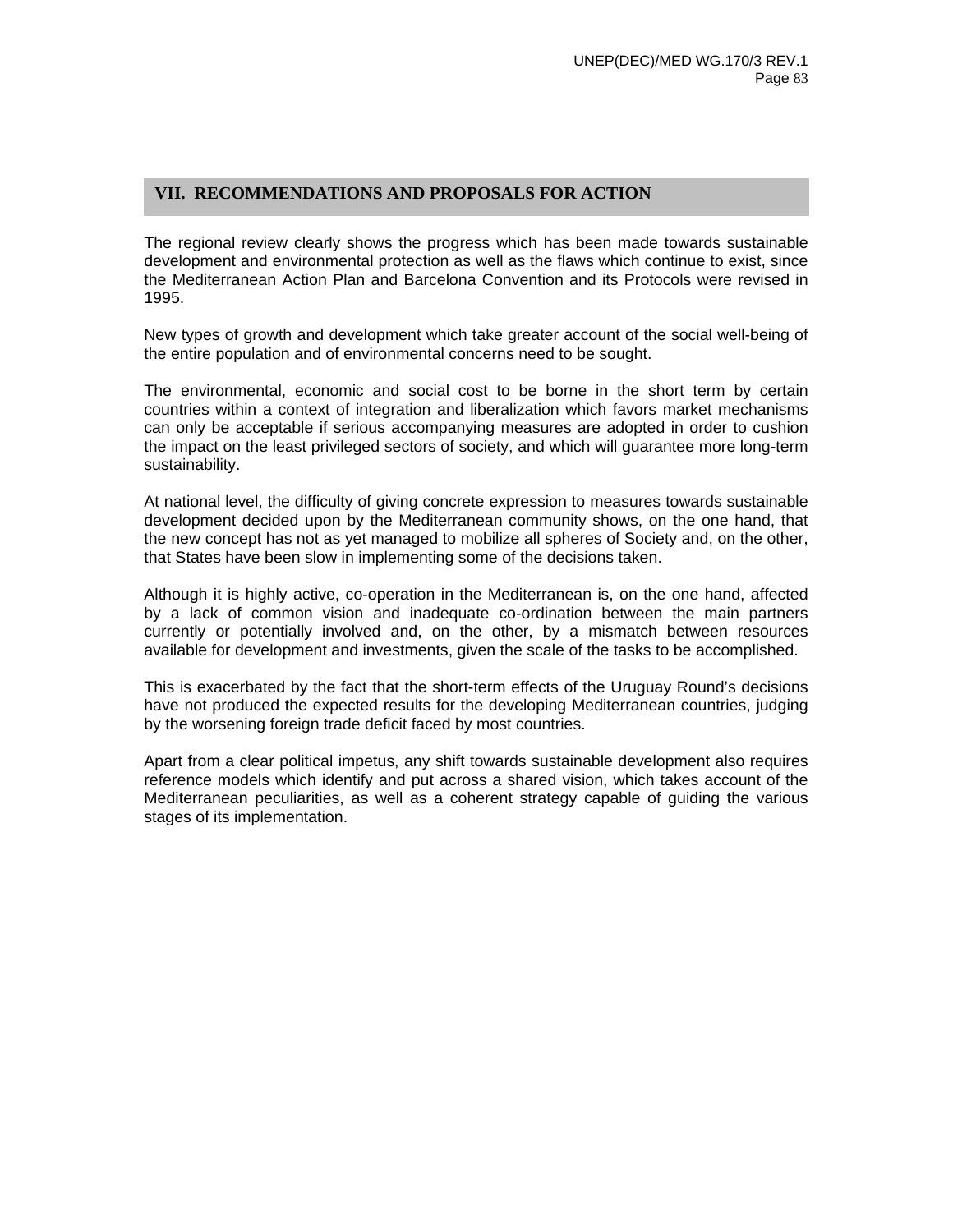To this end the MCSD proposes the following steps:

## **A common vision and a regional strategy**

- 1 The Contracting Parties to the Barcelona Convention are invited to define a common vision of the region's future along with all of the partners concerned. For this purpose, they are invited within the framework of MAP and with all the partners concerned, to adopt a Mediterranean Strategy for Sustainable Development at their Thirteenth Ordinary Meeting (2003). This Strategy should reflect a responsible acceptance of the medium and long-term stakes and clear commitment and solidarity at all levels (regional, national, local) and in all sectors (economic, social, environmental); this strategy should:
	- $\triangleright$  Take account of the diversity of existing political, social, economic, cultural and environmental systems;
	- $\triangleright$  Allow States and Local Authorities to play their full role
	- $\triangleright$  Respect the multiple values of Mediterranean societies;
	- $\triangleright$  Draw on all elements of Society;
	- $\triangleright$  Promote social equity;
	- $\triangleright$  Ensure respect for the integrity of eco-systems;
	- $\triangleright$  Apply a participatory approach;
	- $\triangleright$  Identify and promote adequate methodologies and tools;
	- $\triangleright$  Promote the transfer and mastery of cleaner technologies;
	- $\triangleright$  Promote bilateral and regional cooperation;
	- $\triangleright$  Take due account of the principle of common but differentiated responsibility;
	- $\triangleright$  Encourage complementarity and synergies with other relevant programmes;
	- $\triangleright$  Express at the Mediterranean level the aims and proposals for action laid down by major global conventions, particularly on climate change, biodiversity, desertification etc., as well as the UN-CSD's recommendations;
	- ¾ Facilitate implementation of the Barcelona Convention, its protocols and MAP recommendations;
	- $\triangleright$  Build the required capacities to meet the above-mentioned objectives effectively.
	- 2. The Regional Strategy should pay particular attention to the implementation of recommendations and proposals for action adopted or to be adopted within the MCSD framework, establishing clear objectives and adequate means, inter alia in the following areas: water demand management, tourism, industry, agriculture, energy, transport, waste, free trade and the environment, information and awareness raising, indicators for sustainable development, land use planning, coastal management and urban development.

### **National Strategies towards impetus and implementation**

The Contracting Parties are invited to draw up or revise their sustainable development strategies as soon as possible, depending on their circumstances:

3. National sustainable development strategies should be drawn up or revised- whichever applies- in accordance with national specificities and priorities, in order to take account of any movement towards globalization in the Mediterranean region. The preparation/revision of national strategies and their implementation should be conducted according to a participatory approach, involving all actors and at all levels of responsibility concerned, and should square with other similar exercises.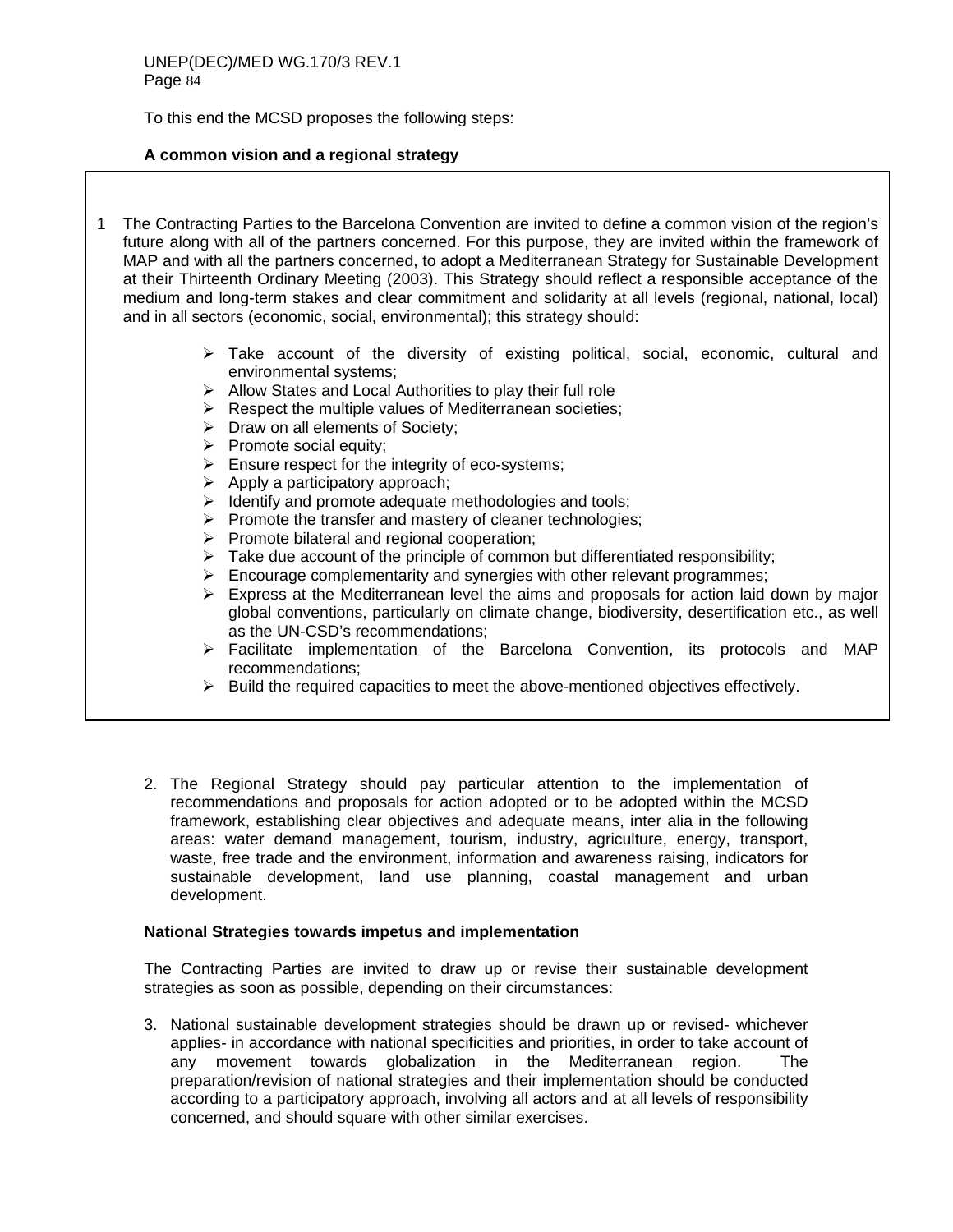- 4. National sustainable development strategies should be prepared within the framework of their respective national Agenda 21 and should define ambitious objectives regarding the uncoupling of production on the one hand from energy consumption and the use of resources and natural areas on the other. International commitments on cleaner production as well as the internationally accepted aims for limiting polluting emissions should find their expression in national strategies. National objectives should be established for sustainable consumption aimed at controlling the impact of structural changes on consumption patterns (private transport, renewable energy, solid waste and packaging, etc.).
- 5. National strategies should endeavour to translate the recommendations and proposals for action adopted or to be adopted within the MCSD context into specific objectives and means. In this respect, the MCSD could prepare guidelines for drawing up national strategies.
- 6. The Contracting Parties are invited to set up as soon as possible National Commissions on Sustainable Development or other types of participation structures which should be representative of the forces active within the country, in order to strengthen coherence and convergence in action.
- 7. The Contracting Parties are invited to carry out any necessary legislative, budgetary, financial, trade or economic reforms likely to assist in implementing national sustainable development strategies, including the following elements:
	- $\triangleright$  Rationalization of economic activity by integrating the environmental dimension;
	- $\triangleright$  Ensuring social equity;
	- $\triangleright$  Preserving and managing natural resources on a sustainable basis.
- 8 As regards the legal framework for sustainable development, the Contracting Parties are invited to:
	- $\triangleright$  Update and implement their national legal framework in line with environment-related international agreements they have ratified;
	- $\triangleright$  Complete the organization of the national and local institutional structures concerned;
	- $\triangleright$  Ensure and render the rules on governance as flexible as possible by promoting the principle of subsidiarity, transparency and the participatory approach;
	- $\triangleright$  Facilitate access to justice at national level in order to ensure that environmental law is respected.
- 9 Since the rapid urbanization of the coastal areas in particular, as well as regional imbalances, are both crucial sustainable development issues, the Contracting Parties are invited as far as possible to entrust the Local Authorities with greater responsibility for decentralized environmental management as well as for urban and rural development, particularly within the framework of local Agendas 21, guaranteeing good governance and the involvement of the main groups in Society.
- 10 Given the strategic importance of the coasts, and the necessary implementation of the principles of integrated coastal management, the study of regional policy guidance and methodological tools for the integrated management and monitoring of coastal areas should be further pursued and encouraged within MAP, in order to facilitate implementation, including guidance for the development of national legislation.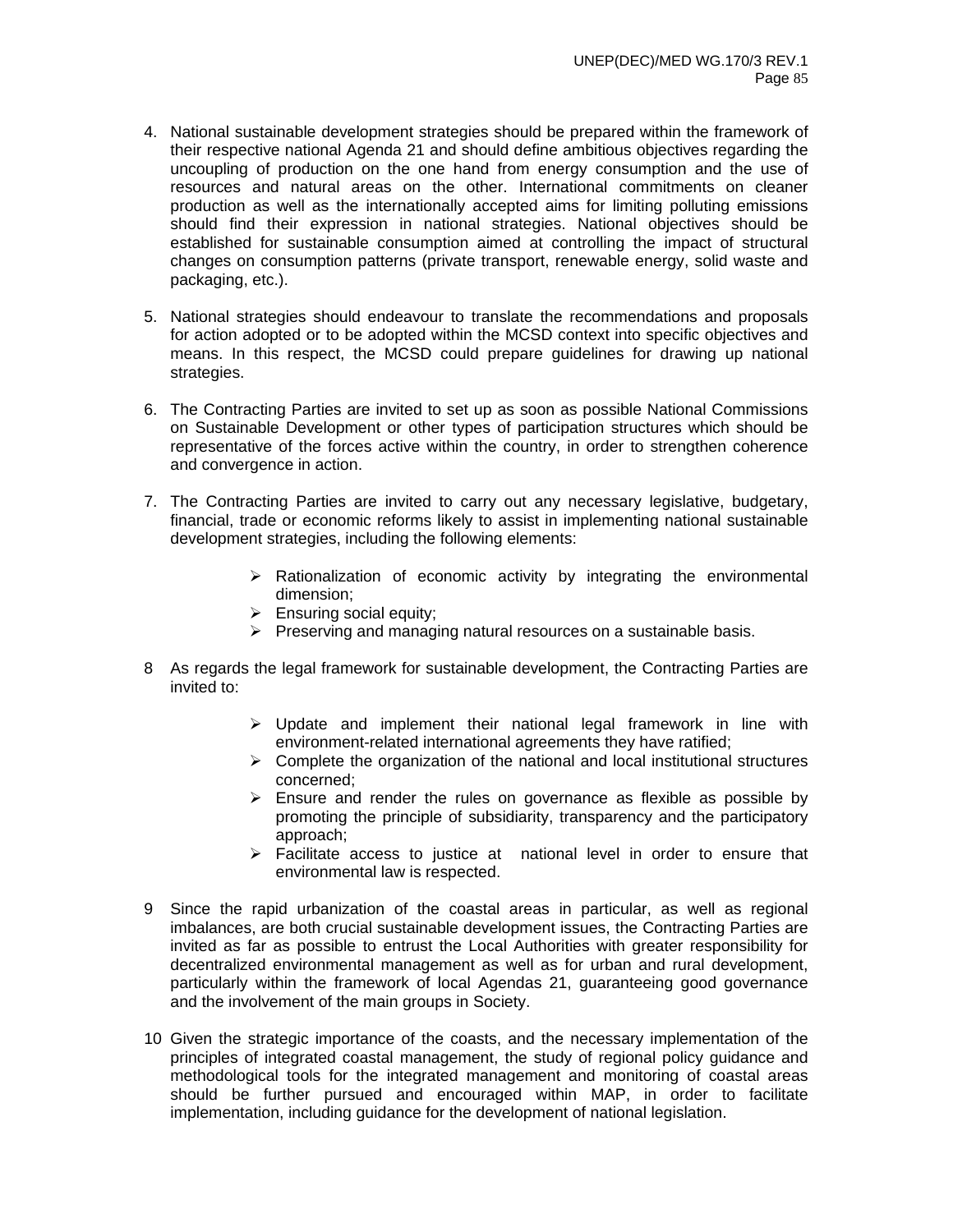# **Effective Regional Coordination**

- 11 In appointing/selecting their representatives to the MCSD, the Contracting Parties, local authorities, NGOs and socio-economic actors should take full account of the need to maintain the open, autonomous, advisory, and representative nature of this body. Through appropriate networking, they should draw on the experience of past members and ensure input from the wider groups they represent. The members appointed by the local authorities, NGOs and socio-economic actors should allow the broadest possible representation of the major groups in society, and should participate more actively in the work of the MCSD.
- 12 In order to strengthen the exemplary nature of State mobilization, and to support the unique character of the Mediterranean eco-region, the Contracting Parties and the other members of the MCSD are invited to improve their communications in order to guarantee the effective circulation of information between the MAP structures and national focal structures in particular, making MAP activities and output more visible to Mediterranean public opinion and to the interested international community.

# **Monitoring and Assessment Tools**

- 13 Since the preparation of prospective analyses at the Mediterranean level as well as the production of useful information for public decision-taking and sectoral policies require updated data on all areas of human activity, it is proposed that the Contracting Parties develop and network national environment and development observatories or other similar and appropriate functions.
- 14 Since sustainable development and environmental protection are medium to long-term processes, it is proposed that the Contracting Parties:
	- $\triangleright$  Utilize appropriate measurement tools, as well as performance and response indicators which can assess progress;
	- $\triangleright$  Adopt measures to enable the regular follow-up and assessment of the state of the Mediterranean environment (inter alia, land, marine and coastal).

### **Follow-up of Proposals for Action**

- 15 Since the revised Barcelona Convention lays down the requirement to take full account of MCSD/MAP recommendations and to take the necessary measures to adopt them during their ordinary meetings, it is proposed that the Contracting Parties:
	- $\triangleright$  Make concrete provisions to ensure that proposals are disseminated to the institutional structures, authorities and other actors concerned;
	- $\triangleright$  Report on them in the national reports for submission to MAP.
- 16 In order to give concrete expression to the MCSD's and MAP's proposals for action through effective implementing activities, both within the MAP context and in interaction with the countries the Contracting Parties are invited to agree on the preparation of projects for submission to financing institutions. In this respect, the MAP components should strengthen their capacity for preparing and managing projects related to MAP priorities.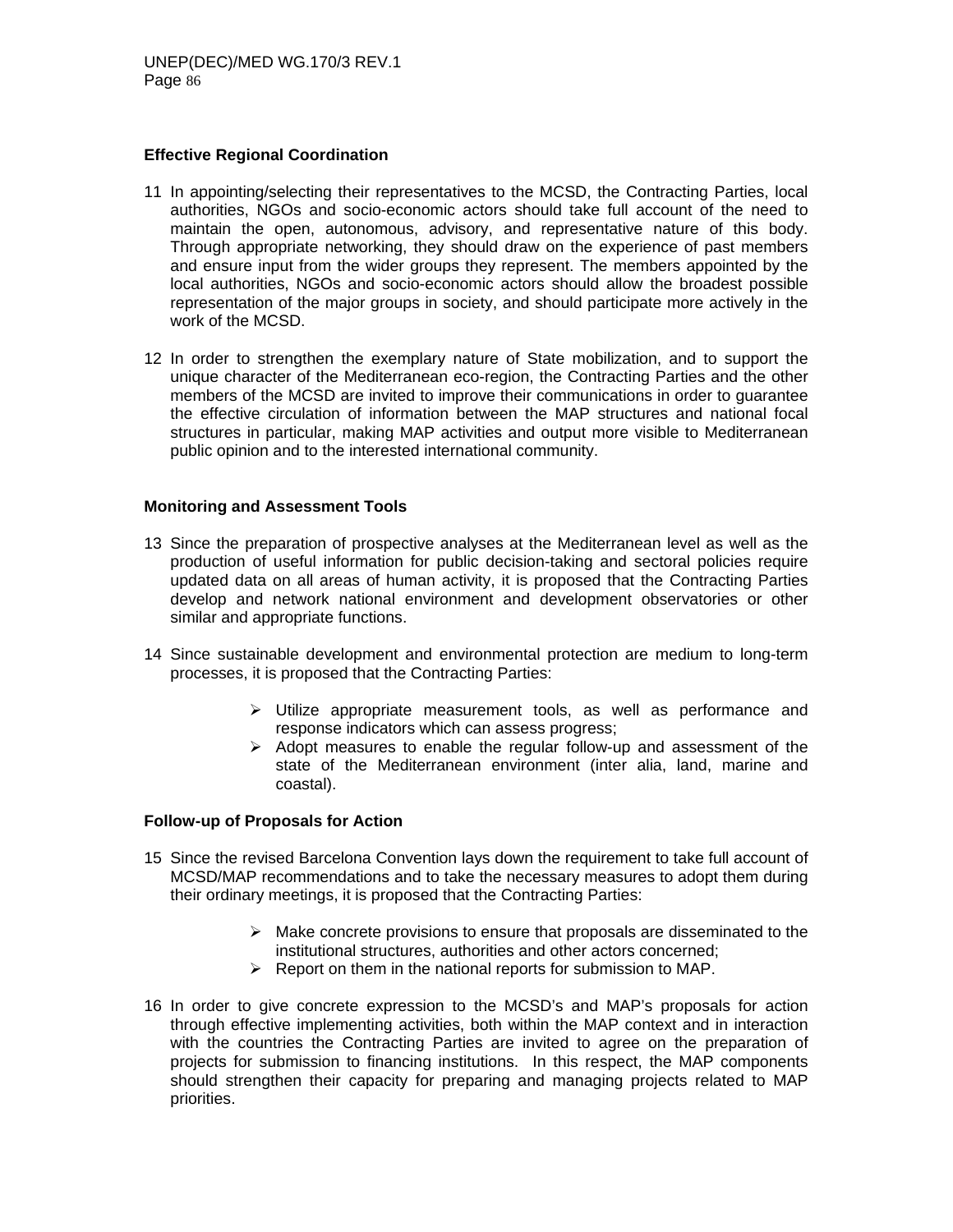17 The Contracting Parties are invited to promote the emergence of regional strategic action programmes or projects, particularly within the framework of the Euro-Mediterranean Partnership on priority issues dealt with by MAP/MCSD in application of decisions taken by the Contracting Parties, and to assist fully in their implementation at the national level with the participation of all the actors concerned.

# **Broader Regional Cooperation**

- 18 Given that the Mediterranean eco-region is the appropriate framework for dialogue and interdependence, the Euro-Mediterranean partners and other cooperation programmes in the region are invited to set the aim of Sustainable Development at the very heart of the implementation of their activities at regional and national level, aiming at equity, shared responsibility and solidarity.
- 19 With the aim of rationalizing means and increasing synergy the Contracting Parties are invited to:
	- ¾ Promote greater cooperation between MAP, the United Nations agencies, the World Bank and other appropriate institutions in the region and encourage them to take account of the priorities defined by the Contracting Parties;
	- $\triangleright$  Encourage official cooperation between MAP and their respective regional programmes;
	- $\triangleright$  Take account of, exchange information on and promote the coherence and complementary nature of the objectives of their respective programmes of activities;
	- $\triangleright$  Allow competent ad hoc intergovernmental actors to better participate in the management of certain thematic activities or to entrust them with the task;
	- ¾ Strengthen, or even institutionalize cooperation with the UN-CSD.
- 20 The Contracting Parties are invited to promote a closer North-South partnership by strengthening the voluntary contributions made by countries at the regional and bilateral level in order to better support MAP activities towards sustainable development, particularly pilot projects and capacity building at national and regional level.
- 21 The Contracting Parties, regional NGO networks, local authorities and socio-economic actors as well as the MAP Secretariat are invited to actively contribute to preparations for the Earth Summit II. For this purpose, at its next meeting the MCSD Steering Committee should adopt a work programme for 2001-2002.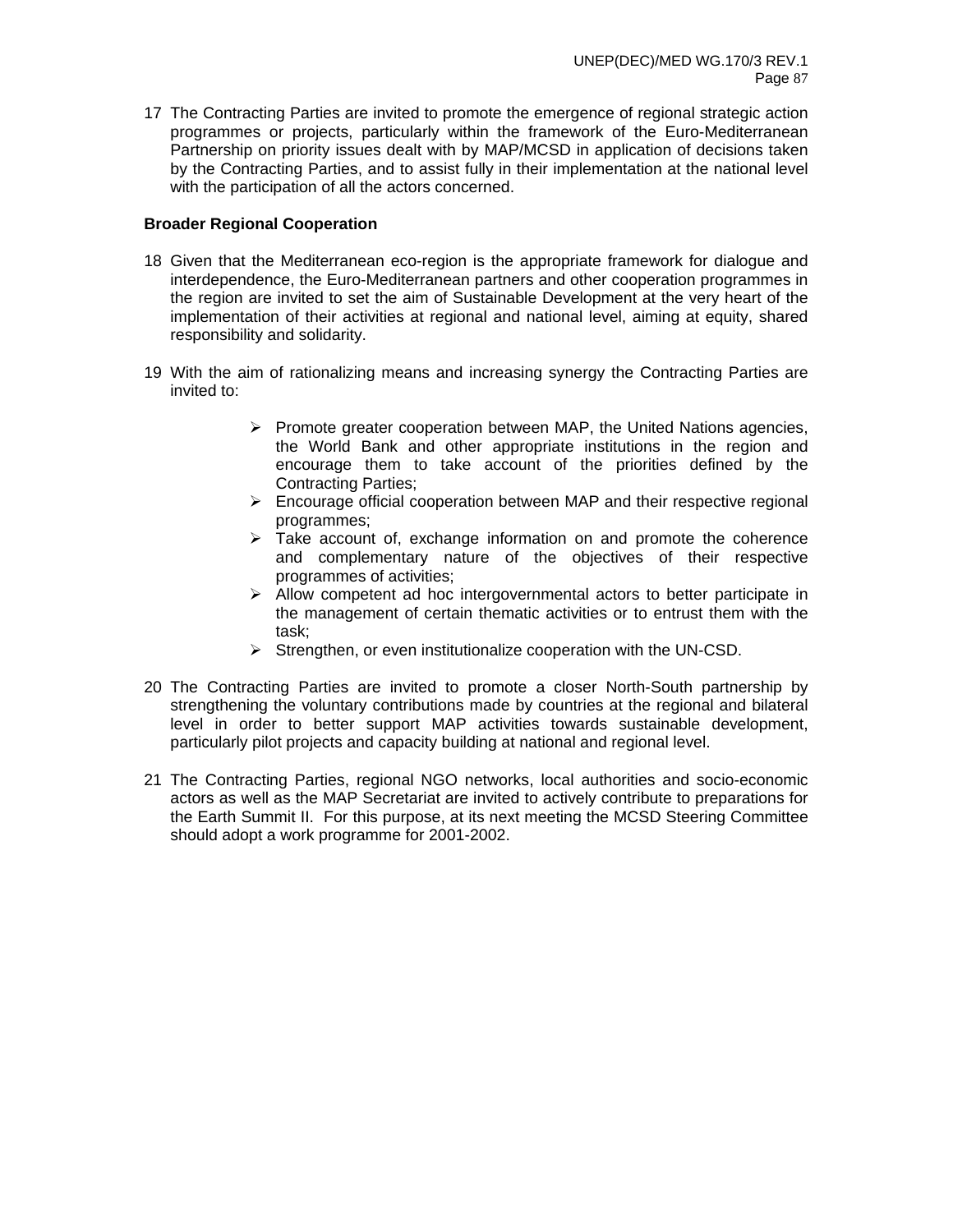# MAJOR NATURAL HAZARDS

The Mediterranean is a North-South meeting point of physical environments:

- It is the point where the Eurasian and African tectonic plates meet, causing major earthquakes and volcanic activity.
- The oceanic and continental air masses produce fronts which result in storms, even minor cyclones, and heavy "Mediterranean" downpours;
- Global warming is producing a South-North advancing front, at the point where the Mediterranean and Alpine zones meet, encouraging drought, desertification and the forest fires which ravage the shores of the basin throughout the summer.

Vulnerability in the face of major natural hazards is becoming increasingly evident in the urban areas as a result of the following key factors:

- The ageing of Mediterranean urban centres- with buildings and infrastructure which are not adapted to the "pressures" currently being exerted by rapidly increasing urban populations.
- The increased complexity of the vital urban infrastructure and basic public services- which allow a town to work- is gradually weakening the urban system in the face of even the most minor demands;
- The growing concentration of functions and resources- economic, cultural and social- in limited areas can lead to great losses in case of a major emergency, with side effects being felt at national or regional level.
- There are often major industrial accidents (explosions, leakage of hazardous material) in urban areas affected by a natural disaster, giving rise to major secondary risks.

The following list contains some of the objectives to be reached if Sustainable Urban Safety is to be achieved in the Mediterranean:

- Ensuring that hazards are taken account of in town Development Plans (both urban and industrial), as well as the essential mechanisms for democratic participation in land planning choices- viewing the right to safety as an important element in the quality of life in the urban environment;
- Ensuring the preparation and effective workings of Local Plans on risk prevention and preparing communities for them;
- Ensuring the upkeep of urban structures and infrastructure, as well as their development and strengthening in areas of increased demographic pressure;
- Ensuring the cooperation, communication and information exchange needed for the local authorities to take decisions;
- Ensuring that knowledge and capacity is built up amongst those responsible for managing urban safety, through adequate training. Ensuring widespread knowledge about hazards and safe behaviour, through safety education programmes conducted from school;
- Creating effective decentralised international cooperation, aimed not only at technology transfer, but rather at the transfer of approaches and methodologies based on local resources, within a framework which recognises that although the hazards in the Mediterranean are common, solutions must be adapted to the local situation.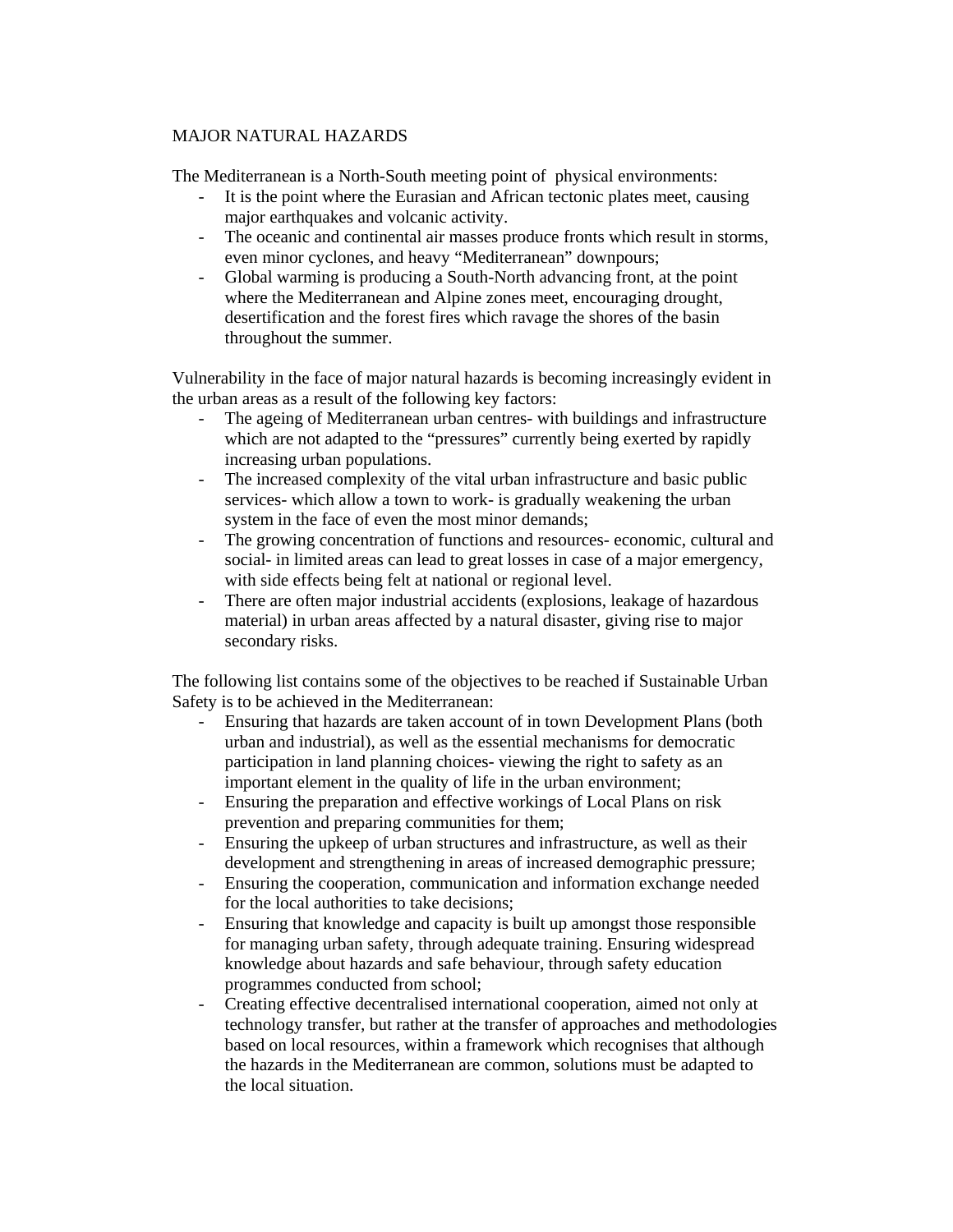| <b>ACTIONS/PROGRAMS</b> |                                                       |                                         | Lebanon      |                           | Libya |                |              | <b>Malta</b>    |                 |          | Monaco       |                |          | Morocco                                 |                           |          | Slovenia     |                |                           | Spain                           |                                |                           | Syria        |                |                         | Tunisia            |                           |                                | <b>Turkey</b>  |                              |              |
|-------------------------|-------------------------------------------------------|-----------------------------------------|--------------|---------------------------|-------|----------------|--------------|-----------------|-----------------|----------|--------------|----------------|----------|-----------------------------------------|---------------------------|----------|--------------|----------------|---------------------------|---------------------------------|--------------------------------|---------------------------|--------------|----------------|-------------------------|--------------------|---------------------------|--------------------------------|----------------|------------------------------|--------------|
|                         |                                                       | $\overline{N}$                          | $\mathbb{R}$ |                           | N     | $\overline{R}$ |              | N               | $\overline{R}$  | L.       | N            | $\overline{R}$ |          | N                                       | $\mathbf R$               |          | N            | $\overline{R}$ |                           | N                               | $\overline{R}$                 |                           | N            | $\overline{R}$ | л.                      | N                  | $\overline{R}$            |                                | $\overline{N}$ | $\overline{R}$               |              |
|                         |                                                       | Ex. PI                                  |              | Ex. Pl. Ex. Pl.           |       | x. Pl. Ex. Pl. | Ex. Pl.      | Ex. PI          | Ex. Pl. Ex. Pl. |          | =v P         |                |          | Ex. Pl. Ex. Pl. Ex. Pl. Ex. Pl. Ex. Pl. |                           |          | Ex. P        |                | Ex. Pl. Ex. Pl.           | ix P                            | Ex. Pl.                        | Ex. Pl.                   |              |                | Ex. PI. Ex. PI. Ex. PI. | x. Pl.             |                           | Ex. Pl. Ex. Pl.                | Ex. PI         | Ex. Pl. Ex. Pl.              |              |
| $\mathbf{A}$            | <b>CONTROL OF ENVIRONMETAL</b><br><b>PRESSURE</b>     |                                         |              |                           |       |                |              |                 |                 |          |              |                |          |                                         |                           |          |              |                |                           |                                 |                                |                           |              |                |                         |                    |                           |                                |                |                              |              |
|                         | Pollution of the marine environment                   |                                         |              |                           |       |                |              |                 |                 |          |              |                |          |                                         |                           |          |              |                |                           |                                 |                                |                           |              |                |                         |                    |                           |                                |                |                              |              |
|                         | 1.1 Ships                                             | $X$ $X$                                 |              |                           |       |                | $\times$     |                 |                 | $X$ $X$  | $\mathbf{x}$ |                |          |                                         |                           |          | $X$ $X$      |                | $x \times 1$              | x                               |                                |                           | $X$ $X$      |                |                         |                    | $\boldsymbol{\mathsf{x}}$ |                                |                |                              |              |
|                         | 1.2 Off-shore oil                                     |                                         |              |                           |       |                |              |                 |                 |          |              |                |          |                                         |                           |          |              |                |                           |                                 |                                |                           |              |                |                         |                    |                           |                                |                |                              |              |
|                         | Pollution of the coastal waters                       |                                         |              |                           |       |                |              |                 |                 |          |              |                |          |                                         |                           |          |              |                |                           |                                 |                                |                           |              |                |                         |                    |                           |                                |                |                              |              |
| 2.1                     | Industrial                                            | $\mathsf{x}$                            |              | $\mathsf X$               |       |                |              |                 |                 |          |              |                |          |                                         |                           |          | x            |                |                           |                                 | $\mathsf X$                    | $\boldsymbol{\mathsf{x}}$ | X            |                |                         |                    |                           | X                              |                |                              |              |
|                         | 2.2 Urban                                             | $X$ $X$                                 |              |                           |       |                |              |                 |                 |          |              |                |          |                                         |                           |          |              |                |                           |                                 | $\boldsymbol{\mathsf{x}}$      | $\times$                  |              | $\mathsf{x}$   | $\times$                |                    |                           |                                |                | $\mathsf{x}$                 | $\times$     |
|                         | 3 Monitoring the quality of the marine                |                                         |              | $\overline{\mathsf{x}}$   |       |                |              |                 |                 |          |              |                |          |                                         | $\boldsymbol{\mathsf{X}}$ |          |              |                |                           |                                 | $\overline{\mathsf{x}}$        |                           |              |                |                         |                    |                           |                                |                |                              | $\mathsf{x}$ |
|                         | environment                                           |                                         |              |                           |       |                |              |                 |                 |          |              |                |          |                                         |                           |          |              |                |                           |                                 |                                |                           |              |                |                         |                    |                           |                                |                |                              |              |
|                         | 4 Regulation of maritime activities                   | $\mathbf{x}$                            |              |                           |       |                | $\mathbf{x}$ |                 |                 |          |              |                |          |                                         |                           |          |              |                |                           |                                 |                                |                           |              |                |                         |                    |                           |                                |                |                              |              |
|                         | <b>5 Air Pollution</b>                                |                                         |              |                           |       |                |              |                 |                 |          |              |                |          |                                         |                           |          |              |                |                           |                                 |                                |                           |              |                |                         |                    |                           |                                |                |                              |              |
| 5.1                     | Monitoring the air<br>5.2 Combating air pollution     |                                         |              | Χ<br>$\mathsf{x}$         |       |                |              | $X \rightarrow$ |                 |          |              |                |          |                                         |                           |          | $\mathbf{x}$ |                | $\mathsf{x}$              | x                               |                                |                           |              |                |                         | X                  |                           | X<br>$\boldsymbol{\mathsf{x}}$ |                |                              | $\times$     |
|                         | <b>6</b> Continental waters                           | $\mathsf{X}$<br>$\mathbf{x}$            |              |                           |       |                |              |                 |                 |          |              |                |          |                                         |                           |          |              |                |                           |                                 |                                |                           |              |                |                         |                    |                           |                                |                |                              |              |
|                         | 6.1 Rational water management                         | $X$ $X$                                 |              |                           |       |                |              |                 |                 |          |              |                |          | x                                       |                           |          | x            | X              |                           | $X$ $X$                         |                                |                           |              |                |                         |                    |                           |                                |                |                              |              |
|                         | 6.2 Water pollution                                   |                                         |              |                           |       |                |              |                 |                 |          |              |                |          |                                         |                           |          |              |                |                           | Y.<br>$\mathbf{x}$              |                                |                           |              |                |                         |                    |                           |                                |                |                              |              |
|                         | 7 Soil management and conservation                    |                                         |              |                           |       |                |              |                 |                 |          |              |                |          |                                         |                           |          |              |                |                           |                                 |                                |                           |              |                |                         |                    |                           |                                |                |                              |              |
|                         | 7.1 Erosion control                                   | x                                       |              |                           |       |                |              |                 |                 |          |              |                |          |                                         |                           |          | x            |                |                           | x                               |                                |                           |              |                |                         | X<br>- X           |                           |                                |                |                              |              |
|                         | 7.2 Rehabilitation of deteriorated land               | $X$ $X$                                 |              |                           |       |                |              |                 |                 |          |              |                |          |                                         |                           | $\times$ |              |                |                           | $\mathbf{x}$                    |                                |                           |              |                |                         | $\mathbf{x}$       |                           |                                |                |                              |              |
|                         | 8 Management of solid waste                           |                                         |              |                           |       |                |              |                 |                 |          |              |                |          |                                         |                           |          |              |                |                           |                                 |                                |                           |              |                |                         |                    |                           |                                |                |                              |              |
|                         | 8.1 Household waste                                   | $X -$                                   |              | Χ                         |       |                |              | X.              |                 |          |              |                |          |                                         |                           |          | x            |                |                           |                                 | $\boldsymbol{\mathsf{x}}$      | $\times$                  |              |                |                         | $X - X$            |                           |                                |                | X                            |              |
|                         | 8.2 Reuse of organic waste                            |                                         |              | $\boldsymbol{\mathsf{X}}$ |       |                |              |                 |                 |          |              |                |          |                                         |                           |          |              |                | X                         |                                 | $\mathsf X$                    | $\boldsymbol{\mathsf{x}}$ |              | $\mathsf{x}$   |                         |                    |                           | X<br>$\rightarrow$             |                |                              | $\mathsf{x}$ |
|                         | 8.3 Industrial waste                                  |                                         |              | Χ                         |       |                |              |                 |                 |          |              |                |          |                                         | $\mathsf X$               |          | $X - X$      |                |                           |                                 | $\boldsymbol{\mathsf{x}}$      | $\times$                  |              |                |                         | X.<br>$\mathbf{x}$ |                           | $x \times$                     |                | X                            |              |
|                         | 8.4 Legislative and statutory measures                | x                                       |              | $\boldsymbol{\mathsf{X}}$ |       |                |              |                 |                 |          |              |                |          |                                         |                           |          | x            |                |                           |                                 | $\mathsf{x}$                   | $\boldsymbol{\mathsf{x}}$ |              |                |                         |                    |                           |                                |                |                              |              |
|                         | 9 Forests                                             |                                         |              |                           |       |                |              |                 |                 |          |              |                |          |                                         |                           |          |              |                |                           |                                 |                                |                           |              |                |                         |                    |                           |                                |                |                              |              |
|                         | 9.1 Land and plants health protection                 |                                         |              | $\mathsf X$               |       | $\mathsf x$    |              |                 |                 |          |              |                |          |                                         |                           |          | X            |                |                           |                                 | $\mathsf X$                    |                           |              |                |                         |                    |                           | X                              |                |                              |              |
|                         | 9.2 Fire protection                                   | $X$ $X$                                 |              |                           |       |                |              |                 |                 |          |              |                |          |                                         |                           |          |              |                |                           |                                 | $\mathsf{x}$                   |                           |              |                |                         | $\mathbf{x}$       |                           |                                |                | $\mathsf{x}$                 |              |
|                         | 10 Biotopes                                           |                                         |              |                           |       |                |              |                 |                 |          |              |                |          |                                         |                           |          |              |                |                           |                                 |                                |                           |              |                |                         |                    |                           |                                |                |                              |              |
|                         | 10.1 Ecosystems protection<br>10.2 Species protection | $\mathsf{x}$<br>$\overline{\mathbf{x}}$ |              |                           |       | $\mathsf X$    |              |                 |                 | X        |              |                |          | x                                       |                           |          | $X$ $X$      | $\mathbf{X}$   | $\times$                  | x.<br>$\boldsymbol{\mathsf{x}}$ | $\mathsf X$<br>$X$ $X$         |                           | $\mathbf{x}$ |                |                         |                    |                           |                                |                |                              |              |
|                         | 11 Urbanization control                               |                                         |              |                           |       |                |              |                 |                 |          |              |                |          |                                         |                           |          |              |                |                           |                                 |                                |                           |              |                |                         |                    |                           |                                |                |                              |              |
|                         | 11.1 Instruments for urban control                    |                                         |              |                           |       |                |              |                 |                 |          |              |                |          |                                         |                           |          | X            |                | Χ                         |                                 | $\mathsf X$                    | $\boldsymbol{\mathsf{X}}$ |              |                |                         |                    |                           |                                |                |                              | $\times$     |
|                         | 11.2 Control of coastal development                   | $X$ $X$                                 | $\times$     | $\boldsymbol{\mathsf{x}}$ |       |                |              |                 |                 |          |              |                |          |                                         |                           |          |              |                | $\mathsf{x}$              |                                 | $\mathsf{x}$                   | $\mathsf{x}$              |              |                |                         |                    |                           |                                |                |                              |              |
|                         | 12 Other                                              |                                         |              |                           |       |                |              |                 |                 |          |              |                |          |                                         |                           |          |              |                |                           |                                 |                                |                           |              |                |                         |                    |                           |                                |                |                              |              |
|                         | 12.1 Noise                                            |                                         |              |                           |       |                |              |                 |                 |          |              |                |          |                                         |                           |          |              |                |                           |                                 |                                | $\boldsymbol{\mathsf{x}}$ |              |                |                         |                    |                           | X                              |                |                              |              |
|                         | 12.2 Sustainable cities                               |                                         |              |                           |       |                |              |                 |                 |          |              |                |          |                                         |                           |          |              |                | $\times$                  |                                 | $\mathsf{x}$                   | $\mathsf{x}$              |              |                |                         | x                  |                           | $X$ $X$                        |                |                              | $\mathsf{x}$ |
| B.                      | <b>INTEGRATING THE ENVIRONMENT IN</b>                 |                                         |              |                           |       |                |              |                 |                 |          |              |                |          |                                         |                           |          |              |                |                           |                                 |                                |                           |              |                |                         |                    |                           |                                |                |                              |              |
|                         | <b>DEVELOPMENT</b>                                    |                                         |              |                           |       |                |              |                 |                 |          |              |                |          |                                         |                           |          |              |                |                           |                                 |                                |                           |              |                |                         |                    |                           |                                |                |                              |              |
|                         | 1 Institutional and legislation                       | $X$ $X$                                 |              | $\boldsymbol{\mathsf{X}}$ |       |                |              | <b>X</b>        |                 |          |              |                |          |                                         |                           |          |              |                |                           |                                 | $\mathsf{X}$                   | $\times$                  |              |                |                         |                    |                           |                                | $X$ $X$        |                              |              |
|                         | 2 Government planning                                 | - x                                     |              |                           |       |                |              |                 |                 |          |              |                |          |                                         |                           |          |              |                |                           |                                 |                                |                           |              |                |                         |                    |                           |                                |                | $\mathsf{X}$                 |              |
|                         | Implementation<br>3.1 Statutory instruments           |                                         |              |                           |       |                |              |                 |                 |          |              |                |          |                                         |                           |          |              |                |                           |                                 |                                | $\pmb{\times}$            |              |                |                         |                    |                           |                                |                |                              |              |
|                         | 3.2 Economic instruments                              |                                         |              |                           |       |                |              |                 |                 |          |              |                |          |                                         |                           |          |              |                |                           |                                 | X<br>$\boldsymbol{\mathsf{x}}$ | $\boldsymbol{\mathsf{x}}$ |              |                |                         |                    |                           |                                |                |                              |              |
|                         | 3.3 Private sector actions                            |                                         |              | $\boldsymbol{\mathsf{x}}$ |       |                |              |                 |                 | Х        |              |                | X        |                                         | $\boldsymbol{\mathsf{x}}$ |          |              |                | $\boldsymbol{\mathsf{x}}$ |                                 | $\mathsf X$                    | $\times$                  |              |                | X                       |                    |                           | X                              |                |                              |              |
|                         | 3.4 Bilateral cooperation                             |                                         |              |                           |       |                |              |                 |                 |          |              |                |          |                                         |                           |          |              |                |                           |                                 | $\boldsymbol{\mathsf{x}}$      | $\times$                  |              |                |                         |                    |                           |                                |                |                              |              |
|                         | 3.5 Public initiatives                                |                                         |              | X                         |       |                |              |                 |                 | X        |              |                |          |                                         |                           |          |              |                |                           |                                 | $\mathsf{x}$                   | $\times$                  |              |                |                         |                    |                           |                                |                |                              |              |
|                         | 3.6 Research                                          |                                         |              |                           |       |                |              |                 |                 | X        |              |                |          |                                         |                           |          |              |                |                           |                                 | $\mathsf{x}$                   | $\times$                  |              |                |                         |                    |                           |                                |                |                              |              |
|                         | 3.7 Education                                         |                                         |              | X                         |       |                |              |                 |                 | X        |              |                | $\times$ |                                         |                           |          |              |                |                           |                                 | $\mathsf{x}$                   | $\times$                  |              |                |                         |                    |                           |                                |                | $\mathsf{x}$<br>$\mathsf{x}$ | $\times$     |
|                         | 3.8 Training                                          |                                         |              | X                         |       |                |              |                 |                 |          |              |                |          |                                         |                           |          |              |                |                           |                                 | $\boldsymbol{\mathsf{x}}$      | $\mathsf{x}$              |              |                |                         |                    |                           |                                |                |                              |              |
|                         | 3.9 Awareness raising                                 |                                         |              | $\boldsymbol{\mathsf{x}}$ |       |                |              |                 |                 | $\times$ |              |                |          |                                         |                           |          |              |                |                           |                                 | $\mathbf{x}$                   | $\boldsymbol{\mathsf{x}}$ |              |                |                         |                    |                           |                                |                |                              |              |
| $\overline{c}$          | <b>INTERNATIONAL AGREEMENTS</b>                       |                                         |              |                           |       |                |              |                 |                 |          |              |                |          |                                         |                           |          |              |                |                           |                                 |                                |                           |              |                |                         |                    |                           |                                |                |                              |              |
|                         | 1 Mediterranean level                                 | $X$ $X$                                 |              |                           |       |                |              |                 |                 |          |              |                |          |                                         |                           |          |              |                |                           |                                 |                                |                           |              |                |                         |                    |                           | $\times$                       | $X$ $X$        |                              |              |
|                         | 2 Euro-Mediterranean level                            | $X$ $X$                                 |              |                           |       |                |              |                 |                 |          |              |                |          |                                         |                           |          |              |                |                           |                                 |                                |                           |              |                |                         |                    |                           |                                |                |                              |              |
|                         | Worldwide<br>N - National leve                        | $X$ $X$                                 |              |                           |       |                |              |                 |                 |          |              |                |          |                                         |                           |          |              |                |                           |                                 |                                |                           |              |                |                         |                    |                           |                                |                |                              |              |

N = National level R = Regional Level L = Local level Ex = Existing Pl = Planned

**TABLE 6 Implementation of Actions and Programs: planning or implementation of actions, projects or programs at national, regional or local level, regading the defined topics**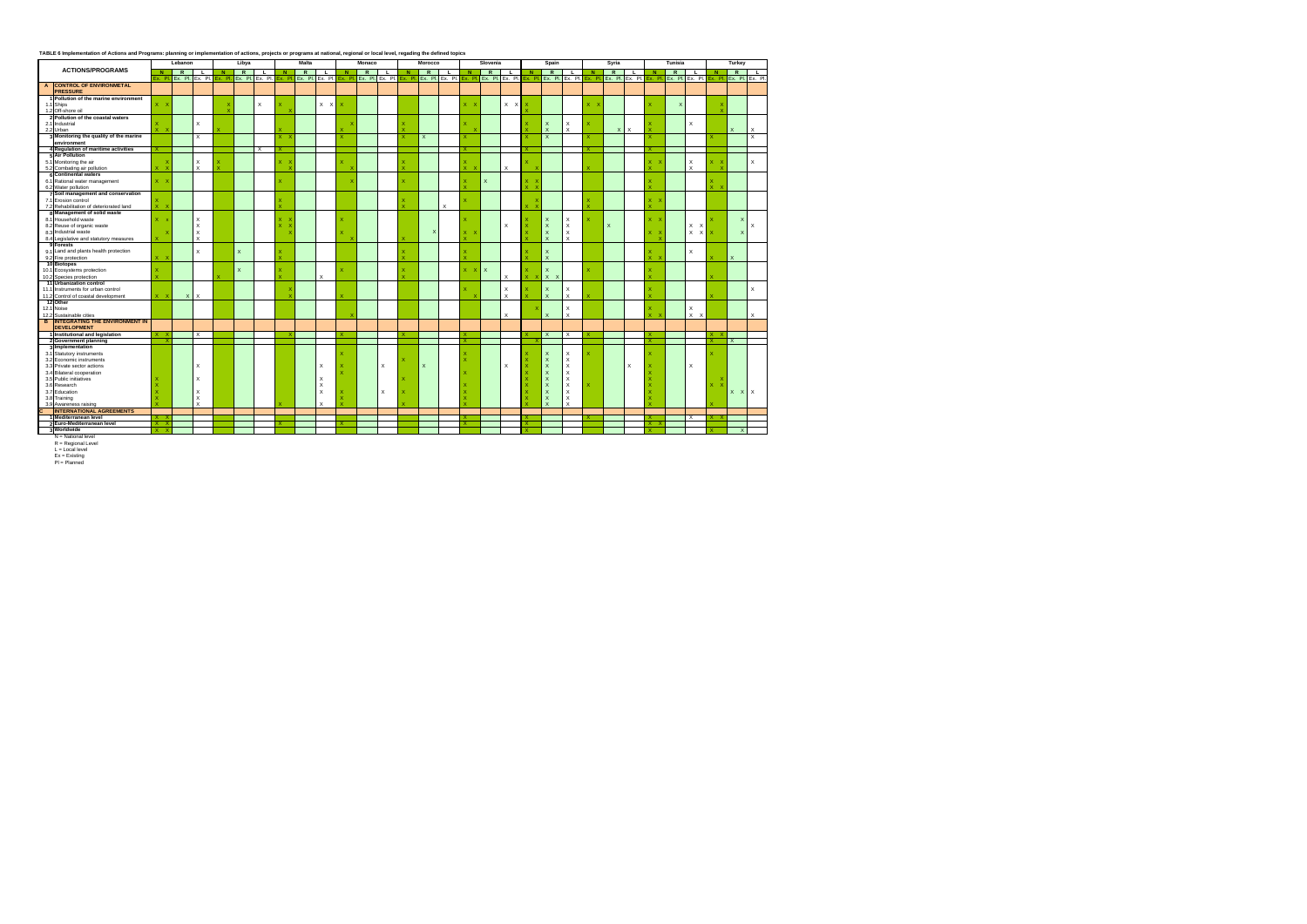#### **Annex II**

## **BODIES OF THE UNITED NATIONS SYSTEM, SUSTAINABLE DEVELOPMENT AND THE MEDITERRANEAN: a brief run-down**

## **1 The UNDP**

The UNDP has expressed a clear commitment to the environment and sustainable development, both directly through its own programmes at regional and national level, and indirectly by subsidising specific activities implemented by other agencies within the United Nations system.

### *The UNDP's Capacity 21 Initiative*

Following the Rio Conference in 1992, the UNDP launched the Capacity 21 initiative with the aim of helping developing countries to shape their own capacity to integrate the principles of Agenda 21 in their national planning and development. The programmes were supposed to be developed and prepared by the countries themselves depending on their aims and priorities, with emphasis being placed on the mobilisation of local resources and the need to build up existing national capacity. The UNDP provides advice and support as well as a relatively modest financial contribution through a fund.

Participation and information are two aspects of the Capacity 21 programme, based on the idea of an integrated approach, which requires trans-sectoral coordination and the integration of environmental dimensions in all aspects of the development process; Integration also involves the decentralisation process. This is why the Capacity 21 initiative aims at creating a partnership between governments, NGOs, community organisations, universities and research institutions.

Capacity 21 is expected to help countries create links between the decision-taking structures at governmental and local level, to develop their own observation and monitoring strategies, and to share with others the important lessons they have learned from all their experiences.

With the aim of strengthening existing national strategies and plans, and pooling them in a coordinated and consistent development programme, the UNDP seeks:

- To incorporate the principles of sustainable development in national plans and programmes.
- To involve all authorising agents in environmental planning and management.
- To create an inventory of experience and expertise on sustainable development to assist developing countries, the UNDP, the specialised agencies, the NGOs, and the other partners.

Since it was launched, Capacity 21 has developed various activities in most non-European Mediterranean countries, contributing to varying degrees in:

- Coordinating efforts to draw up national Agendas 21,
- Institutional integration,
- Reform and governance strategies,
- Boosting Civil Society's involvement in the decision-taking process,
- Quantifying the components of sustainability, particularly through the use of indicators.

Although Capacity 21 has effectively brought about an appreciable improvement in the national context in the areas targeted, these results are however on a par with its limited ambitions. In effect, the institutional and technical capacities needed for the introduction of local and national sustainable development still far from match requirements.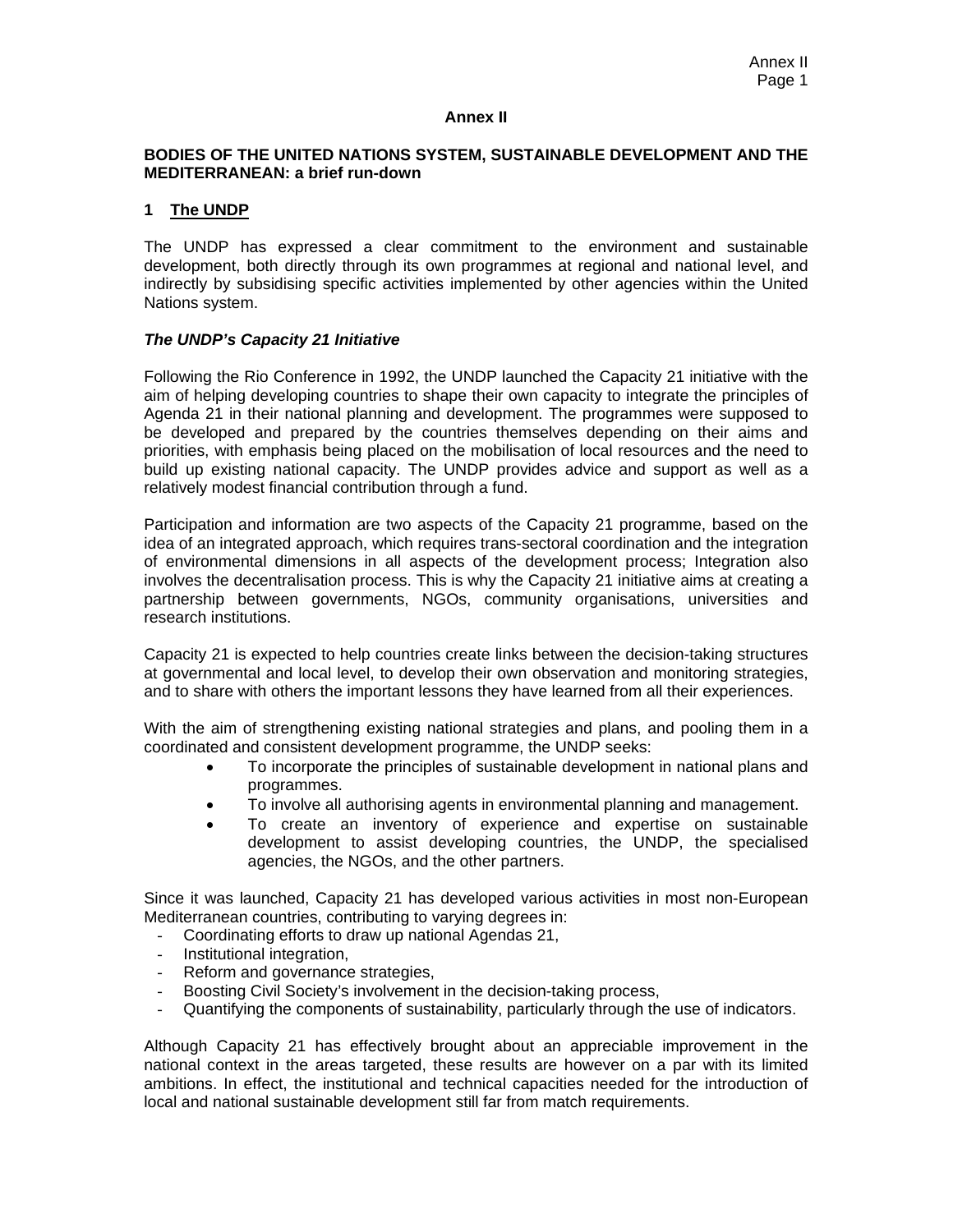# *The sustainable development programme network*

The network involves 39 developing countries drawing up their own programmes. It provides points of view, experience and information about sustainable development policies and questions. It constitutes a multi-lingual source of information about sustainable development. The programme assists countries in setting up networks, training users, and granting them access to international sources of information, by improving their communications and connecting them to the Internet.

It has made it possible to provide economic partners with specific, relevant information about sustainable development in each country, and has created new jobs for sustainable development leaders responsible for assisting countries in integrating environmental considerations in activities backed by the UNDP, and encouraging and supporting initiatives such as Capacity 21 or the GEF.

# *The UNDP and globalisation*

The "Globalisation, Liberalisation and Sustainable Human Development" programme which the UNDP launched in conjunction with the UNCED in 1998 aims at helping countries to minimise the cost of globalisation and to use it to its best potential. It is expected to provide low-income countries with the opportunity of following discussions on the creation of an operational framework allowing economic integration and its effects on human development to be analysed, within the WTO context.

# *The UNDP and governance*

In 1997 the UNDP organised the workshop on governance for social development in the Arab region in Beirut, the main recommendation of which was that social development policies and programmes need to place man at the focal point of development efforts, and that the State should evolve from being the main provider of social services to being the guardian of social justice. Administrative reform towards decentralisation should go hand in hand with major efforts to train Civil Society so that both national and local responsibilities may be fully shouldered without risk.

The UNDP's Urban Management Programme conducted by the United Nations' Centre for Human Settlements concerns good urban governance in terms of reducing poverty, environmental management, and participation. It develops various questions specific to each country, drawing mainly on the town-level consultation process.

### *The UNDP and Poverty*

The UNDP's contribution to reducing poverty has been expressed, for one, through the publication of its reports on human development based on the principles of Agenda 21, which began in 1990. The UNDP supports countries' efforts under their specific strategies for combating poverty: the economic growth of the poor, access to the means of production, equality between the sexes, the status of women, sustainable food provision for the poor, and governance in favour of the poor.

The UNDP helps countries to respect the commitments made at the World Summit for Social Development in 1995, whose Action Plan calls, for one, for:

- Methods for measuring all forms of poverty to be worked out.
- National strategies to substantially reduce poverty to be established.
- Specific deadlines to be set for each country to totally eradicate extreme poverty.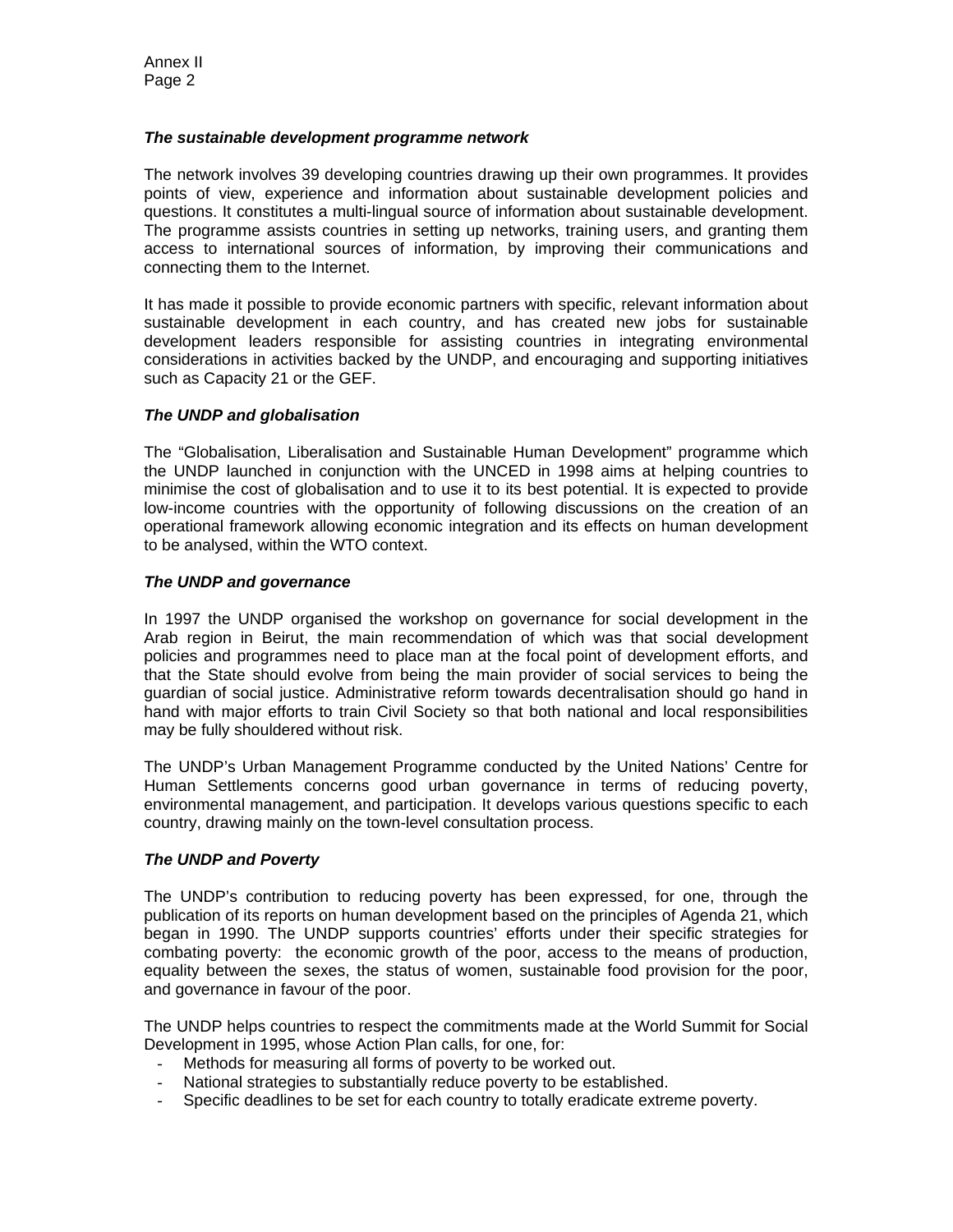The UNDP has listed the lack of information related to these three aspects of the action programme for Algeria, Egypt, the Lebanon, Morocco, Syria, Tunisia, Turkey and Albania: scale of poverty, plans to combat poverty, and objectives being targeted. The main objectives are related to access to basic social services, the creation of new job opportunities, the creation of sources of income, the conservation of natural resources, and the promotion of community participation. Four Mediterranean countries aim to reduce extreme poverty.

The Poverty Strategy Initiative (PSI), the UNDP's programme to combat poverty, which is cofinanced by Denmark, Finland, Norway and the Netherlands, has supported activities in the Mediterranean based on national proposals: public forums on poverty, debates on the nature of poverty particularly in relation to the gender issue, national conferences and strategies for eradicating poverty.

Based on the Tunisian experience the UNDP has also contributed to drawing up a strategy for reducing poverty in the Arab states, targeting three major objectives:

- Improving access for the poor to the means of production
- Investing in human and social capital in order to promote jobs which generate income above the poverty threshold.
- Providing social protection to vulnerable groups through various public and private solidarity networks.

On the operational front, the strategy is based on promoting synergy between the State, the market and Civil Society, a new social contract based on their complementarity, in terms of capacity shaping, cooperation, association, social networks and civil commitment, particularly in cases of social dysfunction and marginalisation as a result of structural adjustment policies and more highly intensified integration into the global market.

# *The UNDP and the Social Funds*

Set up in order to provide temporary and urgent assistance to communities affected by structural adjustment policies, these funds have often taken on a longer term development role, providing an institutional counterpart to national poverty reduction strategies. More flexible, rapid and efficient than governmental services, the mechanisms in place can better adapt to the complexity of poverty-related problems, although they run the risk of slowing down its sustainable reduction.

### *The UNDP and environmental issues*

The UNDP supports environmental programmes such as METAP in cooperation with various governmental partners, NGOs, United Nations agencies, and academic and research institutes.

The UNDP- World Bank programme on Water and Sanitation is a spin off from the "international decade for drinking water and sanitation", which endeavours to back up national and local efforts to improve access of the poor to drinking water and sanitation. It has benefited various Mediterranean countries. The question of treating and reusing wastewater is one which has been widely examined in conjunction with FAO and the WHO, giving rise to various activities and also to the preparation of a health guide on the use of wastewater in agriculture and aquaculture. The UNDP gave substantial backing to the preparation of the process for the Convention on combating desertification. Along with the World Bank and UNEP it is involved in the GEF, ensuring that projects financed respect national aims and strategies towards sustainability. It administers the GEF's small loans programme, which aims at showing the effectiveness of a decentralised funding mechanism,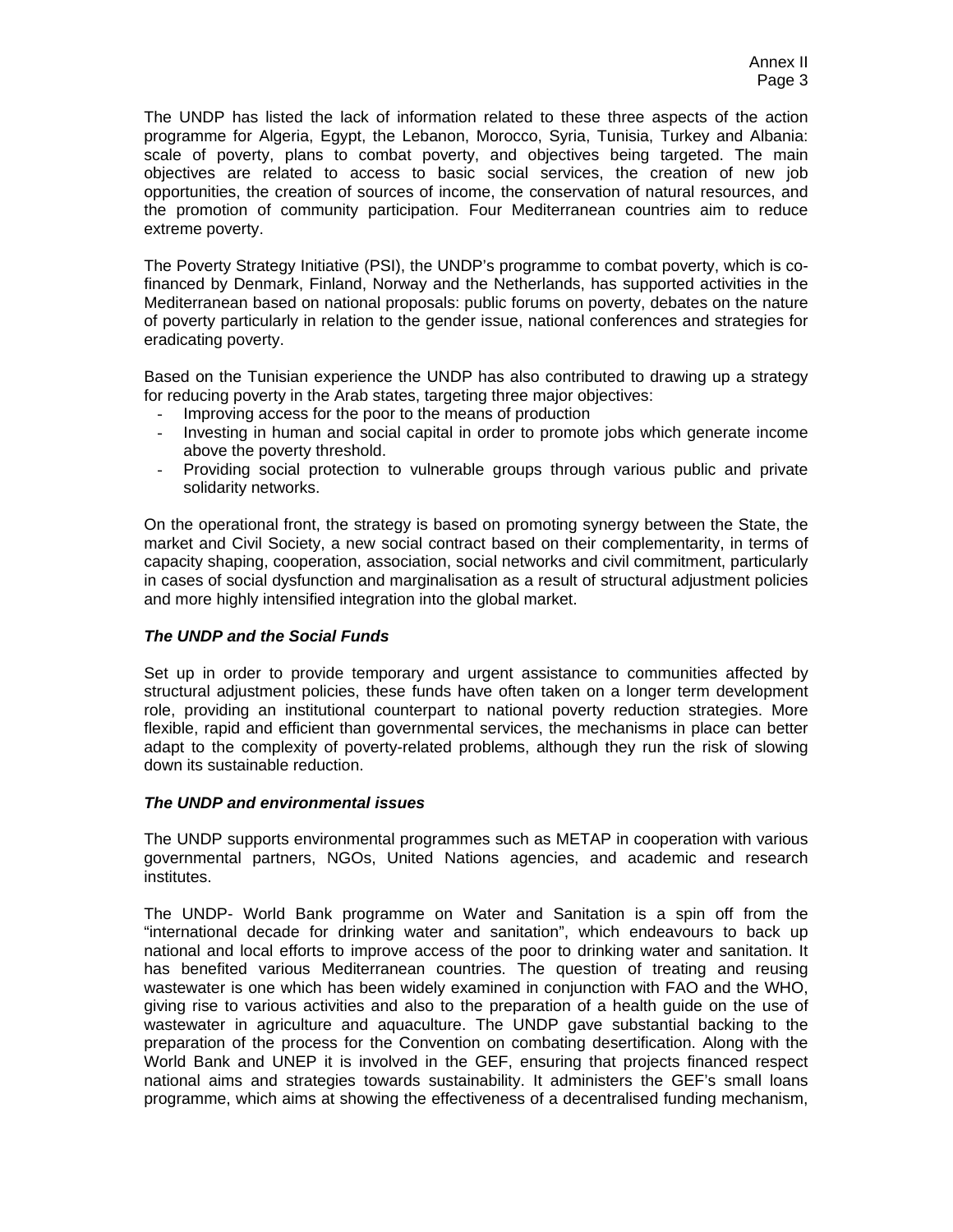Annex II Page 4

based on the participatory approach and local decision-taking in preparing, implementing, monitoring and assessing projects. The MedWet Coast programme illustrates this approach.

# **2 FAO**

As the focal point of the United Nations Commission on Sustainable Development for soil, forests, mountains and agriculture, FAO has conducted many activities in the Mediterranean. In the forests sector the 1992 Action Plan for forests in the Mediterranean integrated the aims of Agenda 21 into previous forestry programmes. It proposed a conceptual framework intended to allow each country to draw up and implement its progress, strategies and forestry plans. For 50 years Silva Mediterranea has been running activities on sustainable forest management, assessment of forestry resources, forest fire management, agro-forestry, combating desertification, river basin planning, and managing wildlife and protected areas.

Some of the programmes conducted are:

- The regional cooperation project on research and development and training in the use of agricultural residues.
- The agricultural policy network for the Near East and North Africa
- The association of agricultural research institutes in the Near East and North Africa.
- The information and mapping system on food supply and vulnerability.
- The regional network for the reuse of wastewater in agriculture.

As far as the marine environment and fisheries are concerned, FAO has set up the General Fisheries Commission for the Mediterranean, and has developed a code of conduct for responsible fishing in the Mediterranean region. The GESAMP is composed of a group of experts from all the United Nations agencies on the scientific aspects of protecting the marine environment. Its work is related to studying the impact of coastal aquaculture on the environment, developing guides for aquaculture, detecting ecological change, monitoring and benchmark studies. FAO cooperated in the MED POL programme related to the effects of pollution on marine organisms, and is the leading agency for assessing the state of the Mediterranean Sea in terms of mercury, cadmium, copper and zinc pollution, as well as organohalogens and eutrophication.

The following have been set up under the FAO's auspices:

- The international code of conduct on the distribution and use of pesticides.
- The genetic resource base for plants
- The code of conduct for responsible fishing
- The international convention for the conservation of the Atlantic tuna.

FAO runs the Technical Cooperation Programme (TCP) which meets the specific funding requirements of certain countries; and finally, it advises governments on their planning and environmental protection policies in various fields such as:

- Management of water resources and soil
- Agricultural production systems
- Genetic resources
- Irrigation systems
- Combating disease on an integrated basis
- Integrated plant nutrition
- River basin management

# **3. The International Fund for Agricultural Development (IFAD)**

The IFAD's aims are essentially related to: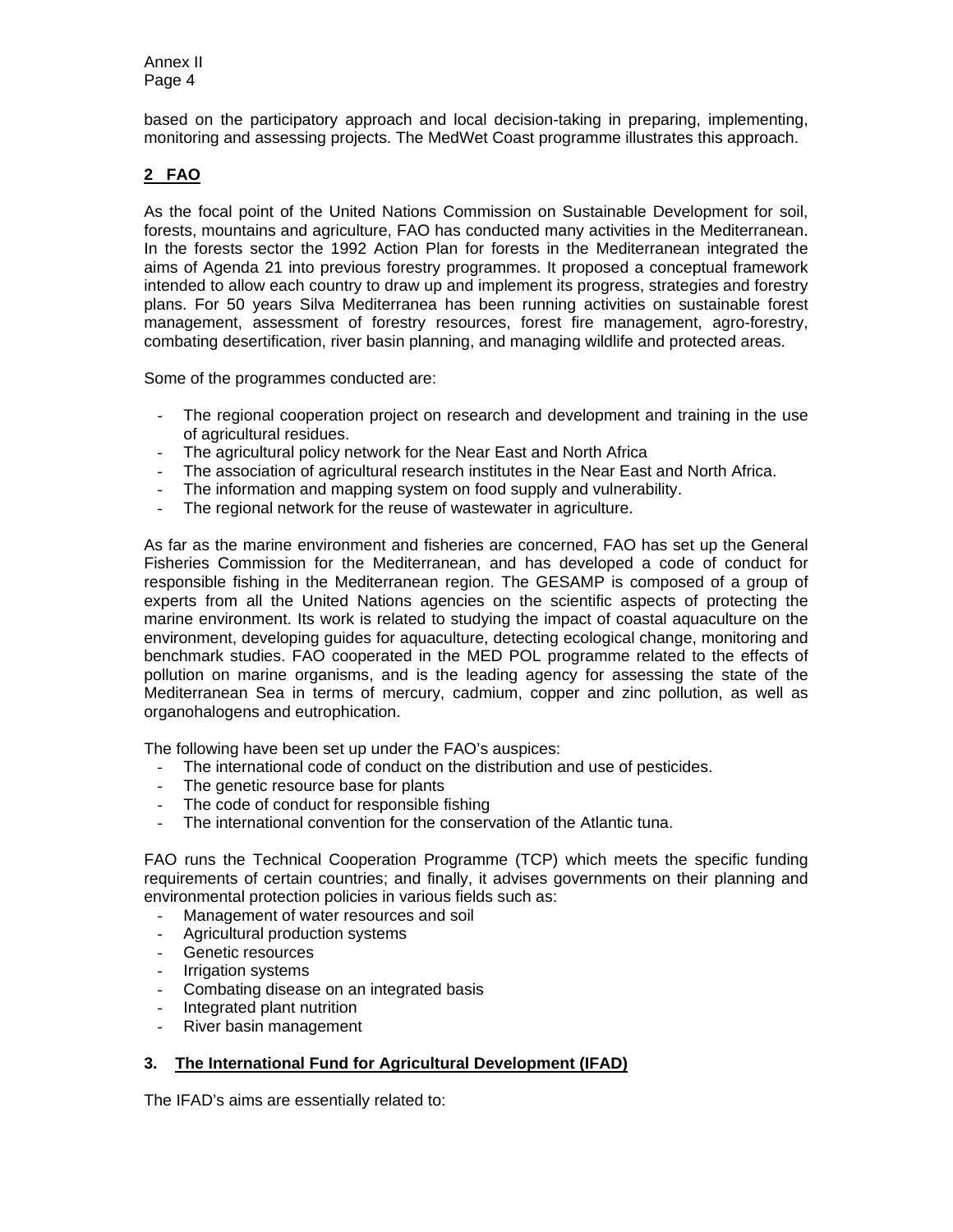- The needs of the poorest rural communities: small farmers, landless country dwellers, fishermen, breeders and women in need.
- Innovatory approaches based on local participation and the preservation of natural resources.

The IFAD finances projects for improving food production systems, strengthening policies and institutions for increasing food production, and mobilising additional resources under soft conditions for developing agriculture and reducing rural poverty. The IFAD's aims as well as its operational mechanisms and approach all respect the concept and objectives of sustainable human development.

In the Mediterranean basin, the IFAD has played a key role in combating the New World Screw Worm in North Africa, by co-financing the biological control programme aimed at eradicating the fly. At regional level, the IFAD has also conducted training in agricultural management for the Near East and North Africa, aimed at strengthening the regional and national training institutes. The IFAD's post-crisis assistance programme covers the Mediterranean basin (Palestinian Authority, Bosnia and Herzegovina, the Lebanon).

The IFAD supports certain inter-governmental cooperation projects towards sustainable development in shared river basins: improving the control of erosion, plant and animal production, and diversification of pluvial crops. It has also conducted a food aid programme to support environmental conservation and to develop certain agricultural activities.

# **4. The UNCED**

# *Mediterranean 2000*

The Mediterranean 2000 programme is a three year capacity building programme which aims to assist economic and social development by strengthening institutional capacity for SMEs, by stimulating their growth and competitivity in six developing countries around the Mediterranean basin. In each of the countries involved it comes in the guise of the creation of an active and effective coalition of public institutions, private business associations, national and foreign companies and multi-lateral mutual support organisations. The programme is jointly run with other UN agencies such as UNIDO, the ILO, and the International Trade Centre, and with private international organisations such as the international standardisation organisation (ISO).

It is funded by the Italian government through the Ministry of Foreign Affair's General Directorate for Cooperation Development. Mediterranean 2000 however makes no reference to the concept of sustainability, and the environmental aspect is missing. Supported by the EU countries, it would seem to square better with the spirit of the Renewed Mediterranean Policy than with the Euro-Mediterranean Partnership.

# *Globalisation and sustainable human development*

The "Globalisation, Liberalisation and Sustainable Development" programme which is run jointly with the UNDP in order to build the capacity of developing countries to trade and become involved in the global economy, has not attracted the Mediterranean countries in its first stage. Tunisia will join the programme in its second stage. It would not appear, however, that this UNCED programme has fully integrated the concept of sustainable development or sustainable human development. Environmental issues have been tacked onto the programme rather than incorporated in it.

# **5. The UNPF**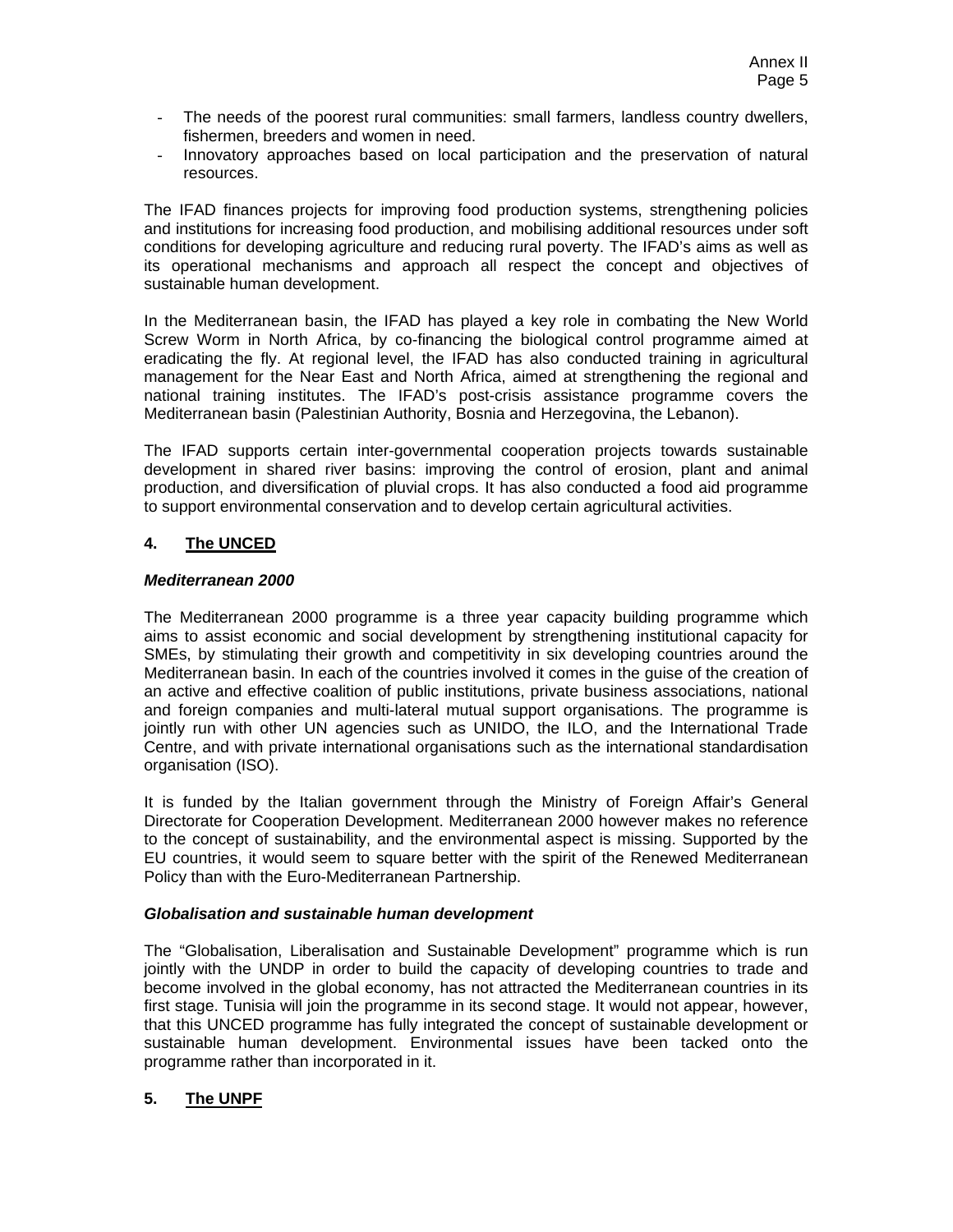Annex II Page 6

The projects financed by the UNPF respect the principles and objectives of the Action Programme from the International Population and Development Conference. The programme's priorities are reproductive health including family planning, reducing maternal and infant mortality, reducing the gender gap in terms of education, equality and equity, strengthening the power of women, and building the capacity of countries to develop and implement holistic population and development strategies.

Many initiatives have been taken in these areas at both national and regional level, such as the global initiative on management of the reproductive health system. The UNPF supports work in the region related to child health, indicators of maternal mortality and morbidity, the setting up of maternity units, and the analysis of factors which determine women's health. Through projects the UNPF works to facilitate access to family planning, making childbirth safer, and combating discriminatory practices towards women, including genital mutilation.

# **6. UNESCO**

UNESCO has a Mediterranean component in all its programmes, particularly the MAB programme with the international network of biosphere reserves and the BRIM (biosphere reserves integrated monitoring) as well as the PHI. The INSULA programme is endeavouring to facilitate the creation and inter-linkage of Mediterranean biosphere reserves and is developing programmes related to energy issues in the islands.

Through the International Oceanographic Commission (IOC), UNESCO works to build up knowledge concerning the links which exist between the oceans and climate change, between the ocean environment and the biological components which make up the food chain and, finally, fisheries resources. The International Oceanographic Commission's global investigation programme on pollution of the marine environment prepares manuals and guides to marine pollution, studies and analyses the effect of pollution on marine ecosystems, as well as researching the transport and distribution of contaminants, modelling, bio-geo-chemical cycles and the uses of remote sensing.

One of its specific activities in the Mediterranean is related to MED-GOOS, which is a component of the International Oceanographic Commision's, UNEP's and the WMO's Global Observation System, which collects, analyses and circulates data on environmental degradation, climate change and coastal area management. The IOC is also actively involved in various of MAP's pollution assessment activities: using remote sensing to monitor water quality parameters, hydrocarbonated components and organohalogens, as well as non-degradable synthetic substances.

# **7. The IMO**

The IMO is the depository for several international conventions, including the London Convention on the prevention of marine pollution through the dumping of waste and other substances. It also acts as Secretariat to the International Convention on the Prevention of Pollution from Ships (MARPOL). It also bears some responsibility for the protection of the marine environment and for defining sensitive marine areas. The IMO is active in the Mediterranean through close collaboration with MAP in terms of supporting and supervising the REMPEC in Malta.

# **8. The WMO**

The WMO's main activities in the Mediterranean take place within the framework of the Global Atmospheric Observatory and the World Climate Research Programme (WCRP). Thus the WMO was able to work with MAP on monitoring, modelling and assessing pollution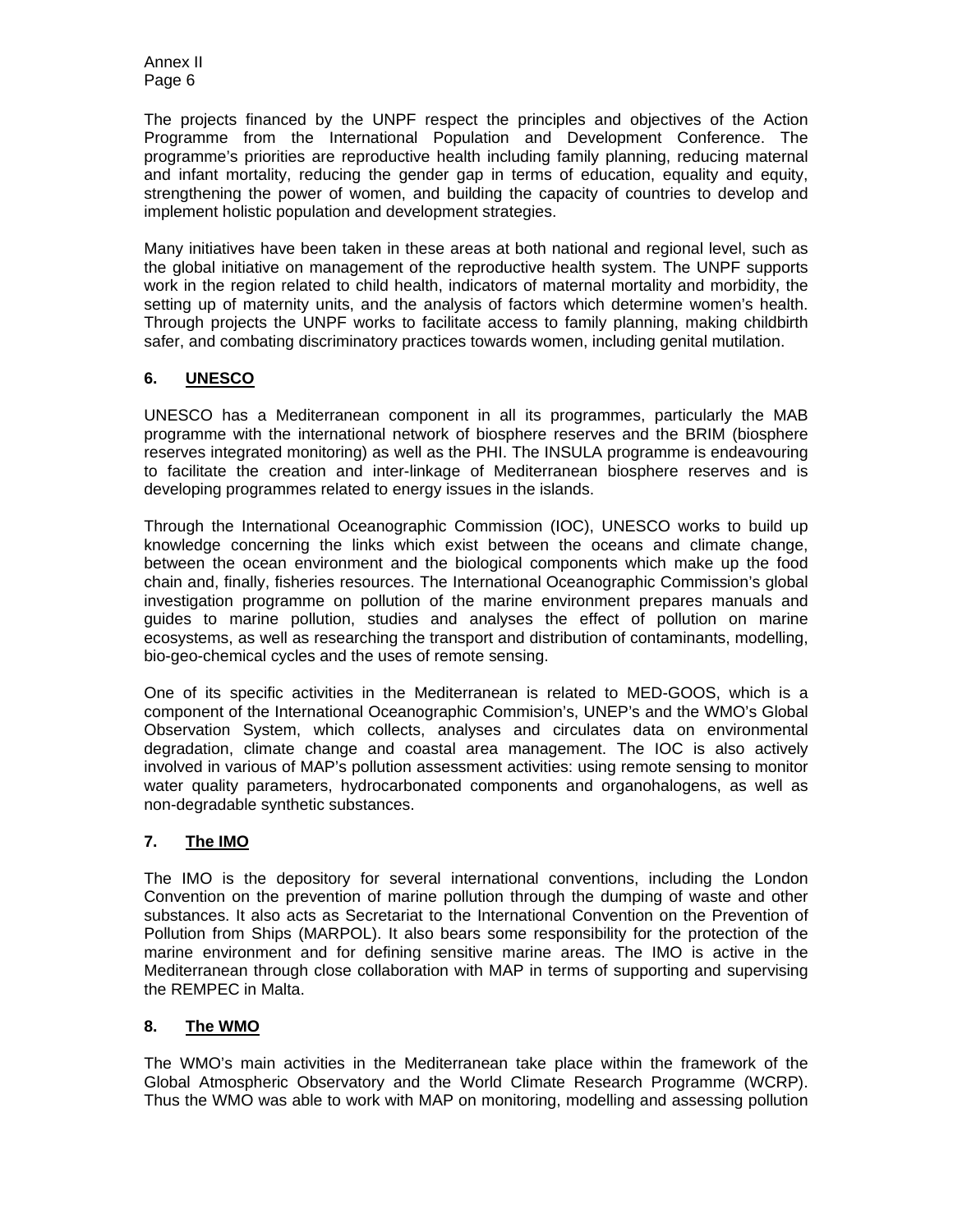in the Mediterranean Sea from the atmosphere. It has also contributed to assessing long term changes to the marine and coastal environment resulting from climate change.

# **9. The IAEA**

The IAEA works in the Mediterranean through its Laboratory for the Marine Environment in Monaco. The latter works alongside MAP in evaluating radioactive substances, organic organohalogenics, and organo-phosphorus compounds, and provides reference standards for analysing the main contaminants.

# **10. The WHO**

Within the MAP framework the WHO participates directly in MEDPOL activities as well as in the preparation and implementation of the Strategic Actions Programme; other WHO programmes also affect the Mediterranean region:

# *The towns and health programme*

It aims at improving health in the urban environment, particularly in the least favoured districts of towns in the Eastern Mediterranean. As a result of the second regional conference on sustainable cities (Tunis 1994) a regional development plan for viable cities has been prepared and a Maghrebian network of viable cities set up, which is coordinated by Tunisia.

# *The programme for zoonosis control in the Mediterranean*

Both at national and inter-regional level it encourages the prevention, monitoring and control of zoonosis and food-related illnesses as a contribution to national health programmes for strengthening collaboration between the national departments for animal and public health, and in order to facilitate cooperation between the countries concerned.

# **11. The World Bank**

# *The World Bank's Participatory Approach to Development*

Over the last few decades the World Bank has introduced environmental considerations into all its activities. Environment-related policies and research are currently underway in the areas of energy, industry, urban infrastructure and agriculture. The 1989 Operational Directive on environmental assessment was a crucial step towards the inclusion of environmental issues.

For the past ten years or so, the Bank's essential aim has been to assist developing countries in controlling pollution and protecting the urban environment, managing natural resources, protecting the rural environment and capacity building. Challenges concern: health and education, development infrastructure, and the urgent need to reduce poverty.

Four strategic areas for intervention have been defined:

- Structural: including governance, justice, the financial system, the social security and protection system.
- Human: essentially education and health.
- Physical: including water and decontamination, energy, transport and telecommunications systems, preserving the environment and cultural heritage.
- Specific: problems related to urban and rural development and the private sector.

The new approach places more responsibility on countries for the running of projects, at central, provincial and local level, and calls for participation from Civil Society, the NGOs and the private sector. It also stresses the idea of partnership and the involvement of actors from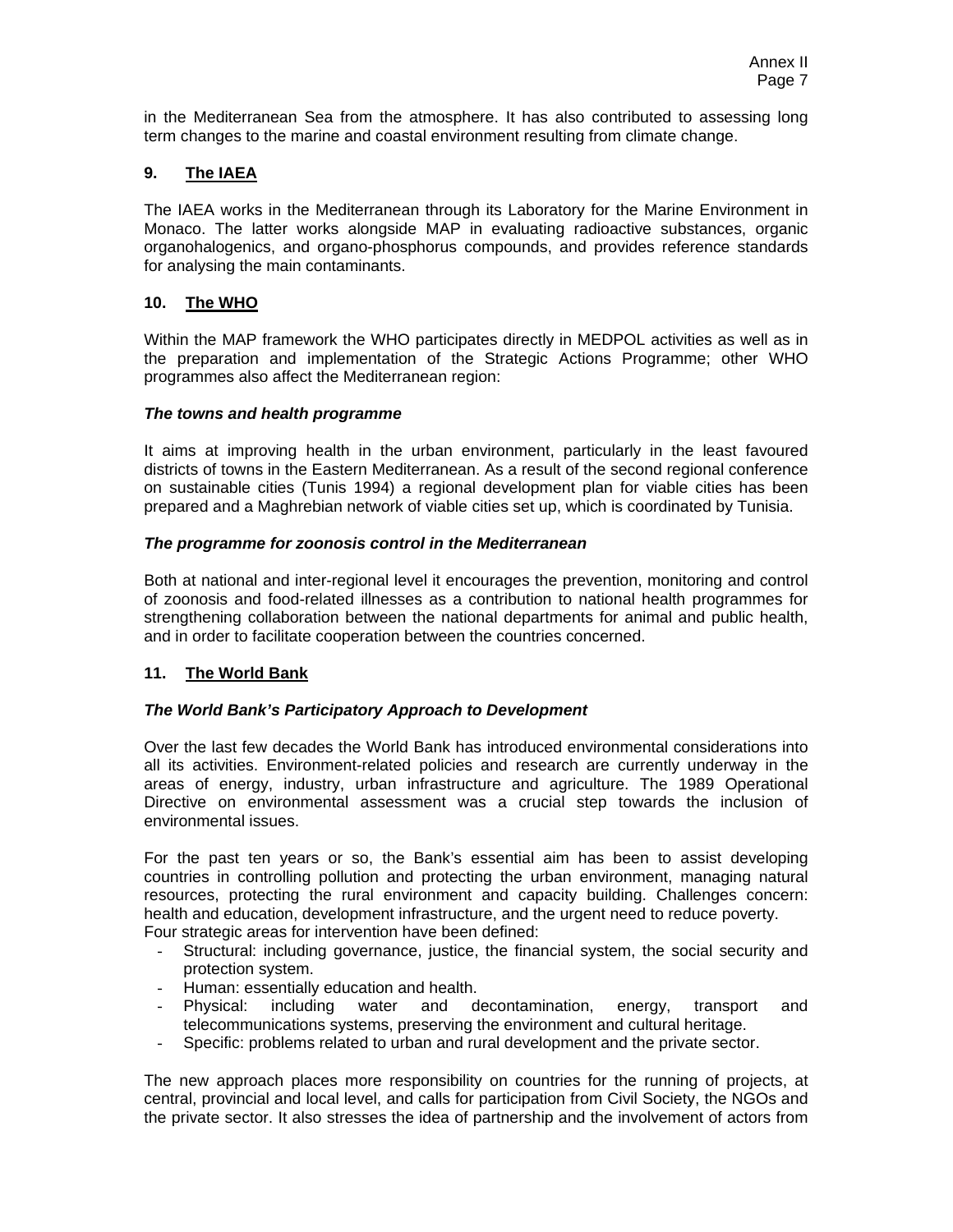outside, since no one cooperation agency can on its own cover the whole spectrum of assistance needed for development.

Over recent decades the World Bank has gradually begun to integrate the environment into its large project portfolio, applying the environmental impact assessment procedure; thus between 1990 and 1999, 12% of all Bank projects were covered by sound EIAs; moreover, the Bank has also built up a large environmental portfolio, 50% of which concerns the management of pollution and the urban environment.

From 1990-1999, the Middle East and North Africa region (MNA) received 5% of GEF's projects and 1% of loans concerning Ozone; in 1999, almost 40% of investment projects included environmental components.

# *The World Bank and the Mediterranean*

The initiatives of the World Bank have targeted five major problems in the region:

- Overuse of water resources
- The desertification of arable land
- Uncontrolled urbanisation
- Air pollution in the most densely populated areas
- Threatened marine and coastal resources,

largely based on the results of MAP activity, particularly for the launch of METAP.

- These initiatives involve: preparing and implementing policies and strategies for the sustainable management of scarce water resources in the region: long term vision and alternative policies with EC and EIB collaboration.
- Collaboration with an eye to controlling the depletion of natural resources in the arid lands of the Middle East: exchange of experience and expertise in the management of desert areas.
- Programme to prepare national environmental action plans for each country in the Near East and North Africa.
- "Strategic compact" programme to include environmental components in all development projects: classification of development projects into three categories based on their degree of impact on the environment.
- National capacity building for conducting environmental impact assessments in order to encourage investment without harming the environment.
- Mediterranean Development Forum (1997) alongside the UNDP and the World Bank Institute. The aim of the Forum is to promote economic growth in the region, to improve integration into the economic world, and to reduce poverty and inequality by supporting development professionals, training researchers, and setting up networks in the region. To date, three conferences have been held.
- The Public-Private Partnership (PPP) run jointly with the UNDP is a pilot activity, which encourages collaboration between governments, and business groups in order to create environmental management companies.

# **12. The GEF**

Set up by the World Bank in 1991 with UNEP and the UNDP as a means of international cooperation, it targets global environment issues: climate change, biodiversity, international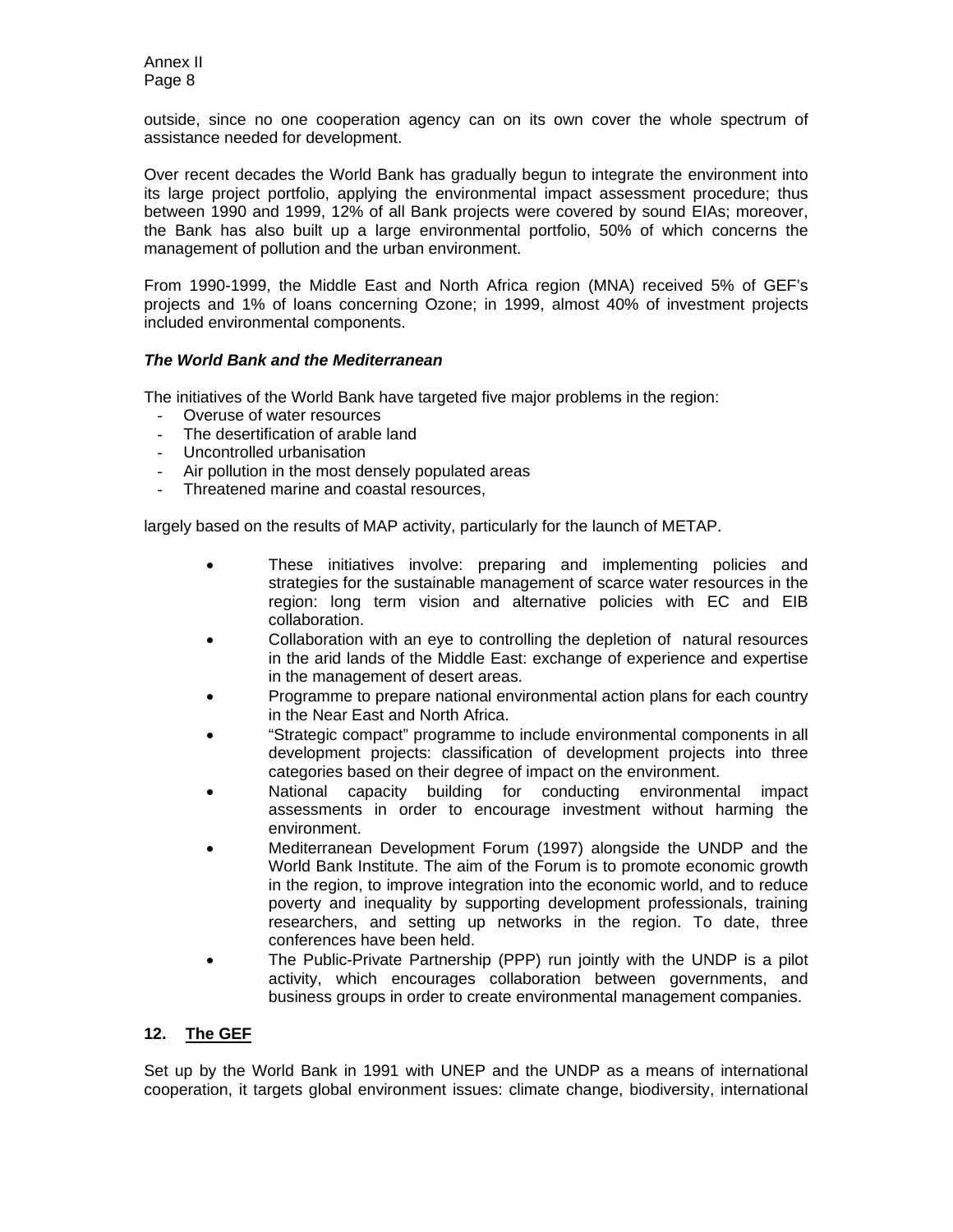waters and the protection of the ozone layer. As such, in the Mediterranean it has funded global studies on biodiversity, the conservation of wetlands and coastal eco-systems.

It has also financed the preparation of National Strategies on Biodiversity as well as of national Action Plans. It has also extended financial support to other projects in the field of biodiversity in Egypt, the Lebanon, Turkey and Algeria. In the area of climate change, the GEF has supported the regional capacity building programme in the Maghreb, and numerous projects at national level on controlling greenhouse gases or those which threaten the ozone layer. As far as international waters are concerned, some projects in the Mediterranean region have enjoyed GEF backing (in Albania, the Maghreb and Egypt, as well as MAP's SAP). Since it was set up, the GEF has assisted the countries in the region to a tune of 76 million dollars.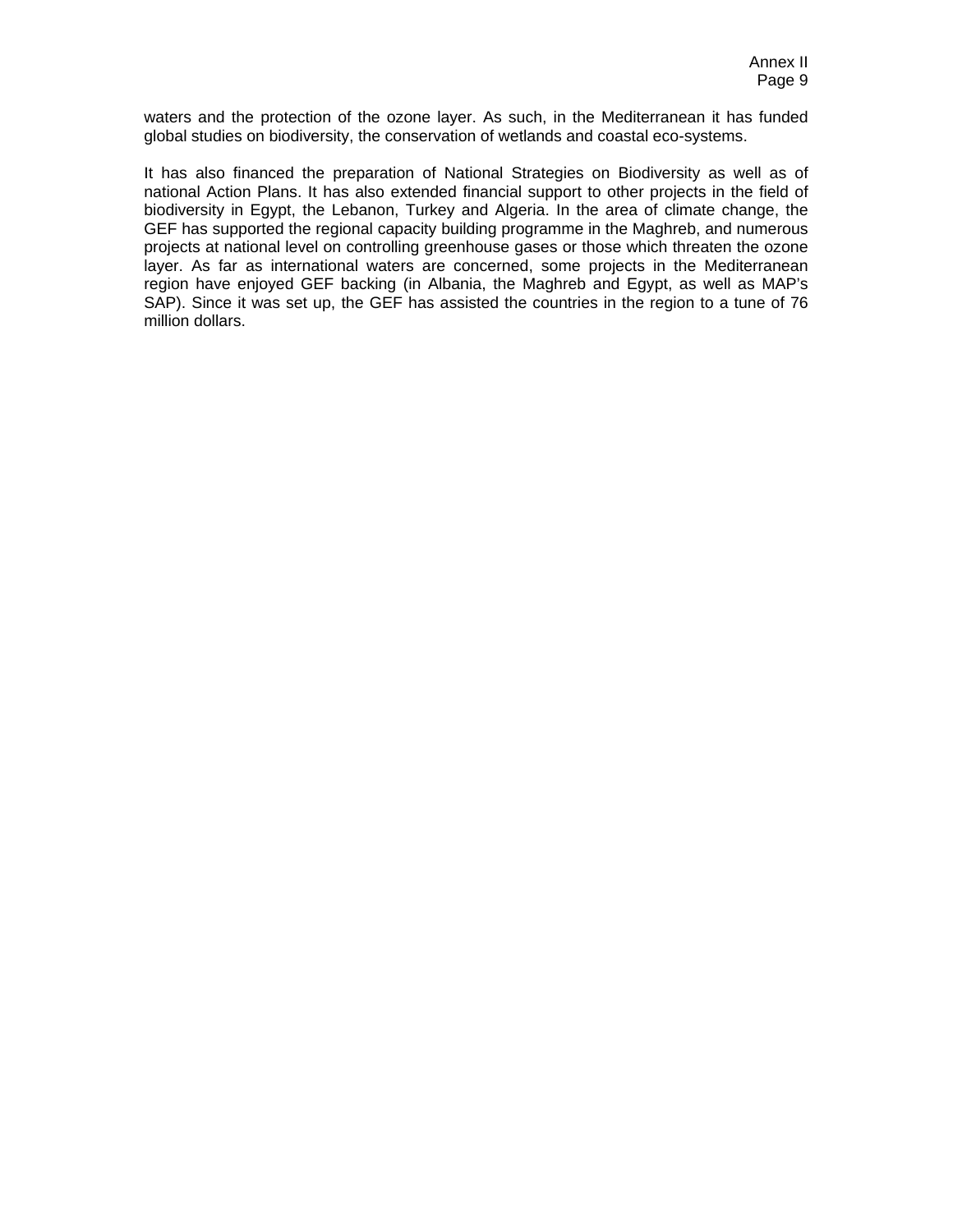#### **Annex III**

## **AN OVERVIEW OF SOME INITIATIVES TOWARDS SUSTAINABLE DEVELOPMENT**

A non-exhaustive assessment of the main steps taken by most of the countries and other members of the MCSD towards sustainable development will be attempted; this assessment is largely the result of the specific national reports prepared for this Strategic Review by the members concerned.

### **Albania**

As yet Albania does not have a national strategy for sustainable development, although much effort has been put into ensuring political and economic stability, following the experience of other countries in so doing. The new Albanian constitution, which was approved in 1998, lays down for the first time the principles of sustainable development, in demanding the rational management of the forests, water, pasture land and other natural resources.

In response to the MCSD's recommendations and proposals on indicators for sustainable development in the Mediterranean, in 1999 the National Environment Agency drew up a series of environmental indicators, in order to establish the state of the environment as well as the impact and pressure to which it is exposed. Moreover, the National Action Plan for the Environment defines the following areas: implementation of new policies giving concrete expression to the principles of environmental protection and sustainable development; the periodic updating of sectoral policies to take account of change and information related to the principles of sustainable development and its protection.

### **Algeria**

The setting up of a supreme council for the environment and sustainable development in 1994, which has powers of decision-taking, monitoring and advice, and aims to implement a policy based on the criteria for sustainable development was an important step in this direction. Thereafter, the Algerian government decided to adopt a national strategy for sustainable development, which is at the heart of the National Environmental Action Plan (PANE).

### **Bosnia and Herzegovina**

For the time being, growth and sustainable development essentially depend on internal organisation, adequate institutional development, the adoption of legislation, and coordination within and between the various bodies. Assistance from the international community is the essential element in terms of institutional development and economic reform.

Over recent years, contributions from the international community in the form of emergency programmes have been replaced by programmes to reform legislation and to bring in new institutional structures in most areas. The main aim was to introduce effective management throughout the country, likely to bring about sustainable development in Bosnia and Herzegovina, particularly through increased cooperation between all actors.

### **Cyprus**

The country's main sustainable development aims are already included in the Strategic Development Plan for 1994-98, prepared under the coordination of the Planning Office,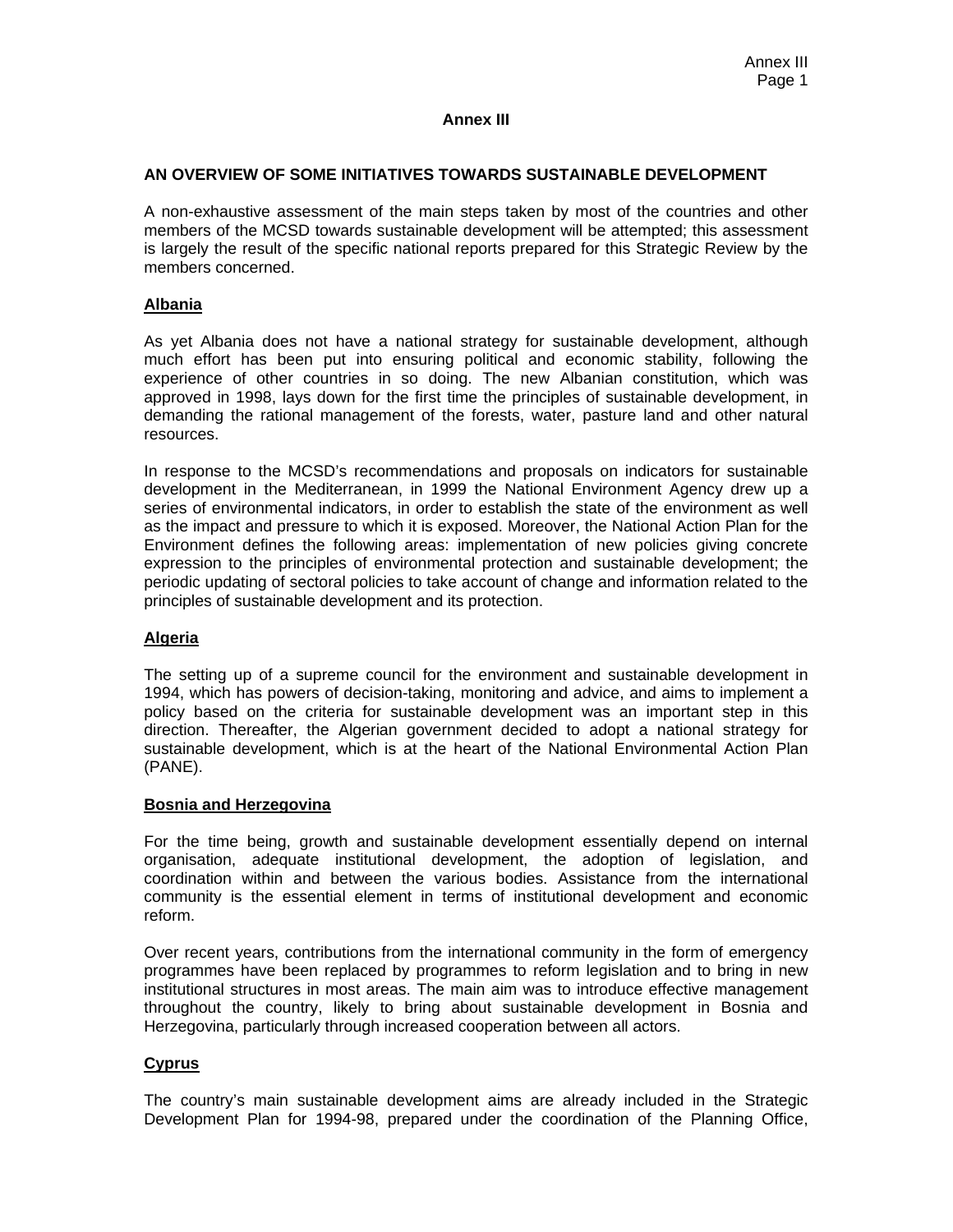Annex III Page 2

whilst an Action Plan for the Protection of the Environment was adopted in 1996. Its main thrust was the inclusion of sustainability in economic and social development policies, stressing the social aspects of development, and a genuine improvement in the quality of life, including protection of the environment; A similar approach was followed for the 1999-2003 Plan which is currently on the drawing board. Cyprus is currently focusing on adopting EU legislation and environmental policy.

# **Croatia**

Bearing past experience in mind, the development strategy built up over the last 5 years in Croatia takes into consideration the integration of the environmental and economic aspects of growth. The land planning strategy adopted in 1997 as well as the National Plan for the Sustainable Development of the Croat islands reflect this approach.

In order to give the environment a high priority within economic and social activities in Croatia, the Ministry for Planning and the Environment was set up during the latest government reshuffle, opening the way for future institutional back up for the environment.

# **Spain**

At all levels- central, regional and local- the administration is implementing plans and adopting measures to correct the imbalances of the past and to try to open up new paths towards sustainability. Although Spain has still not adopted any national strategy towards sustainability based on Agenda 21, the environment and sustainability are taken into account under Spanish development policies, whilst several municipalities and regions in Spain already have local Agendas 21, with others in the pipeline.

The Ministry of the Environment is endeavouring to involve the socio-economic actors in all the administration's policies, initiatives and activities. In 1997, the network of environmental authorities was set up as an instrument for taking the environment into account in the planning, monitoring and implementation of activities supported by the European Structural Fund.

### **France**

The importance of sustainable development has been stated on many occasions. No activity is undertaken in the main areas such as energy, agriculture or forests unless it incorporates the principles of sustainable development, usually in application of decrees or laws. In order to promote this development, in the year 2000 the Ministry for the Environment and Land Planning set up a directorate for economic studies and environmental assessment.

The introduction of the principles of sustainable development into the tax systems, and the creation of a general tax on polluting activities, as well as the introduction of sustainability criteria into contracts drawn up between the State and the Regions illustrate the approach.

### **Greece**

An integrated policy towards sustainable development is being set up.

The concept of sustainability has been introduced into the country's development policies, and major efforts are being undertaken to incorporate sustainable practices in the energy, tourism, transport, agriculture and environment sectors.

Furthermore, the effective implementation of environmental legislation, the strengthening of inspection mechanisms and the fulfilment of Greece's obligations vis a vis the international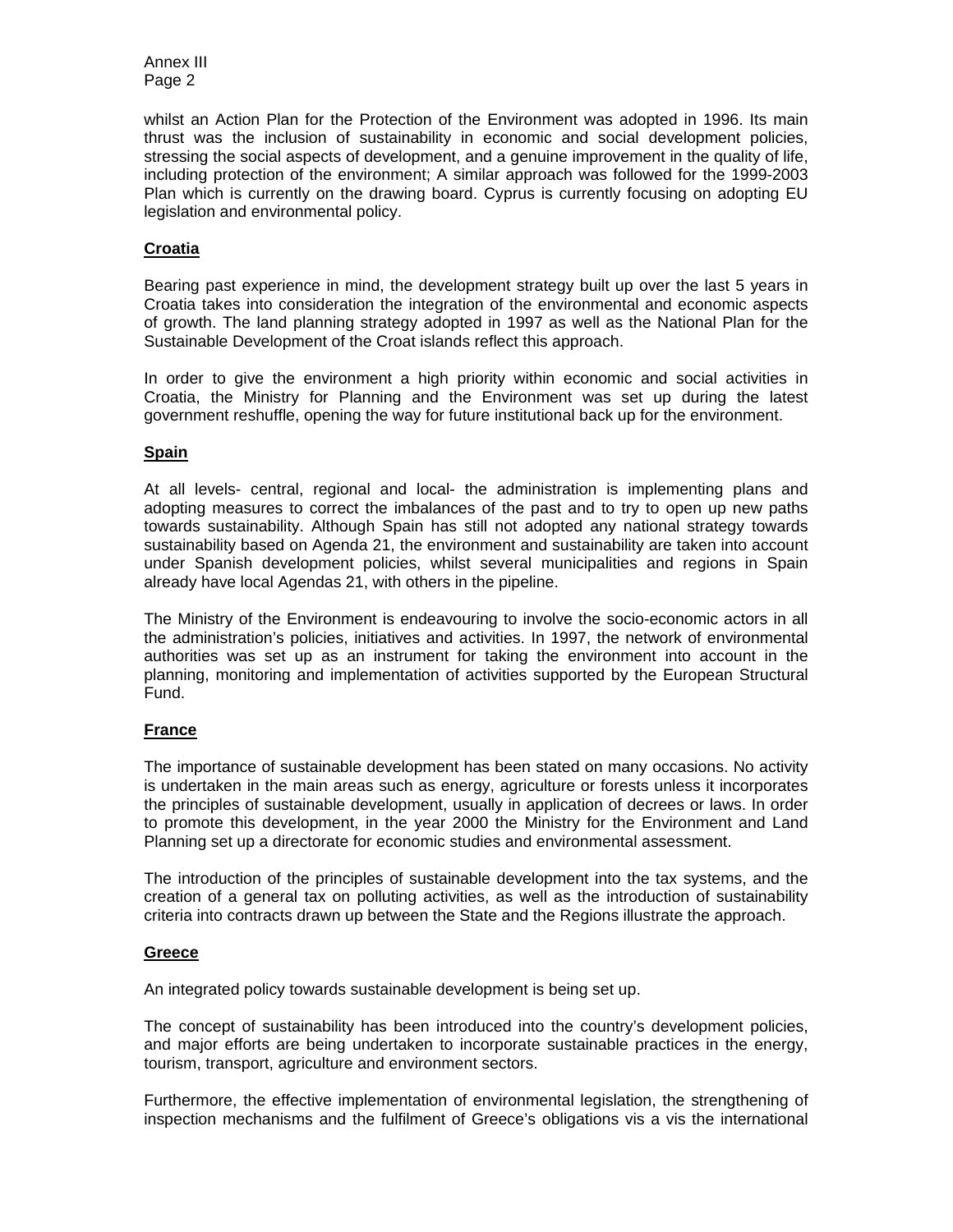and European communities through the ratification of international conventions, as well as the account which is being taken of European legislation, represent major headway.

# **Israel**

In implementing its sustainable development strategy, Israel is drawing on experience built up in other countries and regions. The approach adopted, which is largely based on the participation of decision-takers, setting objectives, consensus and public backing, illustrates the ways in which all segments of society and the economy are involved in shaping sustainable development policy. The programme undertaken in 1996 was based on a current and forecast assessment of environmental resources and waste, which meant that a vast range of providers could be targeted.

Although sustainable development still does not attract a consensus on several issues, dramatic changes are sometimes proposed in Israel's development policy. One of the recommendations being made is to scrap obsolete technology and to promote ecotechnologies which preserve resources, and reduce pollution and waste. Israel is beginning to move from an environmental paradigm based on control and de-pollution to one based on the efficient use of limited resources and the prevention of environmental risk.

# **Italy**

An important step was taken towards sustainable development in 1999 when a law was passed to reorganise the Italian government, granting the new Ministry for the Environment and Land Protection all necessary legal powers. This new approach seems to be capable of increasing prevention and reducing natural risks (floods, landslides), and avoiding the overexploitation of resources.

In 1999 in accordance with the European Commission's directives, the Ministry of the Environment and the National Agency for the Protection of the Environment produced the first "guides" for drawing up the "National Sustainable Development Plan", which should provide a standard reference framework for managing activities, to be shared and implemented by all actors.

### **Lebanon**

The Lebanon has conducted several activities towards sustainable development. In 1997 the Ministry for the Environment set up an Environmental Code which has been approved by the Council of Ministers but not as yet by the Parliament; the Code contains provisions on environmental planning and management, financial instruments for protecting the environment, eco-auditing, environmental impact assessments, etc. It also stipulates the setting up of a supreme council for the environment, to be comprised of representatives from several ministries as well as the private sector and NGOs, which will act as a National Sustainable Development Committee.

Moreover, under the UNDP's Capacity 21 project, it has prepared a national Agenda 21 which was piloted at local authority level. Finally, some Observatories for the environment and development were set up in 1998, and came on stream in May 2000.

### **Malta**

The adoption of Agenda 21 at UNCED in 1992 provided the impetus for the systematic scrutiny, monitoring and reporting on the state of the local environment. In 1993, the Environmental Protection Department financed an internal environmental audit into the governmental structures, as well as a report on the state of the environment.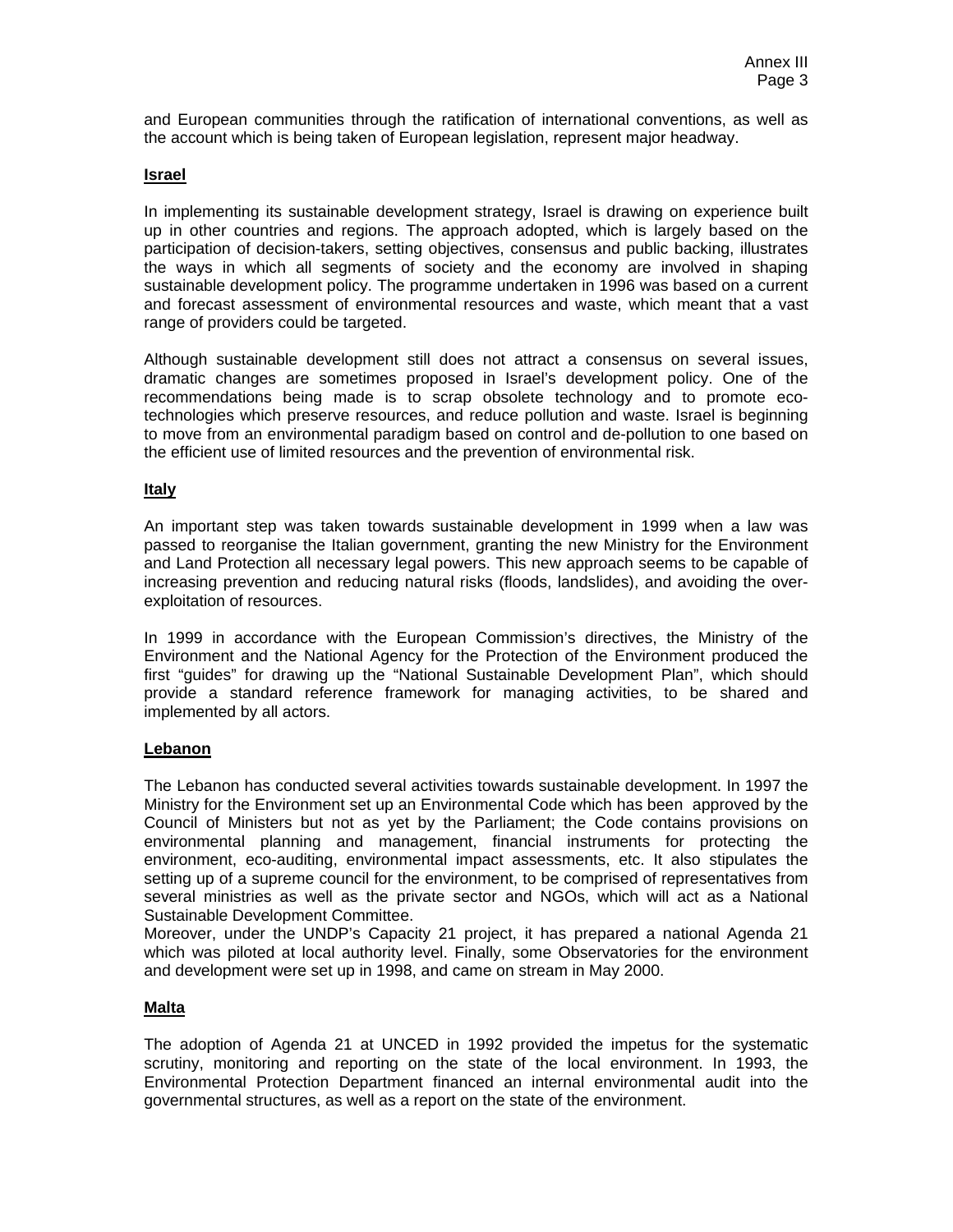Annex III Page 4

In 1997, the Department for health policy and planning prepared a National Action Plan for the Environment and Health in cooperation with the department for the protection of the environment.

The Action Plan stresses de-pollution and specifically focuses on sustainability and improving public health.

A huge step was taken in 1999 with the publication of the first state of the environment in Malta, which contains the most reliable data on the environmental situation and the measures best suited to correcting non-sustainable practices.

## **Morocco**

The protection of water and air quality, reducing waste and improving its management, the preservation of the urban environment, and the conservation of soil and the natural and coastal surroundings are the priorities set by the National Strategy for Environmental Protection and Sustainable Development. The Strategy plans to achieve its objectives by implementing several actions within the framework of the Action Plan for the protection of the environment.

## **Slovenia**

In 1997 a National Commission for Sustainable Development was set up in Slovenia within the framework of implementation of a policy based on the criteria for sustainable development. Slovenia also has a Council for the Protection of the Environment, which was set up in 1993 under the Law on the protection of the environment. The Council monitors the quality and protection of the environment in Slovenia, supports cooperation under global environmental action, and brings influence to bear on public opinion and the government by issuing declarations, recommendations and making proposals.

Moreover, a National action plan for the environment (approved by the Parliament) defines a series of measures aimed at solving the most pressing problems in Slovenia for all sectoral activities and main environmental questions. The important "polluter pays" principle has been adopted. In accordance with the regulations, a polluter is liable for the full cost of damage which he has caused to the environment.

### **Tunisia**

Commitment to sustainable development first began in the late 80s through growing interest in environmental protection. Tunisia's project since 1987 has been to introduce protection of the environment as an essential element in all economic and social development policies. The passing of the environment law which created the National Agency for the Protection of the Environment in 1988 and led to the setting up of the Ministry of the Environment and Land Planning in 1994 were the main sectoral reforms for giving specific shape to the new project for Tunisian society.

Moreover, the preparation process for the United Nations Conference on the Environment and Development provided the opportunity to adopt the concept and initiate the principles of sustainability in the drawing up of the  $8<sup>th</sup>$  economic and social development plan (1992-1996), as well as of its successor (1997-2001). The setting up of the National Commission for Sustainable Development and the preparation of the national Agenda 21 strengthened the sustainable development process in the country and facilitated the implementation of the main measures adopted.

# **Turkey**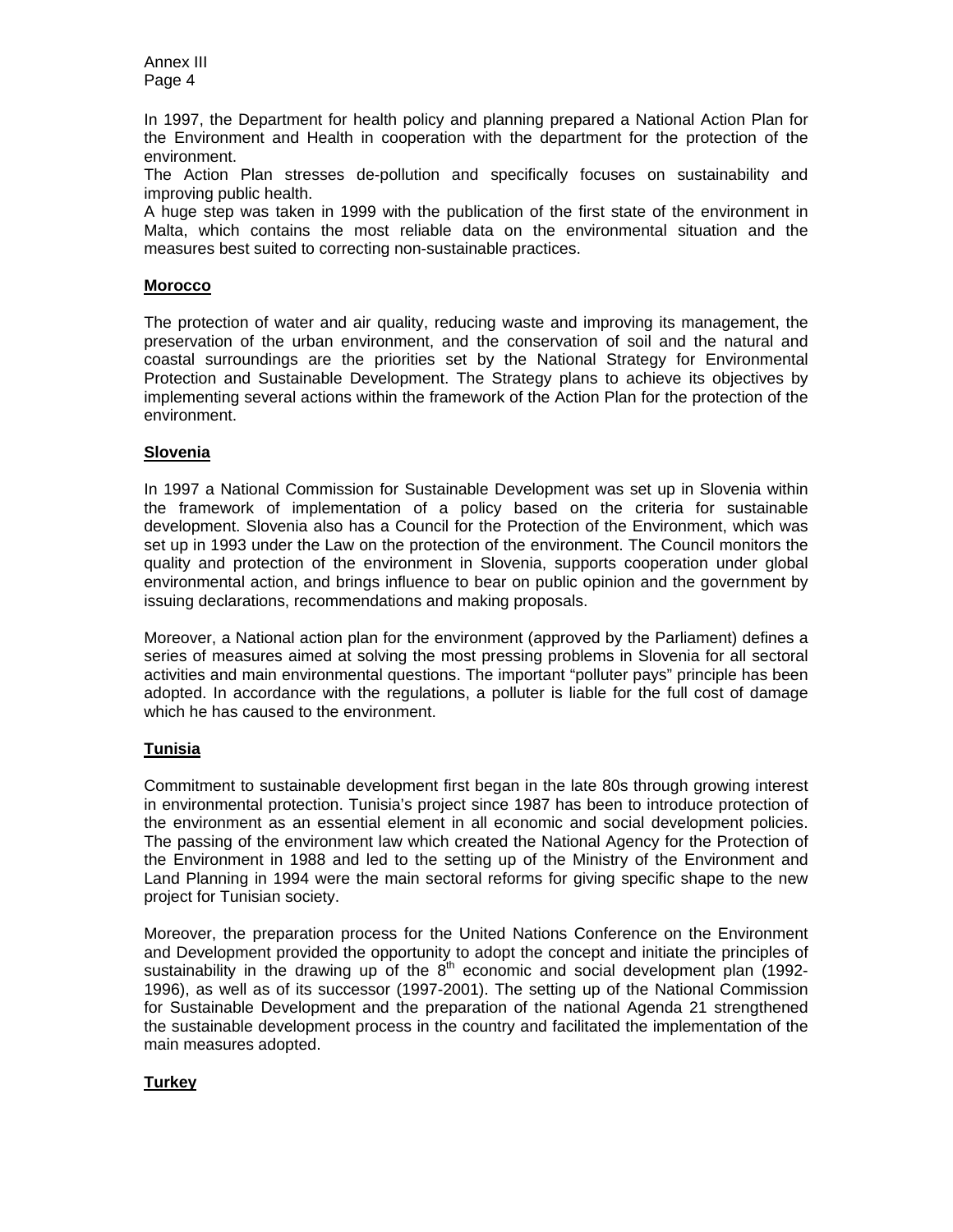The National Action Plan for the Environment which was completed in 1998 in response to the requirements expressed in the  $7<sup>th</sup>$  five year development plan is the cornerstone of the current preparation of the national Agenda 21, supported by the UNDP. The main aims of the Action Plan are to improve the quality of life, to strengthen environmental management, and to integrate it into economic and social development.

Many projects on eradicating poverty, the gender issue, regional development, and good governance were initiated between 1990 and 2000 with UNDP backing. The project to promote and develop the local Agenda 21 in Turkey is endeavouring to attract the participation of local communities in the project's preparation, based on environmental considerations.

# **European Union**

The EC has a wealth of experience in the environmental field. The Rio Earth Summit in 1992 profoundly influenced community environmental protection policy in general, and more specifically the 5<sup>th</sup> five- year Environmental Action Programme.

The Amsterdam Treaty (1997) requires that sustainable development and environmental protection be integrated into all community policies, programmes and strategies. Moreover, in their conclusions the European Summits in Cardiff, Vienna and Helsinki gave priority to the increasingly far-reaching updating of the EC's sectoral policies in a sustainable and integrated perspective (on-going).

Within the framework of the Euro-Mediterranean partnership, the SMAP opens up new mainline possibilities in the environmental field in the Mediterranean region, using an integrated approach, as well as important financing prospects for the five areas of priority action.

## **Towns- Local Authorities**

Several towns are currently taking various steps towards sustainable development. For example, they have plans for extending green areas, supporting public transport and rehabilitating historic centres. Some of these initiatives are being organised by the municipal authorities, such as the plans to support public transport in Tetouan and Aleppo, whilst others are conducted by central government, as for example the rehabilitation of the old town of Zarka.

Virtually all the towns have conducted eco-audits, and introduced ecological strategies. Some of them, like Aleppo, Zarka, Rome and Calvià, are implementing a local Agenda 21. In Calvià, for example, at municipality level, the local Agenda 21 has been integrated into all of the town's society aspects; thus, the principles of sustainable development are completely integrated within the urban masterplan.

### **Other partners**

Our age has recognised the role of civil society- particularly the NGOs and local and regional authorities- as far as environmental protection and sustainability are concerned. Thus, MedWet's strategy for the Mediterranean wetlands, adopted by the governments, intergovernmental organisations and major governmental agencies in the region, provides an environment and sustainability code. The strategy will be completed over coming years by detailed guidelines on the sustainable use of all production activities related to the wetlands or impacting on them. Efforts are also underway to include the "sustainability" dimension in national policies or action plans on the wetlands which are currently being prepared.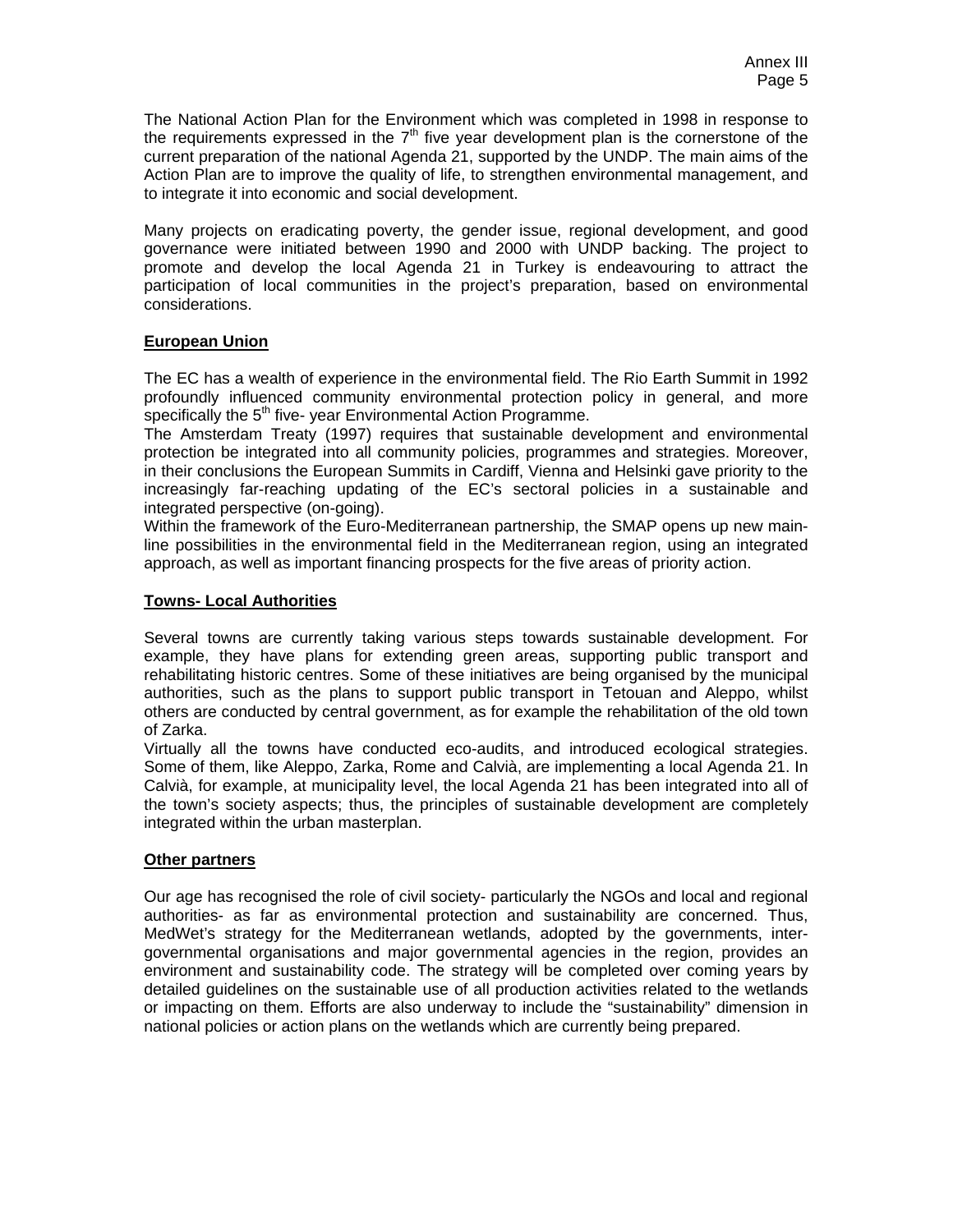| APVM  100 Historic sites (l'Atelier du Patrimoine de la Ville de                                  |
|---------------------------------------------------------------------------------------------------|
| Marseille)                                                                                        |
| ASCAME  Association of Mediterranean Chambers of Commerce                                         |
| CAMP  Coastal Areas Management Programme                                                          |
| CEDARE  Centre for Environment and Development for Arab                                           |
| Region & Europe                                                                                   |
| <b>CITES</b> Secretariat of the Convention on International Trade in<br><b>Endangered Species</b> |
| of Wild Fauna and Flora                                                                           |
| CITET  Tunisian International Centre of Environmental                                             |
| Technologies                                                                                      |
|                                                                                                   |
| EIB  European Investment Bank                                                                     |
|                                                                                                   |
|                                                                                                   |
|                                                                                                   |
|                                                                                                   |
| GEF  Global Environment Fund                                                                      |
| GESAMP  Group of experts on the scientific aspects of marine pollution<br>from ships              |
|                                                                                                   |
|                                                                                                   |
|                                                                                                   |
|                                                                                                   |
| ITO  International Telecommunications Organisation                                                |
| <b>MAP</b> Mediterranean Action Plan                                                              |
| MARPOL  Convention on the prevention of Marine Pollution from<br>ships                            |
| MCSD  Mediterranean Commission on Sustainable Development                                         |
| MEDA  Accompanying measures (Euro Mediterranean partnership)                                      |
| <b>MEDASSET</b> Mediterranean Association to save the Sea Turtle                                  |
| MEDCITES  Members of Mediterranean Cities                                                         |
| MEDFORUM  Forum for the Mediterranean for the Environment and                                     |
| Sustainable Development                                                                           |
|                                                                                                   |
| MEDU  Coordinating Unit for MAP                                                                   |
| MEDWET  Mediterranean Wetlands                                                                    |
| MEP  Mediterranean Environment Programme                                                          |
|                                                                                                   |